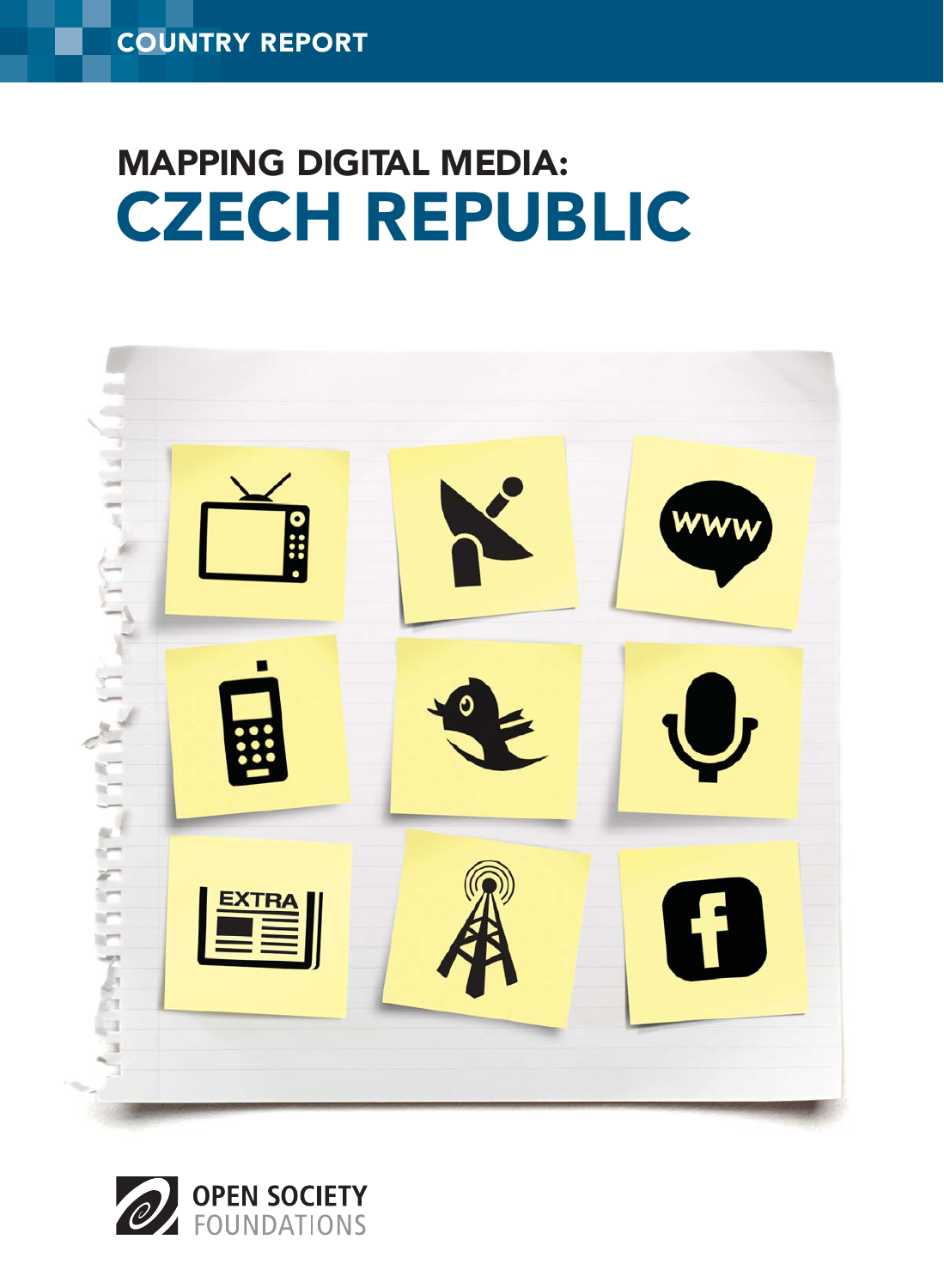# Mapping Digital Media: Czech Republic

#### **A REPORT BY THE OPEN SOCIETY FOUNDATIONS**

#### **WRITTEN BY**

Eva Rybková (lead reporter) Věra Řiháčková (researcher)

#### **EDITED BY**

Marius Dragomir and Mark Thompson (Open Society Media Program editors)

#### **EDITORIAL COMMISSION**

Yuen-Ying Chan, Christian S. Nissen, Dušan Reljić, Russell Southwood, Damian Tambini

The Editorial Commission is an advisory body. Its members are not responsible for the information or assessments contained in the Mapping Digital Media texts

#### **OPEN SOCIETY MEDIA PROGRAM TEAM**

Meijinder Kaur, program assistant; Morris Lipson, senior legal advisor; and Gordana Jankovic, director

#### **OPEN SOCIETY INFORMATION PROGRAM TEAM**

Vera Franz, senior program manager; Darius Cuplinskas, director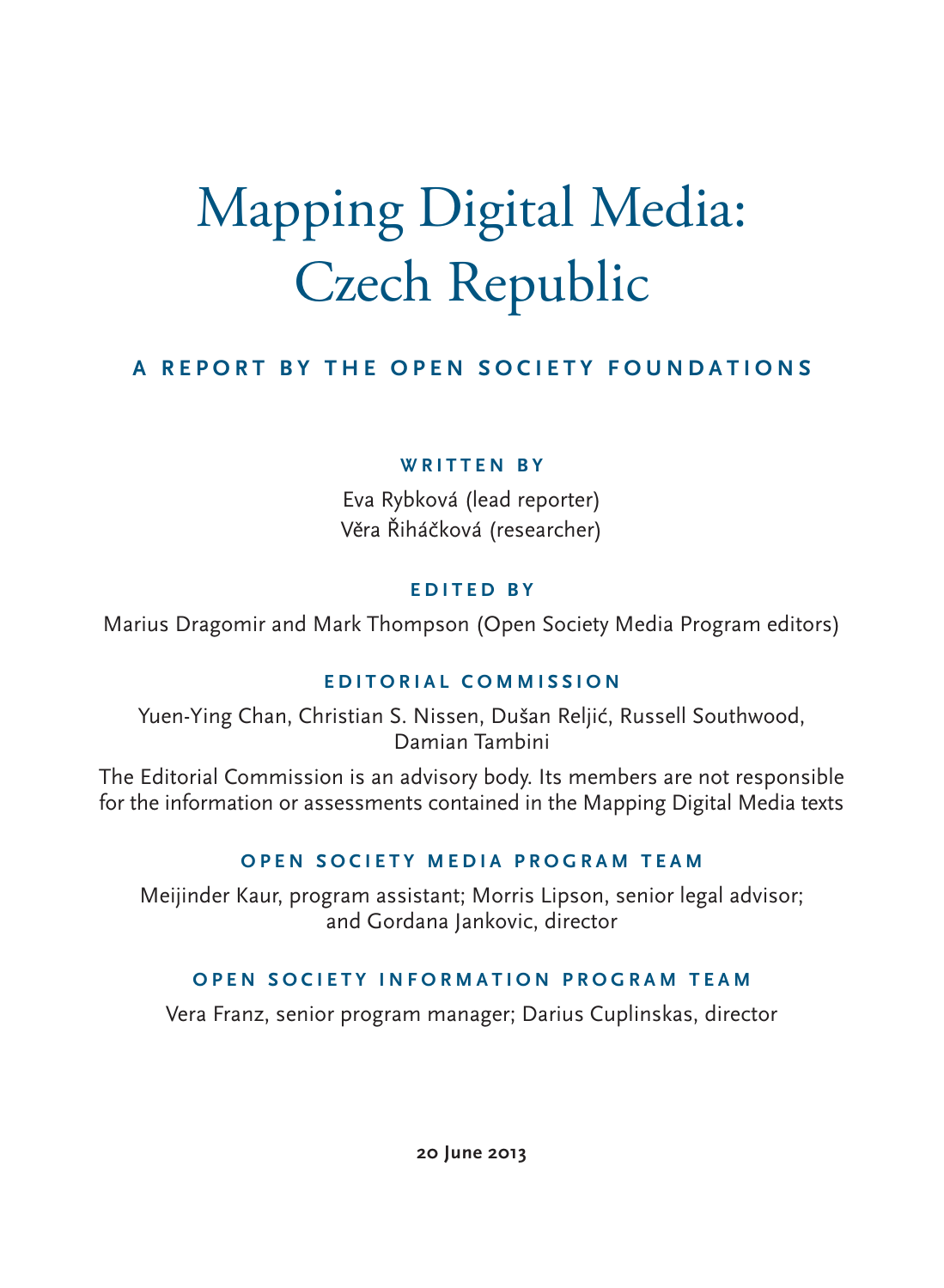### Contents

|    |      | $\overline{4}$ |
|----|------|----------------|
|    |      | 6              |
|    |      | 11             |
|    |      | 13             |
|    |      | 15             |
| 1. |      | 16             |
|    | 1.1  | 16             |
|    | 1.2. | 20             |
|    | 1.3  | 23             |
|    |      | 30             |
| 2. |      | 31             |
|    | 2.1  | 31             |
|    | 2.2  | 36             |
|    | 2.3  | 38             |
| 3. |      | 39             |
|    | 3.1  | 39             |
|    | 3.2  | 41             |
|    | 3.3  | 44             |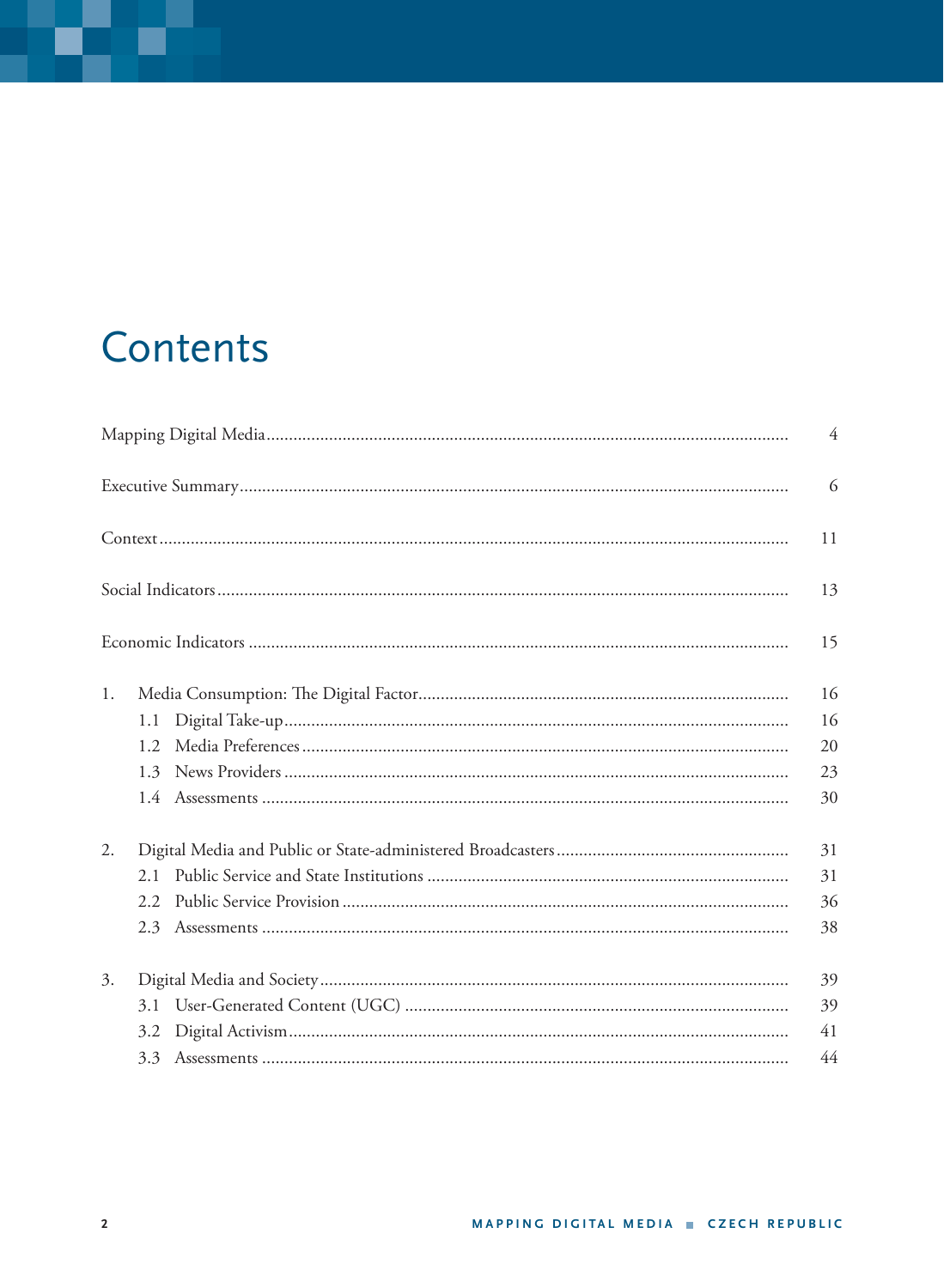| $\overline{4}$ . |     | 45 |
|------------------|-----|----|
|                  | 4.1 | 45 |
|                  | 4.2 | 48 |
|                  | 4.3 | 50 |
|                  | 4.4 | 53 |
|                  |     | 54 |
| 5.               |     | 56 |
|                  | 5.1 | 56 |
|                  | 5.2 | 59 |
|                  | 5.3 | 60 |
|                  |     | 60 |
| 6.               |     | 62 |
|                  | 6.1 | 62 |
|                  | 6.2 | 66 |
|                  | 6.3 | 71 |
|                  |     | 72 |
| 7.               |     | 73 |
|                  | 7.1 | 73 |
|                  | 7.2 | 78 |
|                  | 7.3 | 81 |
|                  |     | 83 |
| 8.               |     | 84 |
|                  | 8.1 | 84 |
|                  | 8.2 | 85 |
|                  |     | 87 |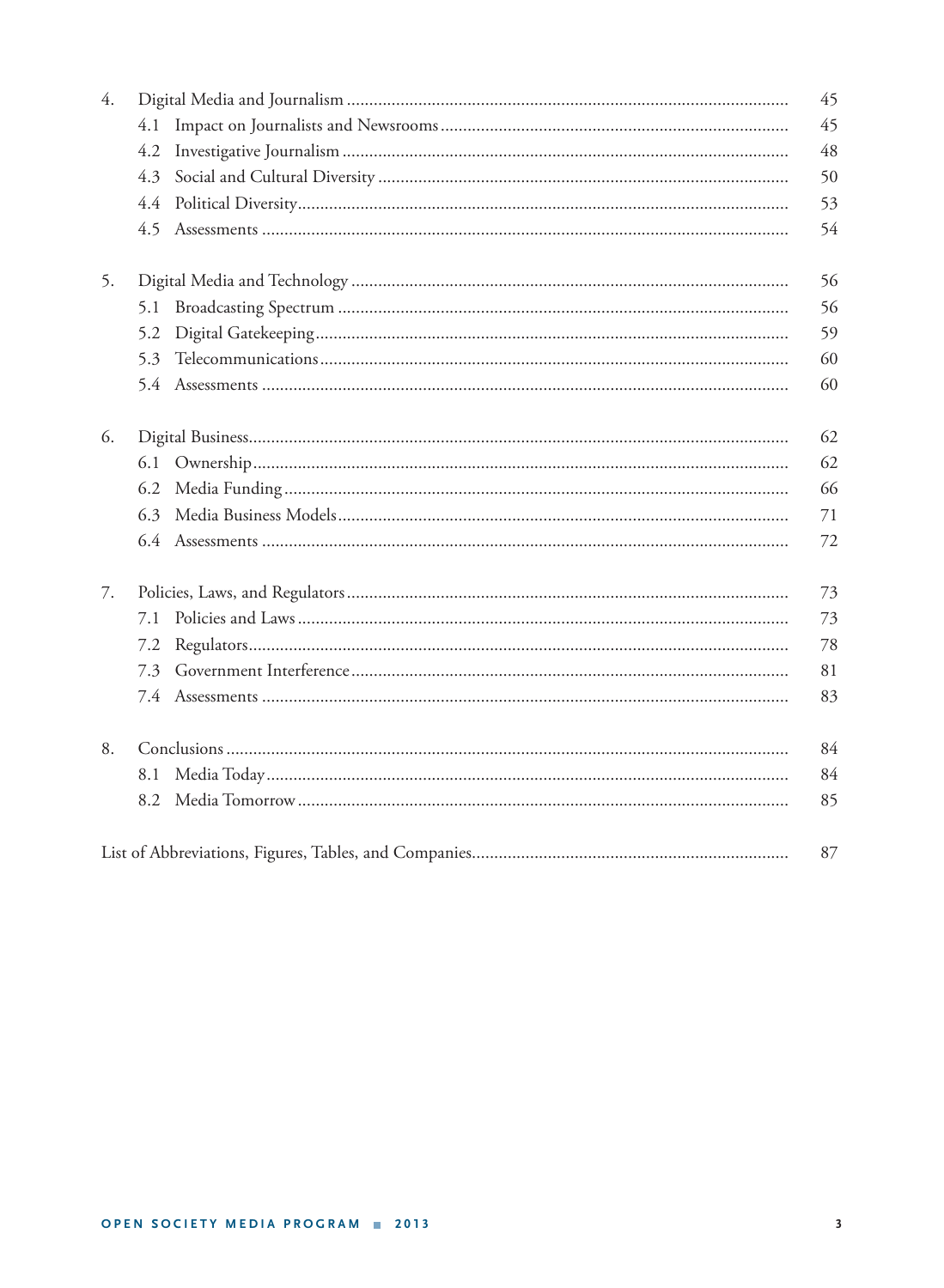## Mapping Digital Media

The values that underpin good journalism, the need of citizens for reliable and abundant information, and the importance of such information for a healthy society and a robust democracy: these are perennial, and provide compass-bearings for anyone trying to make sense of current changes across the media landscape.

The standards in the profession are in the process of being set. Most of the effects on journalism imposed by new technology are shaped in the most developed societies, but these changes are equally influencing the media in less developed societies.

The Mapping Digital Media project, which examines the changes in-depth, aims to build bridges between researchers and policymakers, activists, academics and standard-setters across the world. It also builds policy capacity in countries where this is less developed, encouraging stakeholders to participate in and influence change. At the same time, this research creates a knowledge base, laying foundations for advocacy work, building capacity and enhancing debate.

The Media Program of the Open Society Foundations has seen how changes and continuity affect the media in different places, redefining the way they can operate sustainably while staying true to values of pluralism and diversity, transparency and accountability, editorial independence, freedom of expression and information, public service, and high professional standards.

The Mapping Digital Media project assesses, in the light of these values, the global opportunities and risks that are created for media by the following developments:

- the switch-over from analog broadcasting to digital broadcasting;
- growth of new media platforms as sources of news;
- convergence of traditional broadcasting with telecommunications.

Covering 60 countries, the project examines how these changes affect the core democratic service that any media system should provide—news about political, economic and social affairs.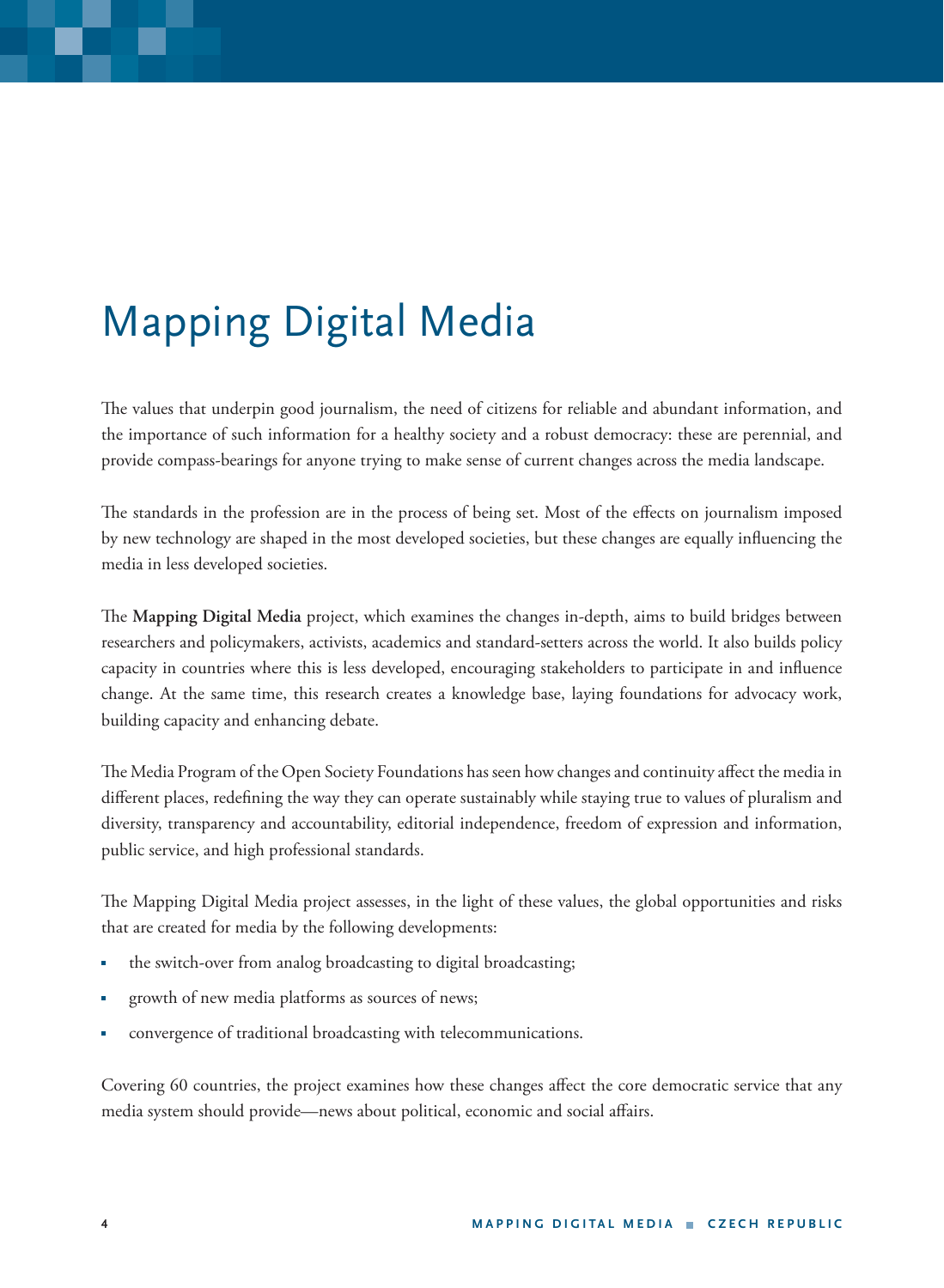The Mapping Digital Media reports are produced by local researchers and partner organizations in each country. Cumulatively, these reports will provide a much-needed resource on the democratic role of digital media.

In addition to the country reports, the Open Society Media Program has commissioned research papers on a range of topics related to digital media. These papers are published as the MDM Reference Series.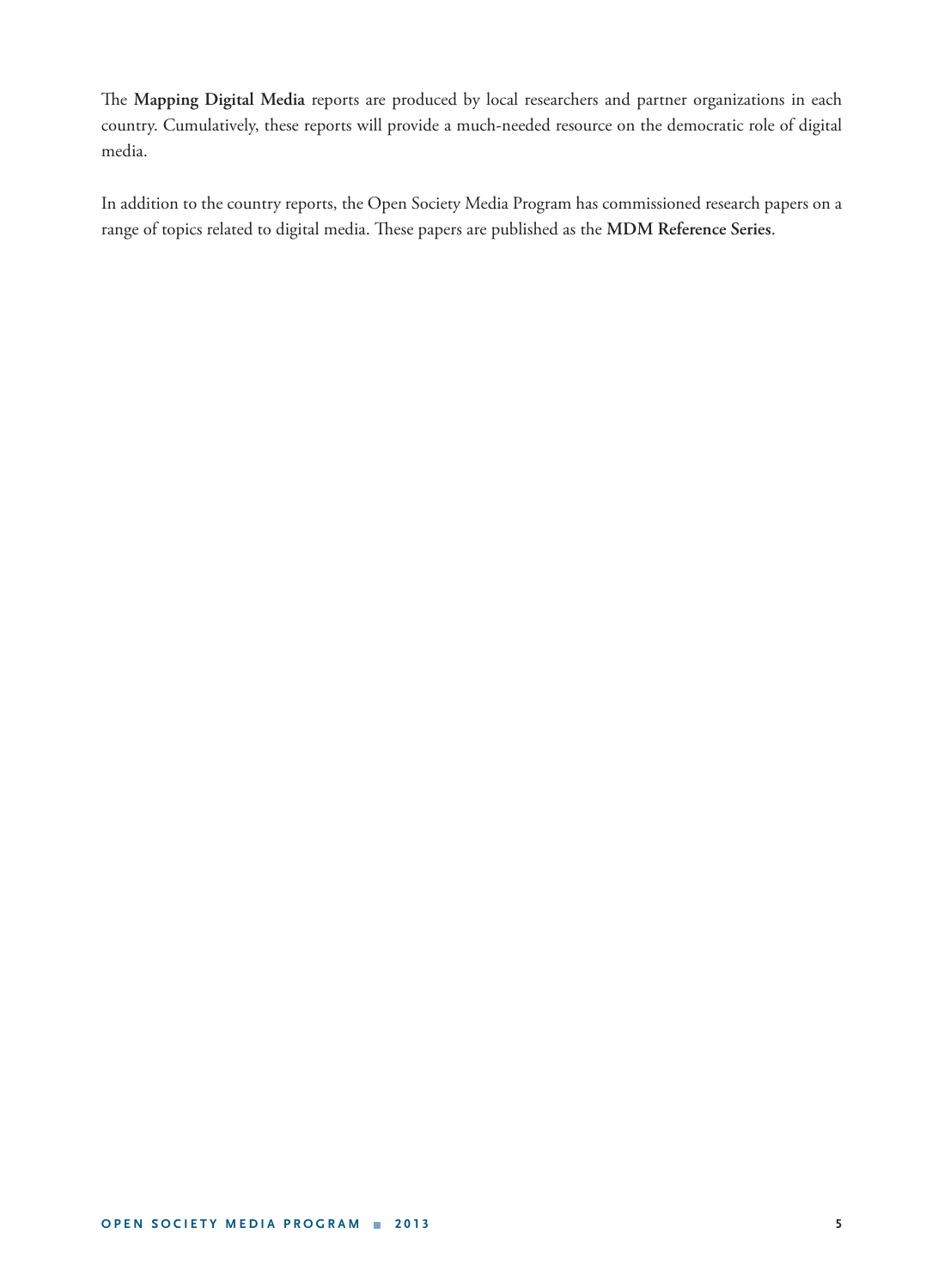### Mapping Digital Media: Czech Republic Executive Summary

Digital media are spreading rapidly in the Czech Republic, partly driven by the growth in the number of households owning a computer—which doubled between 2005 and 2010. However, overall internet penetration is still relatively modest, and there remain significant divides along demographic lines, particularly age and education. As of September 2012, half the population remained unconnected to the internet predominantly people over the age of 50 and without higher education. The most significant barrier to internet access was digital literacy rather than financial or physical access restrictions.

Digital switch-over of television was completed in 2012, bringing expanded choice and services to the majority of households that rely on the terrestrial platform. It followed a transition period in which political stagnation and conflict among regulatory authorities impeded the development of a clear legislative framework and delayed digitization by almost a decade. During this time, incumbent commercial broadcasters lobbied successfully to secure privileged access to the new multiplexes and limit the scope for new entrants. They also benefited from new restrictions on advertising in public service television, much to the lament of the advertisers themselves. Fears of an anti-competitive threat in the advertising market were realized in 2012 when the price of airtime increased by some 10 percent.

The dearth of competition in the terrestrial market, however, is largely a function of structural limits on growth. This was reflected in the failure and closure of one commercial news channel (Z1) within two years of setting up operations. Two other newly licensed stations folded before even going on air. As a result, most of the new channel offerings have been launched by the dominant players from the pre-digital era, including the public service broadcaster, with negligible gains for plurality.

Nevertheless, the launch of new thematic and niche channels has broadened the program offer, and incumbents have developed multi-platform strategies for delivering content. This has ensured that television retains its position as the dominant medium, particularly for news and current affairs. Television viewing time has actually increased steadily over recent years, and just under half of all regular internet users also consume television news on a daily basis.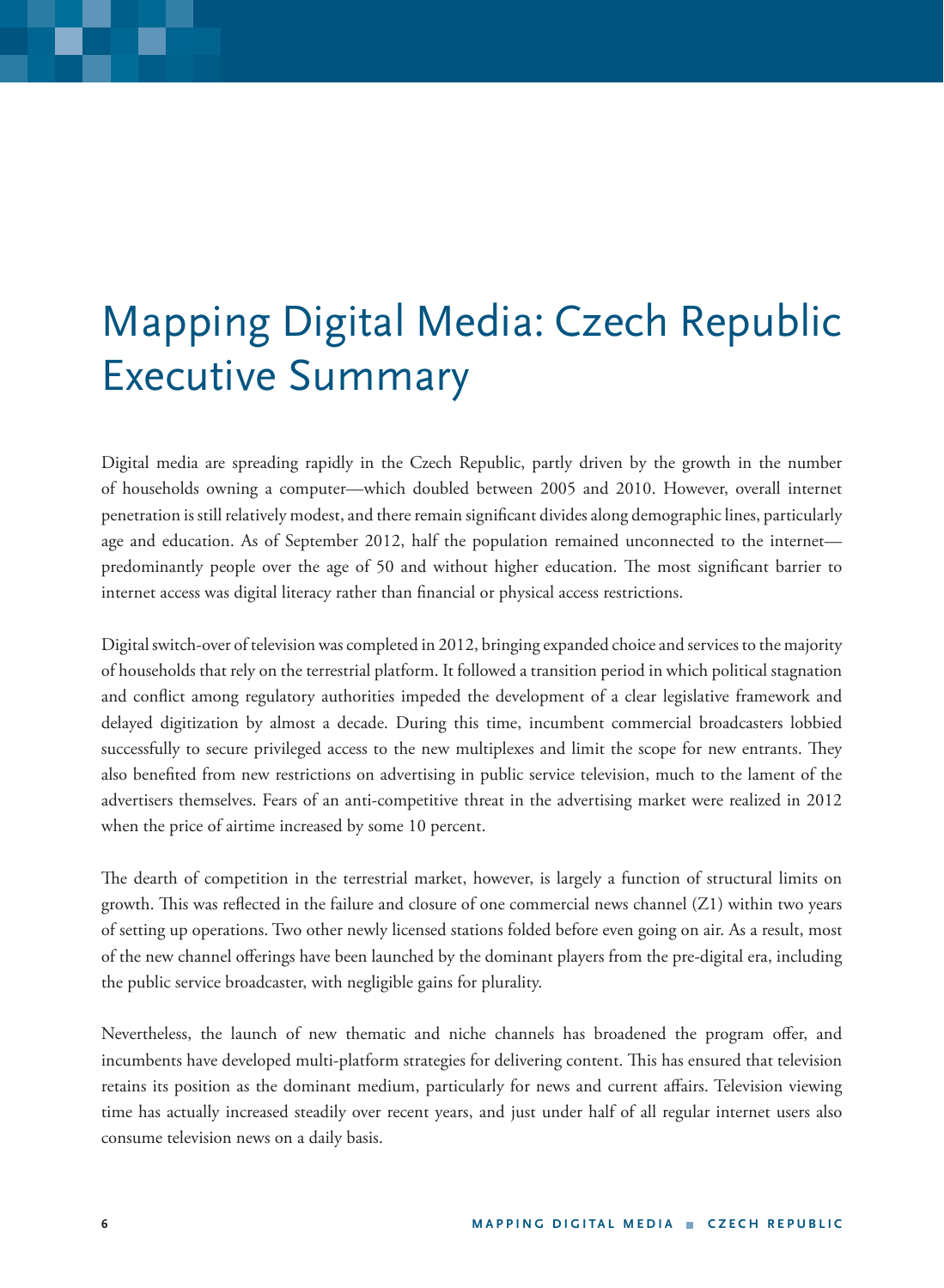Although news programs still attract the highest ratings on Czech television, their popularity has faced a decline since digitization—particularly the flagship bulletins of the public service broadcaster. This has prompted a change in the format, style, and content of news programs, which are increasingly targeted at particular audience segments, with a growing emphasis on live news and tabloid stories over serious topics. In the case of the public broadcaster, the launch of a 24-hour news channel has been followed by a reduction of news output on the main channels. The net effect has been an increase in the overall volume of news output but a decrease in the news audience. Commercial rivals have also faced a drop in ratings for primetime flagship bulletins, but for all incumbents this has been offset somewhat by the development of their online services. Indeed, television broadcasters—both commercial and public—account for the most popular online news websites.

Overall, however, conventional media have not lost significant audiences over recent years despite the rapid advance of online platforms. Radio stations have maintained relatively stable audiences and still collectively reached over 60 percent of the population in 2011. Radio switch-over, however, has been delayed as a result of successful lobbying efforts by commercial broadcasters yet to be convinced of its rewards. The latest legislative amendments envisage the switch-over to be completed by 2025.

A steady decline in newspaper readership reflects a significant fall in the circulation of broadsheet or serious news titles, while the tabloids have more or less maintained their readerships. While the sales of printed newspapers are dropping, Czech readers are clearly not ready to abandon print news. But structural pressures have resulted in the growing tabloidization of newspapers, as the serious dailies attempt to retain audiences with the pull of glossy headlines, images over text, and stories centered on celebrities and fashion.

Tabloidization in the newsrooms of both broadcasters and publishers has also been the result of cuts, including waves of lay-offs instituted by the public service broadcaster in 2010. Even before that, journalists had been stretched to the limit by the expansion of news output combined with a reduction in newsgathering investment. Employers' expectations and demands on journalists have grown in tandem with technological advances that have made it easier for journalists to self-edit and publish text and multimedia content online. The problem is that employers have not accounted for the additional burden that digital tools of production have placed on journalists in terms of: filtering and verifying the vast array of sources now available; moderating user-generated content (UGC); and acquiring new skills in areas such as data visualization.

A lack of professionalism within the sector is characterized by low levels of training and trade union organization, making it harder for journalists to resist these pressures. The result has been the growth of "Google journalism" and an accompanying decline in news stories based on primary sources and original newsgathering. For online-only and citizen journalist initiatives, financial pressures have meant not just cuts but an ever-present existential threat. New projects are often short lived, such as the hyper-local news service *Naše adresa* (Our Neighborhood), launched in 2009, funded by a leading financial institution, PPF, and closed a year later. But there have been some notable exceptions. The online-only newspaper website Aktualne.cz has managed to survive with a fairly limited audience reach but considerable success in recruiting investigative journalists, producing a number of exclusives in the area of fraud and corruption.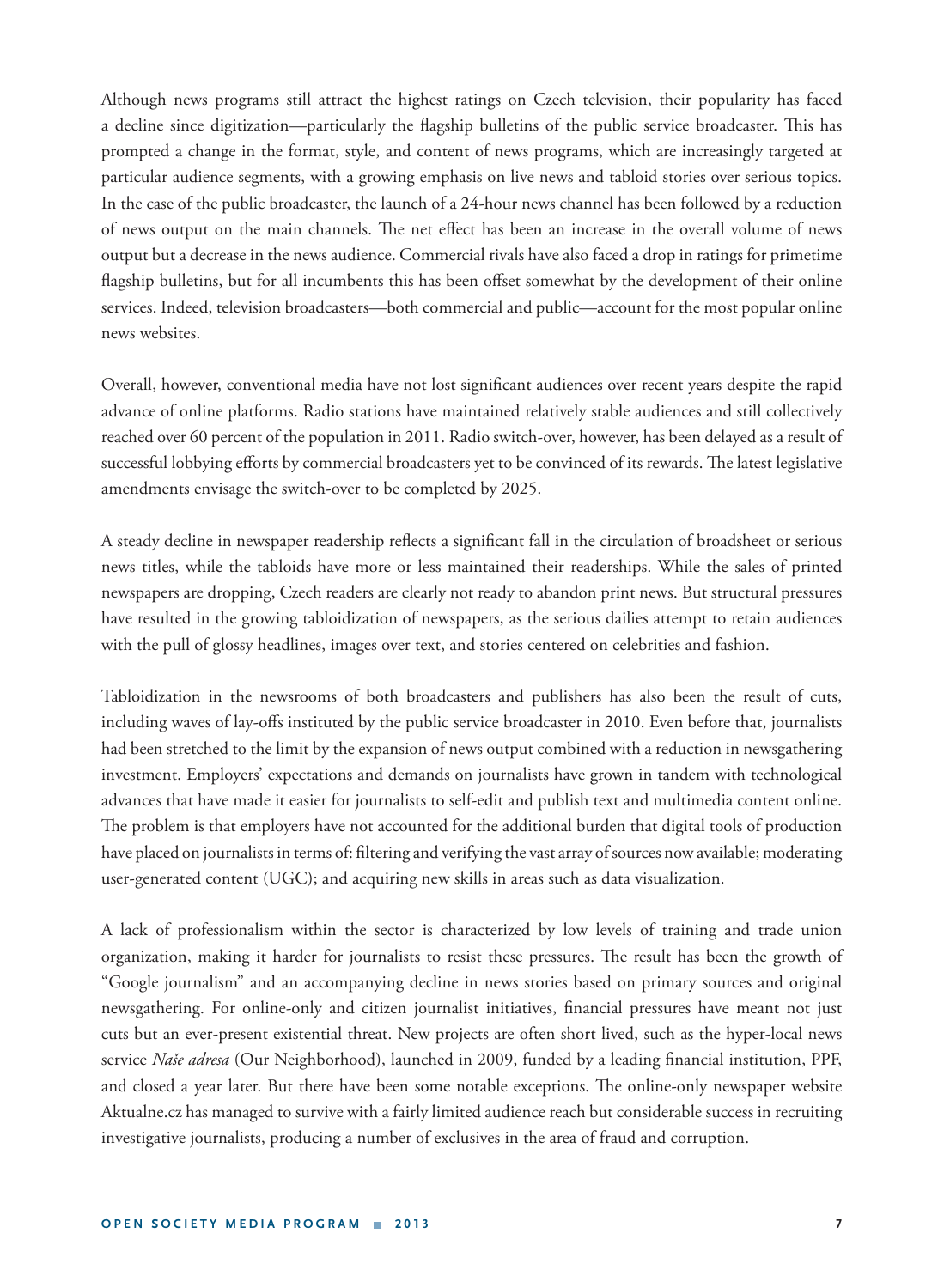This has complemented a relatively strong culture of investigative journalism in traditional newspapers, sustained by a healthy level of consumer demand for this type of news. Investigative journalists have also embraced digital tools. The online version of one national daily newspaper (*Hospodářské noviny*) now has a section of its website dedicated to data journalism—focusing on analysis of public administration data with interactive visualization and strong links to local communities. Foundation funding has also helped to enhance access to public information through digital platforms.

Still, it is difficult and perhaps too early to assess the wider impact of such initiatives. What seems clear is that those aspects of public interest journalism that digitization has made more cost effective are thriving. But longform and in-depth news reporting has suffered from resource cuts across the industry. There are concerns that the net effect of this is to promote scandal and sensationalism at the expense of serious investigative reporting. Nevertheless, attempts by authorities in 2009 to tighten legal restrictions on investigative journalists are perhaps indicative of an enduring watchdog culture within Czech newsrooms. Nicknamed the "muzzle law," the original legislation banned publication of news stories based on evidence acquired via police wiretaps. After considerable public pressure, it was amended in 2011 to allow a public interest justification.

More broadly, civil society activism is still relatively marginal in Czech society. Traditionally, public service broadcasting has been the main platform for civil society groups; as such, their efforts have tended to be more focused on education rather than mobilization. Nevertheless, strong campaigns have been launched online recently around issues such as the environment and healthcare reforms. With regard to the former, environmental activists in 2011 used open-source mapping technology to prevent major plans to cut down trees in a national park, officially due to an epidemic of bark beetles but allegedly due to logging interests. The data collected and interactive maps developed enabled environmental activists to create documentation in time to provide a visualized data repository for future reference and possible legal action. Although the message of such campaigns rarely reaches a critical mass audience, activists are eager to exploit digital tools in a number of novel ways, and integration with social media platforms—particularly Facebook—may yet provide the keys to wider dissemination.

In the meantime, there is a strong culture of commenting on the news websites of legacy media. This often develops into interactive discussions provoked by the original article. While this clearly enhances the digital public sphere, it has also provided a platform for hate speech and what may be considered "uncivil society." The space for expression of minority groups has grown in tandem with that of nationalist, racist, and xenophobic voices. At the same time, however, digital media have diversified the political landscape in a way that has served as a counterweight to the traditional party-parallelism of newspapers. During the 2010 general elections, a crowd-sourcing initiative dubbed "Change your Politicians" had a substantial impact on voters—enabling them to identify individual politicians from all parties who had underperformed or been involved in corrupt activities. Significantly, perhaps, this initiative also attracted the attention of traditional media that remain, to a large extent, gatekeepers of the public agenda.

Among these gatekeepers, ownership concentration has increased over recent years largely to the benefit of foreign multinationals that dominate the Czech media market. Titles owned by German-Swiss conglomerate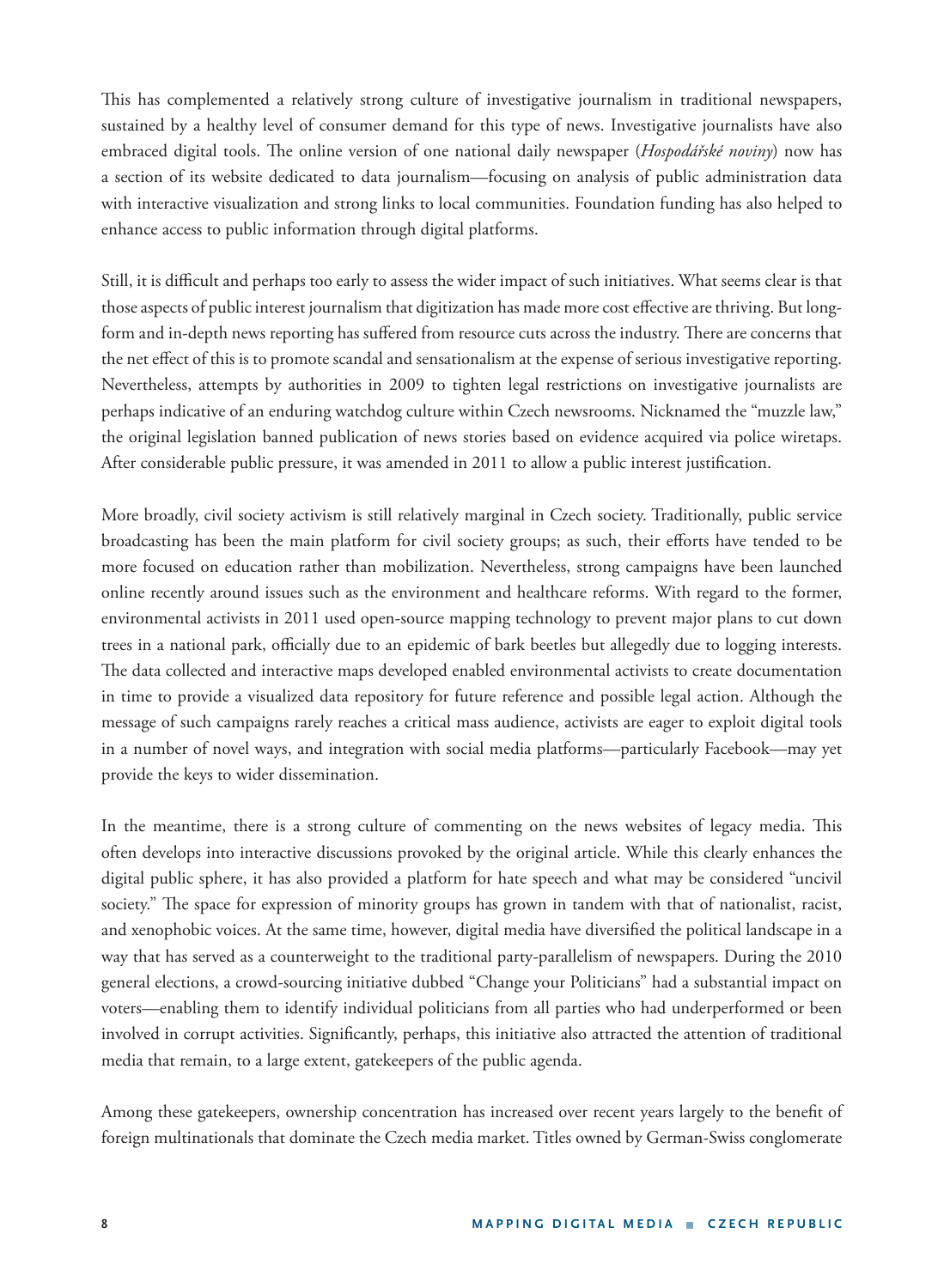Ringier Axel Springer, for instance, account for some 40 percent of daily newspaper readership. The extent of cross-media ownership is encapsulated by the example of Mafra, the German-owned publishers whose portfolio includes two daily newspapers, one local free-sheet, a digital license for a television music channel, two Prague-based radio stations, and several websites.

Perhaps of more concern from the perspective of plurality, recent years have seen a rise in individual media barons with close ties to political elites. In 2008, Czech financier and coal baron Zdeněk Bakala purchased an 88-percent stake in Economia, one of the top five news publishers in the country by advertising revenue. In the 2010 elections, Bakala financially supported the two main center-right political parties. A decline in print sector advertising revenues has also increased advertisers' pressure on content, but it is not clear what impact this has had. Journalists and editors, on the whole, appear to be at least publicly resisting such pressures, conscious of the need to retain the confidence of their readers by defending their autonomy.

In any case, the traditional advertising model for print media has come under sustained pressure, intensifying the search for alternative ways to fund the news. Publishers have been focusing their efforts on developing applications for tablet and mobile devices as potential areas of revenue growth. They have been less eager to establish paywalls around conventional online news content, other than for specialist or niche news services. Clearly, the goal of monetizing the growing demand for digital news remains beyond the reach of publishers, and which model, if any, will be sustainable in the long-term remains to be seen.

This situation has been exacerbated by the government's decision to raise the VAT on print media from 10 to 17.5 percent, as of January 2013. At the same time, the public service media license fee remains constant in real terms, with increases pegged to inflation. The government's key concession to commercial media was the decision to ban advertising on the main public broadcasting television channel, as well as on its websites. Although this only came into effect in October 2012, it is unlikely to benefit anyone other than the two dominant commercial terrestrial players, whose duopoly has been consolidated by the move.

In terms of licensing procedures, the regulatory authority responsible is broadly seen as transparent and free from political bias. Significantly, it managed to fend off attempts by the media content regulator—seen as more vulnerable to capture—to take control of licensing during the initial stages of digitization. Although the latter has recently been considered less politicized, its member appointment and dismissal procedures still leave room for potential interference. A similar situation pertains through the appointments procedure governing public service broadcasting.

Since the completion of the digital switch-over, media policy has fallen further down the list of political priorities. While this has enhanced the autonomy of regulators to some extent, it has also left a policy vacuum in key areas that warrant intervention. Overall, neither the digital switch-over nor the development of online platforms has diversified the overall news offer in a substantive and meaningful way. Competition in digital terrestrial television—still the dominant news platform—has stagnated, while both print media and new citizen journalist initiatives are facing a crisis of funding that has transcended the economic downturn. As a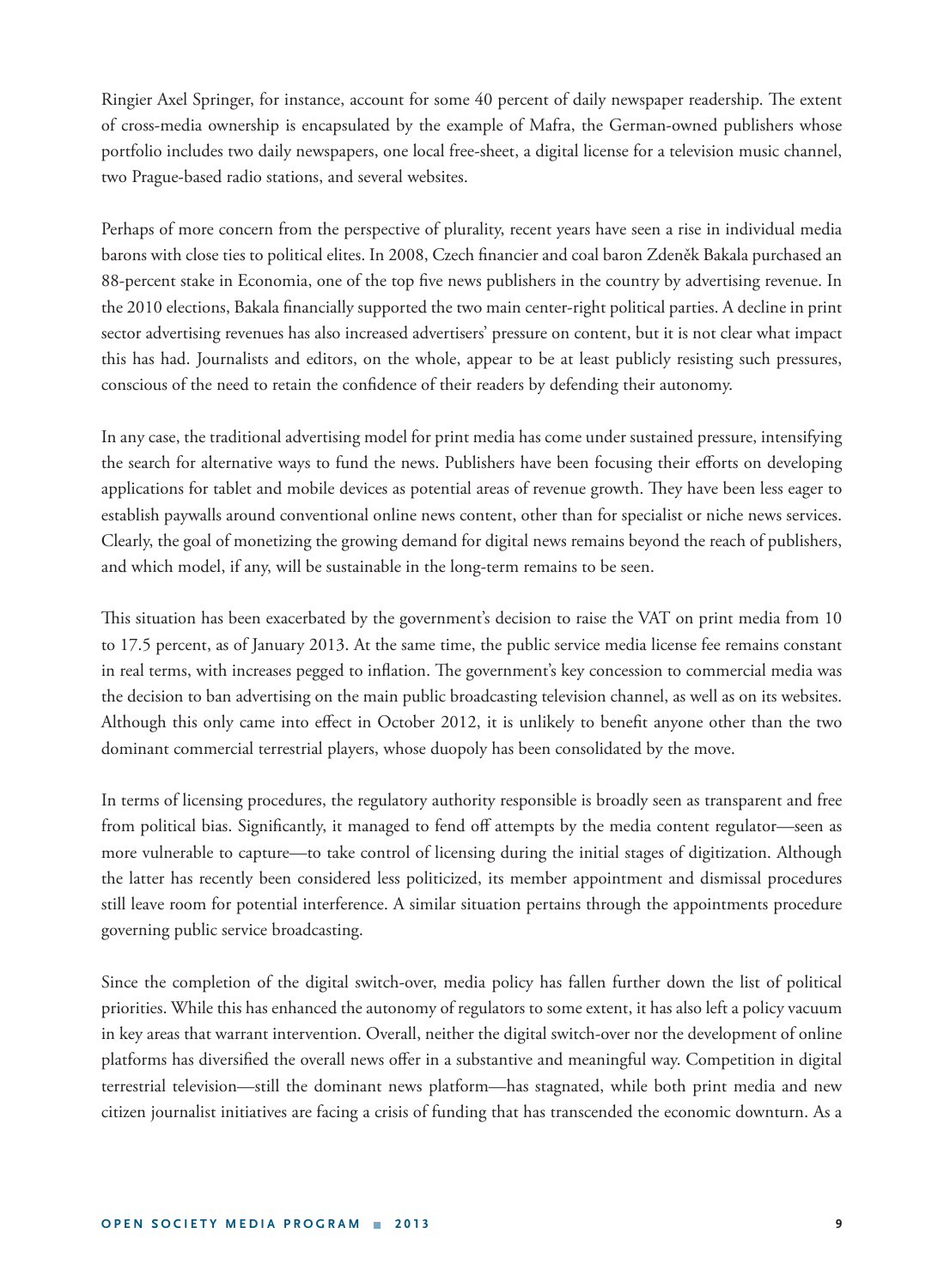result, there has been a marked, if varying, trend toward tabloidization and a pressing need to sustain outposts of serious and quality news in all sectors.

Media policy has not been a top priority for policy-makers in recent years. One key issue that should be addressed is the adoption of new mechanisms to ensure the public accountability of broadcast media, by including civil society representatives on the boards of the Broadcasting Council and the public service media. As matters stand, these bodies are elected directly by the Chamber of Deputies. This leaves the politicians full scope to control the broadcast media.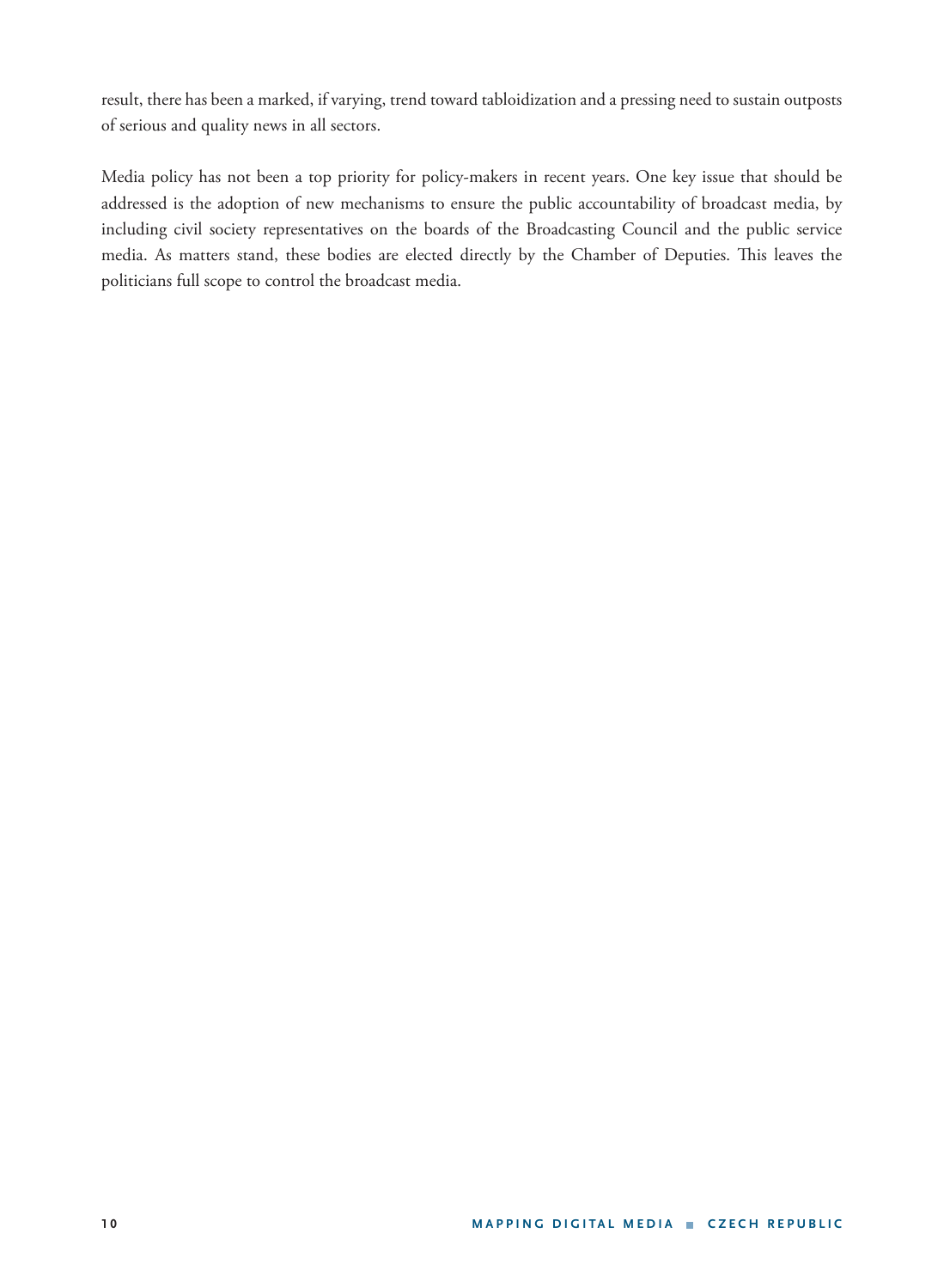### **Context**

The Czech Republic is commonly described as one of the most successful (as in stable and prosperous) of the new democracies in Central and Eastern Europe. The country has been a member of the North Atlantic Treaty Organization (NATO) since 1999 and joined the European Union (EU) in 2004. The Czech economy grew annually by over 6 percent between 2005 and 2007, and by 2.5 percent in 2008. In 2009, due to the effects of the world financial crisis, the real economy contracted by 4.1 percent.

The Czech economy is characterized by relatively low and stable inflation, low interest rates, and a fully convertible currency. Given demographic trends, the Czech Republic is one of the EU member states that will be most affected by the aging process. Even though the total debt of the Czech Republic is still significantly lower than that of some other EU member states (such as Greece and Italy), the recent decline in public finances and the growth of state debt are alarming. Household debt, as reported in the Czech Republic, is still relatively low and also relatively positive in terms of its structure: mortgages and home loans slightly outweigh other consumer loans.1

A closely fought general election in spring 2010 ended a period of political stability under a "caretaker" government appointed in 2009. The current government is a coalition of three center-right parties, under Prime Minister Petr Nečas, favoring tight austerity measures. The head of state through 7 March 2013, President Vaclav Klaus, shared the political outlook of the present government; his center-left successor, Miloš Zeman, does not.

Czech society is homogeneous. Officially, the largest national minority is Slovak (1.9 percent of the total number of inhabitants). However, according to civil society estimates, there are approximately 300,000 Roma (over 2 percent of the total population) living in the country, which would make them the largest minority.

<sup>1.</sup> Ministry of Industry and Trade, "Analysis of the Competitiveness of the Czech Republic," 2011.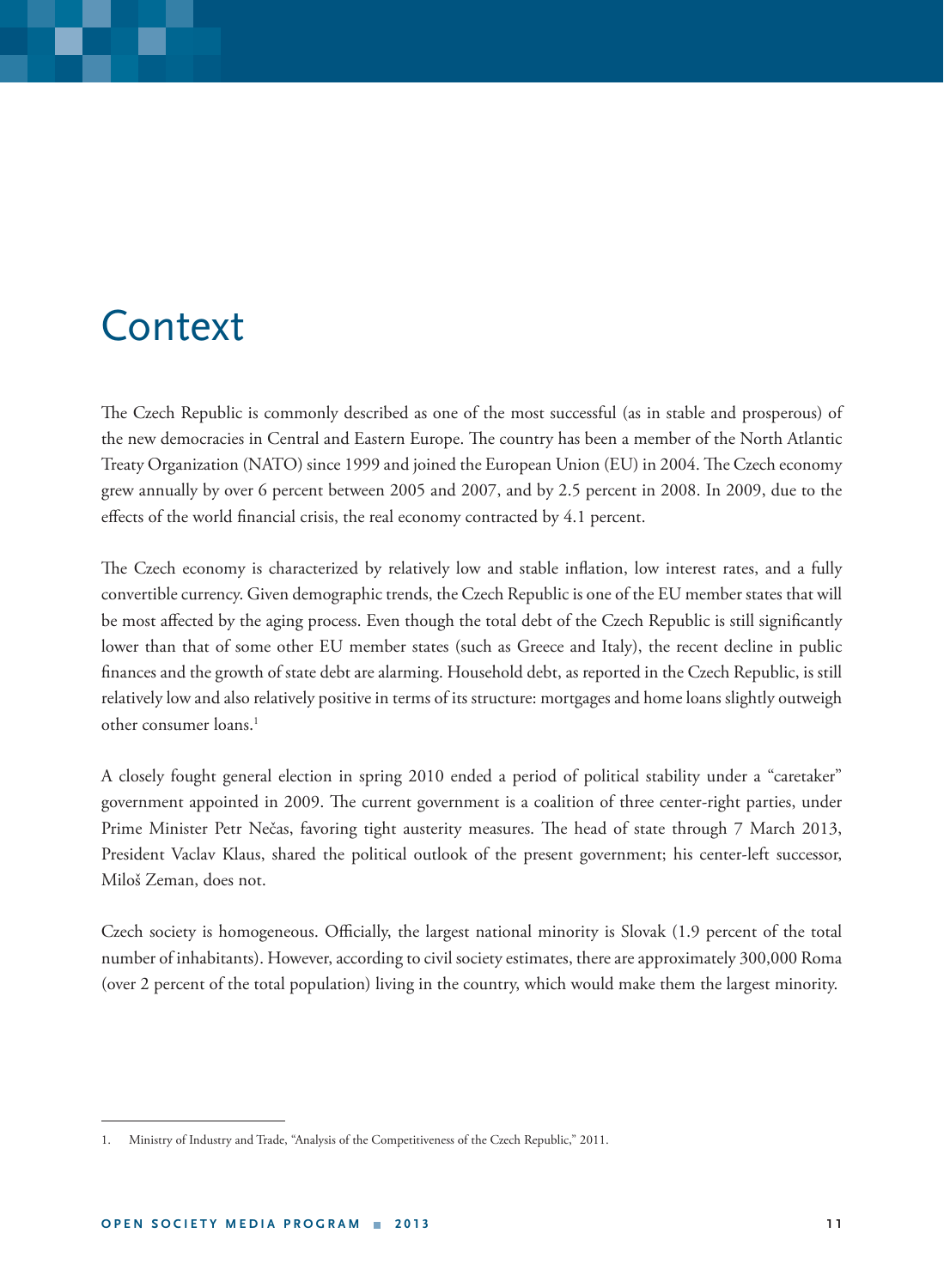| $1.0, 0.00, 0.00, 0.00, 0.00, 0.00, 0.00, 0.00, 0.00, 0.00, 0.00, 0.00, 0.00, 0.00, 0.00, 0.00, 0.00, 0.00, 0.00, 0.00, 0.00, 0.00, 0.00, 0.00, 0.00, 0.00, 0.00, 0.00, 0.00, 0.00, 0.00, 0.00, 0.00, 0.00, 0.00, 0.00, 0.00,$ |         |         |        |         |  |  |  |  |
|--------------------------------------------------------------------------------------------------------------------------------------------------------------------------------------------------------------------------------|---------|---------|--------|---------|--|--|--|--|
|                                                                                                                                                                                                                                | 2009    | 2010    | 2011   | 2012    |  |  |  |  |
| GDP (% change)                                                                                                                                                                                                                 | $-4.5$  | $+2.5$  | $+1.9$ | $-1.3*$ |  |  |  |  |
| Gross fixed investment (% change)                                                                                                                                                                                              | $-11.0$ | $+1.0$  | $-0.7$ | n/a     |  |  |  |  |
| Export of goods and services (% change)                                                                                                                                                                                        | $-10.9$ | $+15.6$ | $+9.4$ | $+4.2*$ |  |  |  |  |
| Import of goods and services (% change)                                                                                                                                                                                        | $-12.0$ | $+15.9$ | $+6.7$ | $-2.4*$ |  |  |  |  |
| Unemployment rate (%, average)                                                                                                                                                                                                 | 6.7     | 7.3     | 6.7    | 9.4     |  |  |  |  |
| Average gross wage (% change)                                                                                                                                                                                                  | $+3.3$  | $+2.2$  | $+2.4$ | $+1.4*$ |  |  |  |  |
| Inflation (% change)                                                                                                                                                                                                           | $+1.0$  | $+1.5$  | $+1.9$ | $+3.3$  |  |  |  |  |
| CZK/US\$1 (%, average)                                                                                                                                                                                                         | 19.1    | 19.1    | 17.7   | 19.6    |  |  |  |  |

#### *Table 1.* Key economic performance, 2009–2012

*Notes*: \* Refers to data from the third quarter of 2012; n/a: not available

Source: Czech Statistical Office (Český statistický úřad, ČSÚ)<sup>2</sup>

<sup>2.</sup> Compilation of ČSÚ data.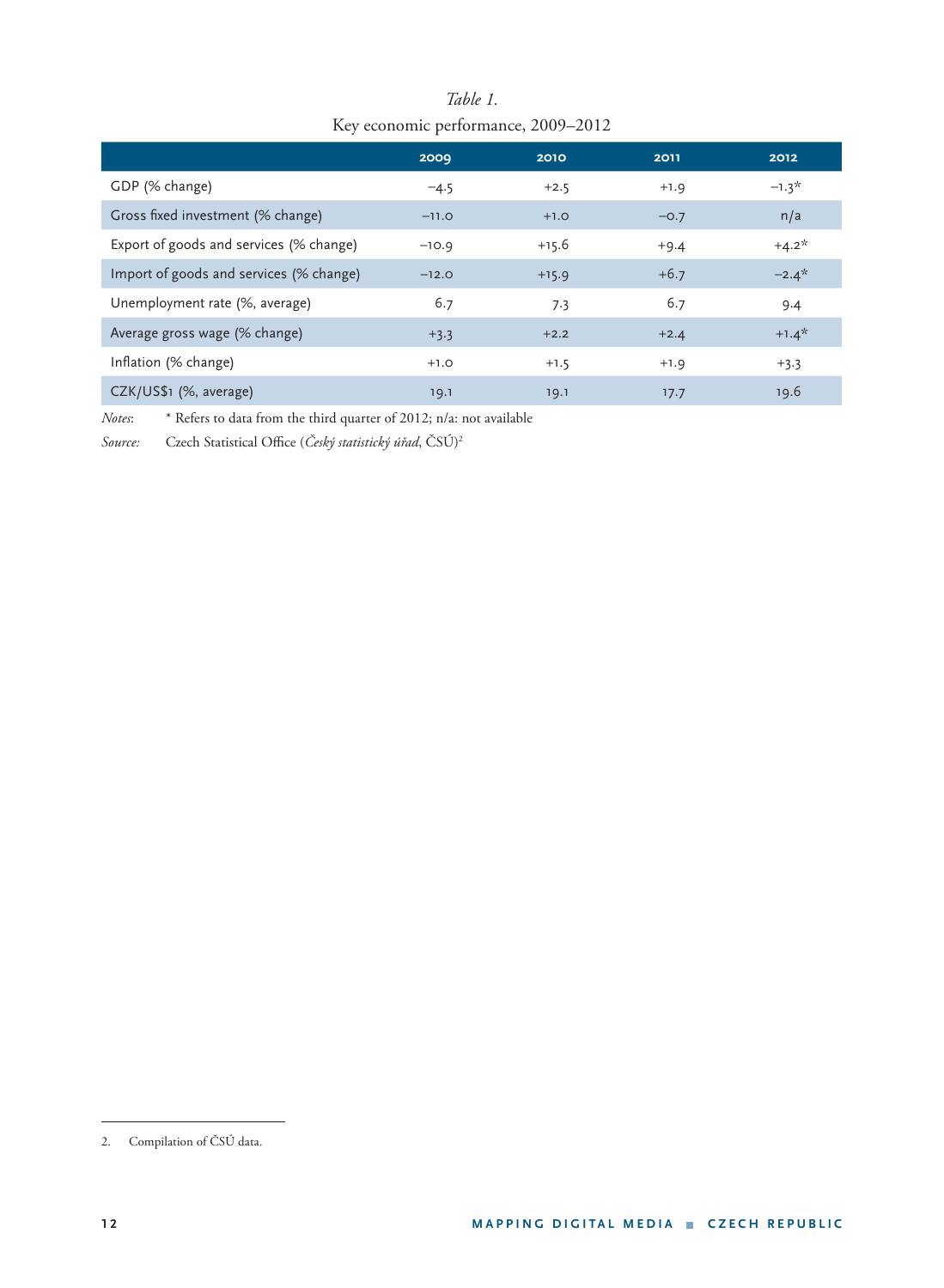### Social Indicators

Population (number of inhabitants): 10,436,560 (September 2011)<sup>3</sup> Number of households: 5.62 million (2011)4



*Figure 1.* 

*Source:* ČSÚ, 2011 census



Slovak,\* 1.4

*Note:* \* Also includes people who declared that they have double nationality, one of which was either Czech or Slovak. The category "Other" includes increasing numbers of Vietnamese, Roma, and Belorussians

Moravian, 5.0

*Source:* ČSÚ, 2011 census

<sup>3.</sup> Source: ČSÚ*.*

<sup>4.</sup> Source: ČSÚ.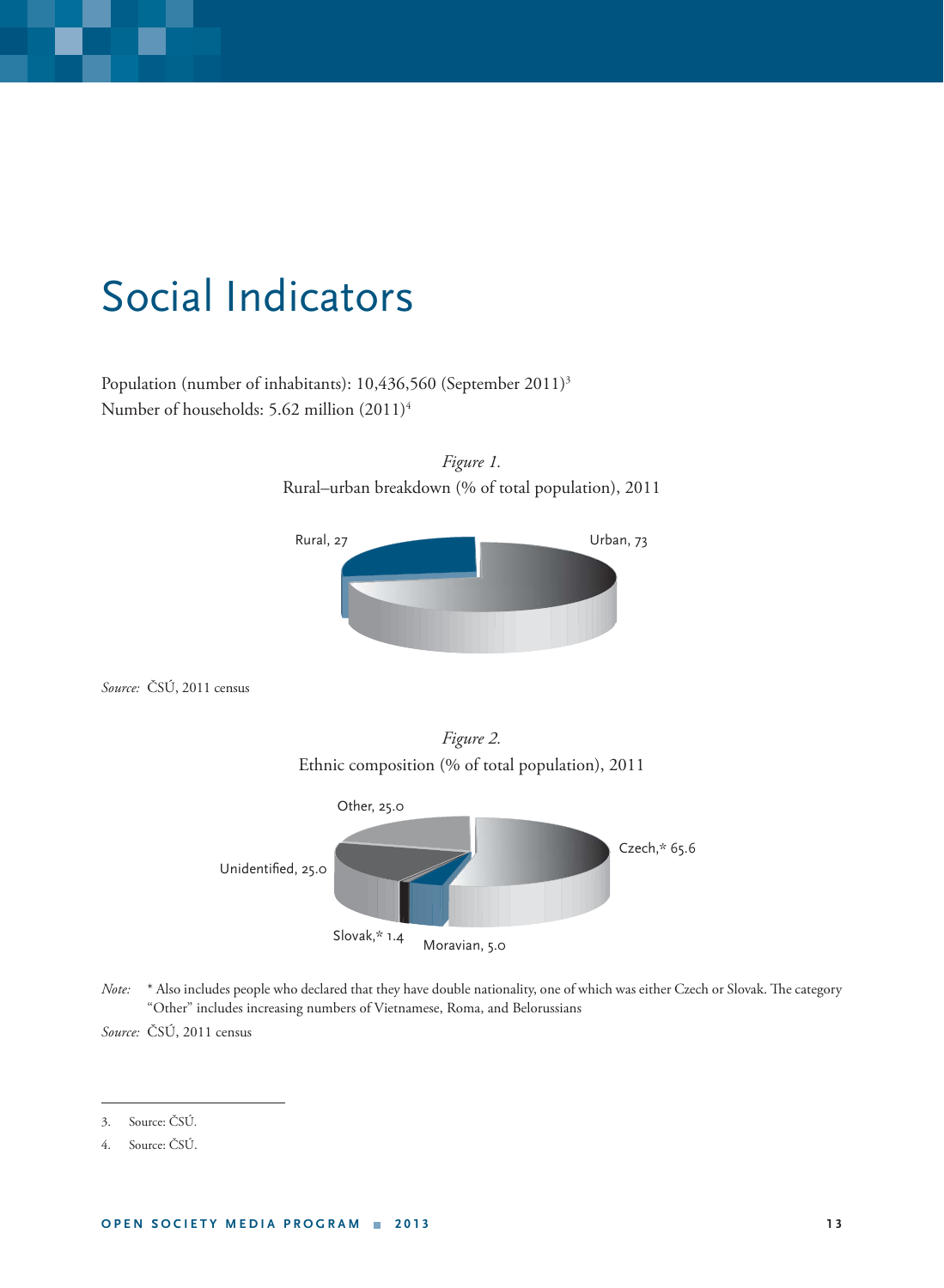*Figure 3.* Linguistic composition (% of total population), 2001



*Note:* The questionnaire asked people about their mother tongue. The category "Other" includes Moravian *Source:* ČSÚ, 2001 census



- *Note:* The category "Other" includes over 30 small Christian denominations or small churches, including Protestants and Neo-Protestants. It also includes non-Christian religions such as Muslims, Buddhist, or Hindu. However, the share of the non-Christian believers in the total population is insignificant, below 0.5%
- *Source:* ČSÚ, 2011 census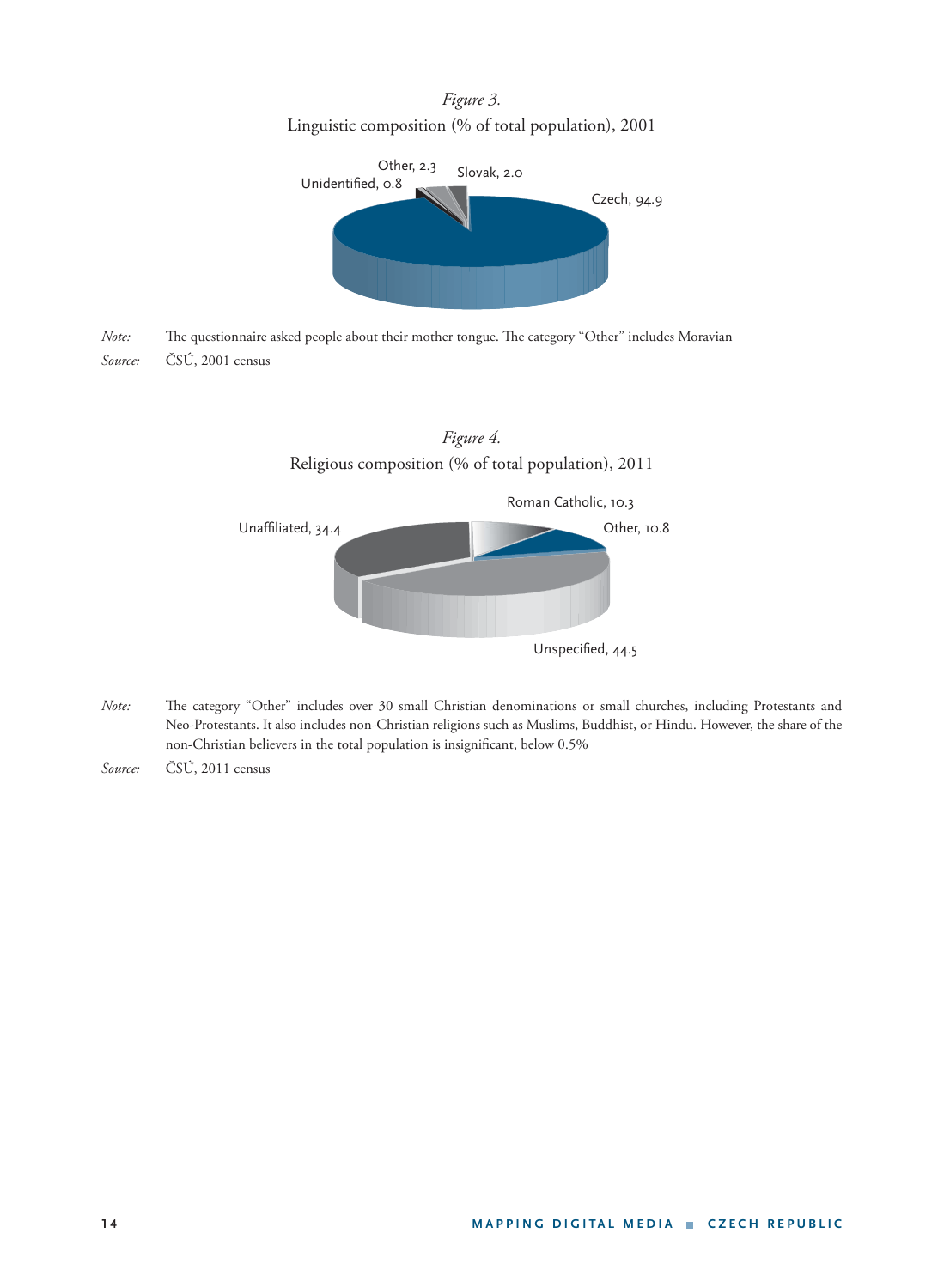### Economic Indicators

| Economic indicators, 2005–2012                              |         |         |         |         |         |         |         |                   |  |
|-------------------------------------------------------------|---------|---------|---------|---------|---------|---------|---------|-------------------|--|
|                                                             | 2005    | 2006    | 2007    | 2008    | 2009    | 2010    | 2011    | 2012 <sup>f</sup> |  |
| GDP (current prices,<br>US\$ billion)                       | 130.066 | 148.374 | 180.479 | 225.427 | 196.151 | 197.674 | 215.265 | 205.950           |  |
| GDP (current prices, US\$),<br>per head                     | 12,725  | 14,473  | 17,544  | 21,715  | 18,738  | 18,813  | 20,443  | 19,515            |  |
| Gross National Income (GNI),<br>(current US\$), per head    | 19,450  | 21,250  | 22,830  | 23,690  | 23,380  | 22,910  | n/a     | n/a               |  |
| Unemployment<br>(% of total labor force)                    | 7.9     | 7.1     | 5.3     | 4.3     | 6.6     | 7.2     | 6.7     | 7.0               |  |
| Inflation (average annual rate,<br>% against previous year) | 1.8     | 2.5     | 2.8     | 6.3     | 1.0     | 1.4     | 1.9     | 3.5               |  |

*Table 2.*

*Notes:* f: forecast; n/a: not available

Sources: International Monetary Fund (IMF) for GDP, unemployment, and inflation data; World Bank for GNI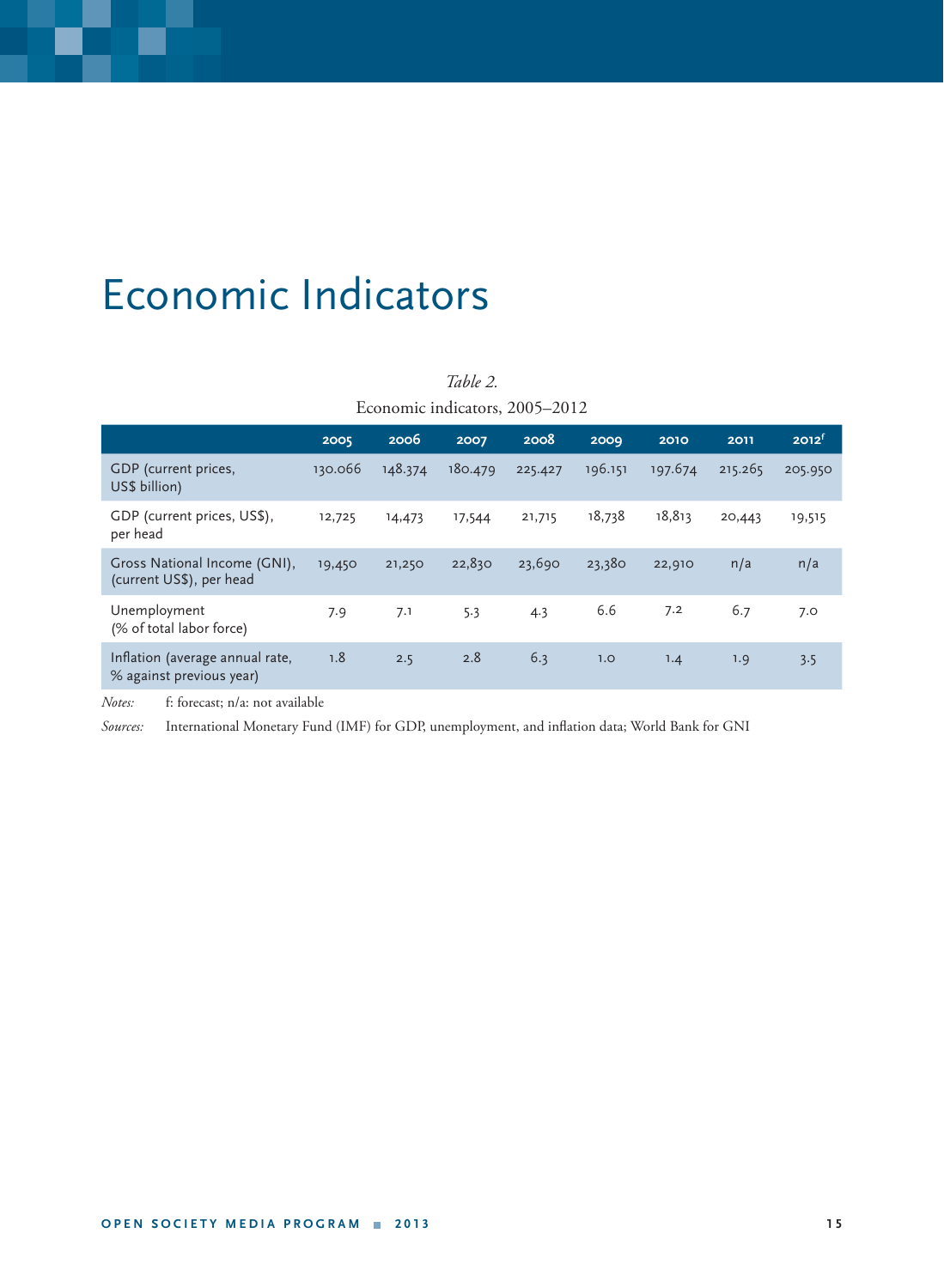## 1. Media Consumption: The Digital Factor

#### **1.1 Digital Take-up**

#### **1.1.1 Digital Equipment**

Czech citizens are well equipped for the switch-over to digital terrestrial television. The number of households owning more than one television set is increasing each year. They also have a number of radio sets built into various electronic devices, such as mobile phones. Accessing digital content by personal computer (PC) is more limited, since 40 percent of households are not equipped with a PC. Nevertheless, PCs connected to the internet are clearly the most used means or sources of mass communication after television sets. The number of households equipped with a computer doubled between 2005 and 2010. According to a ČSÚ survey, in 2010 there were 5.7 million computer users in the country—64 percent of the population.<sup>5</sup>

|         | $110$ ascholas owning equipment, $2007, 2010$ |                          |                               |                      |                               |                          |                               |                      |                               |                    |                               |                      |
|---------|-----------------------------------------------|--------------------------|-------------------------------|----------------------|-------------------------------|--------------------------|-------------------------------|----------------------|-------------------------------|--------------------|-------------------------------|----------------------|
|         | 2005                                          |                          | 2006                          |                      | 2007                          |                          |                               | 2008                 |                               | 2009               | 2010                          |                      |
|         | No. of<br>HH <sup>6</sup><br>('ooo)           | % of<br>THH <sup>7</sup> | No. of<br><b>HH</b><br>('000) | $%$ of<br><b>THH</b> | No. of<br><b>HH</b><br>('000) | $%$ of $-$<br><b>THH</b> | No. of<br><b>HH</b><br>('000) | $%$ of<br><b>THH</b> | No. of<br><b>HH</b><br>('000) | % of<br><b>THH</b> | No. of<br><b>HH</b><br>('ooo) | $%$ of<br><b>THH</b> |
| TV sets | 3,709                                         | 100.0                    | 3,699                         | 100.0                | 3,961                         | 100.0                    | 3,958                         | 100.0                | 3,979                         | 100.0 4,055        |                               | 100.0                |
| PCs     | 1,148                                         | 30.0                     | 1,499                         | 35.7                 | 1,678                         | 40.0                     | 2,059                         | 47.7                 | 2,335                         | 54.2               | 2,400                         | 59.6                 |

*Table 3.* Households owning equipment, 2005–2010

Sources: OSF calculations based on figures from the International Telecommunication Union (ITU) and ČSÚ

Seen from a long-term perspective, household spending on computers and other data-processing equipment is increasing: in 2003, each household spent approximately US\$25 per member on computing equipment;

<sup>5.</sup> ČSÚ, "Kolik nás využívá počítače a internet" (How many of us use computers and internet), at http://www.czso.cz/csu/redakce.nsf/i/kolik\_z\_ nas\_pouziva\_osobni\_pocitac\_a\_internet (accessed 22 January 2013).

<sup>6.</sup> Total number of households owning the equipment.

<sup>7.</sup> Percentage of total number of households in the country.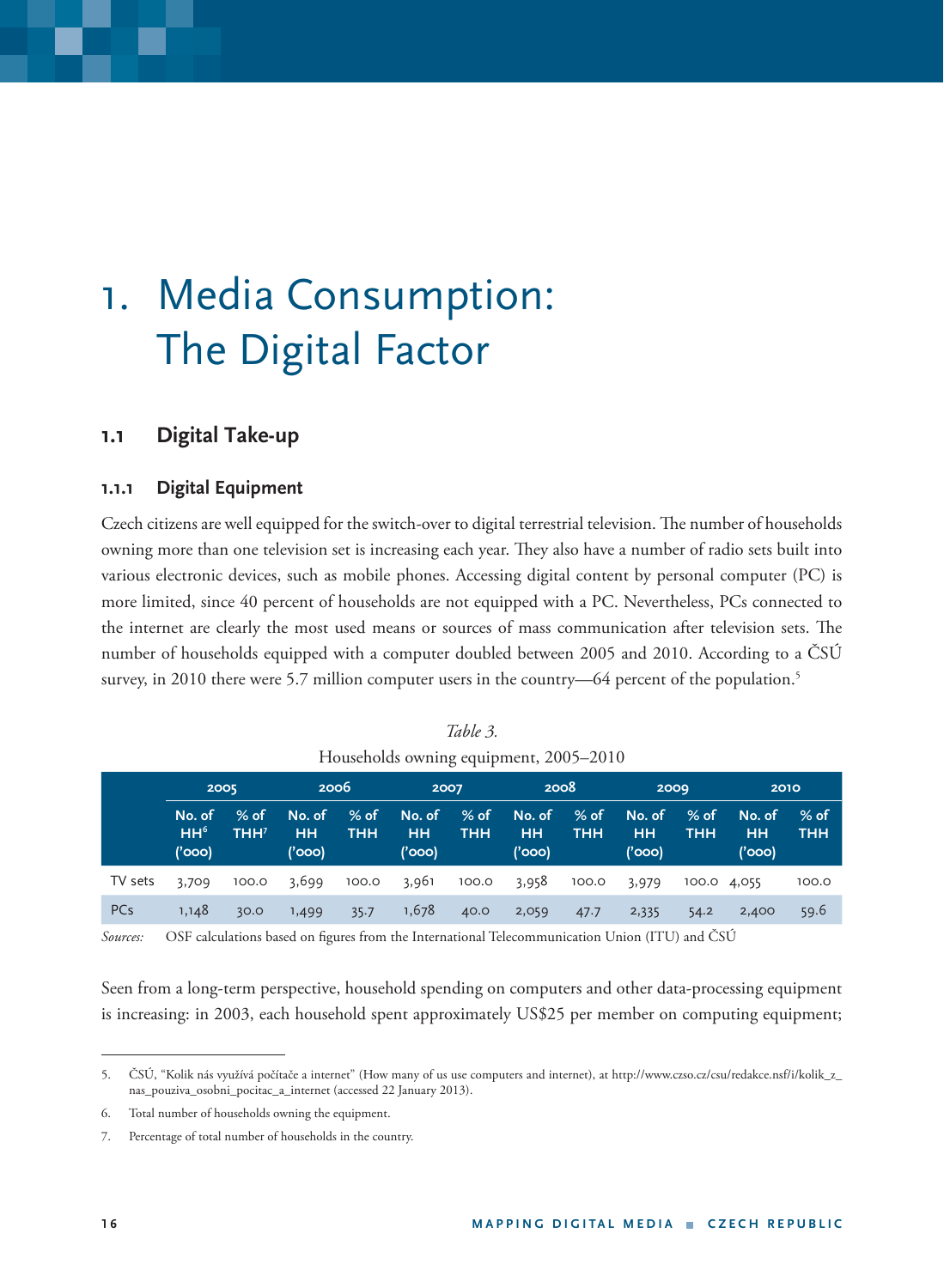by 2007, this sum had almost doubled. In 2008, however, it fell to US\$35. The reason behind the drop could be the overall decrease in the prices of electronic goods, maturing penetration, and the economic crisis.<sup>8</sup>

#### **1.1.2 Platforms**

The digital switch-over launched in 2008 and completed in 2012 has had a major impact on media consumption. Czechs have been buying new equipment to receive the digital television signal: not only settop boxes (STBs) but also new television sets with digital tuners. According to data from Médiamétrie, the audience measurement company, the percentage of households receiving the analog signal sank from almost 79 percent in 2007 to 61 percent in 2010. In contrast, there has been a significant increase in satellite and cable reception.

As well as showing a predictable increase in the overall digital terrestrial reception via STBs, Table 4 shows that satellite coverage/reception nearly doubled in 2007–2010.

People started to invest in the equipment to receive the digital signal; some people bought satellite dishes instead of STBs in order to receive a wider program offer (for example, not only Czech but also Slovak and other foreign programs). In the early days of digitization, satellite also provided a better quality digital signal.

|                       |                                      | 2005            | 2006                          |                     |                               | 2007                | 2008                                  |                       | 2009                   |                       | 2010                          |                       |
|-----------------------|--------------------------------------|-----------------|-------------------------------|---------------------|-------------------------------|---------------------|---------------------------------------|-----------------------|------------------------|-----------------------|-------------------------------|-----------------------|
|                       | No. of<br>HH <sup>10</sup><br>('000) | $%$ of<br>TVHH" | No. of<br><b>HH</b><br>('000) | % of<br><b>TVHH</b> | No. of<br><b>HH</b><br>('000) | % of<br><b>TVHH</b> | No. of<br><b>HH</b><br>$'$ ( $'$ 000) | $%$ of<br><b>TVHH</b> | No. of<br>HН<br>('000) | $%$ of<br><b>TVHH</b> | No. of<br><b>HH</b><br>('000) | $%$ of<br><b>TVHH</b> |
| Terrestrial reception | n/a                                  | n/a             | n/a                           | n/a                 | 3,961                         | 78.8                | 2,986                                 | 75.4                  | 2,689                  | 67.5                  | 2,483                         | 61.2                  |
| - of which digital    | n/a                                  | n/a             | n/a                           | n/a                 | 236                           | 5.9                 | 458                                   | 11.5                  | 1,207                  | 30.3                  | 1,758                         | 43.3                  |
| Cable reception       | 631                                  | 17.0            | 684                           | 18.4                | 882                           | 22.2                | 916                                   | 23.1                  | 876                    | 22.0                  | 908                           | 22.3                  |
| - of which digital    | n/a                                  | n/a             | n/a                           | n/a                 | 77                            | 1.9                 | 268                                   | 6.7                   | 510                    | 12.8                  | 666                           | 16.4                  |
| Satellite reception   | 350                                  | 9.4             | 323                           | 8.7                 | 604                           | 15.2                | 742                                   | 18.7                  | 930                    | 23.3                  | 1,097                         | 27.0                  |
| - of which digital    | n/a                                  | n/a             | n/a                           | n/a                 | 226                           | 5.7                 | 538                                   | 13.6                  | 804                    | 20.2                  | 969                           | 23.8                  |
| <b>IPTV</b>           | n/a                                  | n/a             | n/a                           | n/a                 | 62                            | 1.5                 | 92                                    | 2.3                   | 118                    | 2.9                   | 82                            | 2.0                   |
| Total                 | 3,709                                | 100.0           | 3,699                         | 100.0               | 3,961                         | 100.0               | 3,958                                 | 100.0                 | 3,979                  | 100.0                 | 4,055                         | 100.0                 |
| - of which digital    | n/a                                  | n/a             | n/a                           | n/a                 | 495                           | 12.4                | 1,155                                 | 29.1                  | 2,306                  | 57.9                  | 3,204                         | 79.0                  |

| Table 4.                                                                        |  |
|---------------------------------------------------------------------------------|--|
| Platforms for the main TV reception and digital take-up, <sup>9</sup> 2005–2010 |  |

*Note:* n/a: not available

*Source:* Mediamétrie/Eurodata TV Worldwide

<sup>8.</sup> ČSÚ, "Výdaje domácností za počítače a spotřební elektroniku" (Household expenditures for computers and electronics), at http://www.czso.cz/ csu/redakce.nsf/i/2\_vydaje\_domacnosti\_za\_pocitac\_a\_vybranou\_spotrebni\_elektroniku (accessed 30 January 2011).

<sup>9.</sup> The figures refer to the main TV set in multi-TV households.

<sup>10.</sup> Total number of households owning the equipment.

<sup>11.</sup> Percentage of total number of TV households in the country.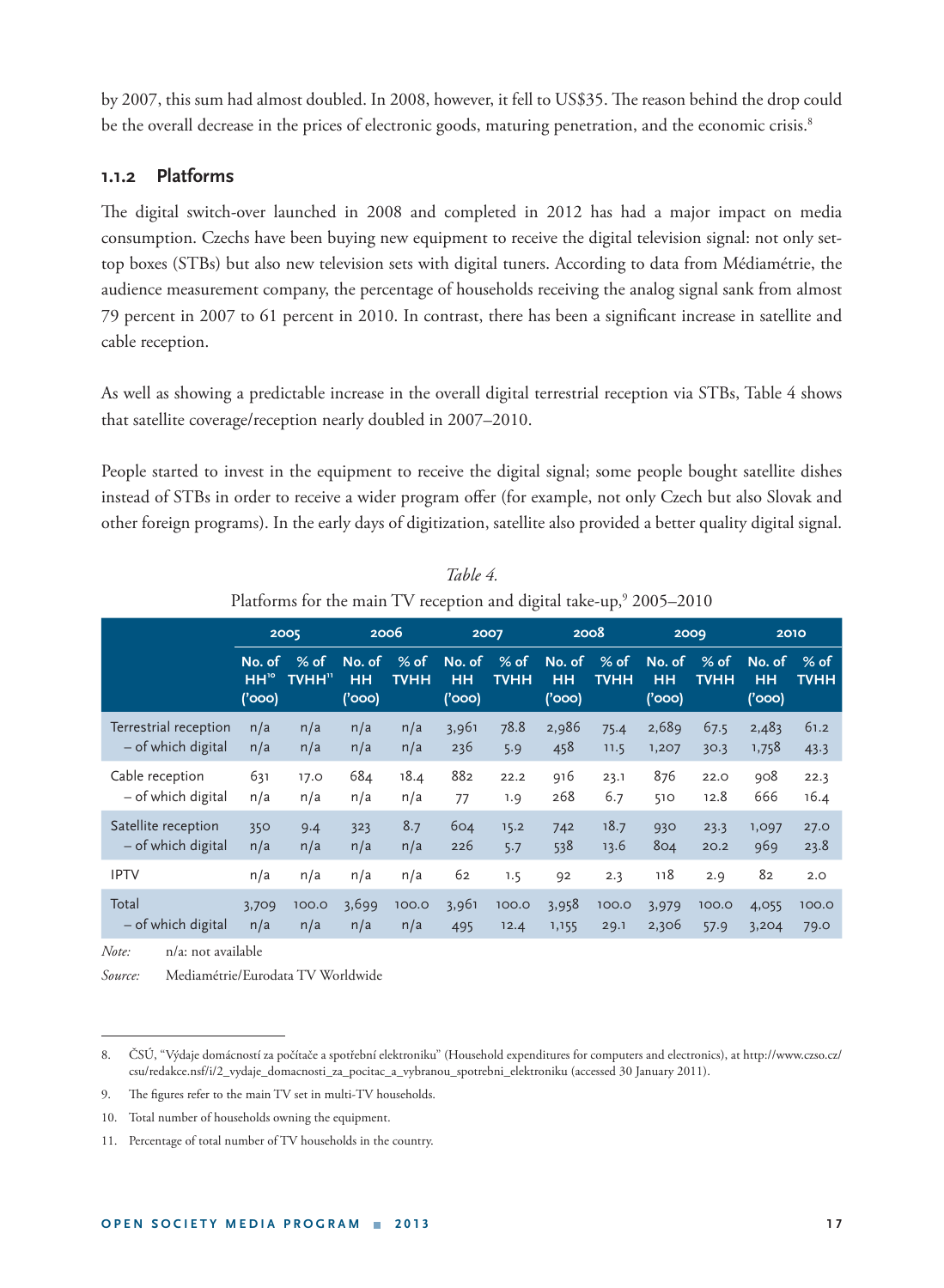Internet and mobile penetration have been growing steadily. However, internet penetration is still modest, whereas mobile penetration has soared.

As of September 2012, there were 6.1 million internet users in the Czech Republic,<sup>12</sup> fully half of the population. More than 3 million people over 16 years of age use a computer daily, and almost the same number go online every day. Nine out of 10 children aged 10–15 use a computer every day, and two-fifths of all children spend more than five hours a day online. Internet shopping has also increased, by 4.5 times in the past five years, with 2.5 million people having made an online purchase by the second quarter of  $2011$ .<sup>13</sup>

Internet use is very much determined by age, education, and income. According to official statistics, adolescents aged 12–19 are the leading computer users (90 percent), followed by those aged 20–29 (80 percent). Only 37 percent of people aged 50–59 use the internet and only 14 percent of those older than 60 do so.<sup>14</sup> Children are a significant factor when it comes to family internet usage: most need the internet for school and other activities, and having a working internet connection has become a necessity for most families.<sup>15</sup> Older people tend to use fewer internet services, for example only email.<sup>16</sup>

#### *Figure 5.*

Households with internet connection, with/without children in the house (% of households), 2005–2011



*Source:* ČSÚ17

<sup>12.</sup> SPIR NetMonitor, "Výzkum sociodemografi e návštěvníků internetu v České Republice" (Socio-demographic survey of internet users in the Czech Republic), July 2012, at http://www.netmonitor.cz/sites/default/files/vvnetmon/2012\_07\_total.pdf (accessed 10 September 2012).

<sup>13.</sup> ČSÚ, *Statistika & My* (Statistics & Us), 2011, at http://www.czso.cz/csu/2012edicniplan.nsf/t/9C0046663F/\$File/1804120216\_17.pdf (accessed 3 July 2012).

<sup>14.</sup> Eurostat, "Internet usage in 2009—Households and Individuals," 2009, at http://epp.eurostat.ec.europa.eu/cache/ITY\_OFFPUB/KS-QA-09-046/EN/KS-QA-09-046-EN.PDF (accessed 31 January 2011).

<sup>15.</sup> ČSÚ, "Internetová infrastruktura" (Internet infrastructure), 2010, at http://www.czso.cz/csu/redakce.nsf/i/internetova\_infrastruktura (accessed 5 January 2011).

<sup>16.</sup> P. Lupač and J. Sládek, "The Deepening of the Digital Divide in the Czech Republic," in *Cyberpsychology: Journal of Psychosocial Research on Cyberspace*, 2008, 2(1), article 2, at http://cyberpsychology.eu/view.php?cisloclanku=2008060203 (accessed 5 January 2011).

<sup>17.</sup> ČSÚ, "Information Society 2012 in figures," at http://www.czso.cz (accessed 30 September 2012).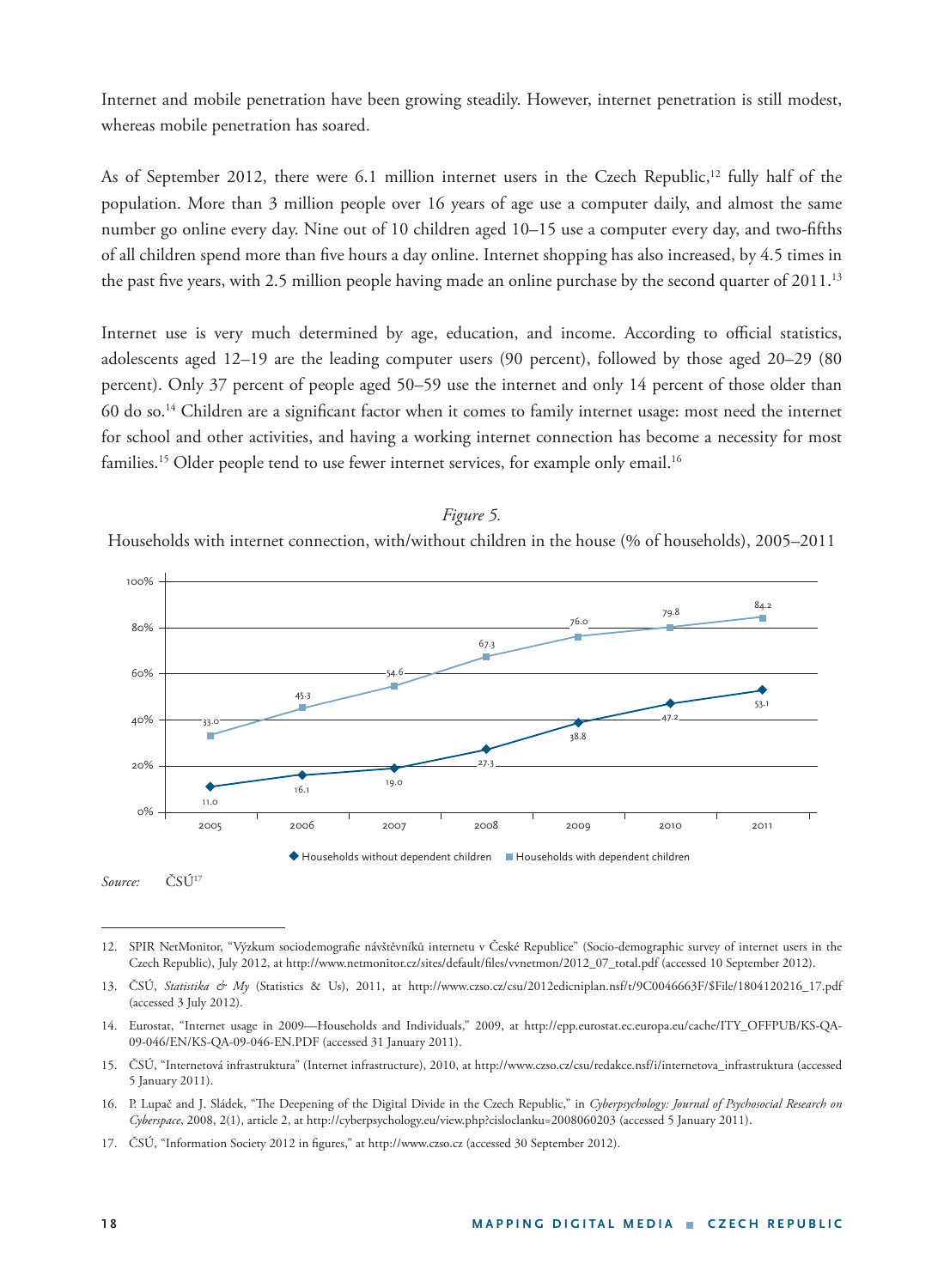Education is also a determining factor when it comes to internet usage. Some 91 percent of people with a university education used the internet in the Czech Republic in 2011, whereas only 19 percent of those with a basic education did.18

A recent trend has been the concern about the behavior of children online. Mandatory courses on media literacy were introduced in elementary schools in 2008, with the goal of teaching children about new communications technologies and helping them to orient themselves amid the overwhelming offer of media products and to take a more critical view of media content in general. There is an ongoing discussion about how to deal with the shortage of qualified experts to teach this subject.

The average Czech internet user is relatively young, well educated, and has a higher than average income. According to data collected in 2010 for the World Internet Project (WIP), Czechs used the internet mainly for emailing (96 percent), while 54 percent took advantage of internet protocol (IP) telephony, 51 percent occasionally shopped online, and 40 percent used online banking. Significant numbers of internet users watched pornography on the internet, played games online, and used IP telephony.<sup>19</sup> Cyberspace experts argue that the reason behind the relatively low internet penetration rate is not the price of a connection but the overall low level of digital literacy. A large percentage of potential internet users are still unaware of all the benefits it can offer.

Unlike the internet market, the mobile phone market is highly saturated. Since 2005, the number of active SIM cards has been significantly higher than the number of mobile phone users. The number of people using mobile internet has also increased, by one-third in 2009, when there were 375,000 mobile internet users in the Czech Republic. All four mobile operators in the country—Telefónica O2, T-Mobile, Vodafone, and U:fon—offer mobile connections to the internet.

|                      | 2005 | 2006 | 2007 | 2008 | 2009 | 2010 | 2011 |
|----------------------|------|------|------|------|------|------|------|
| Internet             | 19.1 | 26.7 | 32.0 | 41.7 | 49.2 | 61.8 | 62   |
| – of which broadband | 19.2 | 56.5 | 80.0 | 79.3 | 90.2 | 91.0 | 95.2 |
| Mobile telephony     | 112  | 121  | 127  | 132  | 130  | n/a  | n/a  |
| $-$ of which $3G$    | 4.0  | 1.0  | 1.4  | 2.0  | 2.7  | n/a  | n/a  |

#### *Table 5.*

Internet penetration rate (total internet subscriptions as % of the total population) and mobile penetration rate (total active SIM cards as % of total population), 2005–2011

*Note:* n/a: not available

*Source:* ČSÚ and OSF calculations based on ČSÚ data

<sup>18.</sup> ČSÚ, "Jednotlivci používající internet, vývoj v letech 2006 až 2011" (Individuals using the internet, development during the years 2006–2011), at http://czso.cz/csu/2011edicniplan.nsf/t/500043D78B/\$File/97011117.pdf (accessed 30 September 2012).

<sup>19.</sup> David Šmahel, "Co Češi dělají na internetu: vedou v sexu, online hraní a IP telefonii!" (What Czechs do on the internet: They are leading in sex, online games, and IP telephony), at http://blog.aktualne.centrum.cz/blogy/david-smahel.php?itemid=9270; more information is at http:// www.worldinternetproject.net (accessed 30 September 2012).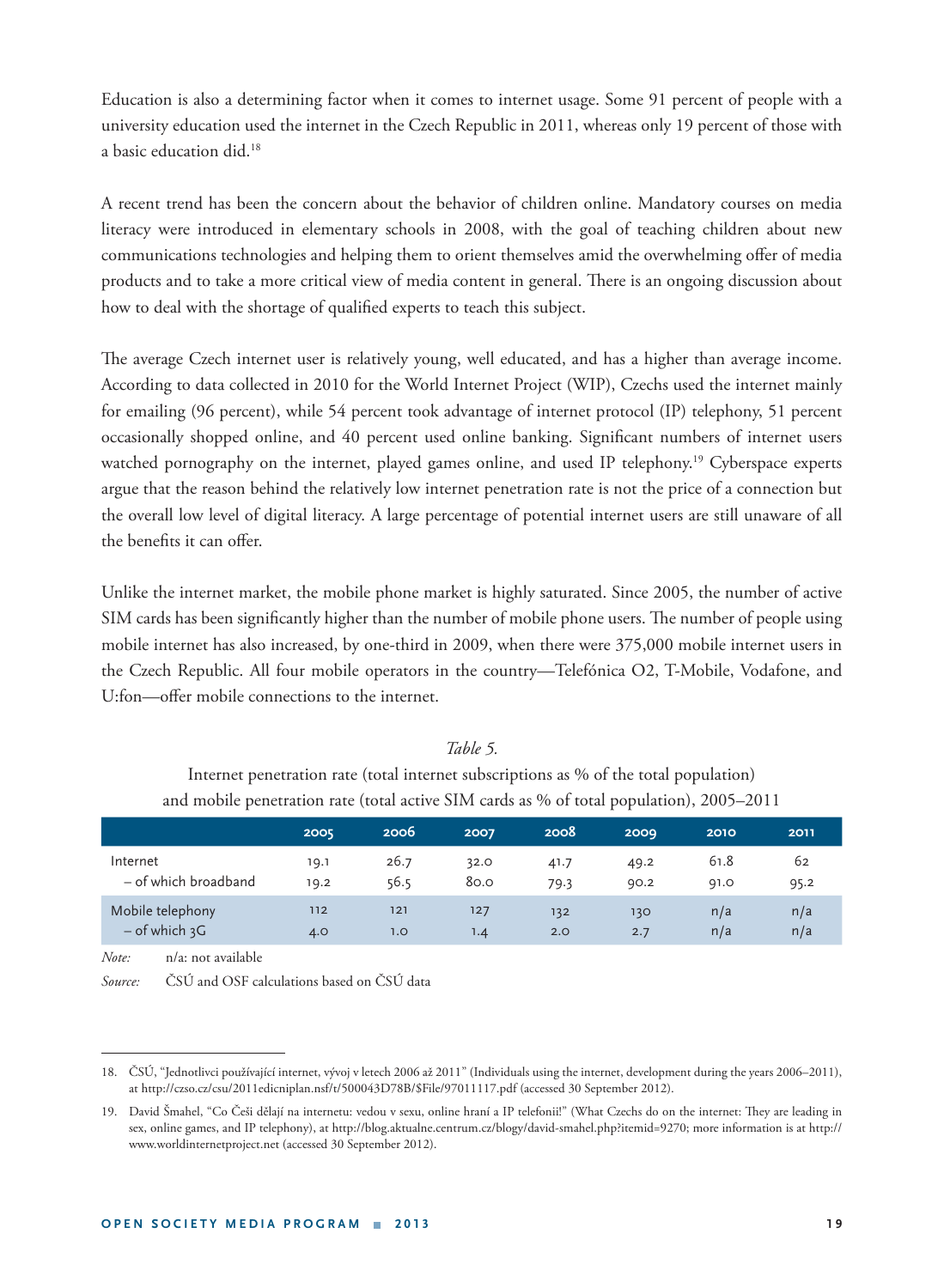#### **1 .2 Media Preferences**

#### **1.2.1 Main Shifts in News Consumption**

#### **1.2.1.1 Print Media**

Seven national dailies, nine regional dailies, and two daily free-sheets are published in the Czech Republic. They are all privately owned. Foreign investment companies from Germany (Verlagsgruppe Passau, Rheinisch-Bergische Druckerei und Verlagsgesellschaft, Bauer Media) and Switzerland (Ringier Axel Springer) control a majority of print media. (For more on foreign ownership, see section *6*.)

According to research by Media Projekt,<sup>20</sup> the daily press reaches on average about 72 percent of the population. Every day some 1.1 million copies of the national dailies are circulated, along with some 256,000 copies of the regional dailies.

|                       |                   | $\tilde{\phantom{a}}$ |       |       |       |       |
|-----------------------|-------------------|-----------------------|-------|-------|-------|-------|
| <b>National daily</b> | 2005 <sup>1</sup> | 2006                  | 2007  | 2008  | 2009  | 2010  |
| <b>Blesk</b>          | 1,536             | 1,527                 | 1,623 | 1,477 | 1,410 | 1,420 |
| Mladá fronta Dnes     | 1,227             | 1,048                 | 1,128 | 1,076 | 1,007 | 874   |
| Právo                 | 555               | 478                   | 457   | 411   | 453   | 435   |
| Lidové noviny         | 297               | 232                   | 239   | 226   | 224   | 222   |
| Hospodářské noviny    | 188               | 208                   | 202   | 197   | 219   | 195   |

*Table 6.* Dailies with the highest readership (reach), in '000, 2005–2010\*

*Notes:* \* Reach: estimate of the readership per issue. † Data for 2005 have been collected by a different methodology *Source:* Media Projekt, 2012

The readership survey shows that print media reach has been quite stable for a long time. The titles that have consistently been among the national daily newspapers with the highest reach are the sensationalist tabloid *Blesk*, the commercial daily *Mladá fronta Dnes*, the left-center oriented *Právo*, and the regional dailies of the Vltava Labe Press (VLP) group (not included in the table). The moderately right-of-center, intellectually oriented daily *Lidové noviny* and the business daily *Hospodářské noviny* belong to the most read non-commercially oriented daily newspapers, but they do not fall into the category of the top five dailies with the highest readership. *Lidové noviny'*s readership has declined the most since 2005.

<sup>20.</sup> Media Projekt is a press readership research project that provides generally accepted "one currency" data. It is carried out jointly by the companies GfK Czech and Median, and is contracted by the Czech Publishers Association **(***Unie vydavatelů ČR*) and the Association of the Communication Agencies (*Asociace komunikačních agentur*, AKA). Since 2006, the research has been carried out on a representative sample of 30,000 respondents. Information about the Media Projekt can be found at http://www.median.cz (accessed 16 June 2012).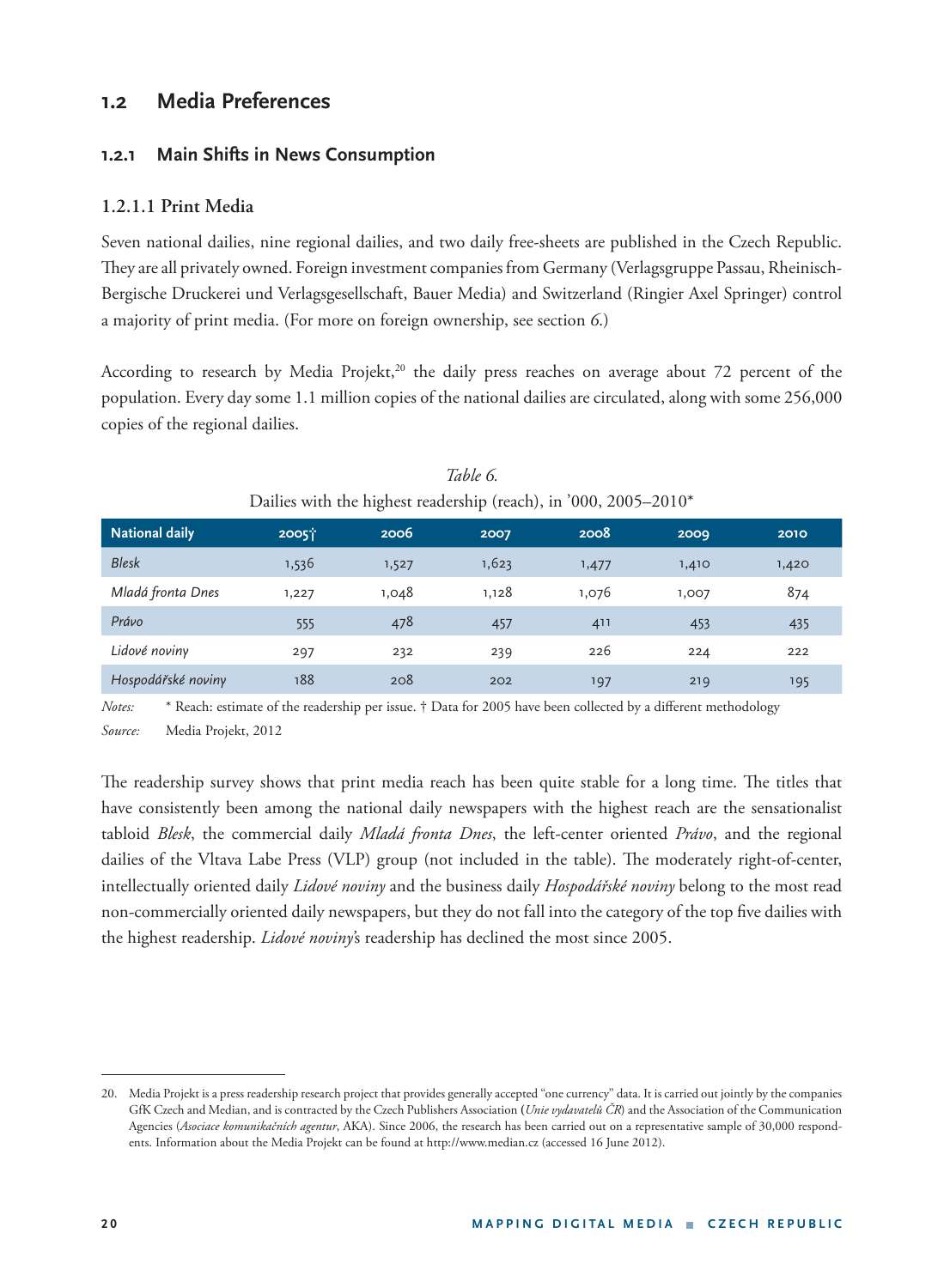#### **1.2.1.2 Radio**

There are 12 national radio stations in the Czech Republic. The public service broadcaster, Czech Radio (*Český rozhlas,* ČRo), has eight stations. Commercial radio stations are the three most popular broadcasters— Radio Impuls, Evropa 2, and Frekvence 1—followed by the public service station Radiožurnál of ČRo. In 2011, radio reached around 65 percent of the Czech population daily, 19 percent of whom listened to public service radio channels. The listenership has been tracked since 2006 as part of RadioProjekt, a survey run by the researcher Median. The ranking of the most popular commercial radio stations, as well as their audiences, changed only minimally between 2006 and 2011.

|                  | Turno hoteneromp of the main national stations ( $000$ ), 2000 2011 |       |       |       |       |       |  |  |
|------------------|---------------------------------------------------------------------|-------|-------|-------|-------|-------|--|--|
|                  | 2006                                                                | 2007  | 2008  | 2009  | 2010  | 2011  |  |  |
| Rádio Impuls     | 962                                                                 | 1,058 | 1,125 | 1,140 | 1,048 | 1,039 |  |  |
| Evropa 2         | 940                                                                 | 912   | 850   | 928   | 958   | 940   |  |  |
| Frekvence 1      | 880                                                                 | 865   | 813   | 949   | 931   | 871   |  |  |
| ČR <sub>o1</sub> | 754                                                                 | 682   | 750   | 788   | 722   | 700   |  |  |
| ČRo <sub>2</sub> | 441                                                                 | 405   | 398   | 358   | 361   | 382   |  |  |

| Table 7.                                                           |  |
|--------------------------------------------------------------------|--|
| Radio listenership of the main national stations ('000), 2006–2011 |  |

*Source:* Median

#### **1.2.1.3 Television**

Between 2005 and 2007, the Czech television market was in a stalemate caused by the legal battle over the distribution of licenses granted for digital terrestrial broadcasting, which, in turn, postponed the introduction of a wider program offer for the public. The situation in terrestrial television broadcasting began to change in 2008, when new players were finally allowed to enter the market. The ongoing digitization process has led to a steady increase in the availability of new digital content provided by both commercial and public service stations. The Czech Republic completed switch-over to digital broadcasting on 30 June 2012.

TV Nova still dominates with a share of around 30 percent of the total nationwide audience—a drop of 10 percentage points since 2010. During the summer of 2010, TV Nova experienced a historically low share of 28 percent and has not recovered since. Between 2007 and 2011, the public service broadcaster's traditional channels (ČT1 and ČT2) lost audience share, while the thematic channels (ČT24—an all-news channel, and ČT4 Sport— an all-sports channel) gained audience share.

The ongoing digitization process has led to a constant increase in the availability of new digital content provided by both commercial and public service stations. The three biggest players on the television market (TV Nova, Prima TV, and ČT) have successfully compensated for the loss of their traditional audiences by introducing new thematic channels.

The newly licensed digital stations, which just two years ago were only available to a minority of the population, are now becoming common in most Czech households. In 2010, the digital public service all-news channel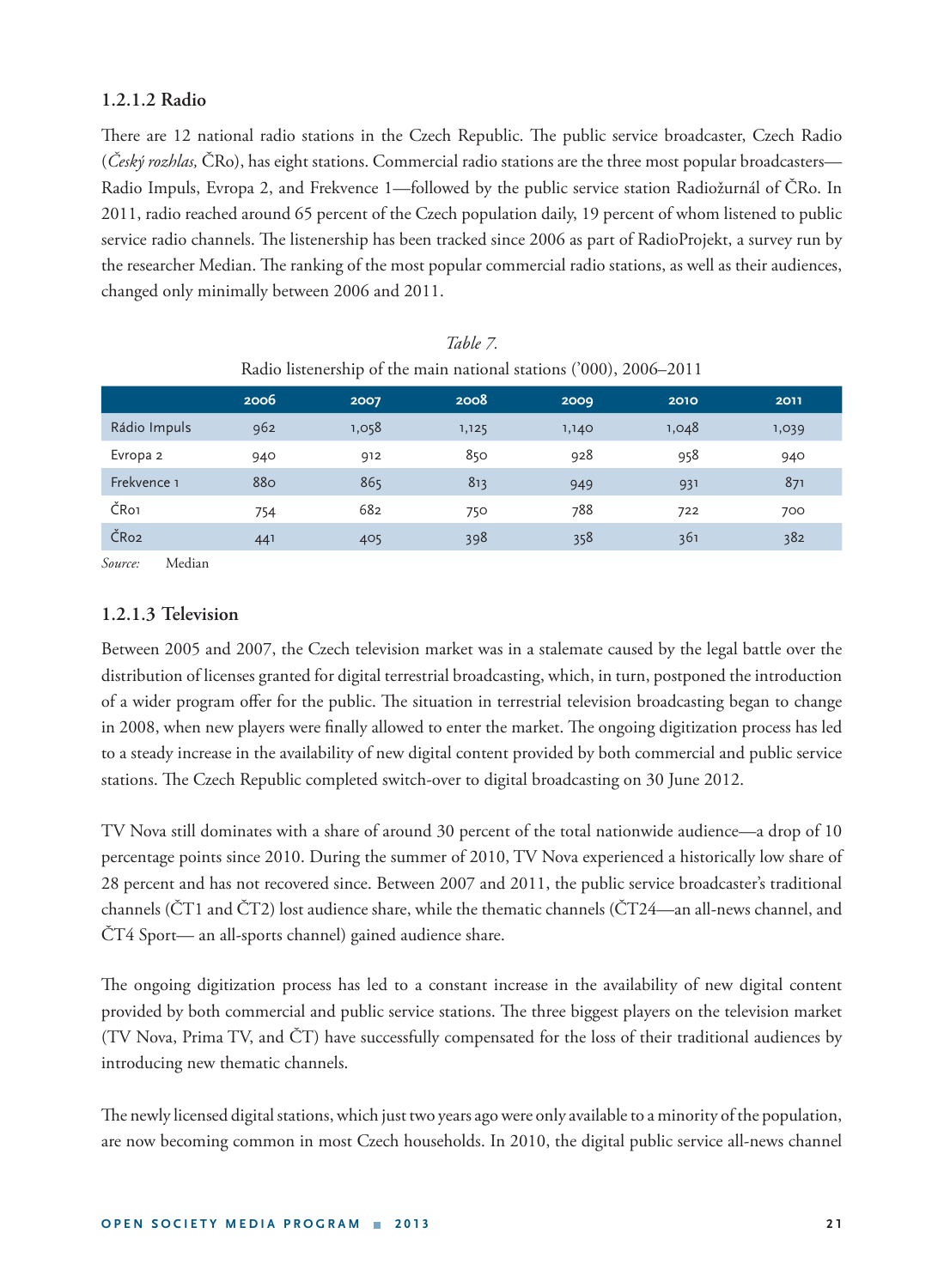ČT24 reached 90 percent of the population, ČT's digital sports channel ČT4 88.5 percent, and TV Nova's digital commercial movie channel Nova Cinema 85 percent, to name just a few.<sup>21</sup>

#### **1.2.2 Availability of a Diverse Range of News Sources**

Market experts claim that Czech news consumers are still conservative and prefer to read news in paper form. Ondřej Tomas, Director General of the polling company GfK Czech, which conducts media surveys, said:

The readers enjoy print media. They represent a pleasant way of obtaining information. Readers connect it to the rituals they do not like to give up. The print media are not only a carrier of information anymore but a symbol of a lifestyle—it is typical to read a paper in the bath tub or with your coffee. The future of print media lies in a more targeted personal style.<sup>22</sup>

Seen from a long-term perspective, tabloids have been steadily becoming more popular, while news-oriented, serious dailies have been on the decline, as have regional dailies, albeit only slightly. The print media have had a consistent reach of 80 percent of the entire Czech population for many years. The reach of the internet media is much smaller, but it has increased rapidly, trebling since 2003.

Television and internet news have been the main sources of news in recent years for Czech internet users, according to data from Mediaresearch, a company that has followed trends in news consumption among internet users since 2007. At the end of 2011, approximately three-quarters of all internet users in the country followed television news on the internet at least once a day. Radio news came third. The survey found that 49 percent of all internet users consumed television news several times a day, 43 percent checked news on the internet several times a day, some 39 percent listened to radio news every day, and 9 percent followed news on their mobile devices.23 Consumption of television news was also boosted by all-news television stations and the growth in online television broadcasting.

The most popular internet news servers are Novinky.cz, iDnes.cz, and Aktualne.cz. However, the most popular internet news providers are run by television channels: Tn.cz, a portal of the commercial TV Nova, and ČT24.cz, operated by Czech public television.

<sup>21. 2010</sup> Data from ATO-Mediaresearch. Note: Z1 ceased to exist in January 2011.

<sup>22.</sup> Tisková zpráva-budoucnost tiskových médií GFK (GFK Press Release on the future of the print media), 28 April 2010 (accessed 23 January 2013).

<sup>23.</sup> Mediaresearch Press Release, 4 January 2012, at http://www.mediaresearch.cz/aktualita/tz-televizni-zpravodajstvi-neztraci-dech-mobilni-nabira-rychlost (accessed 23 January 2013).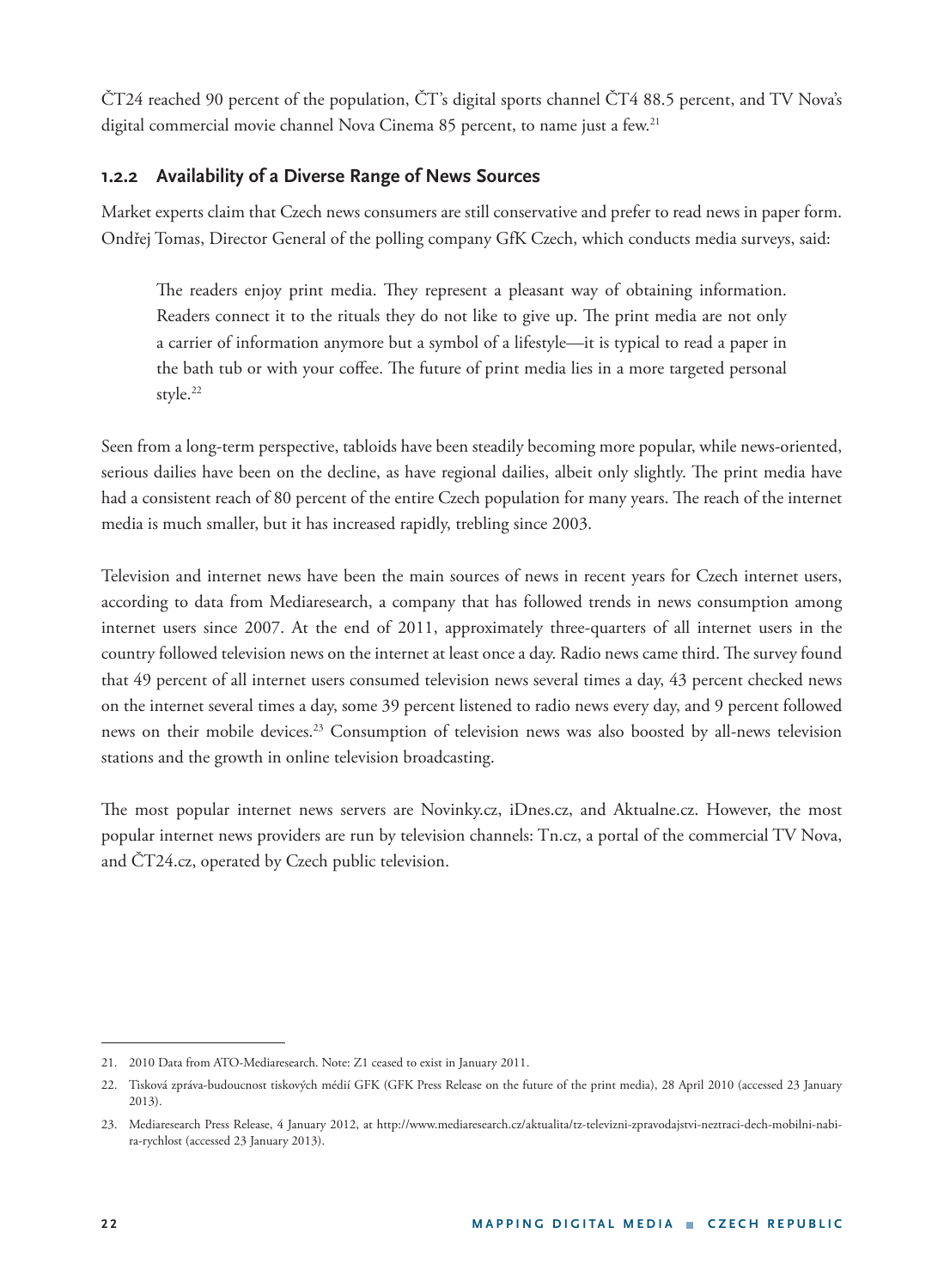#### **1.3 News Providers**

#### **1.3.1 Leading Sources of News**

#### **1.3.1.1 Print Media**

Despite a relatively healthy reach, the circulation of the daily press has decreased in recent years due to the continuous decrease in the readership of serious dailies. The readership of tabloids has been quite steady over the past five years. The decline in circulation has pushed a number of serious Czech dailies to adopt a more tabloid tone in recent years in an attempt to gain readers. An example is the daily *Mladá fronta Dnes,* which in recent years has increasingly adopted the big, glossy headlines and graphic design typical of tabloids. The newspaper has also been running on its website iDnes.cz a special gossip rubric covering mainly celebrities and fashion.

In general, the economic crisis has forced the serious press to fight more aggressively for readers; consequently, they have adopted many characteristics of the tabloid press, such as oversimplification, negativism, prioritizing visual elements over text, and promoting "urban mythology" (the euphemism for gossip and rumors).

|                    | 2005    | 2006    | 2007    | 2008    | 2009    | 2010 (October) |  |
|--------------------|---------|---------|---------|---------|---------|----------------|--|
| <b>Blesk</b>       | 524,595 | 476,892 | 459,626 | 435,505 | 412,238 | 403,752        |  |
| Mladá fronta Dnes  | 299,889 | 303,355 | 301,644 | 291,711 | 256,118 | 236,339        |  |
| Právo              | 170,583 | 162,875 | 153,944 | 145,031 | 138,476 | 126,402        |  |
| Lidové noviny      | 69,884  | 72,634  | 70,355  | 70,413  | 58,543  | 47,342         |  |
| Hospodářské noviny | 63,476  | 62,797  | 59,986  | 57,390  | 54,285  | 44,415         |  |

| Table 8.                                                         |  |
|------------------------------------------------------------------|--|
| Paid circulation of the best-selling national dailies, 2005–2010 |  |

*Source*: Union of Publishers (*Unie vydavatelů*) 24

The most influential current affairs weeklies in the Czech Republic are *Reflex*, with 256,000 readers per issue, published by the Swiss publishing house Ringier, *Týden* (Week), and *Respekt* (Respect). During the past decade, the supply of lifestyle magazines focusing on architecture and home decoration and celebrities has blossomed. Higher readership is seen among lifestyle weeklies targeting mostly female readers; the most influential of these is the gossip-oriented *Rytmus života* (Rhythm of Life).

<sup>24.</sup> Annual Report of the Union of Publishers, 2010 (Ročenka Unie vydavatelů 2010), at http://www.rocenkaunievydavatelu.cz (accessed 10 January 2011).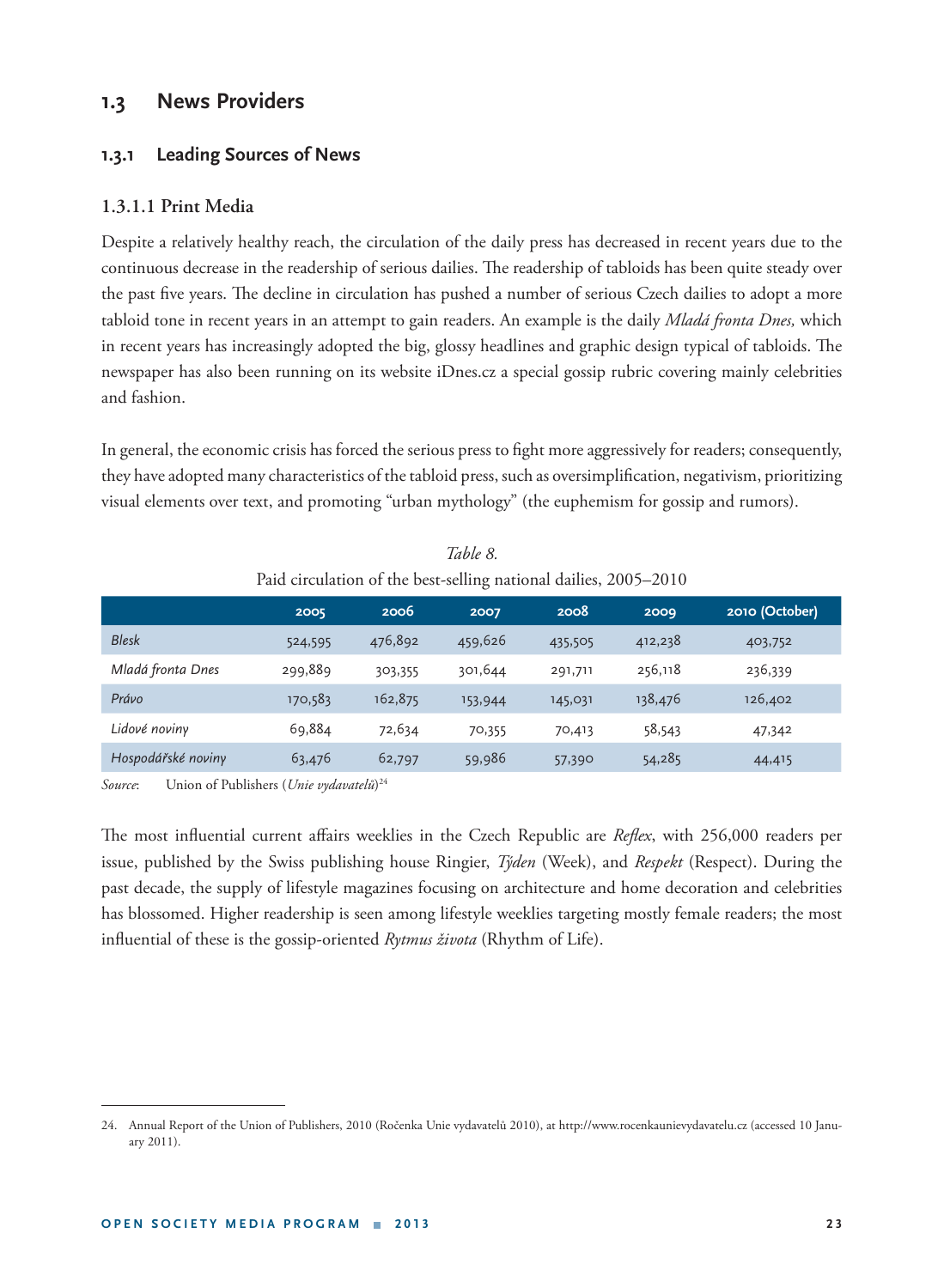#### *Table 9.*

#### Paid circulation of prominent national weeklies, 2005–2010

|          | 2005   | 2006   | 2007   | 2008   | 2009   | 2010   |
|----------|--------|--------|--------|--------|--------|--------|
| Respekt  | 16,674 | 16,335 | 19,591 | 26,893 | 27,855 | 28,624 |
| Týden    | 54,573 | 52,002 | 53,689 | 50,931 | 47,149 | 41,465 |
| Reflex   | 56,605 | 53,866 | 51,788 | 51,326 | 61,765 | 63,585 |
| Ekonom   | n/a    | 21,896 | 19,949 | 22,609 | 19,649 | 15,962 |
| Instinkt | n/a    | 36,179 | 35,603 | 33,779 | 30,821 | 26,299 |
| Euro     | n/a    | 23,412 | 23,328 | 23,544 | 22,963 | 22,469 |

*Note*: n/a: not available

*Source:* Czech Publishers Association (*Unie vydavatelů*)

#### **1.3.1.2 Online**

A majority of the print media, including all the national dailies and key weeklies in the Czech Republic, have established online versions of their print products. These news servers are considered the most visited internet services. Novinky.cz, the leading news server by number of real users, is a joint venture of the daily *Právo* and the internet portal Seznam.cz, and it dominates the online news server market. The success of the second most used news website, iDNES.cz—of the daily *Mladá fronta Dnes*—is often ascribed to the fact that it offers information about railway and bus timetables.

According to the latest research, more than half of all internet users in the Czech Republic follow the news online several times a day. Almost 80 percent of users check the news online at least once a day. In the area of news content, the internet is as popular as television.<sup>25</sup>

|             | 2007    | 2008      | 2009      | 2010      |
|-------------|---------|-----------|-----------|-----------|
| Novinky.cz  | n/a     | 2,249,194 | 2,466,546 | 2,752,624 |
| Idnes.cz    | 863,542 | 914,990   | 1,011,340 | 1,054,639 |
| Lidovky.cz  | n/a     | 441,237   | 390,779   | 428,071   |
| Aktualne.cz | n/a     | n/a       | 747,853   | 975,758   |
| Tn.cz       | n/a     | n/a       | 449,305   | 613,117   |

#### *Table 10.* The most visited online news platforms by number of real users,\*  $2007-2010$

*Notes:* \* A "real user" is an actual person who visited the server in the monitored period. This indicator is calculated using a unique algorithm based on different information, including the size of the internet population, determined by an external off -line survey. A "unique user" is typically equivalent to the cookie used to identify browsers. A single person (real user) may use more computers/browsers or delete their cookies and thus be identified as multiple "unique users." Definition at http://www.netmonitor.cz/en/FAQ-netmonitor (accessed 16 June 2012). n/a: not available

*Source*: SPIR, NetMonitor research

<sup>25. &</sup>quot;Zpravodajství na webu sleduje denně 78 procent lidí" (A total of 78 percent of people follow news on the web), *Marketing & Media*, at http:// mam.ihned.cz/c1-48822670-zpravodajstvi-na-webu-sleduje-denne-78-lidi (accessed 12 June 2011).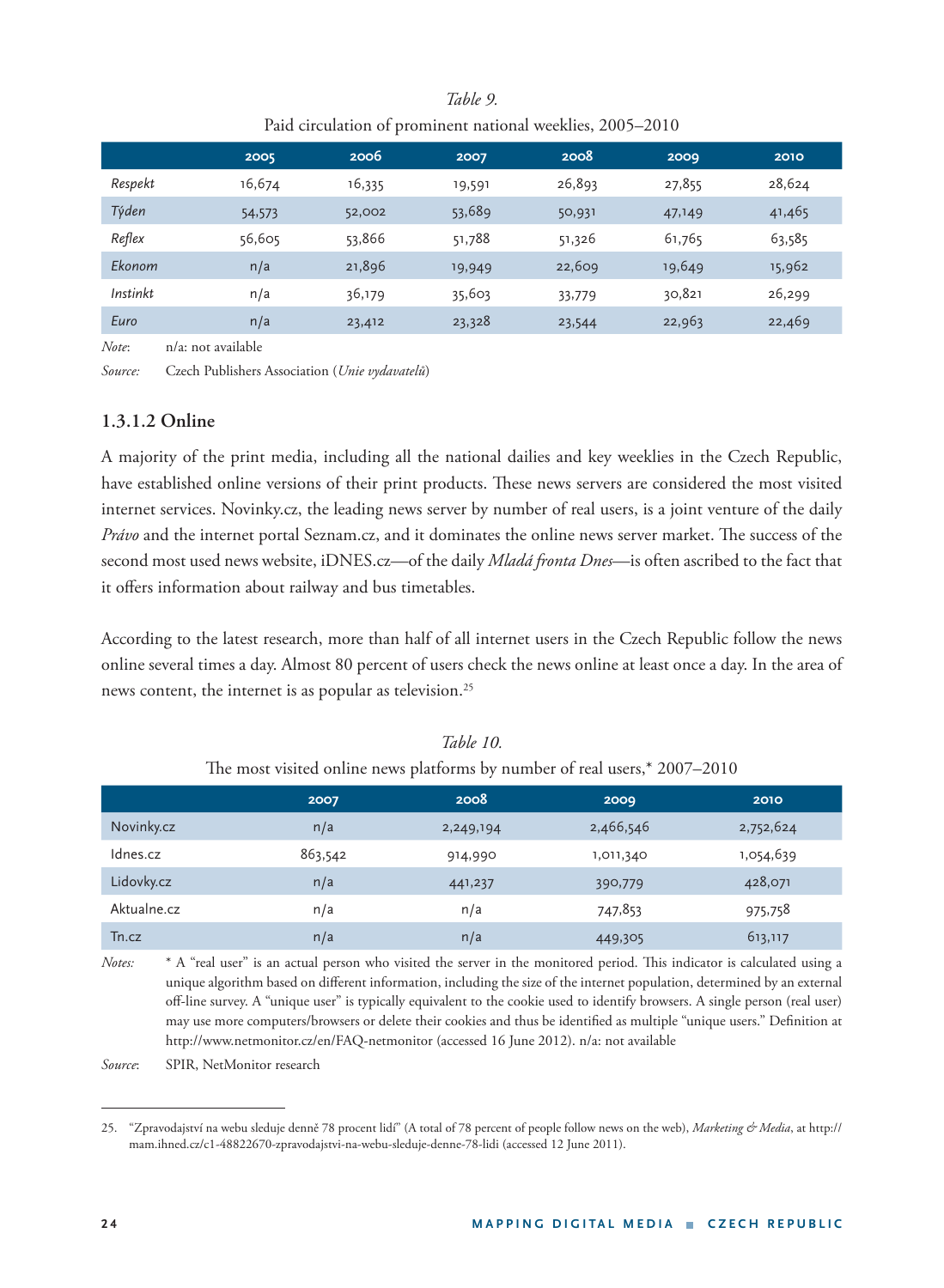In a separate development, the founder of the business weekly *Euro*, István Lékó, launched the online news server Ceskapozice.cz in November 2011. He is the sole owner and publisher of this server. The majority of its editors came to work with Mr Lékó from *Euro.* Launching Ceskapozice.cz, he stated, "the content will not be dictated by the tandem of bad politics and business." The server also ran an English-language section until July 2012.<sup>26</sup>

However, Ceskapozice.cz has subsequently been criticized by journalists from other media outlets (such as Czech Radio and *Respekt* magazine) for hypocritical criticism of corruption in the Czech Republic while its own ownership structures remain opaque.<sup>27</sup>

#### **1.3.1.3 Radio**

Czech public service radio (*Český rozhlas*, ČR) is also a relevant supplier of online news through its website Rozhlas.cz. The website unites all ČR's stations and provides online news and internet broadcasting. Audio archives and some programs are available as podcasts.

On 1 April 2011, regular digital radio broadcasting was launched in the Czech Republic, and ČR now broadcasts digitally on several platforms: DAB/DAB+, DVB-T, IPTV, cable, satellite, and internet. The digitization of the radio market should be completed by 2025 (according to the amendment of the Broadcasting Law). In 2012, the DAB signal covered 2.8 million inhabitants of the Czech Republic.

As of January 2013, 15 radio stations were broadcasting digitally, reaching 5.3 million people. Half of the active digital stations belong to ČR. Private radio stations are not much interested in digital broadcasting, fearing much fiercer competition. It was pressure from these stations that led legislators to postpone DAB switch-over until 2025.28

There are 12 national radio stations and around 70 regional radio stations broadcasting in the Czech Republic. In 2011, radio reached around 63 percent of the population daily; 20 percent of the population listened to the public service radio channels daily at that time.

The three most popular national radio stations are private, and their audience share has been steady over the past five years. The long-term number one radio station is Radio Impuls. The other two most popular stations, Evropa 2 and Frekvence 1, belong to a chain of regional stations owned by the French company Lagardère. The top three are followed by the public service station ČRo1 Radiožurnál.

<sup>26.</sup> Česká pozice (Czech position) positioned itself as "a new independent internet media outlet, an elite information website for discerning readers, with a politically neutral international team of journalists."

<sup>27.</sup> See Erik Tabery, "Neprůhledná media" (Untransparent Media), 7 December 2011, at http://tabery.blog.respekt.ihned.cz/c1-54027310 nepruhledna-media (accessed 13 December 2012).

<sup>28.</sup> Act No. 196/2009 Collection: "If a licensed radio broadcaster, broadcasting on the basis of a license granted to it by the Council for Radio and Television Broadcasting (hereinafter referred to as 'the Council') before the effective date of this Act, commits itself in writing to support in its broadcasting the transition to terrestrial digital radio broadcasting and switches off analog broadcasting on the basis of the Government Resolution on Transition to Terrestrial Digital Radio Broadcasting, then such a licensed radio broadcaster shall be entitled to request the Council in writing to grant it a transformation license, which will authorize it to continue broadcasting until 10 October 2025."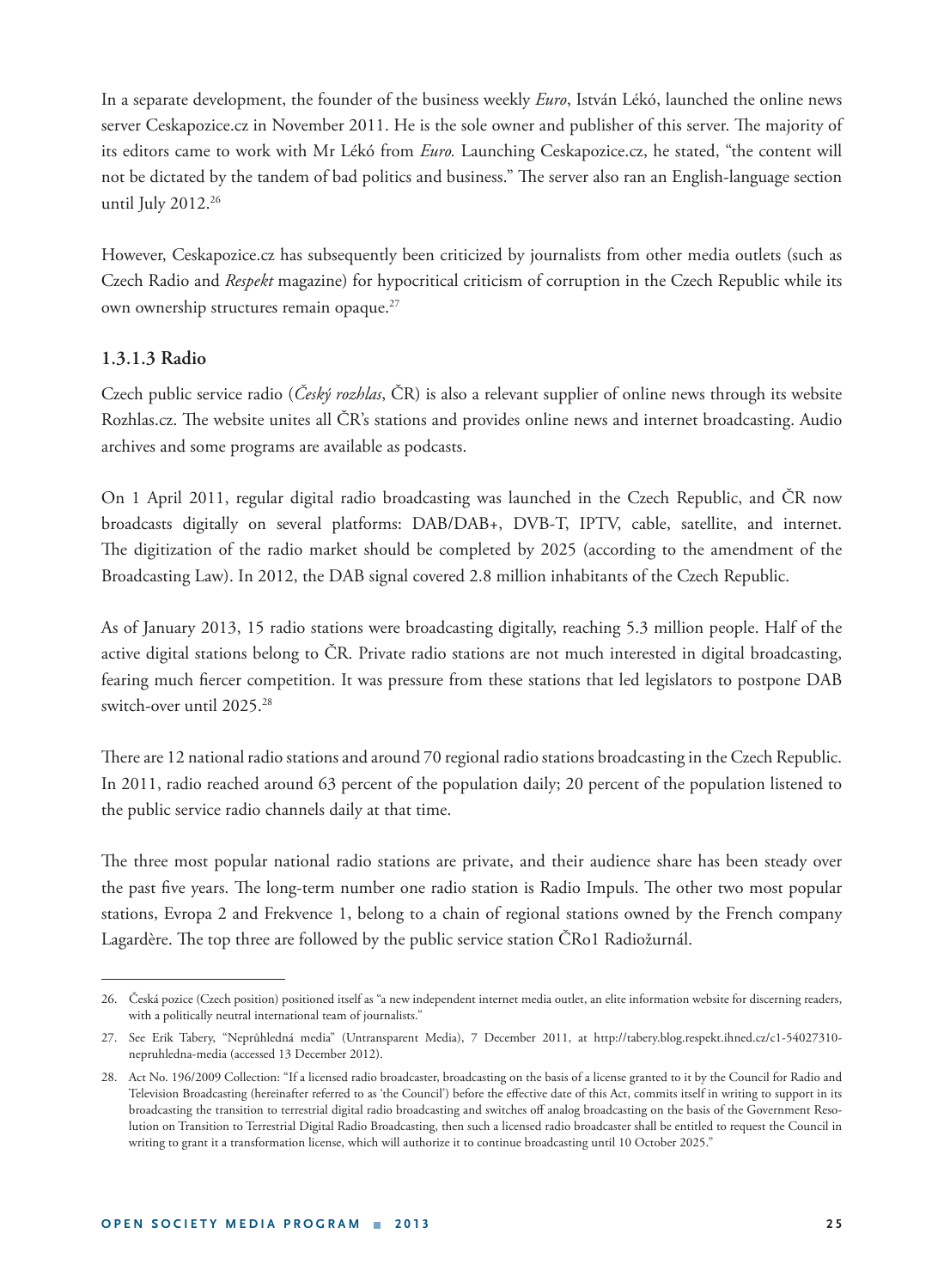All the radio stations air regular news bulletins, but their programs in most cases are a combination of entertainment talk-shows and popular music. The most listened to station, Radio Impuls, for example, airs short news bulletins every hour. The longest of these, seven minutes long, are broadcast at noon and at  $7 p.m.$ The station plays mainly domestically produced popular music.

| Tradictice share of the most popular hational radio stations (70 or total audience), 2000 2012 |      |      |      |      |      |      |      |
|------------------------------------------------------------------------------------------------|------|------|------|------|------|------|------|
|                                                                                                | 2006 | 2007 | 2008 | 2009 | 2010 | 2011 | 2012 |
| Rádio Impuls                                                                                   | 11.6 | 13.8 | 12.7 | 12.1 | 12.9 | 12.1 | 12.2 |
| Frekvence 1                                                                                    | 11.4 | 10.0 | 11.0 | 9.9  | 10.5 | 11.7 | 11.6 |
| Evropa 2                                                                                       | 9.6  | 8.5  | 9.4  | 9.2  | 8.9  | 8.2  | 8.5  |
| ČR <sub>o1</sub>                                                                               | 8.3  | 7.5  | 7.9  | 8.2  | 7.2  | 7.4  | 8.1  |
| ČRo <sub>2</sub>                                                                               | 5.2  | 4.8  | 5.2  | 4.1  | 4.4  | 4.9  | 5.5  |

*Table 11.* Audience share of the most popular national radio stations (% of total audience), 2006–2012

*Source*: RadioProjekt, 2013

#### **1.3.1.4 Television**

The television market has diversified, as mentioned earlier, with newscasts offered several times during the day on all major stations as well as on specialized channels. In spite of this, the same three nationwide players have remained dominant: ČT and the commercial stations TV Nova, and Prima TV. New digital stations have managed to gain audiences, slowly, taking market share from the established stations, in particular from TV Nova, which has lost 10 percentage points of audience share since 2008.

The three existing stations with nationwide coverage (CT, TV Nova and Prima TV) were all licensed to air digitally, and all applied for additional digital licenses to start new channels. Currently, the digital multiplex No. 2 airs the channels of TV Nova and its newly launched Nova Cinema; Prima TV and its new channels Prima Cool and Prima Love; and a wholly new player, TV Barrandov (see section *5.1.1*), which began broadcasting in January 2009, and caters to a target audience around the age of 30. TV Barrandov's ambition is to bring back comedy series, crime series, and documentaries. It wants to distinguish itself from TV Nova, which targets a much wider audience (between 15 and 54 years of age). TV Nova's programming is a mix of domestic fiction and non-fiction productions, foreign acquisitions, entertainment shows, and television news. Although TV Nova is still the market leader, its viewership has been steadily declining since the launch of new digital channels, from over 40 percent in 2005 to 21.2 percent in July 2012.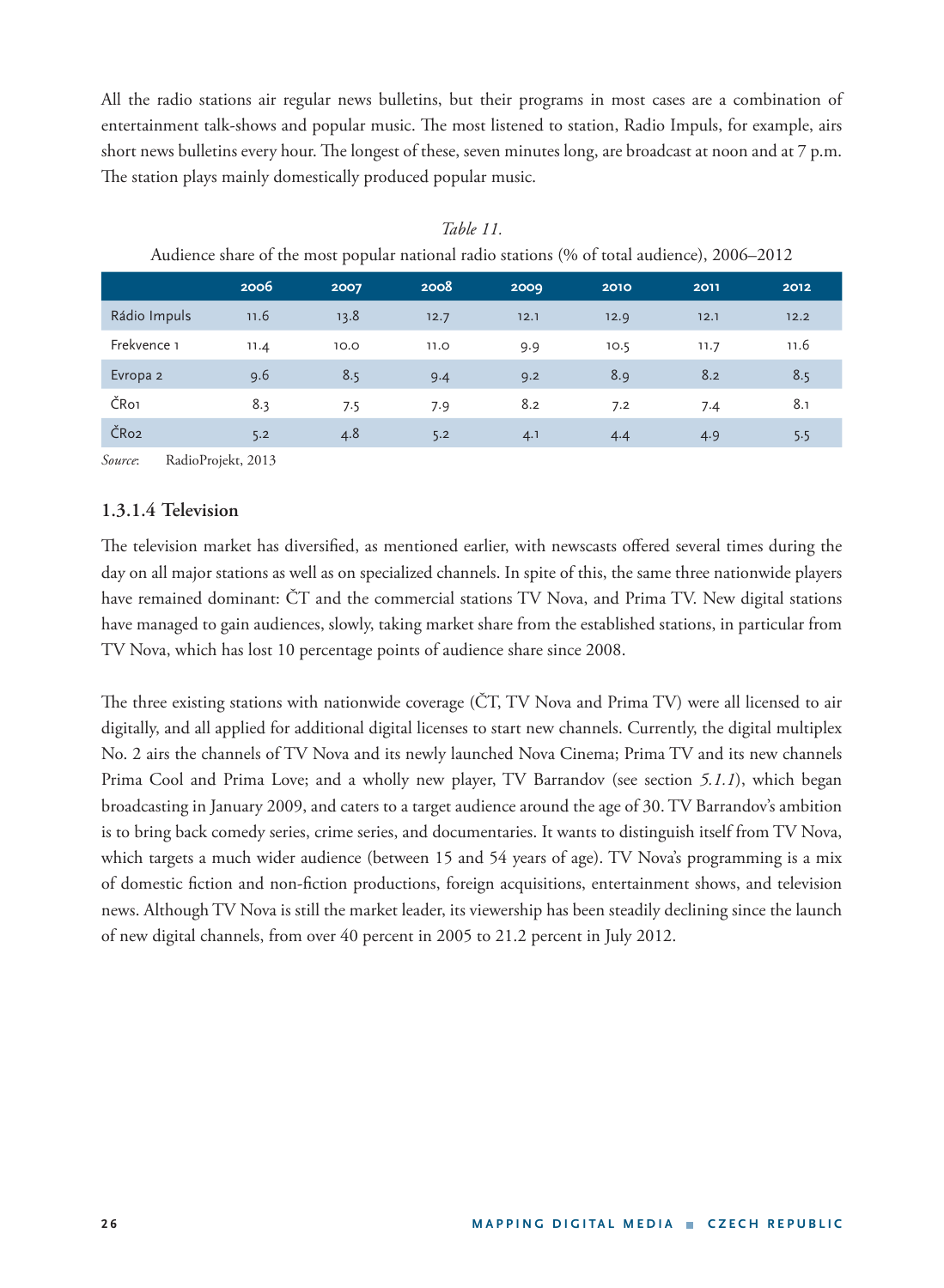| Audience share of television stations (as a % of total nationwide audience), 2005–2011 |      |      |      |      |      |      |      |
|----------------------------------------------------------------------------------------|------|------|------|------|------|------|------|
| <b>Channels</b>                                                                        | 2005 | 2006 | 2007 | 2008 | 2009 | 2010 | 2011 |
| ČT1                                                                                    | 21.6 | 21.4 | 22.5 | 21.1 | 18.2 | 16.4 | 15.8 |
| ČT <sub>2</sub>                                                                        | 8.0  | 9.4  | 8.2  | 5.9  | 4.9  | 3.6  | 3.6  |
| $\check{C}T4*$                                                                         |      |      |      | 1.1  | 1.4  | 1.8  | 3.5  |
| $\check{C}$ T <sub>24</sub> *                                                          | n/a  | n/a  | n/a  | 1.4  | 2.2  | 3.3  | 4.5  |
| TV Nova                                                                                | 40.9 | 41.7 | 40.8 | 39.2 | 39.1 | 31.9 | 29.1 |
| Nova Cinema*                                                                           |      |      |      | 0.6  | 2.2  | 4.0  | 4.8  |
| Prima TV                                                                               | 23.1 | 20.2 | 19.9 | 17.5 | 16.4 | 19.2 | 17.9 |
| Prima Cool*                                                                            |      |      |      | n/a  | 1.3  | 2.9  | 3.4  |
| Prima Love*                                                                            |      |      |      |      |      |      | 0.8  |
| Barrandov*                                                                             |      |      |      | n/a  | 2.8  | 4.9  | 5.0  |
| AT Media*                                                                              |      |      |      | n/a  | 2.5  | 2.5  | 2.0  |
| Other                                                                                  | 6.1  | 7.1  | 8.4  | 12.8 | 8.6  | 9.6  | 9.0  |

### *Table 12.*

*Notes*: \* These stations started broadcasting in 2008 or 2011. n/a: not available

*Source*: ATO-Mediaresearch

#### **1. 3.2 Television News Programs**

The public channels ČT1 and ČT2 and the commercial channels TV Nova and Prima TV are losing their audiences and their previous dominance of the market. Their managers were therefore forced to adapt to the new situation brought about by digitization and new technologies (challenges including viewers migrating online, increased use of mobile devices, and so forth). They responded by launching new thematic channels (such as Prima Family, Prima Cool, Prima Zoom, Nova Cinema, and Fanda—a TV Nova channel targeting men). They have also made their archival footage available on the internet and broadcast online (for example, the ČT24 news program).

Viewers are slowly starting to prefer the new thematic digital channels, which target specific (niche) audiences.

To illustrate the changes in the television market, Table 13 shows the audience share in 2005 (a year before ČT launched two thematic channels, ČT24 and ČT4 Sport), in 2008 (when digital terrestrial switch-over began), and in 2012 (when it was completed).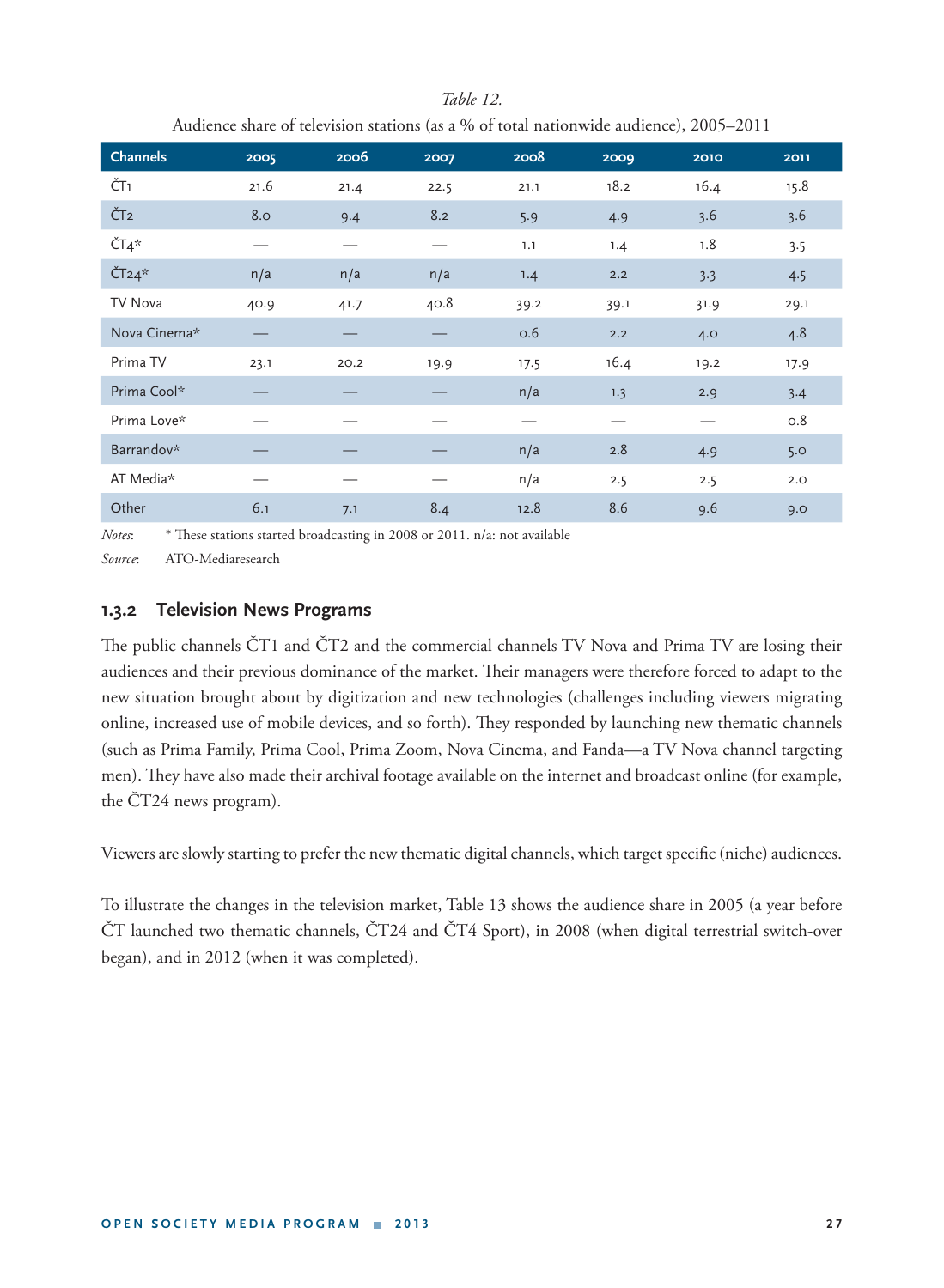|                             | 2005 | 2008  | 2012       |
|-----------------------------|------|-------|------------|
| ČT <sub>1</sub>             | 21.7 | 21.18 | 16.36      |
| ČT <sub>2</sub>             | 8.1  | 7.58  | 4.17       |
| Nova                        | 41.0 | 37.92 | 24.66      |
| Prima                       | 23.1 | 17.93 | $n/a^{**}$ |
| Other TV channels           | 6.2  | 12.74 | 8.59       |
| $\check{C}$ T <sub>24</sub> | n/a  | 1.37  | 5.22       |
| ČT Sport                    | n/a  | O.9   | 4.41       |
| Nova Cinema                 | n/a  | 0.38  | 4.88       |
| Fanda                       |      | n/a   | 0.31       |
| Prima Family                |      | n/a   | 18.08      |
| Prima Cool                  |      | n/a   | 3.88       |
| Prima Love                  |      | n/a   | 2.23       |
| TV Barrandov                |      | n/a   | 5.20       |
| Stanice At Media            |      | n/a   | 2.01       |

*Table 13.* Television channel audience share (as a % of total audience),\* 2005, 2008, 2012

*Notes*: \* Share of audience aged 15 and over, measured from 1 January to 31 December, 6 a.m. to 6 p.m.; \*\* In 2012, Prima was replaced by Prima Family, Prima Cool, and Prima Love. The main Prima channel is Prima Family; n/a: not available

*Source*: Compiled by the reporter from ATO-Mediaresearch (Ato.cz) data

News programs receive the highest ratings among all strands, although their ratings too are falling. "*Televizní noviny*" (Television News) broadcast by TV Nova is traditionally the top-rated television program in the country.

TV Nova's primetime newscast "*Televizní noviny*" (Television News), at 7.30 p.m., has remained the most watched newscast—and the program with the highest overall viewership in the country—since this channel was launched in 1994. But digitization has contributed toward undercutting TV Nova's phenomenal success. "*Televizní noviny*" has seen its ratings fall from over 41 percent in 2005 to some 30 percent in 2011, according to data from December 2011.<sup>29</sup>

However, the biggest decline in news programs ratings among commercial stations over the past five years has been suffered by Prima TV's primetime newscast "Zprávy TV" (TV News), broadcast at 6.55 p.m. daily. This program's ratings plummeted from almost 18 percent in 2005 to below 9 percent in 2009. But the program managed to recover, and even gain ground, with its audience share rising to 28 percent, according to data from April 2012.

<sup>29.</sup> See http://www.media-master.cz/fi les/prehled%20trhu/Mesicni%20TV%20reporty%20o%20sledovanosti/MM%20tv%20report%2012\_20 12.pdf (accessed 13 May 2013).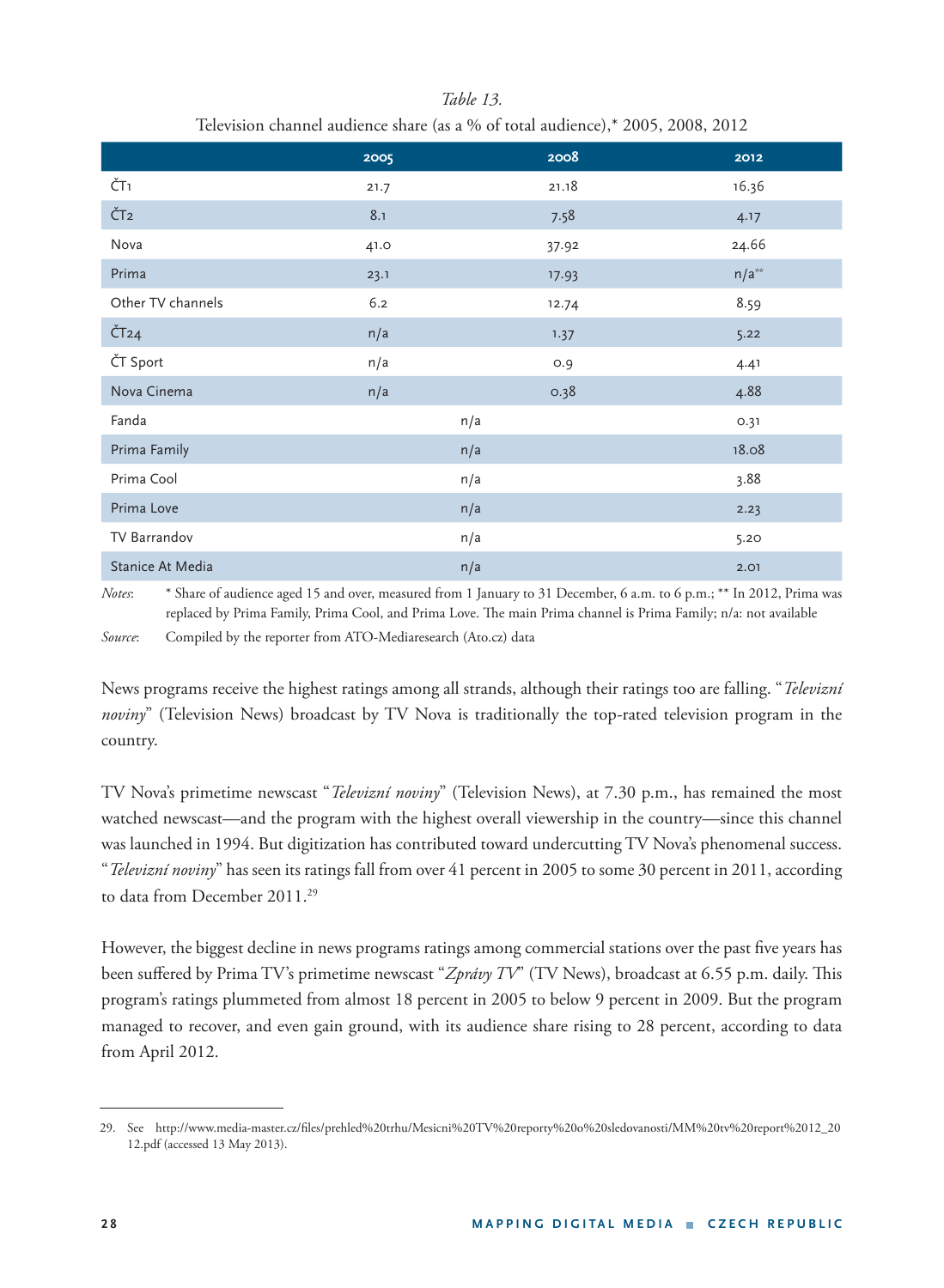Overall, the flagship newscast of the public service broadcaster, "*Události*" (Events), aired at 7 p.m. on ČT's channel one, experienced the deepest crisis during this period, with ratings falling from almost 27 percent in 2005 to 8 percent in 2010.30

ČT representatives claimed that this decrease was caused mainly by digitization. The same news programs are broadcast simultaneously on several channels, and viewers with digital access can see the news on channels  $\text{CT1}$  or  $\text{CT24}$ , or on the internet.<sup>31</sup>

#### **1.3.3 Impact of Digital Media on Good-quality News**

Alarmed by the fall in ratings over recent years, commercial as well as public service television news providers have tried innovative ways to present the news, in a bid to regain their estranged audiences. These included focusing on targeted groups of viewers, changing the schedule of newscasts, modernizing the studios, altering the duration of news programs, and diversifying news content. Viewers can watch the news on television several times during the day on several channels, and there is a wider offer of regional, cultural, and economic news.

The battle for audiences has not improved the quality of news content. Gossip, sensationalism, and overall tabloidization seem to be the generic recipe for keeping audiences interested. However, digitization has brought *more* news content to the viewers. The public service broadcaster pioneered the all-news channel model in the country when it launched ČT24 back in May 2005.

The new digital television players in the Czech Republic have been struggling to gain audiences.  $\text{CT24}$ doubled its audience share between 2008 and 2010, but this still remains at a minuscule 3 percent or so. Even worse, the first commercial all-news station Z1 folded after only two years of broadcasting due to poor ratings and insufficient revenue.

On the other hand, in the area of news, the internet is also becoming an equal partner to television. The growing population of active internet users checks the news online several times a day and watches the primetime newscasts on television less. According to a recent Mediaresearch survey, 54 percent of internet users check the news online several times a day, while 49 percent of respondents said they do so via television. As a medium, television still leads the news market in terms of total time spent watching the news, however, and it still poses serious competition to radio and online news portals. Roughly 10 percent of Czech internet users also access news on mobile phones and other mobile platforms.<sup>32</sup>

<sup>30.</sup> Data available on ČT website, at http://www.ceskatelevize.cz/vse-o-ct/sledovanost-a-spokojenost/aktuality-sledovanosti (accessed 15 May 2012).

<sup>31. &</sup>quot;The audience share of news program on ČT1 does not provide overall picture and does not show the amount of viewers watching the same news on other channel," said Milan Fridrich, News Director of Czech Television; see "Sledovanost zpravodajských pořadů denně na webu ČT24" (Viewership of ČT24 news programs daily online), at http://www.parabola.cz/zpravicky/8416/sledovanost-zpravodajskych-poradu-denne-na-webu-ct24 (accessed 16 June 2012).

<sup>32.</sup> Mediaresearch, *Tisková zpráva* (Press release), 4 January 2011, at http://www.mediaresearch.cz/aktualita/tz-televizni-zpravodajstvi-neztraci-dech-mobilni-nabira-rychlost (accessed 23 January 2013).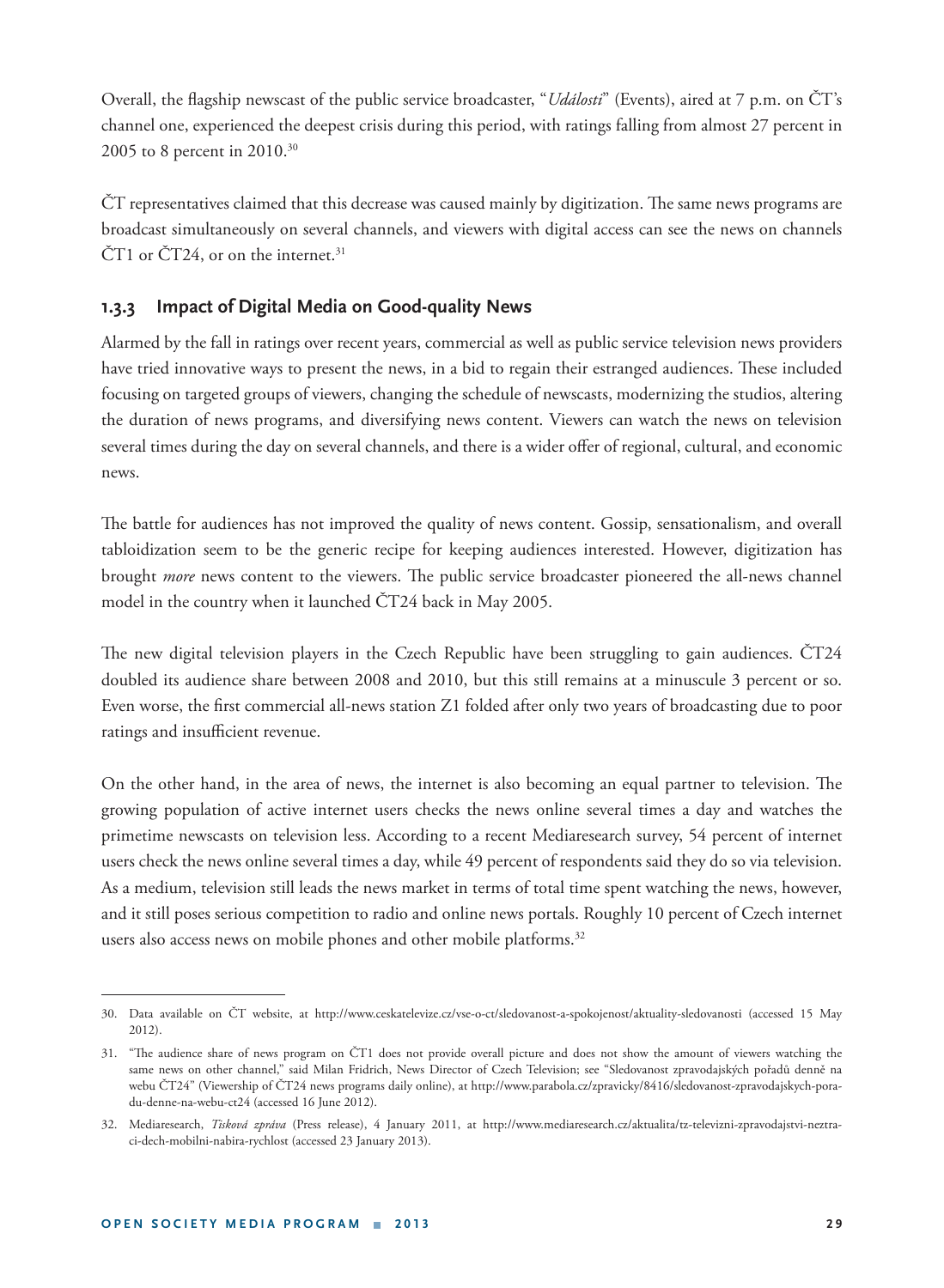#### **1.4 Assessments**

Digitization has made the television market more dynamic in recent years. The majority of Czech households receive a digital signal (74 percent in 2010, and rising). People continue to increase their television viewing time each year as channels offer a wider choice of programs. The reach of the once-dominant analog television channels has decreased somewhat, but this has been outweighed by the increased time spent watching television online, either via live streaming, catch-up, or archival broadcasts.

The "traditional" television channels that have dominated the Czech television scene for the past two decades—ČT, TV Nova, and Prima TV—are devoting more broadcasting time to news, since the audience is spending more time watching news and news programs receive the highest ratings. However, news television players new to the market are struggling as they face stiff competition. The public station's all-news channel  $\text{CT24}$  has low ratings, and the first commercial all-news channel Z1 ceased operations after two years as it failed to attract audiences and advertising.

The economic crises of 2009–2010 took a heavy toll from other players in the media market as well. With advertising revenues drying up, some titles closed, certain projects were postponed, while others were launched. The changes continued in 2011. The country only came into being in 1993, following the division of Czechoslovakia, and has passed through other crises.

The consumer surveys and experts agree that the most successful news coverage on television-as well as in magazines, newspapers, and online media—is represented by coverage of celebrities, entertainment, and gossip.

As a result of technological advances, Czechs are changing the ways in which they access the news. The family gathering in the living room to watch primetime news on one of the three dominant nationwide channels is much less common today than a decade or even five years ago. Hence, although television is still the most powerful medium, people are migrating to the other platforms and watching the news online, or using the internet and watching television at the same time.<sup>33</sup>

<sup>33.</sup> See, for example, the press release from the Association for Internet Advertising (*Sdružení pro internetovou reklamu*, SPIR), "Lidé jsou on-line při sledování televize i poslechu rádia" (People are online while watching TV), at http://www.spir.cz/tz-lide-jsou-line-pri-sledovani-televize-iposlechu-radia (accessed 10 May 2013).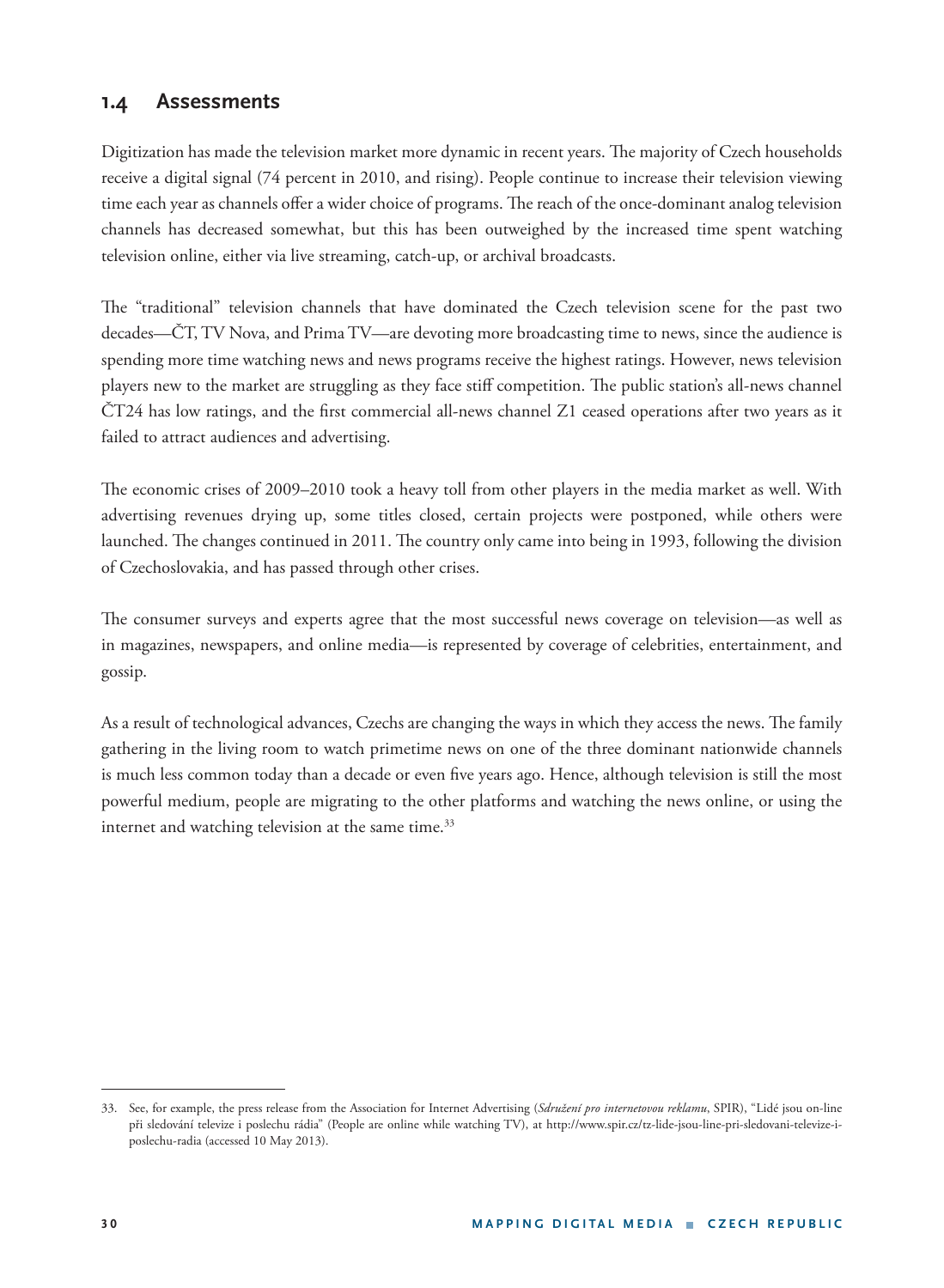### 2. Digital Media and Public or State-administered Broadcasters

#### **2.1 Public Service and State Institutions**

#### **2.1.1 Overview of Public Service Media; News and Current Affairs Output**

Public service media in the Czech Republic comprise three institutions: Czech Television (*Česká televize*, ČT), Czech Radio (*Český rozhlas*, ČRo), and the Czech News Agency (*Česká tisková kancelář*, ČTK).

Czech Television and Czech Radio were established as public service broadcasters in the early 1990s. As legatees of the communist state-administered institutions, they are still trying to lose their reputation as politically manipulated, inefficient media giants.

Since 2006,  $\rm \tilde{C}T$  has broadcast on four channels 24 hours a day. The station added the all-news  $\rm \tilde{C}T24$ , the only such channel in the Czech Republic, in 2005, and ČT4, an all-sports channel, in 2006, to complement  $\text{CT1}$  (a generalist channel offering entertainment, drama, news and current affairs programs) and  $\text{CT2}$ (focusing on minorities, documentaries, culture, educational programs, and art films).

From the launch of ČT24 to 2011, the share of news programming on ČT1 and ČT2 fell by 7.5 percent. The viewership of  $\text{CT24}$  is still low, but it has steadily increased. In 2010, the channel reached 77.6 percent of the adult population. Its audience share, however, stayed under 4 percent.

The program strands with the highest proportion of viewers on all four channels combined in 2011 were sport (23.9 percent) and news (22.9 percent), followed by drama (12.7 percent), entertainment, current affairs and documentaries, according to data from the public service broadcaster.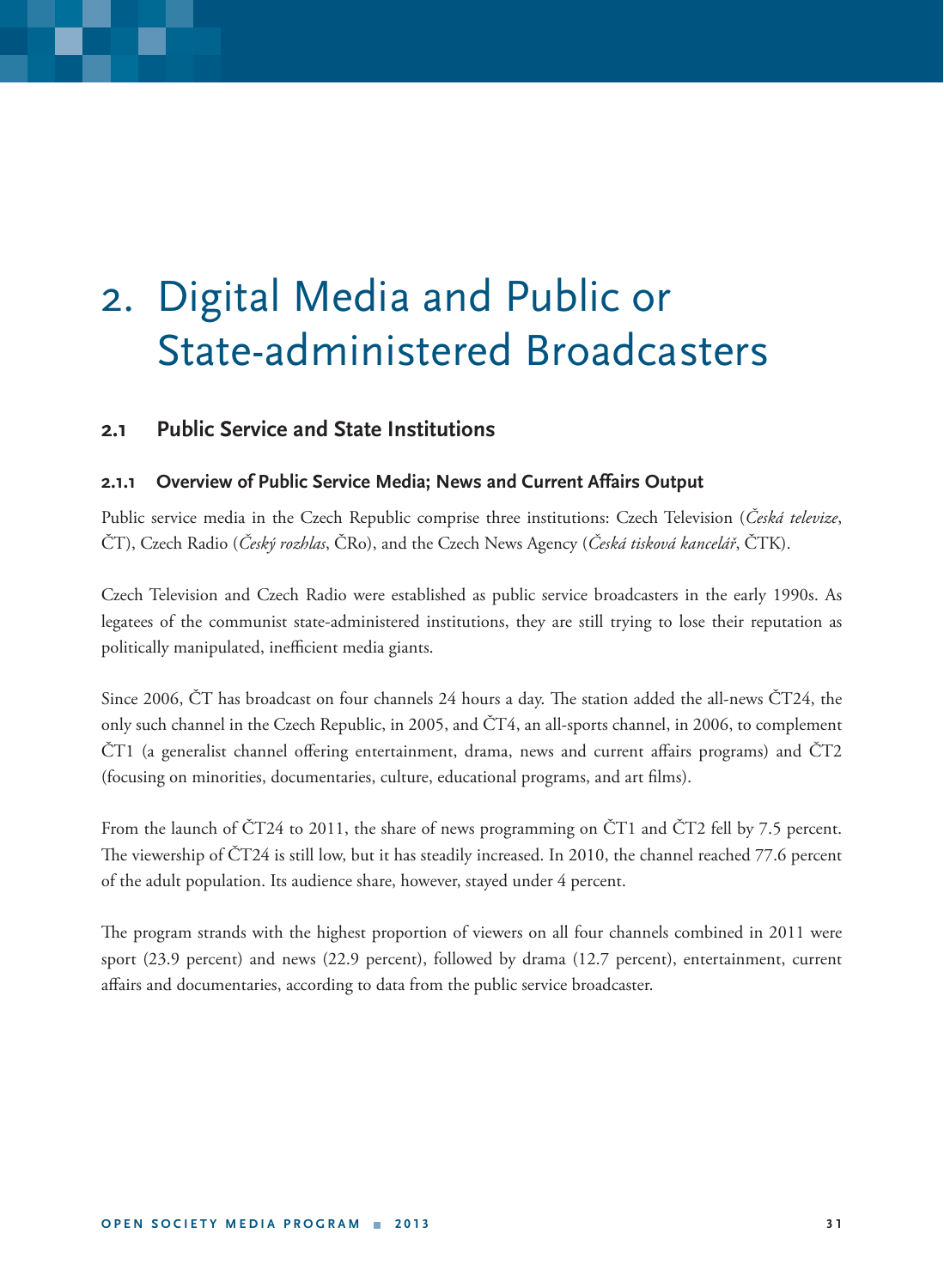#### *Table 14.*

| Overview of selected program genres (as a % of total broadcasting time) |
|-------------------------------------------------------------------------|
| on $\text{CT1}$ and $\text{CT2}$ combined, 2005–2011                    |

| Type of programming | 2005 | 2006 | 2007 | 2008 | 2009 | 2010 | 2011 |
|---------------------|------|------|------|------|------|------|------|
| <b>News</b>         | 21.4 | 20.2 | 18.7 | 16.3 | 13.9 | 23.0 | 22.9 |
| Sports              | 6.4  | 8.9  | 5.8  | 6.5  | 3.3  | 25.0 | 23.9 |
| Drama               | 22.5 | 21.5 | 21.3 | 24.0 | 25.2 | 13.0 | 12.7 |
| Current affairs     | 11.4 | 11.7 | 13.4 | 13.8 | 15.7 | 10.0 | 7.2  |
| Documentary         | 13.5 | 12.4 | 13.9 | 13.8 | 14.5 | 8.0  | 9.8  |
| Entertainment       | 7.5  | 8.4  | 9.2  | 8.0  | 7.9  | 8.0  | 10.0 |

*Source:* Compiled from data on ČT website, at http://www.ceskatelevize.cz/vse-o-ct/sledovanost-a-spokojenost/statistiky-vysilani (accessed 15 May 2012)

The audience share of primetime television news also fell significantly for commercial broadcasters, which shows a general loss of interest in watching the mainstream television news programs. Czech audiences are, for example, increasingly switching to other types of programs running at the same time as primetime newscasts, such as soap operas. The other reason for the drop in the share of the dominant television stations (ČT, Nova, and Prima) is the growing overall competitiveness of the television market.

The news on  $\text{CT}$  is still considered to be the most sophisticated and objective,<sup>34</sup> and its anchors and reporters are generally praised.

ČRo runs four nationwide, 11 regional, and four specialized stations. On an average day, a third of the population aged 12–79 listens to at least one of these stations. According to the data from RadioProjekt, Czech Radio had a combined 20.6 percent share of the national radio audience in the second half of 2011.35

ČRo operates in a competitive environment with the private market currently comprising three nationwide and over 60 regional and local radio stations. In ČRo's network, the most successful in the long-term has remained ČRo1 Radiožurnál **(**Radio Journal). In the second half of 2011, this station was selected daily by 700,000 listeners, or 7 percent of the population of the Czech Republic aged 12–79.

<sup>34.</sup> ČT conducts regular content analysis of selected programs—mainly current affairs talk-shows such as "Otázky Václava Moravce" (Questions of Václav Moravec), and various newscasts—to determine whether its programs conform to the station's internal rules, and fulfill the station's public service role. Recent analyses have been mainly positive, despite some criticism targeted at the station's moderators or journalists, and they showed where there is room for improvement.

<sup>35.</sup> RadioProjekt Press Release, 9 February 2012, at http://www.median.cz/docs/RP\_2011\_3+4Q\_zprava.pdf (accessed 29 January 2013).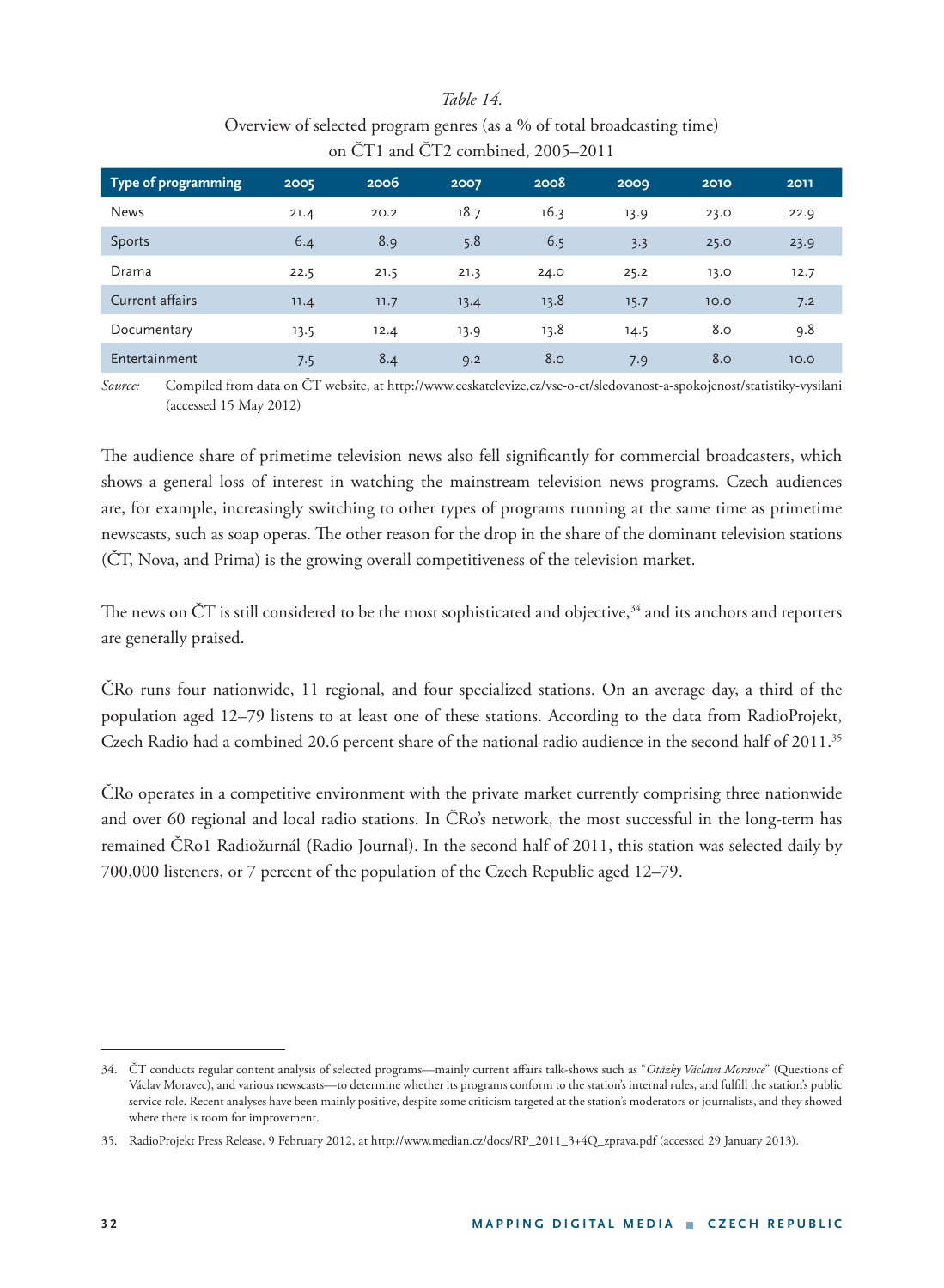#### *Table 15.*

| Overview of CRo stations in the Czech Republic |  |
|------------------------------------------------|--|
|------------------------------------------------|--|

| Type of station | <b>Station</b>                                                                                                                                                                              | Programming                              |
|-----------------|---------------------------------------------------------------------------------------------------------------------------------------------------------------------------------------------|------------------------------------------|
| Nationwide      | ČRoj Radiožurnál                                                                                                                                                                            | News and current affairs                 |
|                 | ČRo2 Praha                                                                                                                                                                                  | Entertainment, talk, and family oriented |
|                 | ČRoz Vltava                                                                                                                                                                                 | Culture, classical music, and arts       |
|                 | ČR <sub>o</sub> <sub>6</sub>                                                                                                                                                                | Analysis and current affairs             |
| Regional        | Network of regional stations in: Brno, České Budějovice,<br>Hradec Králové, Olomouc, Ostrava, Pardubice, Plzeň,<br>Regina, Region Středočeský kraj, Region Vysočina,<br><b>Region Sever</b> | Generalist programming                   |
| Specialized     | Rádio Česko                                                                                                                                                                                 | News and current affairs                 |
|                 | Radio D-dur                                                                                                                                                                                 | Classical music                          |
|                 | Czech Radio Wave                                                                                                                                                                            | Youth radio                              |
|                 | Czech Radio Leonardo                                                                                                                                                                        | Popular education                        |
| in.             |                                                                                                                                                                                             |                                          |

*Source:* ČRo

ČRo puts out far more news than the private radio stations, which focus on music. The share of news and current affairs programs in ČRo's total programming increased in 2009 to 45 percent of the total output—up from a steady share of some 40 percent in previous years.

|                          | 2007 | 2008 | 2009 |
|--------------------------|------|------|------|
| News and current affairs | 40.0 | 40.0 | 45.0 |
| Music                    | 44.0 | 44.0 | 45.0 |
| Sports                   | 5.0  | 5.0  | 4.0  |
| Religious programming    | 2.0  | 2.0  | 3.0  |
| Others                   | 9.0  | 9.0  | 3.0  |

*Table 16.* Program strands in ČRo output (%), 2007–2009

*Source:* ČRo

The Czech News Agency (CTK) was established as a public service in Act 517/1992 Collection. It is not financed from the state budget; its income comes solely from selling news to subscribers. Its output is provided on two servers (in Czech and English) as text, images, or video, supplied by an extensive network of correspondents. While not above criticism, ČTK has become an indispensable source of national and regional information.

Its precursor was the Czechoslovak Press Agency, which was established as the national press agency in 1918. During the period of communism (1948–1989), the Agency was officially subordinated to the ruling party. After 1989, it was transformed and adapted to democratic conditions. The public exercises its right of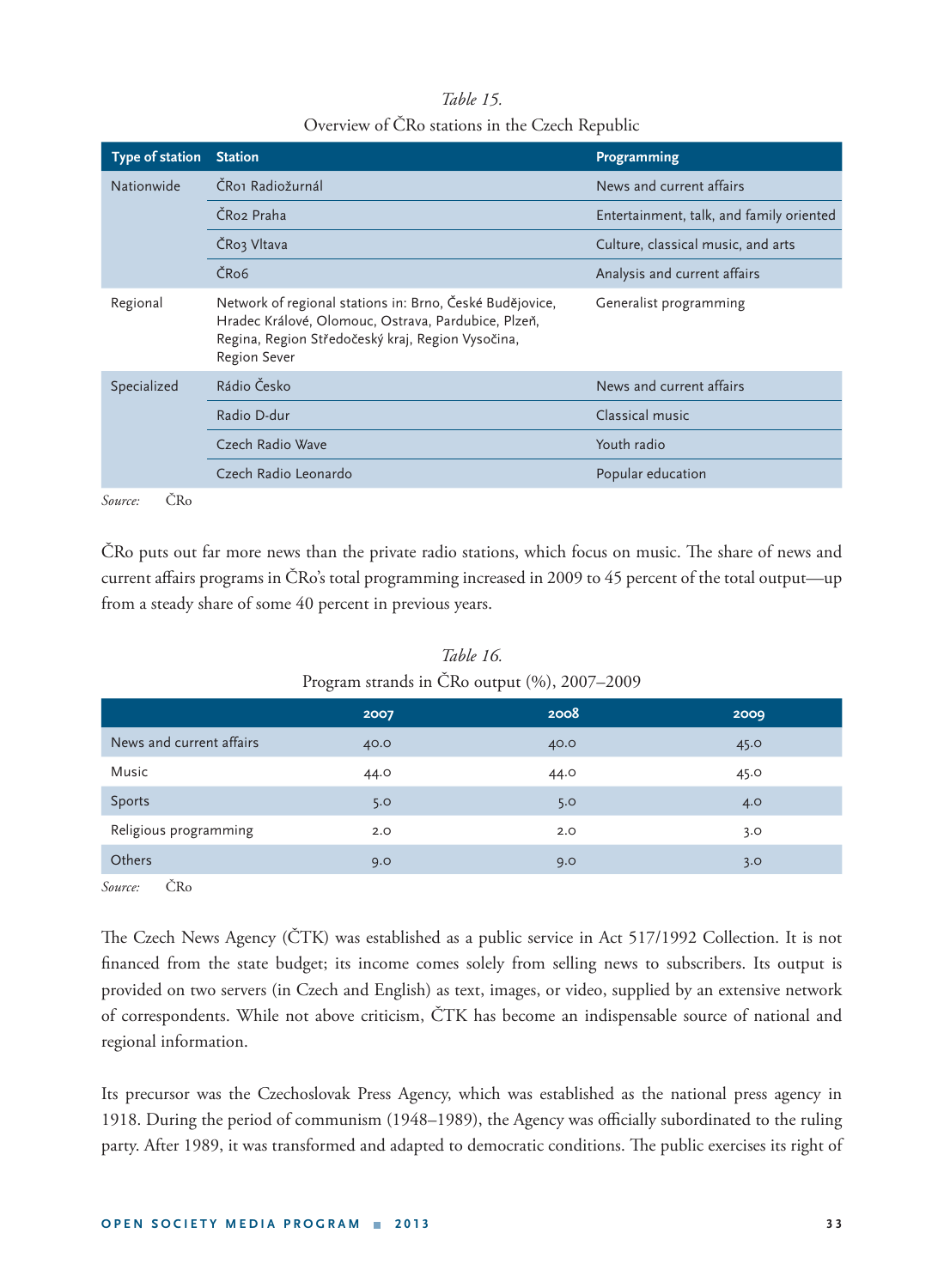control over ČTK through the seven-member ČTK Council, elected for a five-year term by the Chamber of Deputies. ČTK Council members cannot be members of any political party or own shares in any media.

#### **2.1.2 Digitization and Services**

The launch of digital terrestrial television (DTT) coupled with the growth of the internet has prompted  $\text{CT}$ to expand and modify the services it provides. ČT has launched new channels—the all-news ČT24 channel and the sports channel ČT4 Sport—to supplement its first two channels. Its New Media Division was set up in 2011 to develop and update the internet presentation of ČT's output. In January 2011, ČT revamped its website, Ceskatelevize.cz, offering live internet broadcasting and free access to archived programs. The New Media Division plans to make archive and online videos accessible in HDTV, and to develop various applications for tablets, mobile phones, and other gadgets to expand the reach of ČT's programs.

The underlying theme of the new site is "More video, fewer words." The site also offers new services such as the possibility for viewers to create a personalized online broadcasting profile or "back-stage" video footage and information that is not part of the regular broadcasting. A special children's website is under development.

In May 2012, CT launched the Hybrid Broadcast Broadband TV platform, Ceskatelevize.cz/hbbtv. The internet broadcasting platform Ivysílání, the ČT24 news channel, and the ČT4 sports channel are also available via mobile apps.

Digitization of the radio spectrum has had a much lower profile in the Czech Republic, and has been overshadowed by the digitization of television. ČRo also set up a New Media Division in charge of internet news content. It offers free access to its audio archive and has live broadcasting. For example,  $\text{CT}$  video archives are very popular; hundreds of thousands of viewers watch the popular ČT original drama series "*Vyprávěj*" (Tell Me the Story) online at Ceskatelevize.cz, which had 1.5 million views in December 2012.36

#### **2.1.3 Government Support**

ČT was granted privileges in government policy on digitization, automatically receiving the right to operate on Multiplex 1, which has the largest footprint. A special provision in the Electronic Telecommunications Act tasked CT and CRo to lead the process of digitization, reserving Multiplex 1 for their exclusive use.<sup>37</sup> Digital terrestrial broadcasting on Multiplex 1, which has become known as the Public Service Multiplex, was launched in October 2008 after several delays. This multiplex enabled ČT to broadcast four to five channels and ČRo six to eight channels, together with other complementary services, such as Dolby Digital sound and audio tracks in the original language.

<sup>36.</sup> SPIR NetMonitor, Monthly Report, December 2012, at http://www.netmonitor.cz/sites/default/files/vvnetmon/2012\_12\_netmonitor\_offline\_ report.pdf (accessed 23 January 2013).

<sup>37.</sup> Act No. 127/2005 Collection on Electronic Communications and on Amendment to Certain Related Acts (Electronic Communications Act).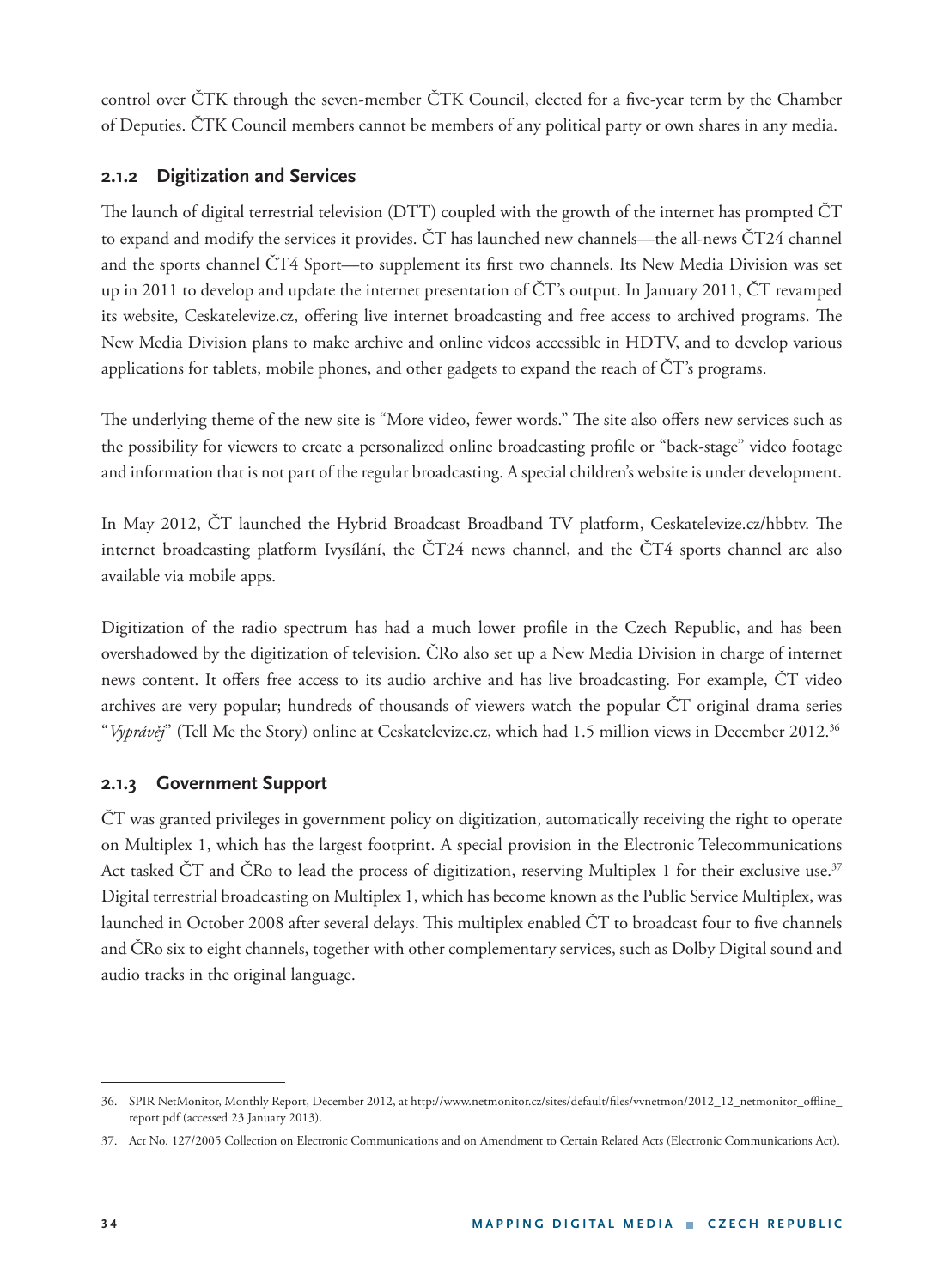The digitization of radio and television is financed mainly from ČT's advertising revenue. (As a result of the financial crisis, this income has fallen in recent years, and the digitization budget has fallen with it.) In 2010, digital switch-over was also supported from the state budget. Parliament had originally planned to ban ČT from carrying advertising by 2011. The costs incurred by the switch-over prompted Parliament to reconsider, but even so, lawmakers eventually voted to eliminate advertising from ČT1, ČT24, and all of ČT's websites, by 11 November 2011. Two channels—ČT2 and ČT4—were permitted to retain advertising (up to 0.5 percent of daily broadcasting time).

Thanks to its privileged status, Multiplex 1, which hosts the public service broadcasters, already managed to reach 96.5 percent of population in the first half of 2010. The advantages and privileges awarded to the public service broadcaster were seen as unfair advantages by commercial broadcasters, who had to go through lengthy legal ordeals during the digital licensing process.

#### **2.1.4 Public Service Media and Digital Switch-over**

CT and CRo traditionally had no problems reaching nationwide audiences. This continues to be the case in the digital era. The main impact of digitization on public service media was that it helped CT to diversify its output. Since 2006, ČT has added two channels (sport, all-news) to its services. Between 2005 and 2011, ČT's output increased from some 22,500 annual hours of broadcast content to over 35,000—a growth of over 55 percent.

In 2009, over 60 percent of ČT's programs were produced by the sports and news departments. In 2010, news production accounted for approximately 40 percent of the station's overall production costs.

The news department, with the introduction of the all-news channel CT24, underwent several major conceptual changes. News and current affairs programs previously broadcast on  $\text{CT1}$  and  $\text{CT2}$  are now broadcast exclusively on CT24. New studios and graphic designs were introduced, as well as programs. The management also introduced more news bulletins, despite several waves of lay-offs in 2010 of  $\text{CT24}$  staff, mainly editors and moderators, as a result of the then newly introduced cost-cutting measures. According to ČT's management, ČT24 should become an exclusive news channel and the cost-cutting steps should result in increased productivity.38

Several ČT reporters described the situation in 2005, when the new all-news channel was launched, as overwhelming; the same number of reporters and editors had to produce news not for several newscasts but for an entire channel. New technologies have helped ČT to overcome certain problems (such as the live reporting of breaking news), but news production at the station remains extremely demanding. ČT has been introducing reforms to improve the quality of its news programs, but reform focuses more on the form (new studio architecture and graphic design, styling of anchors, and so forth) than on improving news content.

<sup>38.</sup> Interview with Milan Fridrich, former editor-in-chief of ČT24, Prague, 3 October 2012.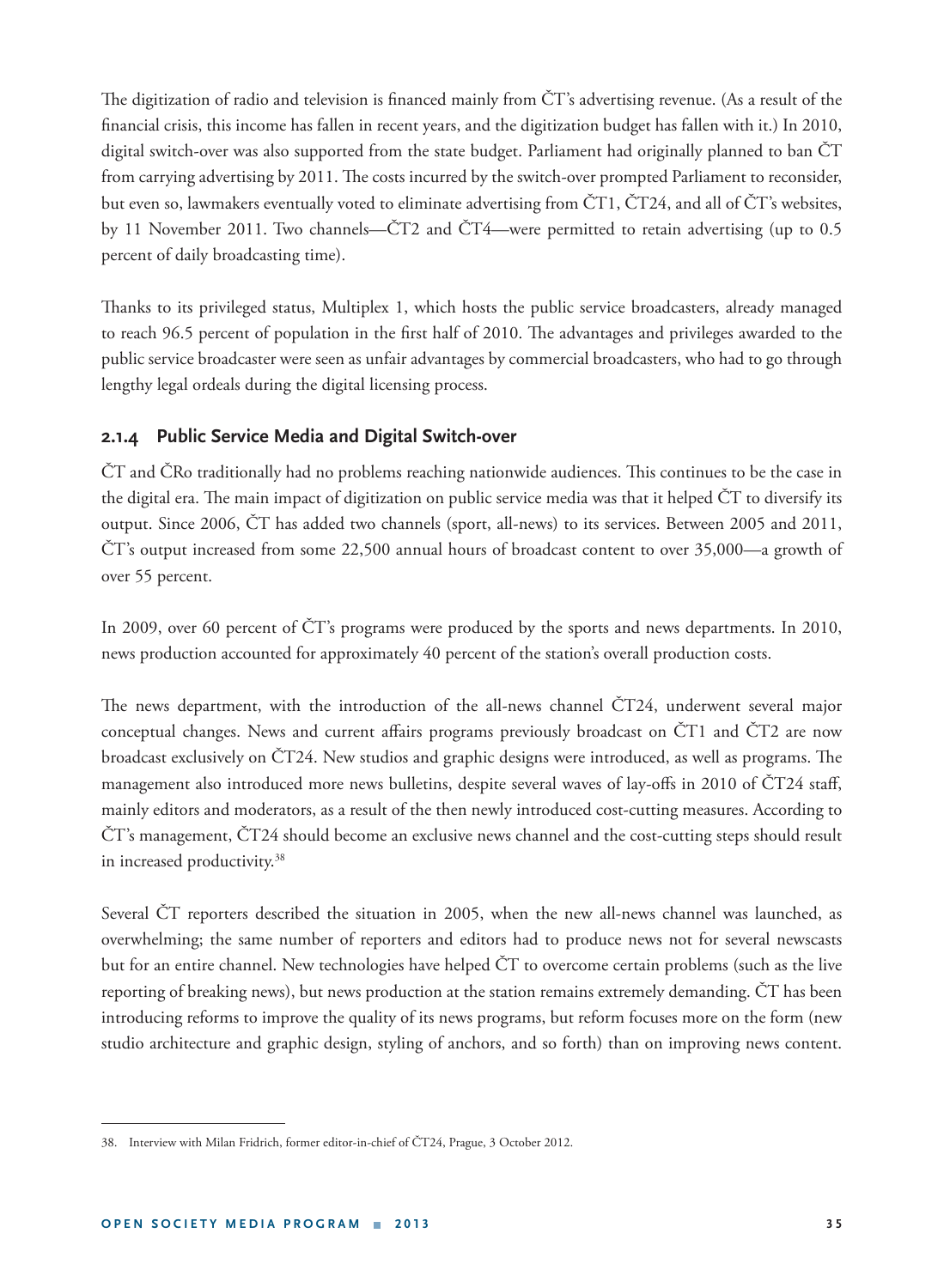At the end of the 1990s,ČT succumbed to the pressure of the ratings race and adopted many elements used by commercial broadcasters: significantly increasing live news coverage, emphasizing the personality of the moderators, and so forth. The news studios and news bulletin changes were implemented in 2012. According to sector experts, the new architecture is attractive, but longer news bulletins have not improved the quality or depth of coverage.<sup>39</sup>

Regarding ČT24's low audience share, in the context of the overall fragmentation of the television market, it is slowly picking up and finding its niche. For example, ČT's main newscast "*Události*" (Events), on ČT24, is drawing larger audiences; the final debate before the January 2013 presidential elections achieved a 39 percent share.

| $C_{\ell}$ CLCII I V production overview, $200$ $2011$ |                                                       |      |                                         |        |        |        |              |        |
|--------------------------------------------------------|-------------------------------------------------------|------|-----------------------------------------|--------|--------|--------|--------------|--------|
|                                                        |                                                       | 2005 | 2006                                    | 2007   | 2008   | 2009   | <b>2010D</b> | 2011p  |
| Broadcasting time (in no. of hours)                    |                                                       |      | 31,464                                  | 32,694 | 35,066 | 34,973 | 35,040       | 35,040 |
| Production (in no. of hours)                           |                                                       |      | 13,126                                  | 14,127 | 15,481 | 14,638 | 14,500       | 15,500 |
| Production and broadcasting costs (in '000 US\$)       |                                                       |      | 215,000 268,000 300,000 321,000 325,000 |        |        | n/a    | n/a          |        |
|                                                        | Percentage of the total costs incurred by the station | 81.6 | 81.8                                    | 84.6   | 85.4   | 83.1   | n/a          | n/a    |
| Note:                                                  | p: planned; n/a: not available<br>$\check{C}T^{40}$   |      |                                         |        |        |        |              |        |
| Source:                                                |                                                       |      |                                         |        |        |        |              |        |

*Table 17.* Czech TV production overview, 2005–2011

# **2.2 Public Service Provision**

### **2.2.1 Perception of Public Service Media**

Although the function of  $\text{CT}$  and  $\text{CRo}$  is defined by law, the legislation nowhere uses the term "public service"—the definition of which has been much debated. Experts and politicians generally agree that the public service media should fill the gaps the commercial media do not cover. They often refer to the definition of public service in the media provided by the European Broadcasting Union (EBU), which includes the preservation of audiovisual and cultural heritage, for example by supporting Czech cinematography.

Discussion of public service media usually surfaces in pre-election campaigns when the issue of license fee funding comes up. According to a survey before the planned 2009 parliamentary elections (postponed to 2010), two-thirds of Czechs would have preferred the public service media to be financed from the state budget, and the mandatory license fee—which now funds the station—to be canceled.<sup>41</sup>

<sup>39.</sup> Martin Prachař and Vladimír Křivka, "Změna na efekt" (Change for the show), at http://www.lidovky.cz/zmena-na-efekt-obsah-se-nezmenilhodnoti-experti-udalosti-pmv-/ln-media.asp?c=A120401\_195915\_ln-media\_Pta (accessed 20 May 2013).

<sup>40.</sup> See http://www.ceskatelevize.cz/vse-o-ct/hospodareni-a-financni-situace/hospodarsky-vysledek (accessed 15 March 2013).

<sup>41.</sup> Two-thirds of respondents aged 25-44 favored abolition of the license fees. The representative survey was conducted by the Ipsos-Tambor Agency in August 2009 on 1,000 respondents, aged 18+, at http://wwwtamborcz.test.tovarna.cz/cz/183-pro-zruseni-koncesionarskych-poplatku-jsou-dve-tretiny-lidi (accessed 10 March 2011).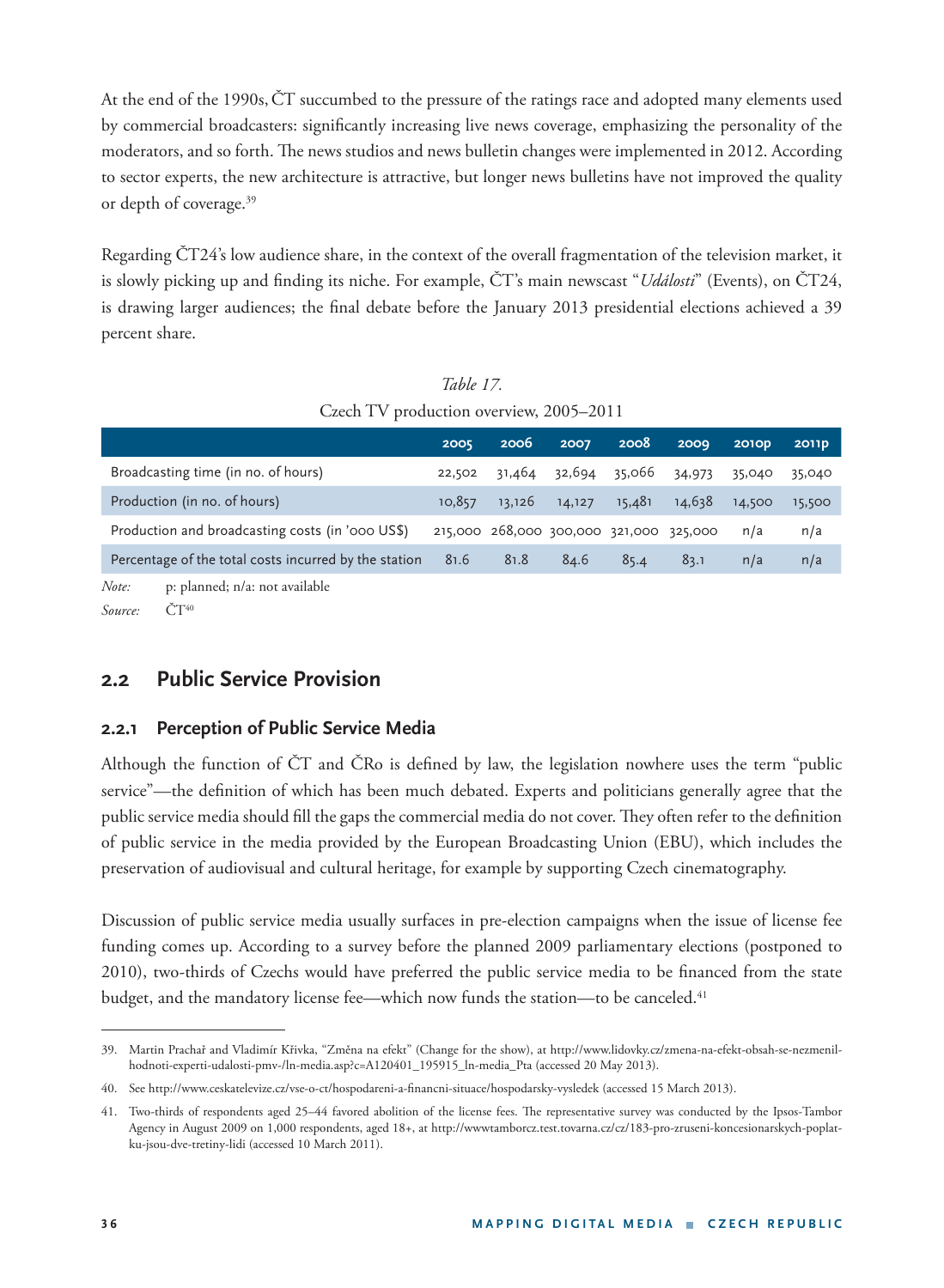For Czech households, the license fee of somewhat under €100 (Czech crowns (CZK) 2,160, US\$ 130) every year for ČT and ČRo is quite a sensitive issue. Some 40 percent of the respondents in a 2009 survey said they would vote for the party that promised to abolish the license fee.<sup>42</sup> The rate of payment of the fee cannot serve as an indicator of public respect for the public service broadcaster, because since 2007 the fee has been collected through strict and unpopular methods that made its collection more efficient. These methods include collection through joint efforts with electric power companies or collection companies. In 2010, ČT collected license fees from 3.62 million households: up by 175,909 households since 2005.

In 2009, two senators from the center-right Civic Democratic Party (*Občanská demokratická strana*, ODS), Richard Svoboda and Edvard Kožušník, proposed that the license fee should be abolished by law by the end of 2011 and replaced with a contribution from the state budget. The Senate failed to approve this proposal, by a single vote. The sponsors said that funding the station through the state budget would ensure "better control." Opposition senators argued that the independence of the public service media was at stake.<sup>43</sup>

Abolition of the license fee is still on the agenda of some parties, but serious discussion of public service media—and of the public service role of the media in general—is still limited to a relatively narrow circle of experts, lobbyists, academics, politicians, and journalists.

When it comes to programming, there are two broad opinions in Czech society. One, held mostly by politicians who are not happy with ČT news coverage, is that too much of ČT's output resembles that of commercial television's, which proves—they say—that ČT is failing in its public service role. Prime Minister Petr Nečas (ODS) said in response to a reader's question on Aktuálne.cz that, as a viewer, he thinks the flagship channel  $\text{CT1}$  and the sports channel  $\text{CT4}$  do not fulfill a public service role, as they are basically commercial channels airing chiefly "superficial entertainment and sport." This criticism has become more common in recent years, as more politicians and experts argue that entertainment (broadcast in some programs on ČT1) and sports should not be supported by public funding.

Another opinion, expressed by various journalists and media experts, is that CT does fulfill its public service role. According to media analyst Milan Šmíd, "Contrary to the prime minister, I believe that ČT1 and ČT4 do provide a public service  $[\dots]$  at least by offering programs that commercial television cannot produce. I mean by this predominantly Czech production in case of ČT1 (documentaries, children's programming, current affairs), while CT4 covers sports that are not interesting for the commercial sector."44

<sup>42.</sup> The representative survey was conducted by the Ipsos-Tambor Agency in August 2009 on 1,000 respondents, aged 18+, at http://wwwtamborcz. test.tovarna.cz/cz/183-pro-zruseni-koncesionarskych-poplatku-jsou-dve-tretiny-lidi (accessed 10 March 2011).

<sup>43.</sup> B. Říhová, "Senátoři zamítli návrh na zrušení koncesionářských poplatků" (Senators rejected the proposal to cancel the license fees), 10 September 2009, at http://zpravy.idnes.cz/domaci.asp?c=A091210\_151426\_domaci\_bar (accessed 18 June 2012).

<sup>44.</sup> M. Šmíd, "Je vysílání ČT1 a ČT4 veřejnou sloužbou?" (Is broadcasting by ČT1 and ČT4 a public service?), Česká *média*, 27 July 2010, at http:// www.ceskamedia.cz/article.html?id=343148 (accessed 13 July 2011).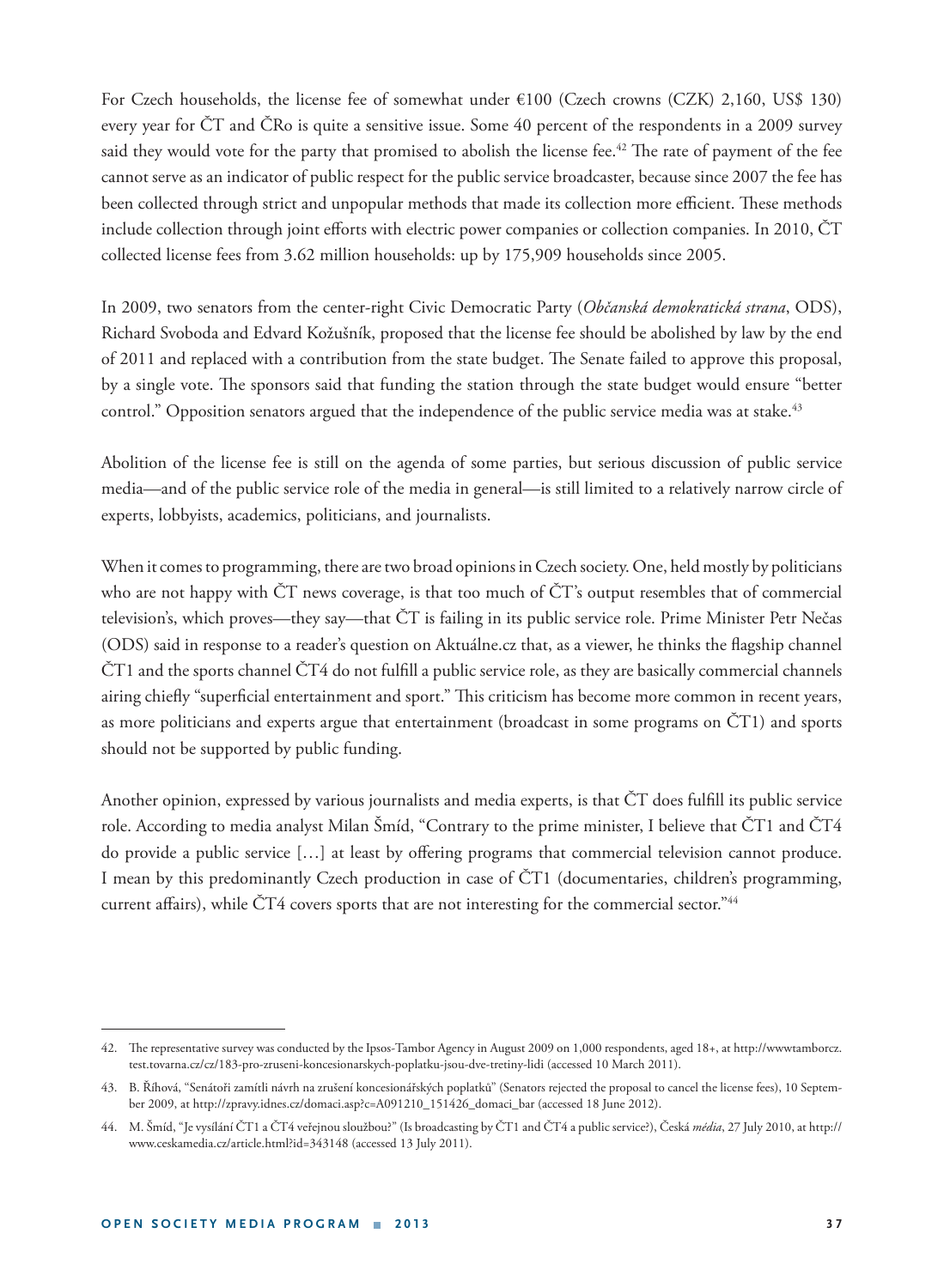### **2.2.2 Public Service Provision in Commercial Media**

Only minimal public service provisions are imposed on the commercial media by law.<sup>45</sup> The need to introduce public service provisions in the commercial sector has rarely been a topic of formal debate.

## **2.3 Assessments**

Czech public service media have gained more channels and more diversified audiences from digitization. Gradual legislative changes and a relatively stable financial situation enabled the launch of the public service multiplex and several new television channels and radio stations.

The financial crises of 2009–2010, however, forced the Czech public service media to downsize and implement a series of cost-cutting measures. Compared with the situation of the commercial media, which also faced lingering uncertainty stemming from the unclear legal provisions on the distribution of digital licenses to commercial players, the state of the public service media in the country has been much more stable.

Digitization has increased the number of channels on Czech television without diversifying the advertising market. The three most powerful television broadcasters in the country—TV Nova, Prima TV, and CT—have so far succeeded in offsetting the potential leakage of viewers by launching new thematic (niche) channels.

New legislation connected to digitization has radically reduced the amount of advertising that ČT can carry (see section 2.1.3). While this has not affected  $\text{CT's}$  revenues (the main source of income remains the license fee), it has aff ected the diversity of the television advertising market, which is now de facto controlled by TV Nova and Prima TV.

ČT has managed to launch a well-functioning, graphically attractive, and easily navigable website. Continuous improvement and upgrading of the website is one of the main tasks for the recently established New Media Division, which is tasked with making the ČT website a complementary service and a new distribution platform for the station's programs.

<sup>45. &</sup>quot;According to the Broadcasting Act, broadcasters must provide the State authorities with the broadcasting time needed for important and urgent announcements in the public interest. They must also provide open captions for people with hearing difficulties in at least 15 percent of their output." OSI, *Television Across Europe*, 2005, p. 528 (hereafter OSI, *Television Across Europe*, 2005).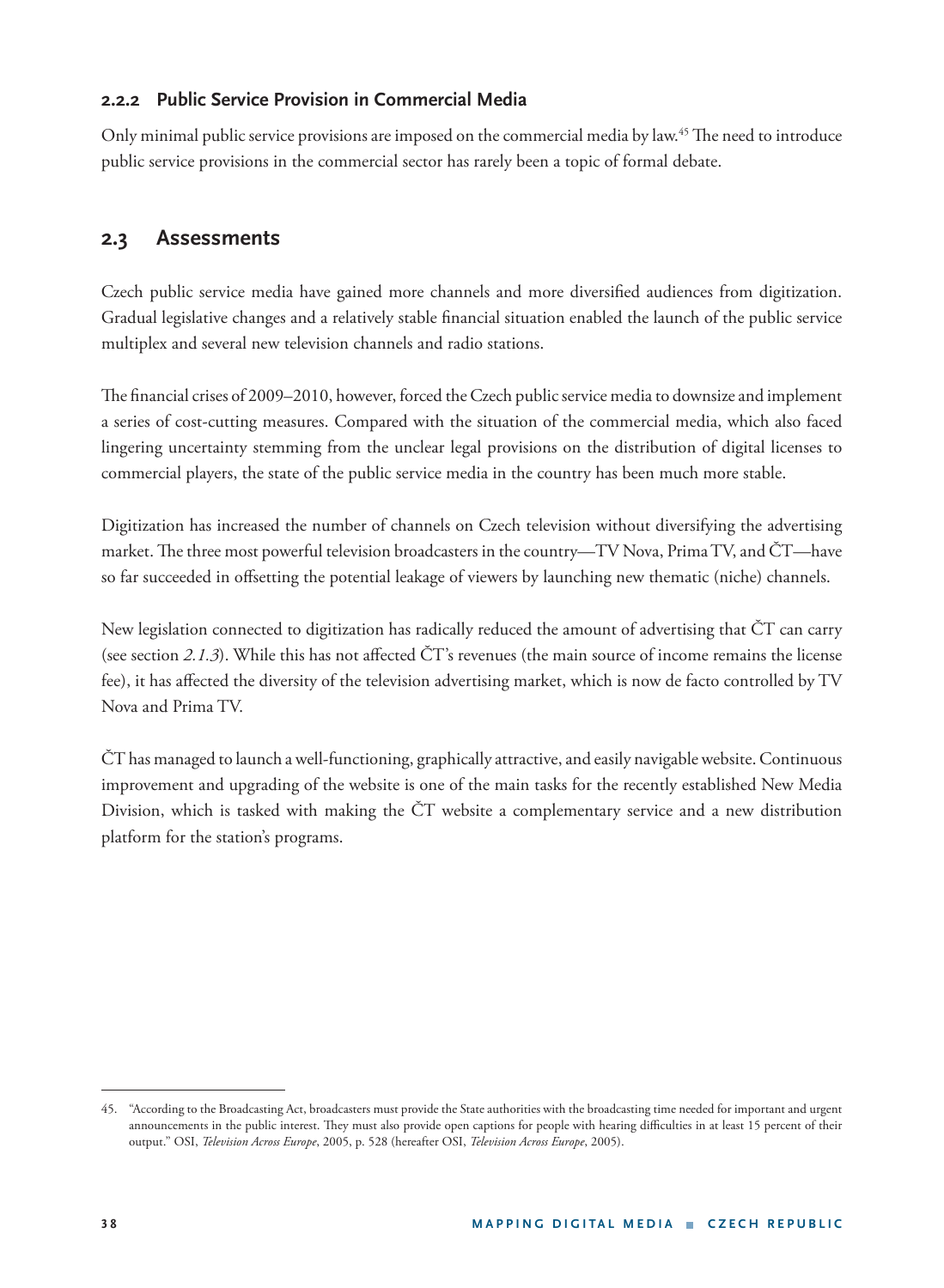# 3. Digital Media and Society

# **3.1 User-Generated Content (UGC)**

### **3.1.1 UGC Overview**

In terms of user and visitor numbers, the Czech Republic has been a battlefield between established websites associated with Seznam.cz—the most popular portal and search engine in the country—and international websites such as Google, Facebook, and YouTube.

| No.            | Website      |                                                                   |
|----------------|--------------|-------------------------------------------------------------------|
| ı              | Seznam.cz    | Czech search engine and internet gateway                          |
| $\overline{2}$ | Facebook.com | International social network                                      |
| 3              | Google.cz    | Local engine of the international search engine Google            |
| $\overline{4}$ | YouTube.com  | Video-sharing website                                             |
|                | Google.com   | Search engine                                                     |
| 6              | Novinky.cz   | Czech online news portal run by Právo daily newspaper             |
| 7              | iDNES.cz     | Czech online news portal run by Mladá fronta Dnes daily newspaper |
| 8              | Centrum.cz   | Czech search engine and internet gateway                          |
| 9              | Super.cz     | Czech tabloid website                                             |
| 10             | Aukro.cz     | Online auctions website                                           |
|                |              |                                                                   |

*Table 18.* The 10 most popular websites in the Czech Republic, 2012

*Source:* Alexa.com (accessed 15 May 2012)

Some of these sites may be defined as having user-generated content (UGC). Novinky.cz, iDNES.cz, and Super.cz all allow for some UCG or interactive content. They are all embedded in established media (newspapers). Novinky.cz is the most popular Czech news portal and has built up this position thanks to its connection and cooperation with Seznam.cz.

These sites typically allow users/readers to comment and express their opinions on published articles. This form of expression is popular on the Czech internet. Generally, there are now flows of comments on various articles and stories. It also quite often happens that readers react to each other and thus set up a fresh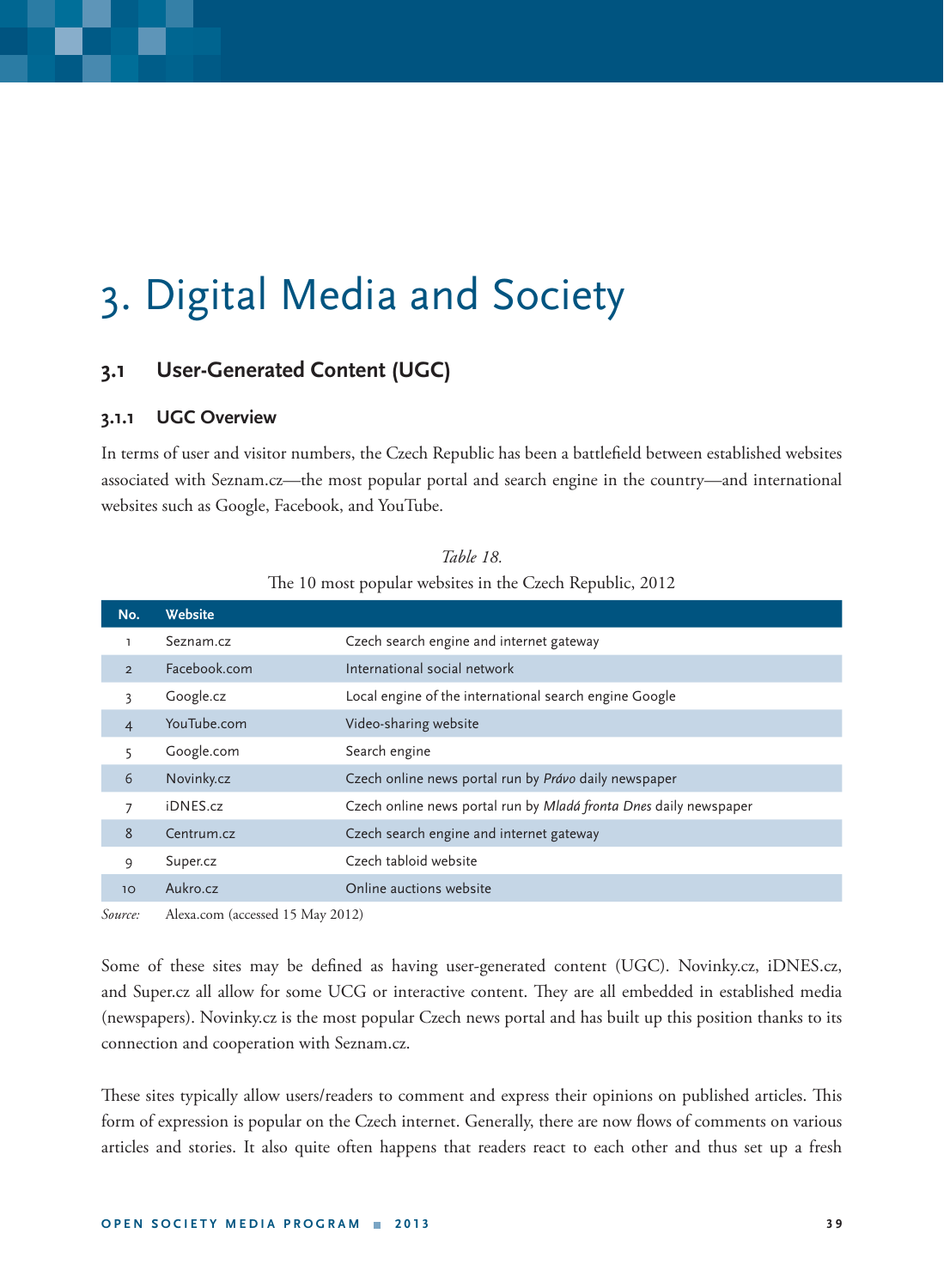discussion that is more or less detached from the original article. Czech news portals also arrange live chats with politicians and other personalities. This has become a widespread form of UGC in the Czech Republic.

iDNES.cz is the most popular news portal. It is linked to the largest newspaper in terms of circulation, *Mladá fronta Dnes*. Although considered a right-leaning newspaper and often biased in its coverage, it has also become known for investigative journalism that has revealed numerous political and corruption scandals. Reactions and comments by readers to iDNES.cz articles are more numerous than on Novinky.cz; iDNES. cz also lets readers create free blogs and publish their opinions next to blog entries from celebrities in various areas of life. The website, however, maintains some level of censorship to make sure extremist opinions and obscenities are not published.

The online-only newspaper website Aktualne.cz does not have so many unique visitors, but it has succeeded in recruiting some investigative journalists and has worked on a number of publically known and closely followed topics, such as corruption, non-transparent financing of the political parties, and financial fraud in state-owned companies. Aktualne.cz also provides a platform for many personalities, both Czech and foreign, including politicians, experts, journalists, scientists, and artists, to publish contributions. These blogs are usually of a high quality and cover a broad array of issues in politics, society, science, history, art, and culture.

The Czech Republic has also seen an ambitious citizen journalism initiative focused on hyper-local news. A weekly, with printed and electronic versions, *Naše adresa* (Our Neighborhood) was launched in 2009, fully funded by the PPF financial group, one of the largest businesses in the Czech Republic by turnover. The idea behind this initiative was to bring to people news that concerns them directly and to use their input through a network of "news cafés" located in every town, where people could come and share their experiences with journalists. A number of veteran journalists were recruited to work on this project, including its conceiver, Roman Gallo, formerly the editor-in-chief of the leading business daily *Hospodářské noviny* (Economic News). The project was not successful and folded in 2010 when PPF sold its media division. This initiative and its collapse showed the deep roots of traditional Czech media, and the very limited space for innovative projects.

### **3.1.2 Social Networks**

In 2011–2012, Facebook was the most popular social network website in the Czech Republic. By the end of 2012, Facebook had 4.2 million registered users—almost half of the total Czech population, and at least half of all Czech internet users.

Czech social networks have seen a decrease in the number of users, at least since the beginning of 2009. Nevertheless, those that preceded Facebook, such as Lide.cz, which is associated with the leading portal Seznam.cz, do not seem to be completely defeated, mainly thanks to the language barrier, as many Czechs prefer Czech websites.

Twitter is not much known or widely used, with registered users only in the tens of thousands. There has been a rapid increase of unique visitors to this network since 2009, however, and Twitter is likely to become increasingly important. As far as the video-sharing networks are concerned, YouTube has started to prevail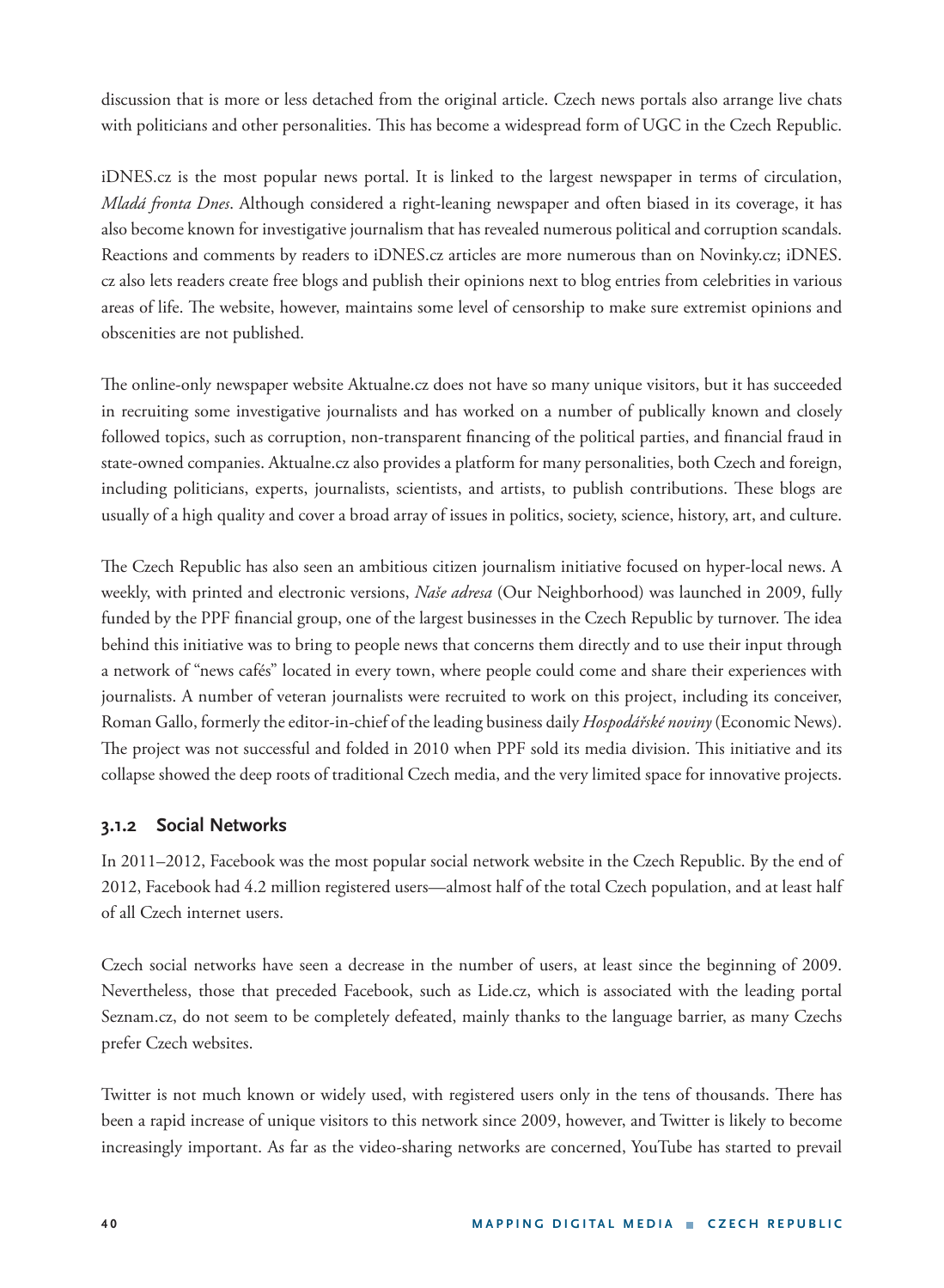over the local Stream.cz, run by Seznam.cz. Even so, the two sites' numbers of monthly unique visitors do not differ much: YouTube had 4.2 million visitors in May 2012 (according to Google Ad Planner) and Stream. cz some 2.8 million visitors in December 2012. On average, a YouTube visitor spends 10 times more time watching 10 times more videos on YouTube than does an average Stream.cz visitor, according to ČT24.<sup>46</sup>

| No.            | Social network  | <b>Number of users</b> | Source (for number of users)        |
|----------------|-----------------|------------------------|-------------------------------------|
|                | Facebook        | 3,672,900              | Facebook                            |
| $\overline{2}$ | YouTube         | n/a                    | n/a                                 |
| 3              | Uloz.to         | n/a                    | n/a                                 |
| 4              | Stream.cz       | 2,499,296              | NetMonitor (July, 2012)             |
|                | Lide.cz         | 925,570                | NetMonitor (July, 2012)             |
| 6              | Blogspot.cz     | n/a                    | n/a                                 |
|                | LinkedIn        | n/a                    | n/a                                 |
| 8              | <b>Twitter</b>  | 290,000                | Doubleclick Planner Estimate (2012) |
|                | $\cdot$ $\cdot$ | $\cdots$               | $\sim$                              |

| Table 19.                                                    |  |
|--------------------------------------------------------------|--|
| The most popular social networks in the Czech Republic, 2012 |  |

*Notes:* Alexa ranks social networks without disclosing exact figures. n/a: not available

*Source:* Alexa.com

### **3.1.3 News in Social Media**

Social networks in the Czech Republic are used predominantly for personal communication. Political use is still in its infancy, as political parties and politicians have only recently discovered their potential, mostly in the context of the 2010 general elections (see sections  $4.4.1$  and  $4.4.2$ ). The first campaign for a direct presidential election in 2013 represented a breakthrough, as a significant portion of the campaign was conducted on social networks (predominantly Facebook, but also on Twitter, Google+, and YouTube). The strongest Facebook following (with 197,000 supporters) was enjoyed by Karel Schwarzenberg, center-right party TOP 09 candidate and foreign minister, who entered the race as an outsider with 7 percent support, and finished as runner-up with 23.4 percent support. It is worth noting that the winner, Miloš Zeman, with 44,000 Facebook followers, focused his campaign on television debates.

## **3.2 Digital Activism**

### **3.2.1 Digital Platforms and Civil Society Activism**

Civil society groups mostly campaign through educational activities, advancing their causes through mobile exhibitions, film festivals, and documentaries broadcast mainly on public service media. One of the most visible examples of civil society activism is the "One World" International Documentary Human Rights Film Festival organized by People in Need, a foundation affiliated with Czech Television.

<sup>46. &</sup>quot;Počet uživatelů youtube se za rok zdvojnásobil" (Number of YouTube visitors doubled over a year), 12 February 2010, at http://www.ceskatelevize.cz/ct24/media-it/80823-pocet-uzivatelu-ceskeho-youtube-se-za-rok-zdvojnasobil (accessed 7 September 2012).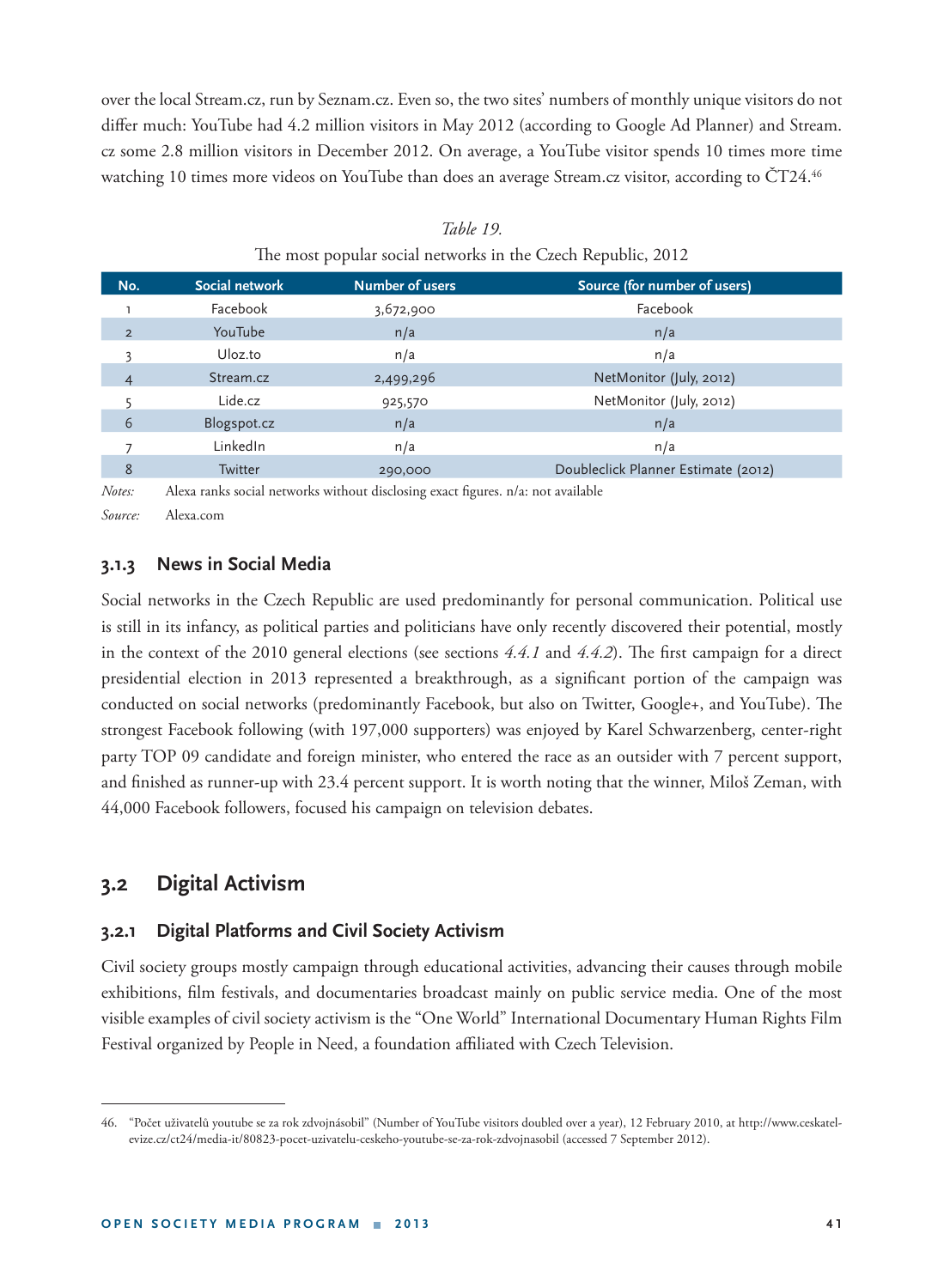Since the 1990s, one of the most popular ways for civil society to collect money for a variety of charitable activities and causes—mainly humanitarian and environmental projects—are the so-called "donation sms" (which became known as dms), whereby people can donate money to a charity of their choice, by sms.<sup>47</sup>

Civil society's use of digital platforms is a new phenomenon, not yet rooted in Czech society. There are a number of websites for civil society organizations, provided or funded by established institutions, such as Neziskovky.cz, a non-governmental organization (NGO) that promotes philanthropy through information and educational services. Many initiatives by civil society organizations, citizens' or other interest groups usually have their own websites and Facebook profiles. One such example is a massive campaign against the current national energy policy launched in 2011 by the environmental NGO Hnutí Duha (Rainbow Movement), called Velká výzva (A Great Challenge), at Velkavyzva.cz, a site linked to the NGO. Another such example of massive mobilization was the nationwide protest in 2011 by doctors at state-run hospitals, Dekujeme-odchazime.cz (Thank you, We Are Leaving), against proposed health reforms: the underpaid physicians threatened to leave the country en masse if various demands were not met.

Political parties also use the internet to disseminate their initiatives, but these are mainly negative campaigns. For example, before the 2010 elections, the ODS launched a website against its political opponents, the Social Democrats (*Česká strana sociálně demokratická*, ČSSD). The name of the website, Cssdprotivam.cz, means Social Democrats Against You.

#### **Change Your Politicians**

Most digital platforms gather small numbers of people directly concerned about the issue at hand. Nevertheless, on the occasion of the 2010 general elections, there was one major civil society movement that can be considered to be relevant to mainstream society. The initiative was called "Vyměňte politiky," Vymentepolitiky.cz (Change Your Politicians), and without any bias against any political party, it appealed to voters to "cross out" politicians they were not satisfied with, for various different reasons (corruption, underperformance, etc.). It was an appeal to the voters to make active use of the electoral system to somehow reduce the power of political parties. This initiative, which also featured on all the major social networking sites, was extensively covered by the offline media as well. The outcome of the 2010 elections showed that this initiative also had a concrete impact, as a high number of long-serving politicians were not re-elected. However, having fulfilled its initial mission, the movement has struggled to find a further raison d'être and faces the risk of gradual expiry.

<sup>47.</sup> See http://www.darcovskasms.cz (accessed 7 September 2012).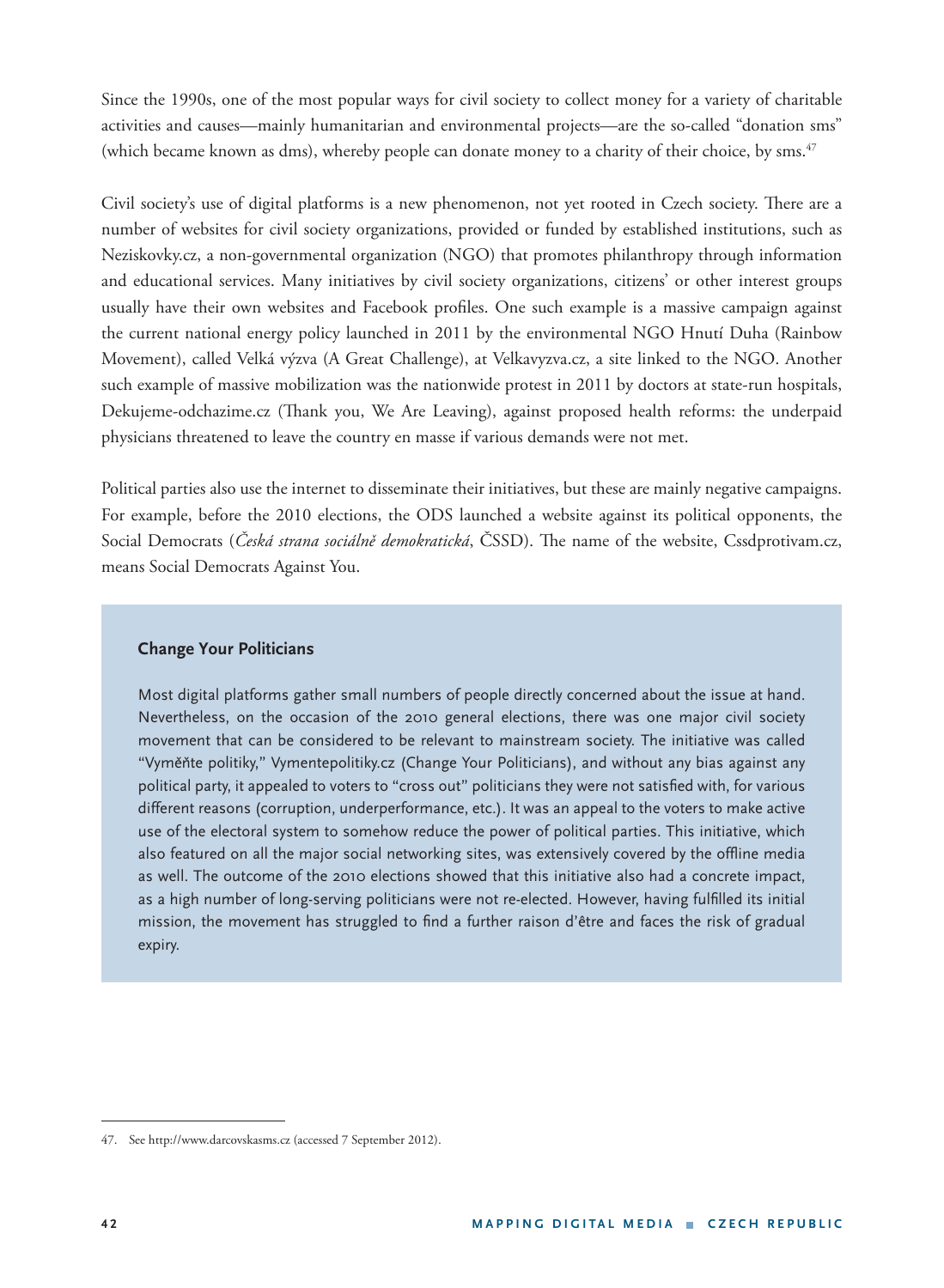### **3.2.2 The Importance of Digital Mobilizations**

In can be said that overall online mobilizations do not get significant offline media exposure in the Czech Republic.

Recognizing the vast and constantly evolving possibilities that the internet has brought, there has been a growing interest within civil society to learn how to use digital technologies and new communication tools for campaigning and otherwise engaging citizens.

In 2011, environmental activists used open source mapping technology to prevent the planned massive tree felling in the Šumava National Park, supposedly due to an epidemic of bark beetle, but—critics allege—really because of logging industry interests. The activists involved the local community and volunteers in what has become known as balloon-mapping; they sent a camera up on a balloon or kite to snap photos, and using the application MapKnitter.org, stitched them onto a map. The data collected and the interactive maps that were thus developed enabled environmental activists to create documentation in time to provide a visualized data repository for future reference and possible legal action.<sup>48</sup>

In 2012, in another major case of digital activism, Czech public television's (ČT) New Media Division launched "Crisis Map of the Czech Republic," a citizen journalism project inspired and prompted by the unprecedented involvement of television viewers in helping with the news coverage of the floods in 2010 through Facebook. ČT invited Czech civil society activists with experience in humanitarian and rescue missions, in places such as Haiti and Pakistan, to join this project. The project used the open-source platform Ushahidi.com, a website initially developed to map reports of violence in Kenya after the post-election fallout at the beginning of 2008.

 $\overline{C}T$  plans to use this platform during crises (such as floods or other calamities) to allow people in affected areas to report, send photographs and videos through social networks, email, or online via a specially created page, Krizovamapa.cz. The information will be categorized, combed through, and verified by professionals involved in the project (rescue experts, humanitarian activists, journalists, and so forth).<sup>49</sup>

In February 2012, a new digital platform, NášStát.cz (Our State), was launched by the Czech Otakar Motejlek Fund, supported by the Open Society Foundations in Prague. This platform's main objective is to use opensource data to fight corruption by improving citizens' access to public information. The website offers public data from various ministries, mainly the Ministry of Finance, in a form that is easy to understand. The website has, for example, sections such as "Where do my taxes go?" or "What does my elected official do?" It also hosts links to similar open-source data initiatives whose number has been steadily growing.

<sup>48.</sup> Jaroslav Valůch, "How to use online tools for climatic campaigning," Workshop, Creative Gate, Prague, 26 June 2012.

<sup>49.</sup> Veronika Matyášová, "Krizová mapa Česka: Diváci v roli novinářů při krizových situacích" (Crisis Map of Czech Republic: Viewers in the role of journalists during crisis), 16 February 2012, at http://www.ceskatelevize.cz/ct24/media-it/164631-krizova-mapa-ceska-divaci-v-roli-novinarupri-krizovych-situacich (accessed 8 September 2012).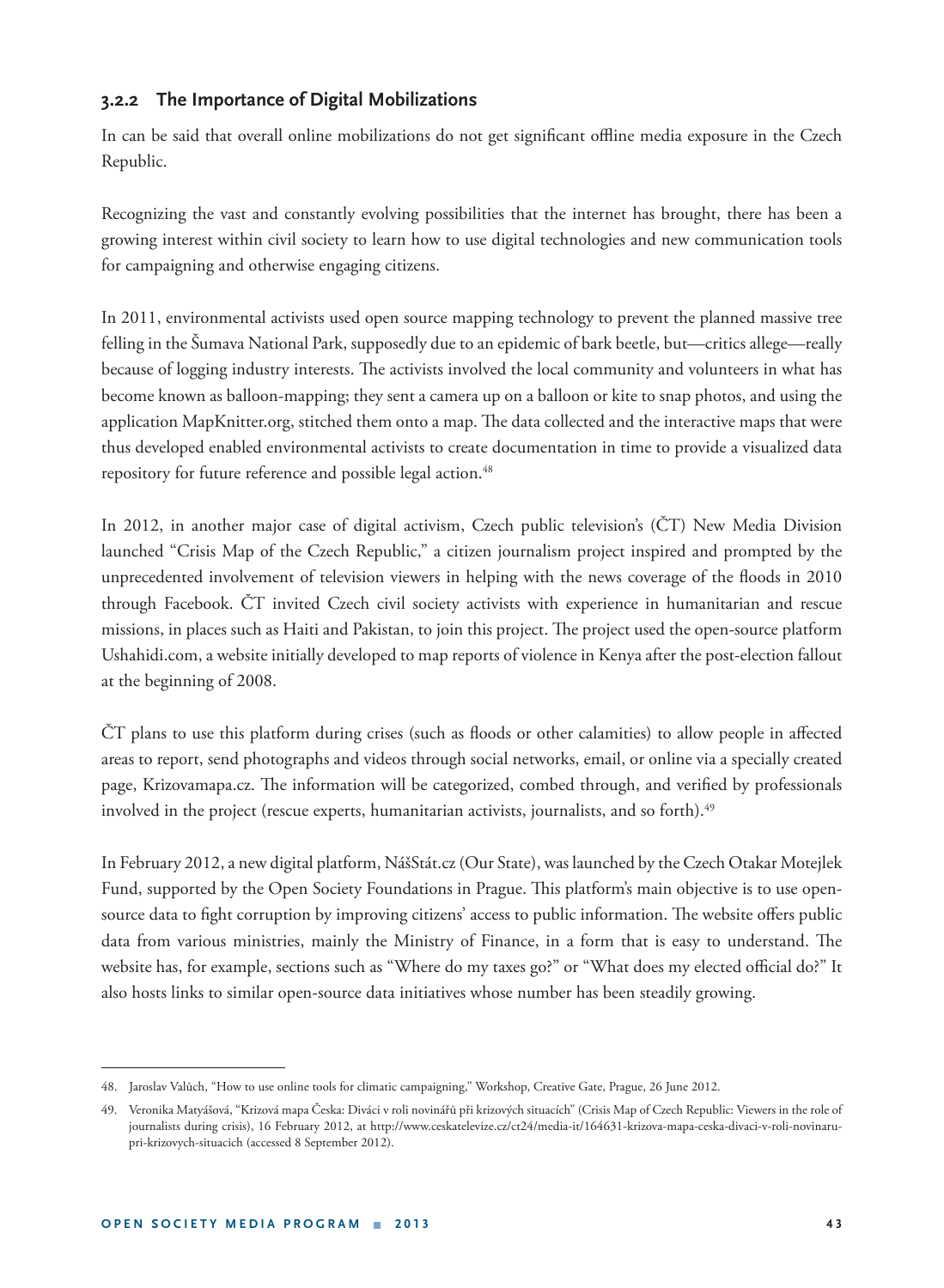# **3.3 Assessments**

Digitization has definitely contributed to enlarging the news offer and providing opportunities for civil and political activism. It is quite a new area in the Czech Republic, so undoubtedly there is still hidden potential in it, which is yet to be uncovered by media, companies, political parties, and civil society organizations (CSOs). There is growing interest among small groups of activists and journalists for using open-source data as a tool for digital activism as well as investigative reporting. Internet media are already popular in the Czech Republic as more and more people prefer to read news on the internet, even though reliance on traditional paper media or television/radio is still quite high. The question is whether Czech internet users would still prefer online media if they were not for free but with paid access.

UGC and usage of social networks are still underdeveloped in the Czech Republic in comparison with other EU countries. Independent blogging is not yet a typical activity of Czech internet users, even though anonymous contributions to reader forums and similar kinds of platforms are very popular. Unfortunately, thanks to the possibility of remaining anonymous, they often serve as a channel to express vulgarisms or extremist and racist opinions. There is currently a discussion among the mainstream online media and bloggers as to whether these comments should be moderated. Some bloggers (such as those at Motejlek.com/ tema/blog) do not allow discussion under their texts.

Having in most cases limited access to regular media, independent citizen initiatives have embraced the internet as their main communication tool. The impact of such initiatives on mainstream society is, however, quite low, due to the fact that most people are simply unaware of them.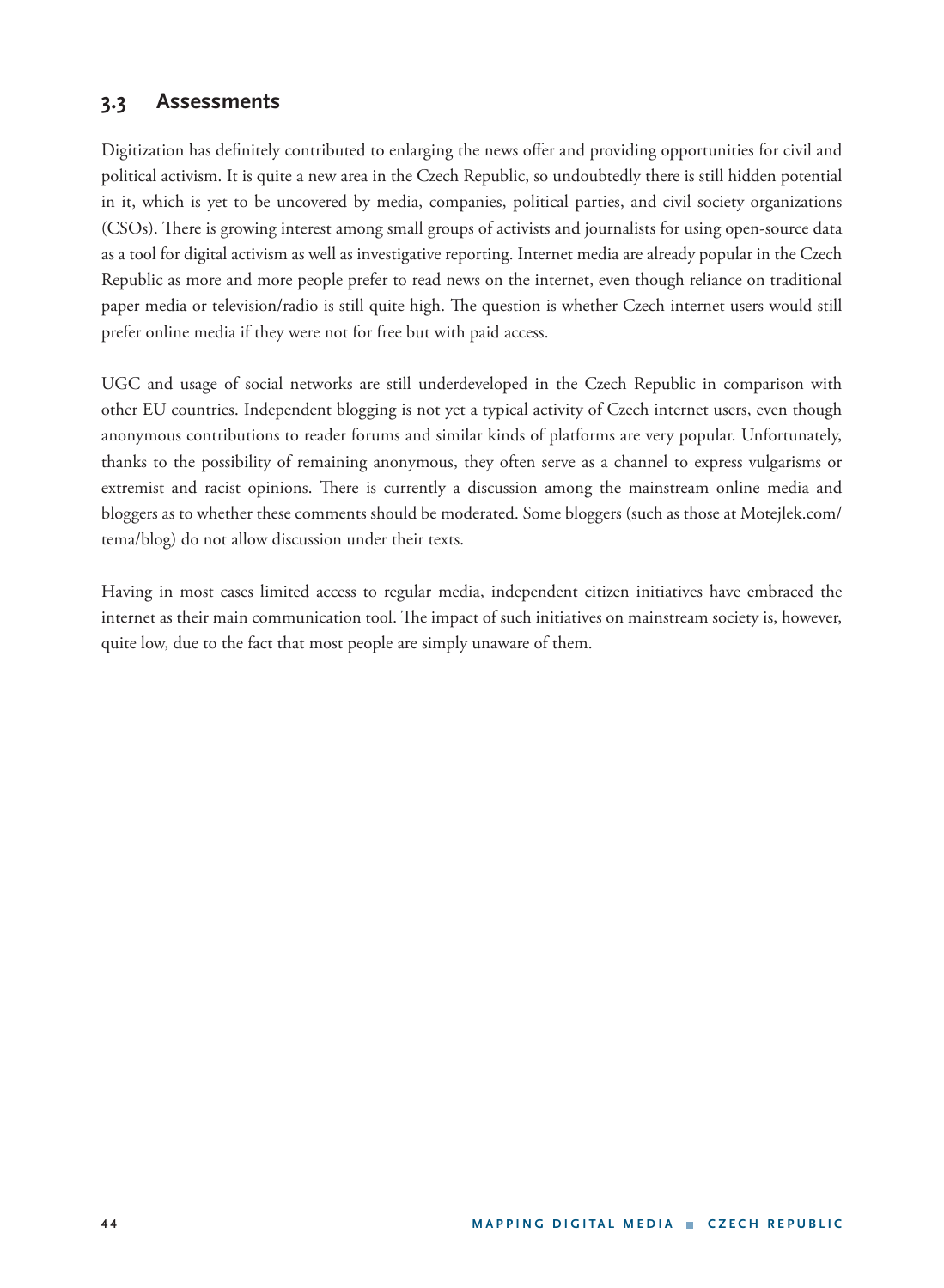# 4. Digital Media and Journalism

## **4.1 Impact on Journalists and Newsrooms**

### **4.1.1 Journalists**

The journalists interviewed for this report first of all mentioned the technological advances that over the past years have dramatically changed the pace of their work as well as their methods of research and access to sources. Thanks to mobile phones and the internet, information and sources are now more easily accessible than ever before.

Advances in technology have made it much simpler to edit text, audio, and even video on a laptop. Journalists are expected to have more skills, although there are still only a few truly new media journalists in the Czech Republic who are capable of writing, photographing, editing video, and uploading the finished material.

Online technologies and the internet have made many public sources easily accessible. Journalists are learning how to take advantage of open sources, such as various state registries. Inspiration from abroad has also played its part. Among the pioneers of data journalism is iHNed.cz, the online version of the daily *Hospodářské noviny* (HN). Inspired by the *Guardian Datablog*, iHNed.cz has created the "Data iHNed" blog,<sup>50</sup> focusing on the investigation and analysis of public administration data (such as the Czech National Bank and the Czech Statistical Office), the creation of online visualization, and cooperation with local communities.<sup>51</sup> (For more on open-source data, see section *3.2*.) The drawback of data journalism is that it requires journalists to gain new skills in using software and statistics.

On the one hand, technological progress gives journalists more flexibility to work on external contracts for several media outlets simultaneously. Although there are few freelancers, many journalists work part-time for several outlets. On the other hand, such work has all the disadvantages of regular employment without its benefits, in terms of paid vacation and sick leave.

<sup>50.</sup> See http://data.blog.ihned.cz (accessed 20 December 2012).

<sup>51.</sup> One of the data journalism projects that involved local communities was the map of Prague streets showing where city police were towing away cars more and where less.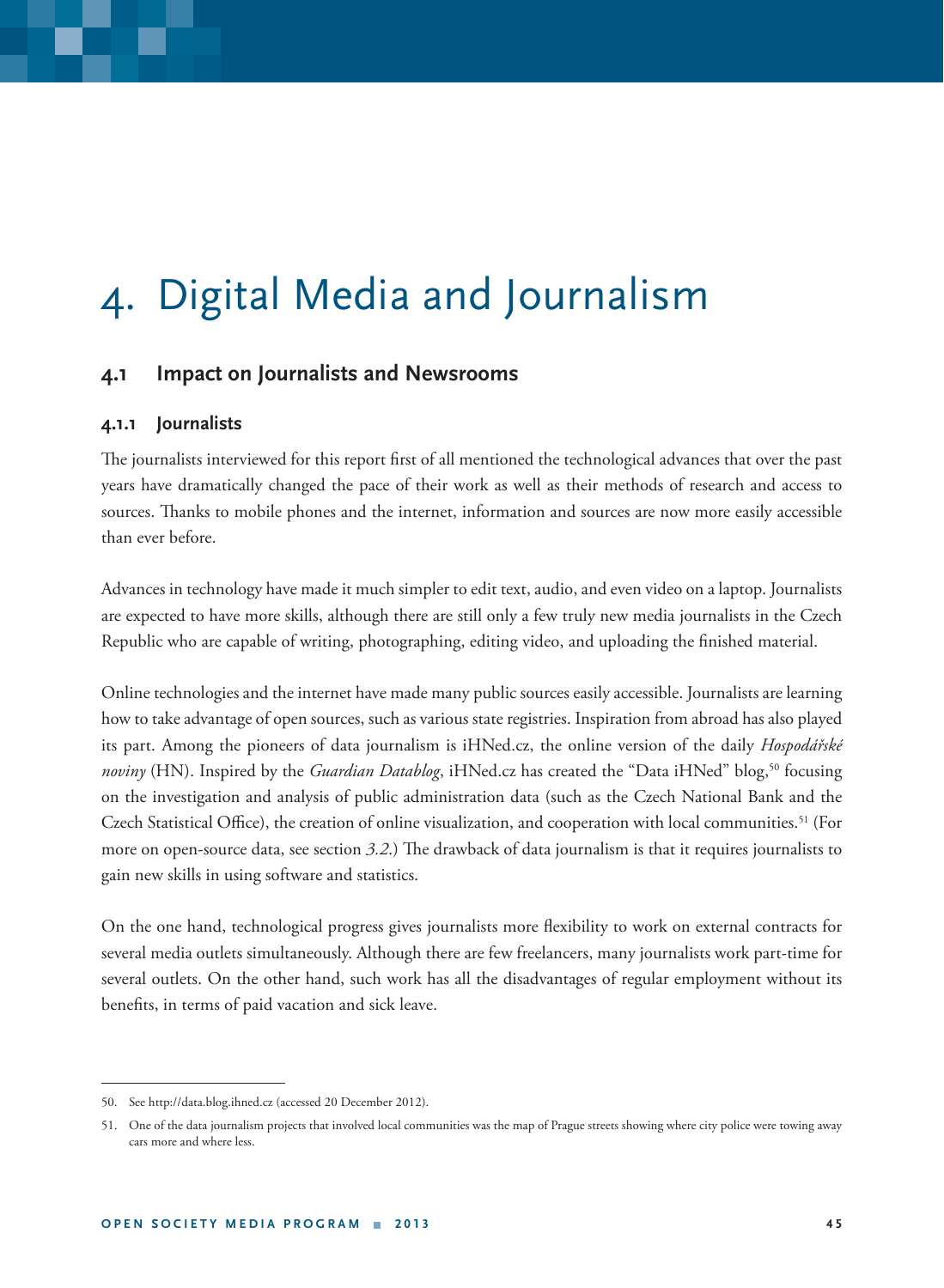Publishers and media owners want more, faster, and cheaper original content. Jakub Unger, founder and former editor-in-chief of one of the most progressive online news servers, Aktualne.cz, praises online journalism for its low production costs, which allow online portals to invest almost 90 percent of their income in employees.<sup>52</sup>

More than 20 years after the Velvet Revolution of 1989, which toppled the communist regime in the former Czechoslovakia, journalists are still reluctant to unite in professional membership organizations and unions, which are still viewed as relics of the socialist era.

The lack of journalism training and recognized professional organization continues to present problems. The negative impact of this situation is the spread of what has become known as "Google journalism," with content culled from web searches and void of original reporting and interviews, according to Unger.<sup>53</sup>

Traditional newsrooms have been faced with cost cutting along with the need to produce news for a growing number of online platforms within the same media company. Media outlet projects focused on regional news, multimedia, and citizen journalism have not survived, but existing media outlets have been slowly turning their newsrooms into modern multimedia news production facilities.

Spring 2009 saw the launch of the most ambitious media convergence project in the country. The Praguebased PPF, one of the largest international financial and investment groups in Central and Eastern Europe (CEE) by sales revenue, launched a network of 150 hyper-local weeklies, 900 websites, and 90 news cafés called Naseadresa.cz (Our Address). After having invested some CZK 200 million (US\$ 10.3 million), PPF shut down the operation after a year, following mounting losses.<sup>54</sup> The project was based on the assumption that there was a growing hunger for local information, while the demand for national and political reporting was falling (see section *3.3.1*).

The local teams working in "hyper-local" newsrooms functioning in local internet bistros were supported by a central newsroom, Futuroom, which produced news combining text, pictures, audio, video, and interactive graphics. Approximately 40 journalists working in Futuroom were supposed to provide national and international content to the network of the hyper-local online and print media. The Futuroom was also designed to serve as an international training facility for multimedia news production, and to fill in the gap in multimedia training in CEE. Partners in this project were companies such as Google, WEF, and Atex (see section *3*).

<sup>52.</sup> Interview with Jakub Unger, Prague, September 2012.

<sup>53.</sup> Interview with Jakub Unger, Prague, September 2012.

<sup>54. &</sup>quot;PPF group analyzed the one-year pilot phase of the hyper local news project and decided not to take part in it," at http://ekonomika.ihned.cz/ c1-46080590-ppf-konci-s-lokalnim-zpravodajstvim-prodala-ho-novemu-investorovi (accessed 15 December 2012).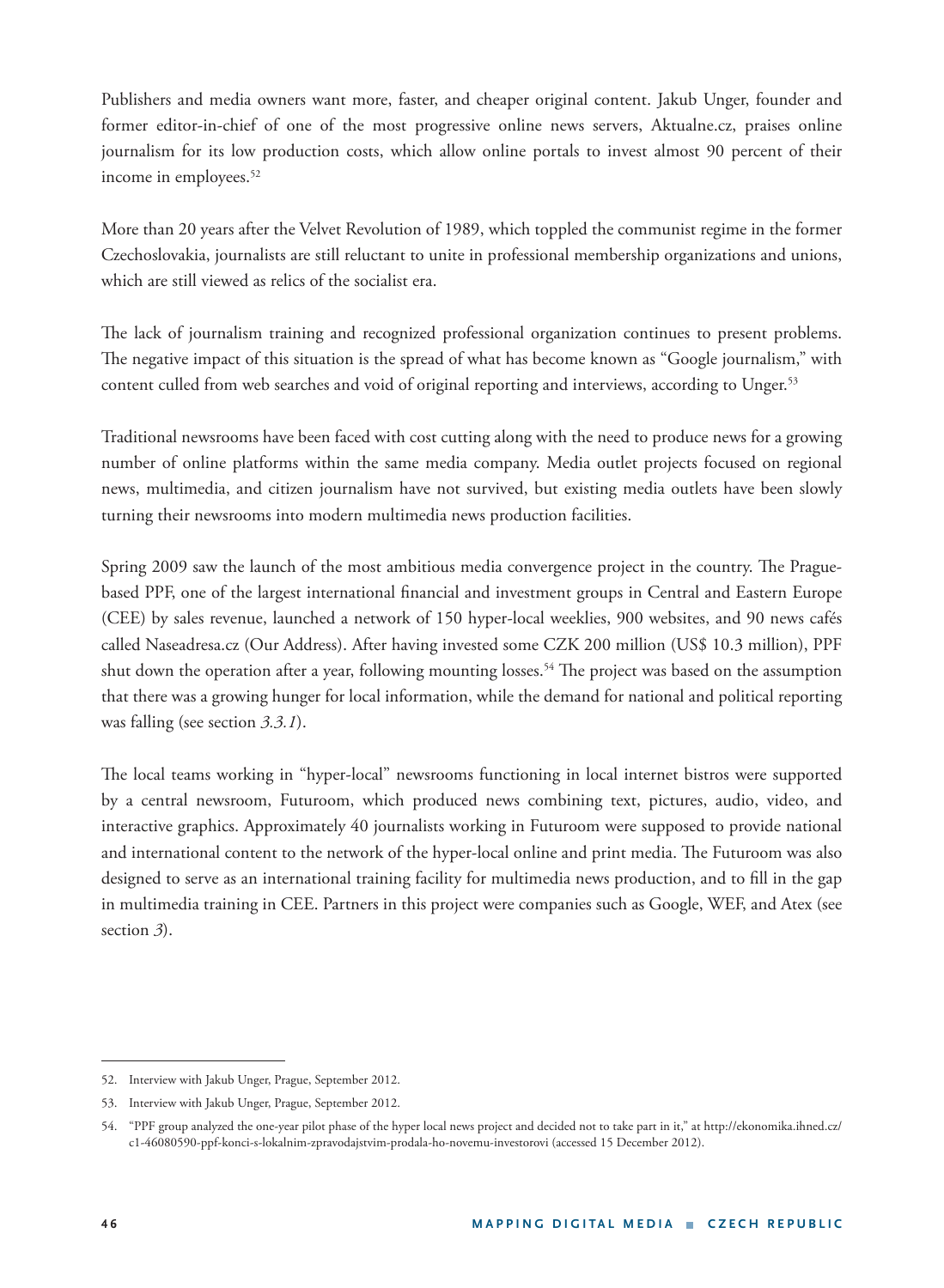### **4.1.2 Ethics**

Ethical and professional standards in Czech journalism still lag behind Western European best practice. After 1989, the Czech media at first did not feel the immediate need to adopt formal codes of ethics. The emergence of tabloid media in the mid-1990s sped up the process of adopting such codes, mostly because these publications were championing sensationalistic content, often at the cost of blatantly breaching basic rules of ethical behavior observed in the profession. Most of the internal codes of ethics, in the print, electronic, and online media started to be introduced after 2000. Most focus primarily on issues such as breach of privacy, conflicts of interest, bribes, plagiarism, deception, and personal involvement in a story being reported.

Traditional media are under greater pressure from their owners to produce much more exclusive content. New channels of communication have been forcing traditional media to put increased emphasis on the fast publication of a story, which raises more worries about the ethical standards violated because of this.

It is quite common, especially in the case of online reporting, for media to copy one another without verifying or attributing the original sources, or doing any additional reporting. This often leads to superficial reporting and in worst-case scenarios to disinformation that can seriously harm people who are covered in a story.

Factual mistakes and disinformation are some of the main characteristics of existing online media reporting. At times, even fictional stories get published by many news servers as well as by the national media. Such was the case with a story about the new Roma political party's treasurer, who reportedly ran away with all the party's cash. The story was never verified and it turned out that neither the party nor the treasurer ever existed<sup>55</sup>

According to the code of ethics of Aktualne.cz, the third most popular online news portal by number of visitors and an outlet praised for its high-quality journalistic content, objectivity must be achieved by "giving space to all parties concerned or making a maximum effort to give space to all parties involved within the available timeframe."<sup>56</sup> This almost appears as if the online media are aware of their constraints and are trying to find a way out of taking responsibility.

The Czech Republic is still lacking a strong media watchdog that can oversee the ethical standards in news reporting. The socialist-era journalists had compromised themselves, and media often began to be managed by young and inexperienced people without professional journalistic training. Formal journalistic training is still not viewed as a big or necessary asset by editors or managers. Journalistic training is rather sporadic, mainly initiated by civil society organizations (CSOs) focusing on human rights issues.

<sup>55.</sup> Interview with Filip Rožánek, New Media editor, Český rozhlas, May 2011.

<sup>56.</sup> The Code of Ethics of Aktualne.cz can be found at http://aktualne.centrum.cz/blogy-a-nazory/clanek.phtml?id=747.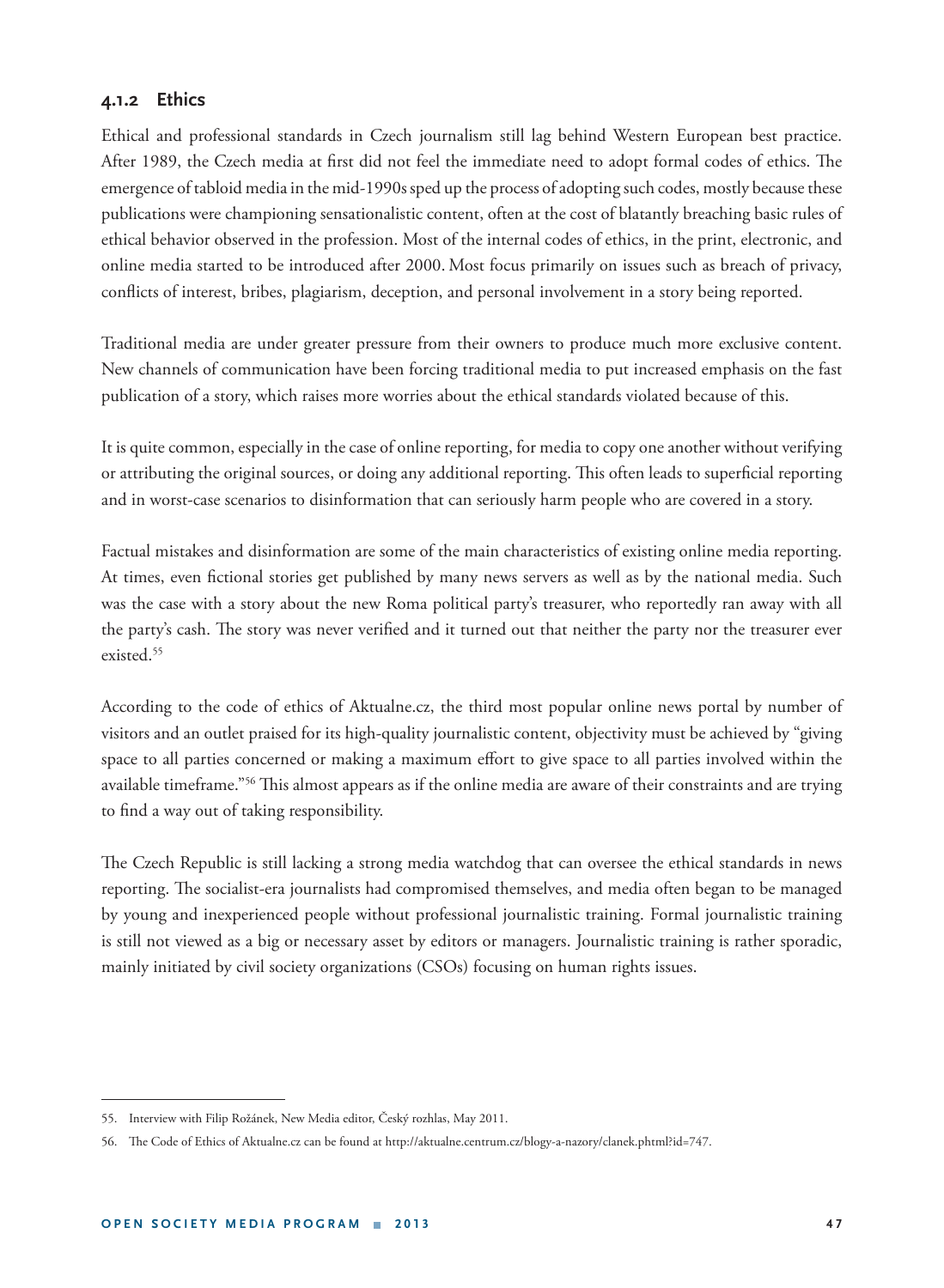# **4.2 Investigative Journalism**

### **4.2.1 Opportunities**

Since 2000, journalists in the Czech Republic have begun to gain more influence over the government and society at large. Several well-known investigative journalists are cherished by their media outlets.<sup>57</sup> A few outlets—such as the magazine *Respekt* and the online daily Aktualne.cz*—*allow reporters to undertake longterm investigations.

Most investigative reporting focuses on uncovering corruption and political scandals, and is published in traditional print media or aired on television. However, new platforms are beginning to be used. *Insider*, for example, a digital evening paper linked to Aktualne.cz and available to subscribers only for CZK 990 (US\$50) a year, markets itself as "an investigative, analytical online paper, with taking a behind-the-scenes approach to the daily news."

Data-mining journalism is also used increasingly, for example, to investigate corruption and other malpractices through open-source data (see section *4.1*).

Despite these positive trends, media insiders agree that Czech investigative journalism needs to be strengthened. Its impact on society has not been researched, and it is inherently difficult to estimate. It is clear, however, that most of the corruption cases uncovered by the media do not end in court.<sup>58</sup>

### **4.2.2 Threats**

Although digitization and new technology have slashed the cost of investigative journalism, budgets for investigative work have become tight.

Early in 2009, Sabina Slonková, with Aktualne.cz, was fined CZK 20,000 (approx. US\$ 1,000) for refusing to disclose her sources to the state prosecutor. In February 2008, the online news portal Aktualne.cz had posted CCTV footage from Prague's Hotel Savoy and leaked it to Slonková. The footage showed a meeting between Jiří Weigl, chief of staff to then President Václav Klaus, and Miloslav Slouf, a lobbyist with alleged links to the Czech underworld, shortly before the last Czech presidential election. Aktualne.cz paid the fine imposed.

Soon after this incident, Parliament voted to amend the Criminal Code with Act No. 52/2009, which came into force on 1 April 2009. It introduced jail sentences of up to five years, or a fine of up to CZK5 million (US\$ 260,000), for journalists making use of the sort of information that is now often employed in

<sup>57.</sup> Such journalists include Jaroslav Kmenta from the daily *Mladá fronta Dnes*, at http://www.kmenta.cz/cz/; Sabina Slonková from the online news portal Aktuálně.cz, at http://aktualne.centrum.cz/autori/profil.phtml?slug=sabina-slonkova; Janek Kroupa from the daily *Mladá fronta Dnes*, formerly of Prima TV and Nova TV; and Jaroslav Spurný from the weekly *Respekt*.

<sup>58.</sup> Petr Jansa, Radim Bureš, et al., *National Integrity Study*—*Czech Republic*, Transparency International, at http://www.transparency.cz/doc/projekty/NIS\_report\_English/NIS-CZ-11-Media.pdf (accessed 23 January 2013).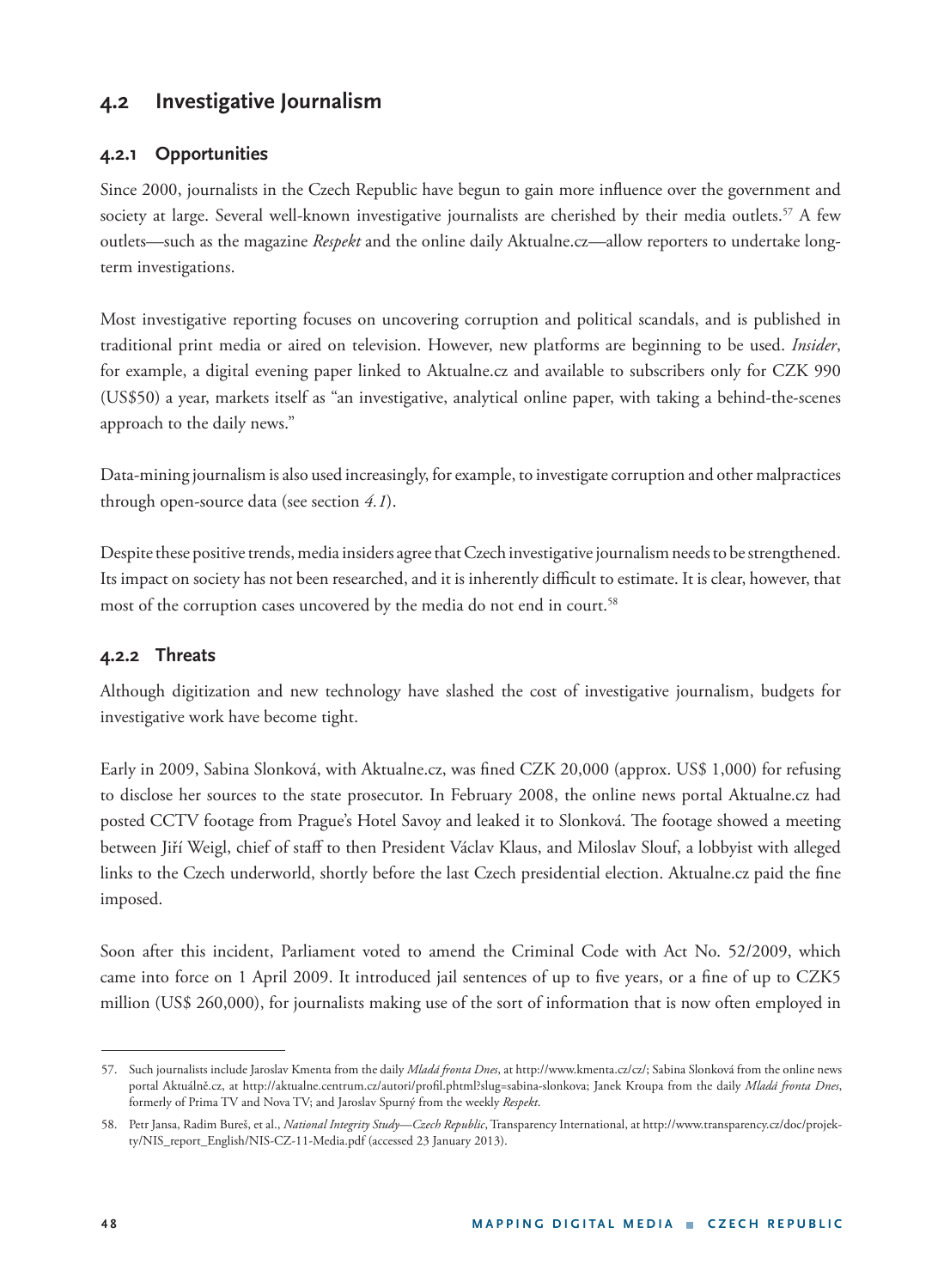investigative journalism, such as police wiretaps. Nicknamed the "muzzle law," the new law provoked heated debate in the media and in society. It was criticized by the OSCE Representative on Freedom of the Media:

The problem of the law is its restrictive nature towards the freedom of expression and of dissemination of information, which can be limited only in cases "necessary in a democratic society, in the interests of national security, territorial integrity or public safety, for the prevention of disorder or crime, for the protection of health or morals, for the protection of the reputation or rights of others, for preventing the disclosure of information received in confidence, or for maintaining the authority and impartiality of the judiciary." (Art. 10 of the Convention for the Protection of Human Rights and Fundamental Freedoms, similarly Art. 17 of the Czech Charter of Fundamental Rights and Liberties)<sup>59</sup>

The law was amended at the beginning of 2011 to ameliorate its negative impact. One amendment permits the publication of information obtained through wiretapping if the public interest trumps the protection of privacy. The final decision in such cases rests with the courts.

### **4.2.3 New Platforms**

Online investigative reporting carried out through blogs or other new media platforms has become a trend over the past few years. The two such most prominent websites publishing investigative content are Motejlek. com and Ceskapozice.cz. They both claim to cover issues with greater integrity and independence than mainstream media, but can hardly be categorized as investigative reporting websites. Both claim to pursue independent, investigative reporting, uncovering corruption. Often in the Czech Republic, exclusive content is understood by journalists as investigative journalism.

Motejlek.com, the personal website of the financial reporter Miroslav Motejlek, is a well-known and respected source of inside business information for a number of financial reporters who work for major newspapers and magazines. Mr Motejlek became the most successful online blogger in the area of finance. His subscribers are chiefly the business sections of major newspapers and magazines in the country, as well as other businesses such as the analysis departments of some banks. The yearly subscription for Motejlek.com costs  $\epsilon$ 400 (US\$) 520), and his blog is frequently quoted as a source in many financial stories. He also represents an example of a successful business model for online journalism (see section *6.3*).

### **4.2.4 Dissemination and Impact**

The new media outlets mentioned in section 4.2.3 show that digitization has opened a whole new spectrum of opportunities for disseminating investigative, and in particular, niche reporting, such as exclusive news content sought by specific audiences such as businessmen and decision-makers. It also shows that there is actually a market for investigative reporting. They also indicate that there is potentially a successful business model for online investigative media outlets.

<sup>59.</sup> See HDIM.DEL/0506/09, 7 October 2009, at http://www.osce.org/odihr/39500 (accessed 30 January 2012).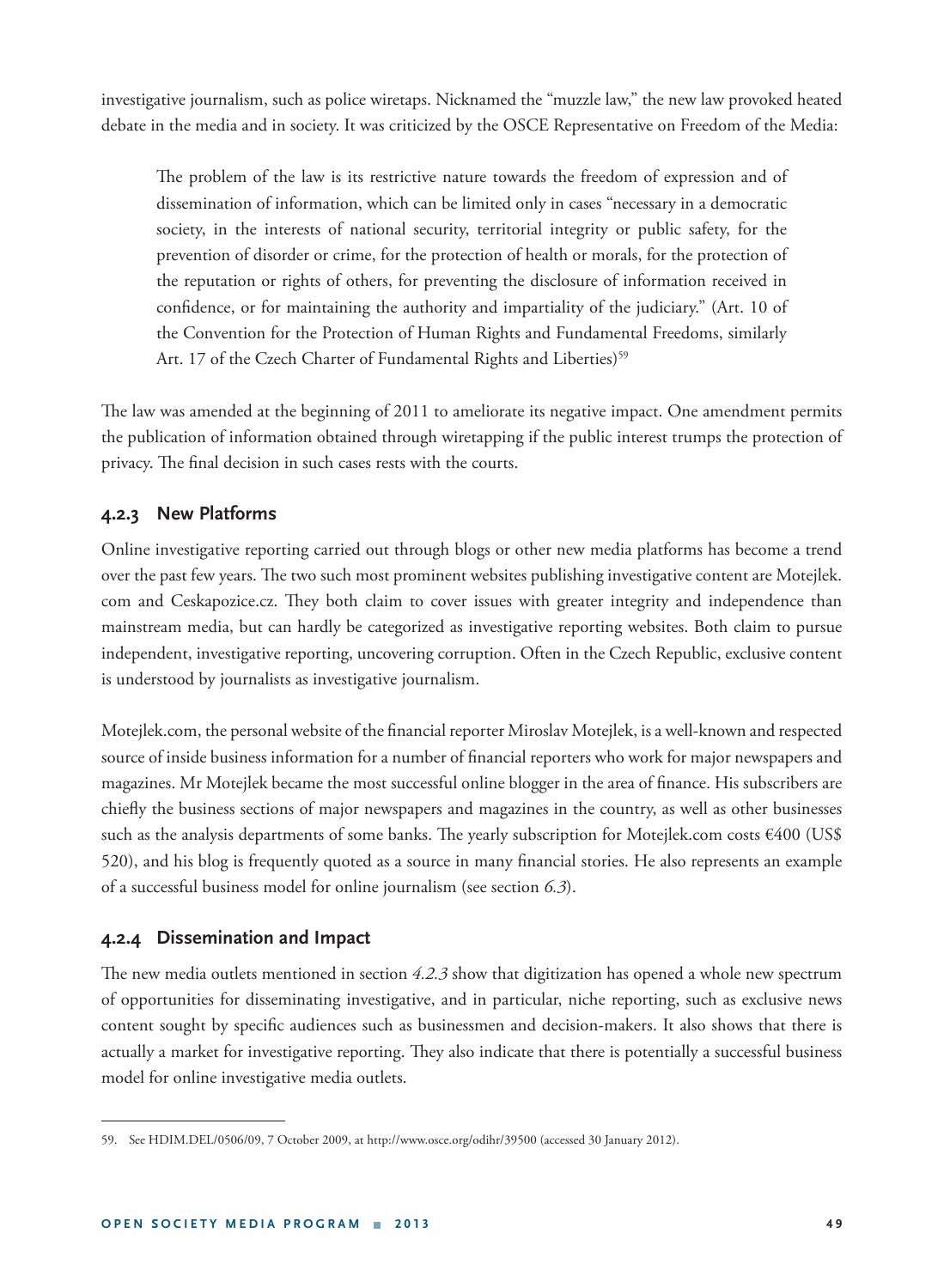Recently, political corruption and scandals involving major businesses have appeared much more regularly on websites as well as print editions of major newspapers and magazines. There is even an audience, albeit still small, willing to pay for good-quality investigative reporting, especially when it comes to business and financial news

# **4.3 Social and Cultural Diversity**

### **4.3.1 Sensitive Issues**

The Czech Republic is a homogenous country. There is a general lack of knowledge and understanding of issues related to minority integration processes among the majority of society, which presents dangers of populism, xenophobia, and intolerance. One of the most sensitive issues in terms of social and cultural diversity for Czech society has traditionally been the Roma ethnic minority. Roma (derogatorily known as "Gypsies") are the most frequent targets of racist discourse by politicians as well as the general public.<sup>60</sup> After the 2004 admission of the country to the European Union, immigration and issues related to foreigners became part of Czech social discourse.

The Roma community has been traditionally viewed by society and portrayed by the media as a homogenous, peculiar group with similar characteristics, difficult to integrate into mainstream society. Non-governmental organization (NGO) representatives have documented the fact that Roma or foreigners are automatically associated by the general public—and also the authorities—with criminality, an association that has been cemented by the stereotypical language used by the media. Crimes perpetrated against the Roma or foreigners by Czechs tend to be downplayed by both the authorities and the general public.<sup>61</sup>

Besides the Roma, other sensitive topics are foreigners and migrants.

## **4.3.2 Coverage of Sensitive Issues**

There are no generally accepted standards or regulations regarding media coverage of minorities in the Czech Republic. Minority rights are protected by several sections of the Czech Criminal Code.<sup>62</sup> Section 352 of this code prohibits violence against a group of inhabitants and individuals; Section 355 prohibits the defamation of a "nation, race, ethnic or other group of persons," including on the grounds of an individual or group's "real or perceived race, membership of an ethnic group, nationality or political or religious convictions or lack thereof;" in this case, racist motivations can only be considered as an aggravating circumstance where the offence was committed via the press, film, radio, television, a publicly accessible computer network, or another similarly effective means.

<sup>60. &</sup>quot;ECRI Report on the Czech Republic, 2009," at http://www.coe.int/t/dghl/monitoring/ecri/country-by-country/czech\_republic/CZE-CbC-IV-2009-030-ENG.pdf (accessed 25 June 2012).

<sup>61.</sup> Interview with Lucie Medková, project manager, Organization for Aid to Refugees (*Organizace pro pomoc uprchlíkům***,** OPU), 13 June 2011.

<sup>62.</sup> Penal Code, Act No. 40/2009 Collection of 8 January 2009.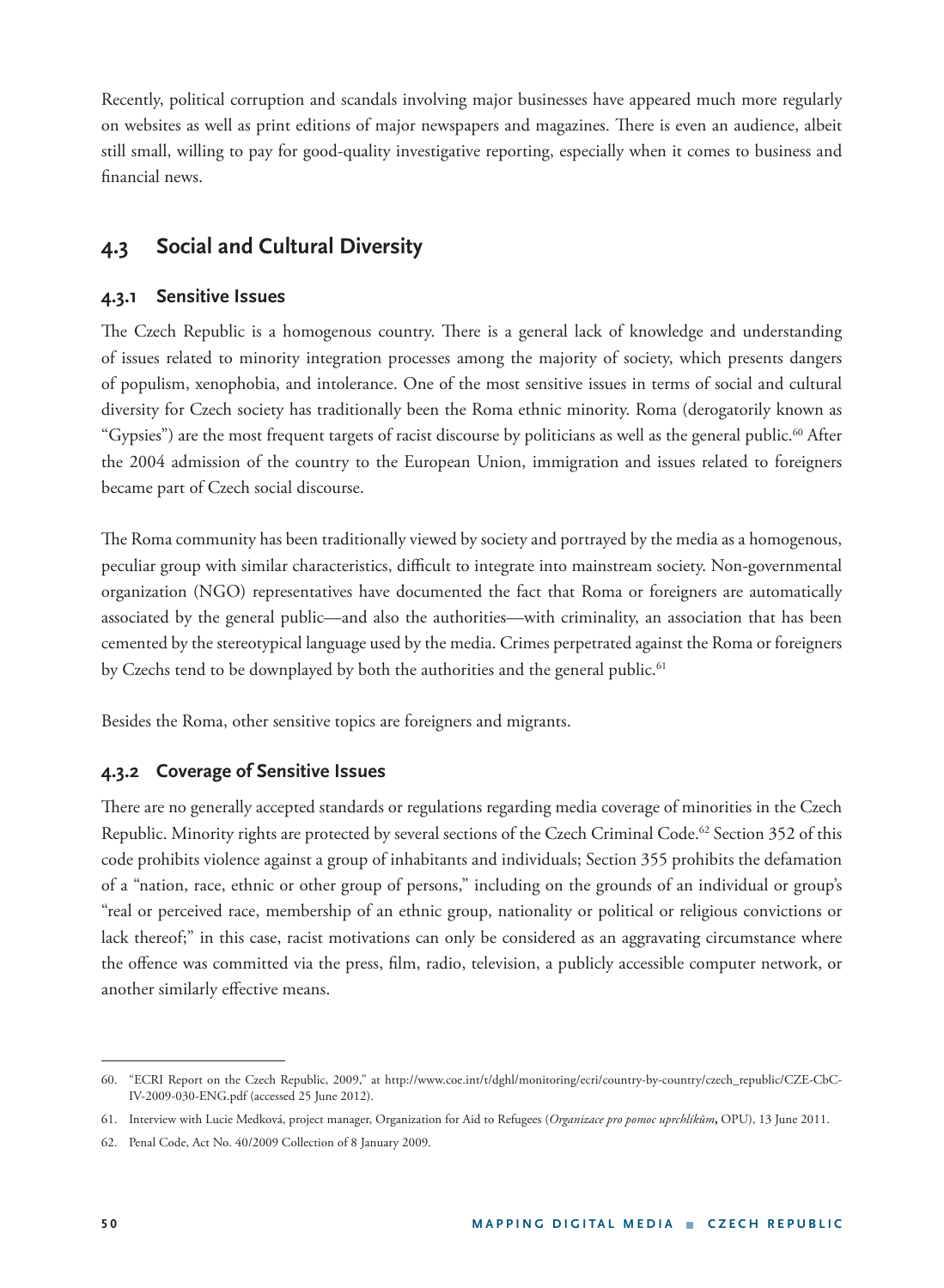The Press Code holds publishers accountable for the content in their publications. Protection of minority rights is embedded in various forms in the ethical codes of all major media outlets. The code of ethics followed by the public service media is the most specific when it comes to the protection of minorities. Another such example of a code of ethics covering in detail the rights of minorities is the code of the daily *Lidové noviny*, which forbids its reporters, among other things, to use phrases such as "drunk Roma" or any other defamatory comments about Sudeten Germans, Vietnamese, Kurds, or members of any other national minority."63

Roma and minority issues in general are marginalized in the media. There is a general perception even among mainstream journalists of the Roma as an inadaptable group with criminal tendencies. Reporting on minorities has, however, progressed since the 1990s; today it is, for example, unacceptable according to editorial codes to refer to the ethnicity of criminal delinquents in the mainstream media. Editors and journalists, however, are more aware of how to cover minorities in theory: in practice they do not know how to handle such issues and tend to avoid covering them or often marginalize them.

Media coverage of Roma issues reflects the social complexity of the issue. Several Czech journalists understand Roma issues and have covered them for many years, respecting all journalistic ethical and professional standards. There is also a new generation of young journalists who studied abroad and are aware of ethical standards and unbiased reporting. On the other hand, there are still many journalists who are not well trained and easily succumb to the stereotypes of mainstream society.

In 2012, Hana Čápová wrote about Czech media coverage of Roma issues in the magazine *Respekt*:

Increased public interest in Roma issues, especially those fitting the stereotypes—Roma threatening their orderly surroundings—are also copied by the media. With unprecedented enthusiasm and seriousness, they plunge into covering the events that deserve rather a mention in the "Black Chronicle" section of the local news pages. Keywords "Rom," "social benefits," and "attack" are popular.<sup>64</sup>

According to Martin Kontra, a journalist and editor who has covered Roma—and minority-related—issues since the 1990s, editors and media in general in the Czech Republic are not always biased against minorities; rather, they are still learning how to cover this topic. Editorial guidelines and training on reporting such issues are still lacking.

<sup>63.</sup> Renata Buchalová and Eva Vernerová, "Nečitelní cizinci" (Unreadable Foreigners), Theses, Jihočeská Univerzita, at http://theses.cz/id/vxr22z/ downloadPraceContent\_adipIdno\_4137 (accessed 14 June 2011).

<sup>64.</sup> Hana Čápová, "Zle matičko, zle—Zprávy o pobodaných a zbitých Češích se množí. Ale často nejsou, čím se zdají být" (Reports of Czechs stabbed and beaten are multiplying but they are often not what they seem), *Respekt*, 12 December 2012, at http://respekt.ihned.cz/c1-54664270-zlematicko-zle (accessed 15 December 2012).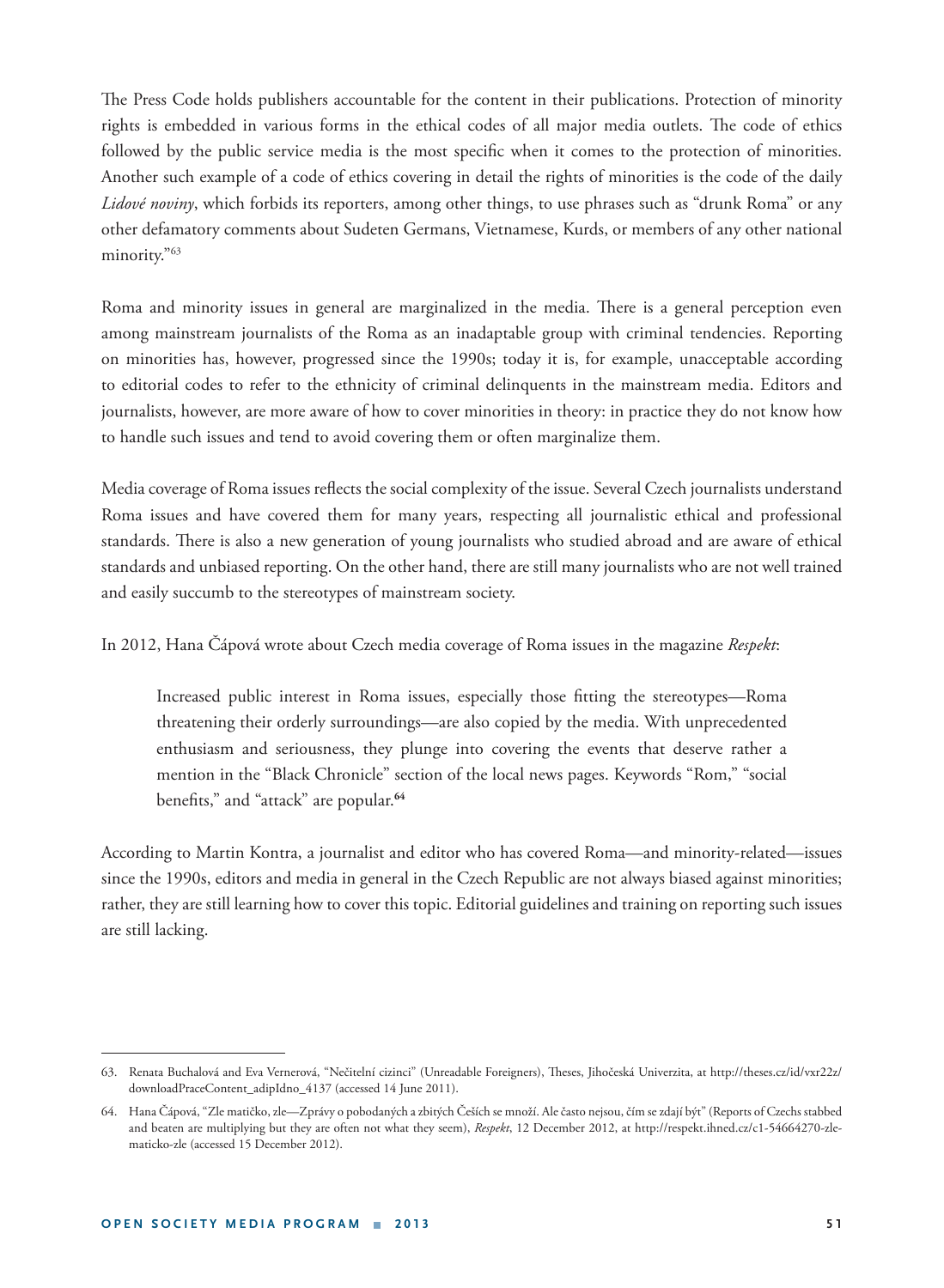## **4.3.3 Space for Public Expression**

According to the Broadcasting Act and the Czech Television Act, the broadcast media are obliged to strike a responsible balance in reporting and, in particular, not to instigate intolerance. This being said, commercial broadcasters continue to have no specific public service obligations imposed by legislation, such as requirements to air regional or minority programming.

There are no special quotas for minority programming on Czech public television. One of CT's main tasks, stated by law, is "the development of the cultural identity of the inhabitants of the Czech Republic, including members of national or ethnic minorities." The station's ethical code also states that  $\text{CT}$  must emphasize in its programming the importance of minority genres and topics that other stations do not cover at all or only to a limited extent. Thus, Czech public television is obliged to devote part of its broadcasting to topics related to senior citizens, people who are ill or have disabilities, people living in poverty, young families, and national or ethnic groups.

The ČT code of ethics states that another primary function of Czech public television is to create programs "able to attract a large proportion of the public while remaining sensitive to the needs of minority groups." 65

As much as the internet has opened up a public space for minority groups, it has also played host to broader and louder nationalistic and xenophobic voices. CSOs working on minority issues have drawn attention to the trend of overwhelmingly negative and defamatory comments on magazine and newspaper websites. This being said, the state authorities have sponsored a number of projects for digital inclusion by civil society groups that aim at countering these waves of xenophobia and nationalism.<sup>66</sup>

According to the Ministry of Interior's report on extremism in the Czech Republic, the internet is the main tool of right-wing extremists for spreading their ideology (including sharing videos and visual material):<sup>67</sup>

The internet became the number one propaganda platform for right-wing extremists [who] significantly increased their activities within the [internet] discussion forums and social networks, especially Facebook. These communication tools represent a very simple way for right-wing extremists to actively communicate and present their ideas. The apparent anonymity of the internet makes it possible to express otherwise muted racist, anti-Semitic and other intolerant attitudes.

<sup>65.</sup> Czech Television, "Kodex Česká Televize, zásady napl**ň**ování ve**ř**ejné služby v oblasti televizního vysílání" (Czech Television Code, principles of fulfilling public service in the area of television broadcasting), Prague, 2003, pp. 3-4, available (in English) at http://www.czech-tv.cz/english/ pdf/code.pdf (accessed 10 May 2005).

<sup>66.</sup> The best-known projects for digital inclusion are: Multicultural Centre Prague (Migrationonline.cz), Euraxess.cz, Brno Expats Forum (Brnoexpats.com), Office for International Studies, Masaryk University (Czs.muni.cz/en/in/home), Britské Listy, Focus on the Czech Republic (Czechfocus.cz), Museum of Romani Culture (Rommuz.cz), Ministry of Labor and Social Affairs of the Czech Republic (Cizinci.cz), Roma Glocal Stories (Roma.glocalstories.org), Romea (Romea.cz), International Organization for Migration (IOM), based in the Czech Republic (En. domavcr.cz), and Meta Inclusive School (Inkluzivniskola.cz).

<sup>67.</sup> Ministry of Interior of the Czech Republic, "Zpráva o problematice extremismu na území České republiky v roce 2010 a vyhodnocení koncepce boje proti extremismu v roce 2010 a ke koncepci boje proti extremismu v roce 2011" (Report on extremism in the Czech Republic in 2010 and evaluation of the concept of the fight against extremism in 2010, and the concept of the fight against extremism in 2011), Prague, 2011, p. 9.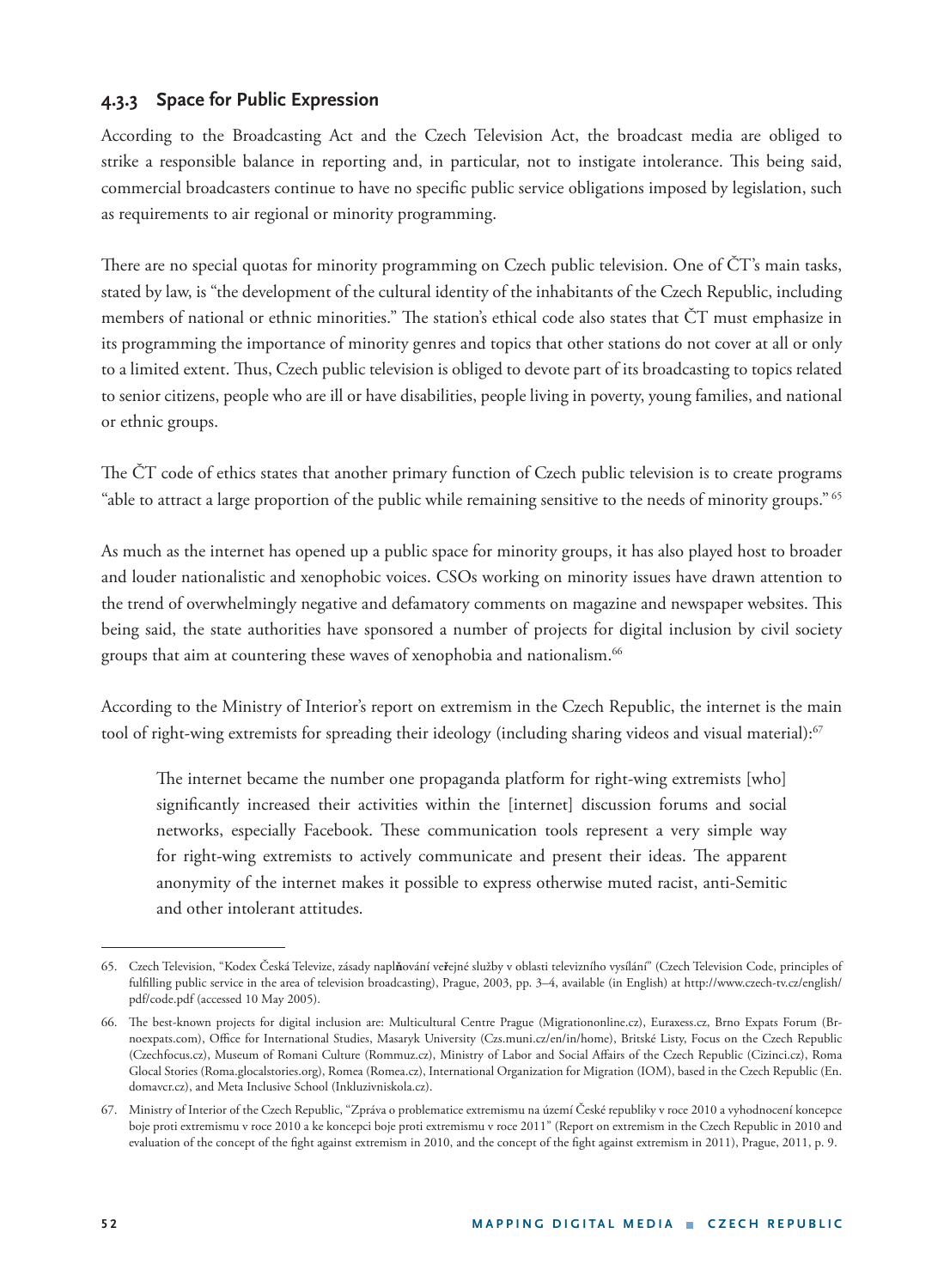In connection with the use of social networking there has been a relatively new phenomenon, of creating discussion groups and forums concerning socially sensitive topics to which extremists as well as ordinary citizens contributed. In essence, this phenomenon contributed to the hidden popularization of extremist views and their public dissemination.

# **4.4 Political Diversity**

### **4.4.1 Elections and Political Coverage**

In the Czech Republic, the digitization of the media has not triggered any changes in the regulation of election media coverage. The conditions for media coverage of elections are enshrined in electoral laws: the Law on Parliamentary Elections (both of the Lower House and the Senate), the Law on Election of the President, and the Laws on Regional and Municipal Elections. A recurrent provision in all the electoral laws is a ban on the publication of election polls three days or less before the polls open. Both printed and online media are treated in the same way, and there is no difference between them in this regard.

Laws regulating media coverage of elections include: the Charter of Fundamental Rights and Freedoms (Article 17.3), prohibiting censorship; the election laws (Article 16.3 for Parliamentary elections and Article 35.5 for Presidential elections), requiring each of the publicly funded broadcasters (CT and CRo) to offer a total of 14 hours of free airtime between the 16th day before elections and 48 hours before elections for electoral campaigning (this number of hours must be equally divided between all parties registered with the State Election Commission; specific times and dates for each party's free time is decided by lot and responsibility for the content of the party spots lies solely with the parties).<sup>68</sup>

The Broadcasting Act obliges all broadcast media to provide objective and balanced information on political parties and forbids preferential treatment of any political party (Article 31-2.3). It expressly prohibits all broadcasters in the country from running advertising by political parties and independent candidates penalties for non-compliance range from € 250–250,000 (US\$ 325–325,000). Private electronic media are only allowed to cover election-related issues as part of their regular programming (debates, interviews, talkshows, etc.) and to cover the electoral campaign in their news and current affairs programs, respecting all the norms on objective and neutral coverage.

In contrast, print media are allowed to offer paid political advertisements without any restrictions, provided the same conditions are applied to all parties without discrimination.

### **4.4.2 Digital Political Communications**

Digital media development has greatly influenced political communication in the Czech Republic. The internet has become a common tool of political campaigns, including the use of social networks. Politicians

<sup>68.</sup> Czech election-related laws can be found at http://www.mvcr.cz/clanek/pravni-predpisy-65479.aspx (accessed 4 March 2011).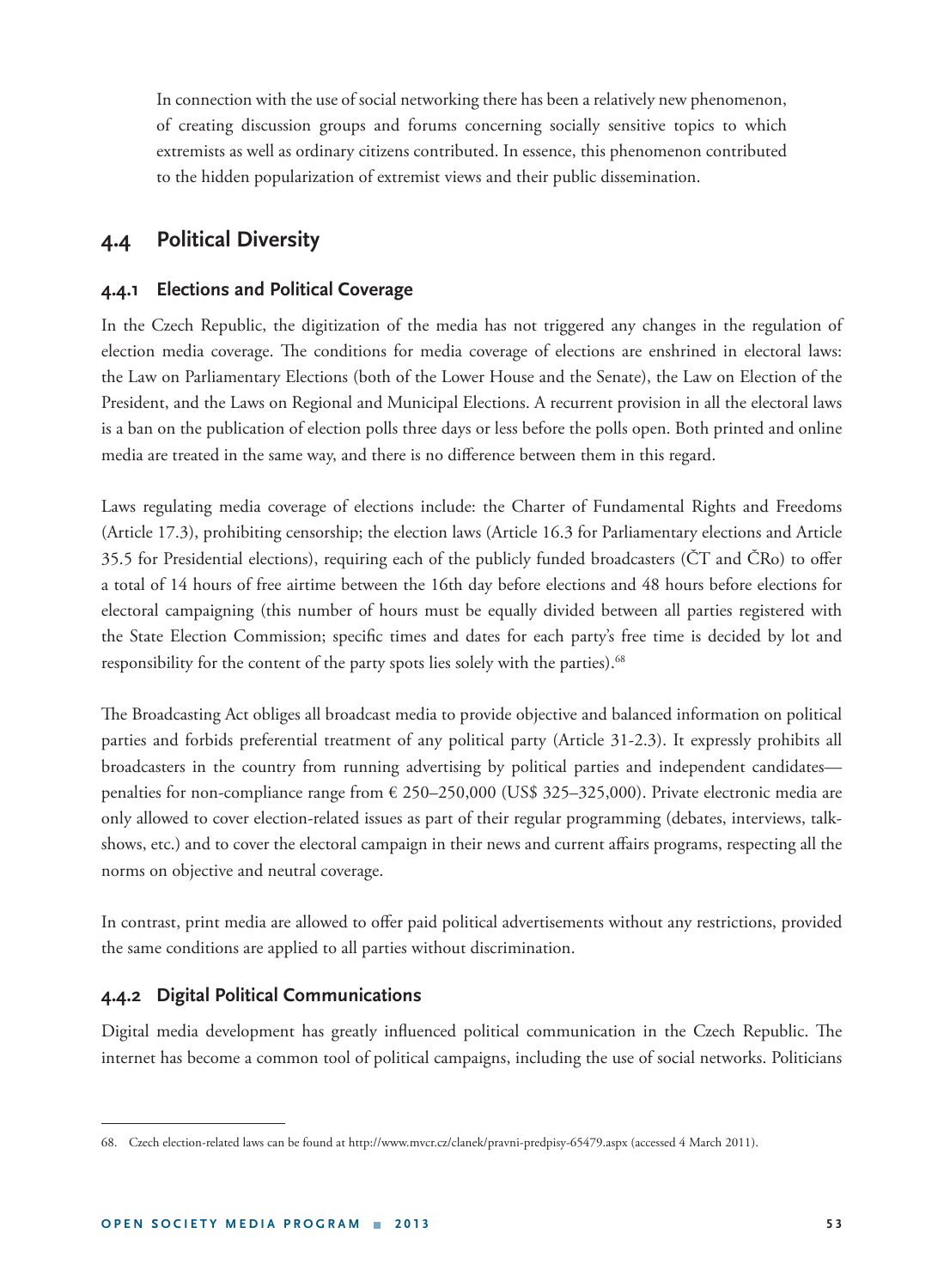have recently become active in writing their own blogs on news websites such as iDNES.cz and Aktualne.cz, presenting their political views in a more open way than in the traditional media. Websites profit from this because politicians provide them with commentaries and texts free of charge.

As traditional media are often perceived as biased in favoring one or another political party, or closed to independent opinions, alternative websites covering Czech politics and advocating fundamental changes in Czech political life and systems have been mushrooming in recent years. Most of them are financed by private foundations including the Open Society Foundations (OSF). Some of them mainly just cover political news (Parlamentnilisty.cz and Ceskapozice.cz); others look more thoroughly at Czech politicians and parties and analyze them. For example, Jakhlasovali.cz specializes in voting behavior analyses. Some offer guidelines for elections (Kohovolit.cz), and others let readers rank politicians and parties or organize virtual elections (I-volby.eu). Politicians and parties can run their profiles on those websites, too. $69$ 

Digital media are contributing to political diversity in the Czech Republic. Nevertheless, their impact is still quite limited as traditional channels of political communication and media prevail.

# **4.5 Assessments**

Journalists agree that during the past decade the way in which the news is produced has changed drastically. Newsrooms are more or less successfully pursuing media, technological, and organizational convergence. The initial enthusiasm and trust in online growth was put on hold by the lingering financial crises in the Czech Republic.

The combination of technological change and financial crises affected journalists in particular, as many of the large publishing houses resorted to lay-offs in a move to stave off financial losses. Digitization provided journalists with technological gadgets to get easier and faster access to sources, but at the same time they have been increasingly put under the pressure of a nonstop news publication cycle. One danger from this pressure is the growing tendency to publish without proper verification of information from primary sources.

Recent new journalistic initiatives have been launched in the Czech Republic in a move to provide alternative sources of solid journalism. They bring fresh hope for a new era of digital, financially sustainable, investigative journalism models.

The sole digitization-related legal development was new legislation passed by Parliament in 2009 that has become known as the "muzzle law" (see section *4.2.2*).70 It prohibits publication by any media of information

<sup>69. &</sup>quot;Stále nevíte, koho volit? Po internetu koluje návod, jak se rozhodnout" (You still don't know whom to vote for? There is a guideline on how to make your decision on the internet), Ihned.cz, at http://volby.ihned.cz/c1-43796520-stale-nevite-koho-volit-po-internetu-koluje-navod-jak-serozhodnout (accessed 4 March 2011).

<sup>70.</sup> Act No. 52/2009.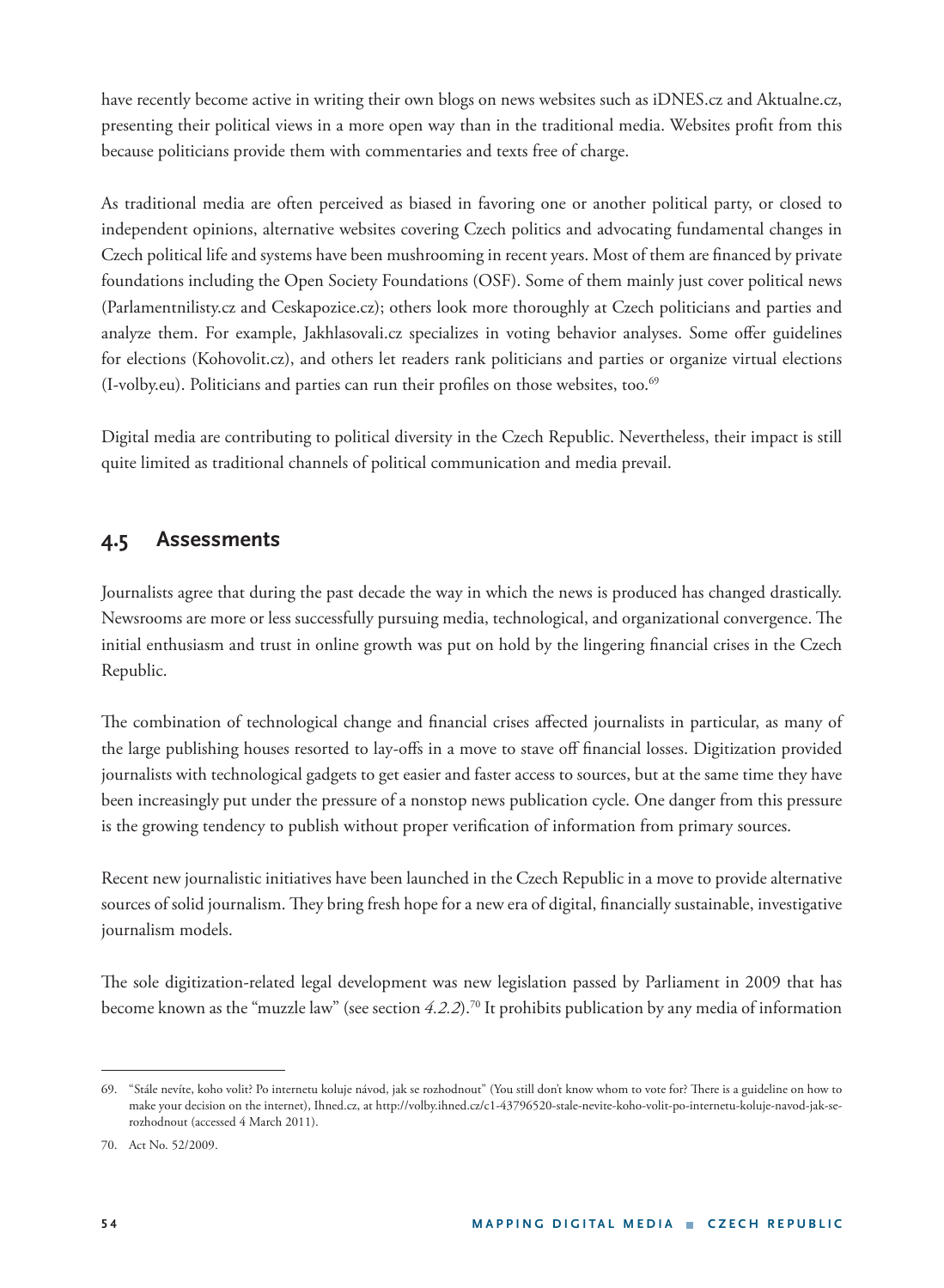acquired from police wiretaps. However, the chilling effect of this law has been tempered by the government's decision to introduce an exception if the information obtained in this way proves to have been the public interest.71

Civil society organizations (CSOs) have been working to use digital platforms as a tool to close the gap between minorities and mainstream society, but at the same time the internet helps to spread extremist and nationalist voices rapidly.

There have been no changes in the legal regulation of election coverage or politics in general prompted by digitization. The digital media have established themselves as specific communication tools that contribute to more political diversity, but their impact is still limited in comparison with traditional media.

<sup>71. &</sup>quot;Vláda chce zmírnit 'náhubkový' zákon, bič na novináře" (Government wants to relax the "muzzle act," scourge of journalists), Aktualne.cz, at http://aktualne.centrum.cz/domaci/politika/clanek.phtml?id=687844 (accessed 4 March 2011).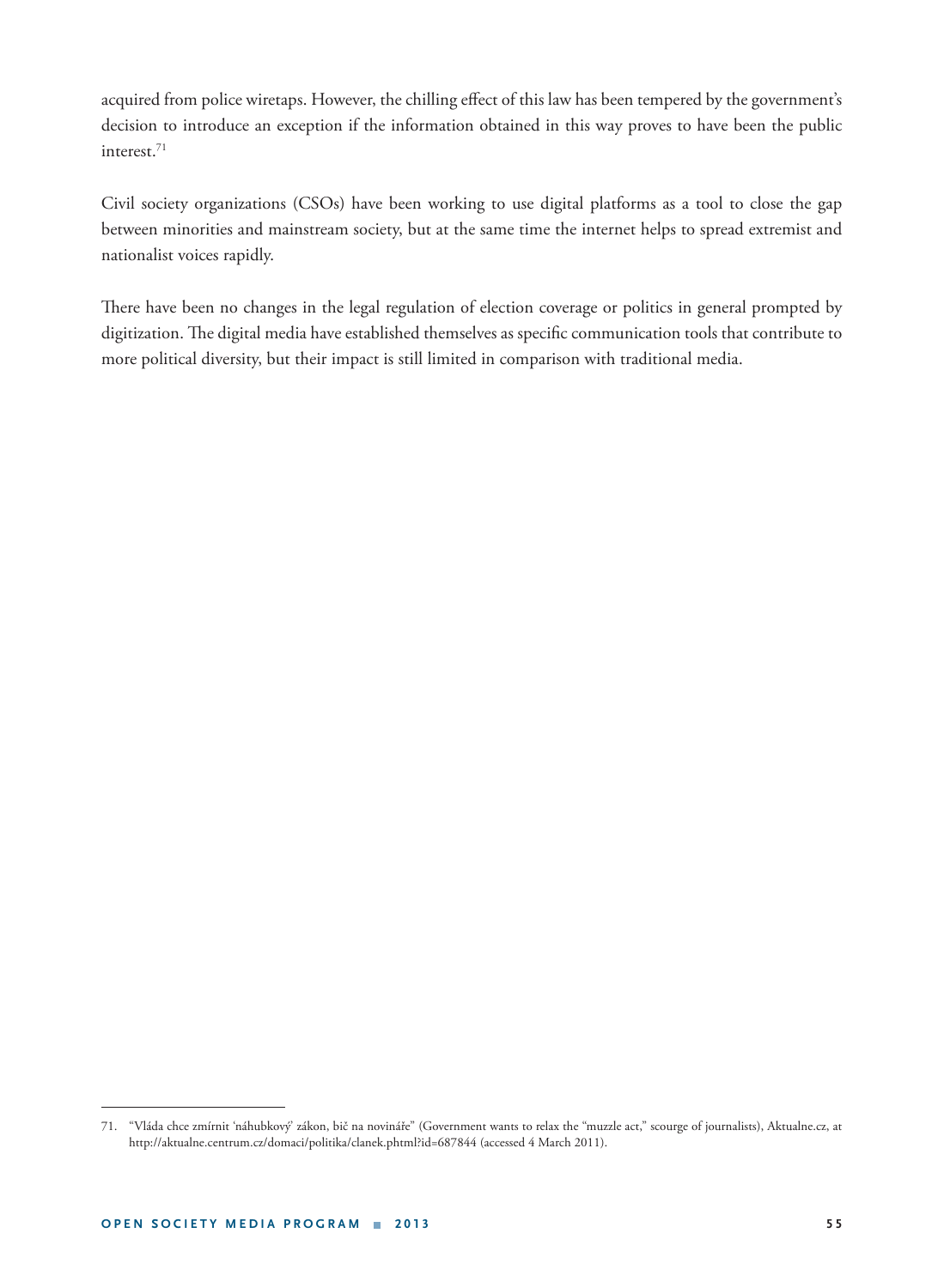# 5. Digital Media and Technology

# **5.1 Broadcasting Spectrum**

### **5.1.1 Spectrum Allocation Policy**

Digital switch-over is regulated by the government's administrative order 161/2008 Collection on the Technical Plan of the Digital Switch-over (TPDS). According to the Regional Agreement GE06 (the Geneva 2006 Final Acts of Regional Radiocommunication Conference (RRC06) of the ITU and its Regional Agreement GE06), the Czech Republic is enjoying a generous allocation of frequencies.<sup>72</sup>

The transmission networks are regulated by the Czech Telecommunications Office (*Český telekomunikační úřad,* ČTÚ), which divided the spectrum among four digital multiplexes. When tenders were opened for multiplex operators in 2006, the level of interest was much lower than anticipated. Multiplexes 1 and 2 went to the privately owned transmission operator České Radiokomunikace, multiplex 3 to the privately owned Czech Digital Group, and multiplex 4 to the telecoms operator Telefónica O2. Currently, three of the four multiplexes belong to České Radiokomunikace, which in autumn 2010 took over the multiplex from Czech Digital Group, which went out of business then, and multiplex 4 is not being developed as Telefónica O2 froze its investments.

At the beginning of the digital multiplex rollover process, the Czech government planned to build a new, second network of transmitters, but later rejected it as too costly and time consuming. Under these circumstances, České Radiokomunikace now holds a monopoly in setting prices for the use of digital multiplexes by television broadcasters, albeit under close scrutiny by the ČTÚ*.*

The digitization of terrestrial television was hindered by intensive lobbying by the two established analog commercial stations, TV Nova and TV Prima, which had themselves started the digitization process rather late. They lodged after 2006 several complaints during the licensing of digital stations by the broadcast regulator, the Council for Radio and Television Broadcasting (*Rada pro rozhlasové a televizní vysílání*, RRTV), and initiated a couple of litigations against the Council to delay the process.<sup>73</sup>

<sup>72.</sup> See http://www.ctu.cz/1/download/Mezinarodni%20aktivity/konecna\_zprava\_RRC\_04\_06.pdf (accessed 15 December 2012).

<sup>73.</sup> For details, see OSI, *Television Across Europe*, 2008, chapter on the Czech Republic.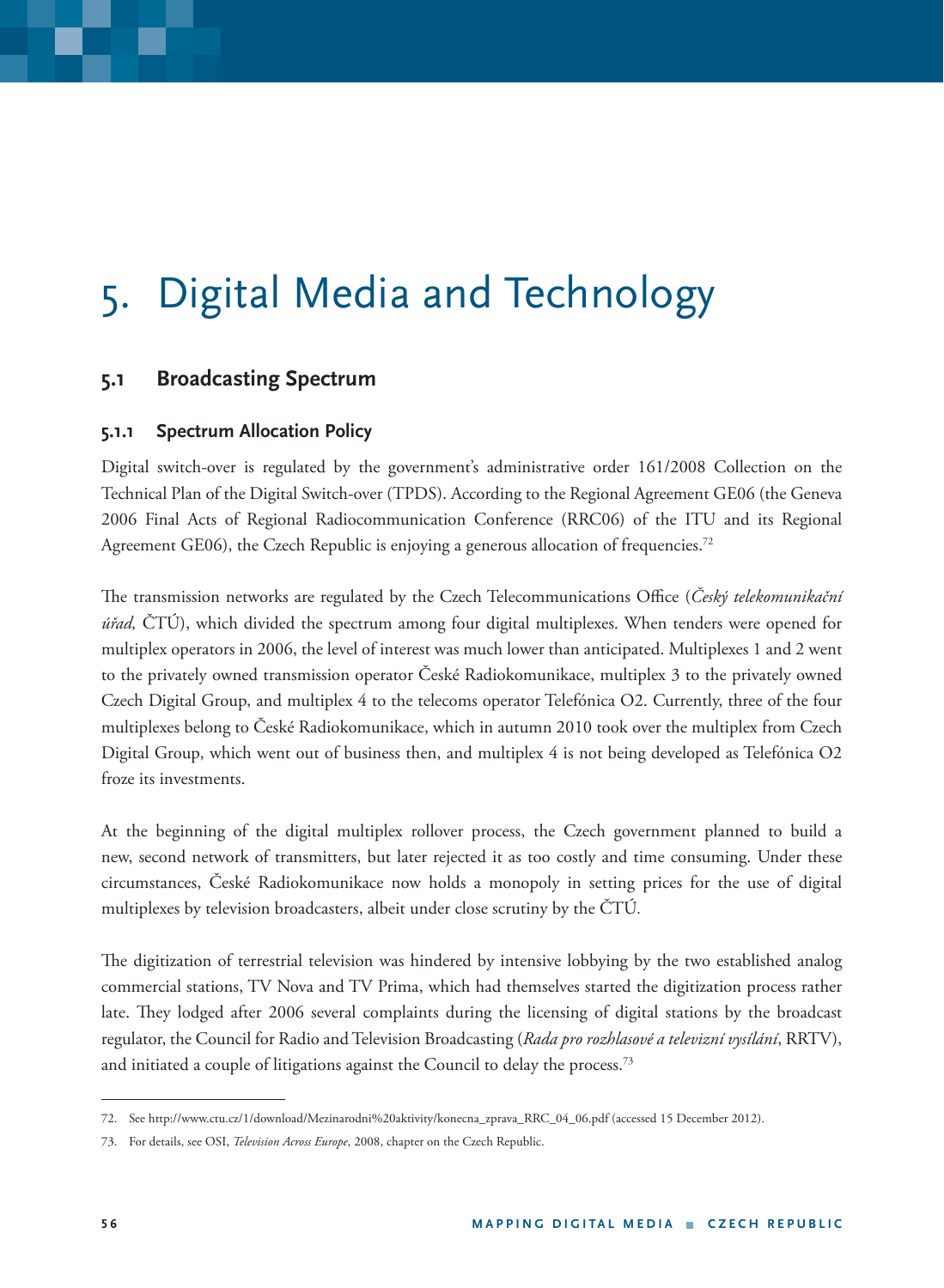The reason for these efforts was the broadcasters' fears that digitization would allow for more competition in the Czech television market, which would eat into their advertising revenues. The established commercial television operators thus managed to postpone the process by two years, helping to push some of the newly licensed broadcasters out of the market even before they had launched operations (Z1 TV and TV Febio).

Moreover, the lack of interest from established commercial broadcasters in airing digitally led to a situation where the multiplex operators could not, according to the law, conclude long-term contracts with other potential clients, as the frequencies reserved for established broadcasters by law had to be retained. As such, the TPDS was finalized only in August 2008 after both TV Nova and TV Prima agreed to it.

In contrast, following the TPDS, multiplex 1 hosting the public service television, ČT, started to operate successfully.

The deadline for the digital switch-over was set for 11 November 2011, with the exception of the Jeseník and Zlín areas, where another deadline—30 June 2012—was imposed because of special technical conditions. A gradual switch-off of analog broadcasting has been taking place since mid-2008. The TPDS envisaged up to 16 established and new television channels to operate digitally. Currently, multiplex 1 covers 96.5 percent of the Czech Republic and full nationwide coverage is expected to be achieved, according to the TPDS. Multiplex 2, airing the channels TV Nova, Nova Cinema, Prima, Prima Cool, and TV Barrandov, covers almost 78 percent of the country and is expected to reach 98 percent coverage.

Multiplex 3 is developing at a slower pace, covering at the time of writing some 61 percent of the country with at least 96 percent coverage envisaged by the TPDS. Multiplex 4 covers somewhat more than 22 percent of the country, but is not transmitting at all now as its operator, Telefónica O2, has failed to secure contracts with broadcasters; it has been generally referred to as "the sleeping multiplex." In 2012, Telefónica O2 transferred the rights for multiplex 4 to the company Digital Broadcasting.<sup>74</sup> The transfer was approved by the ČTÚ.

The digitization of radio broadcasting differs from that of television. The digitization of television broadcasting is a state-managed process with the analog broadcasting switch-off coordinated at state level. With the exception of the Czech public service radio, ČRo, commercial radio broadcasters are not keen to go digital as it only raises their expenses without bringing any benefit. However, commercial radio broadcasters jointly lobbied the lower house of Parliament (Chamber of Deputies) to have their existing analog licenses automatically renewed until 2025, with the promise to present to Parliament by that date their own plan for digital switchover. Parliament agreed to the proposal, and what have become known as transition licenses have already been issued to several broadcasters. Thus, the Czech radio market has been closed to any newcomers.

The digital dividend (meaning the extra spectrum released by switching over from analog to digital broadcasting) falls within the 790–862 MHz spectrum and is reserved for broadband mobile services, as

<sup>74.</sup> Telefónica O2, Press Release from 25 January 2012, at http://mobile.o2.cz/osobni/200437-tiskove\_zpravy/274599-Telefonica\_prevadi\_prava\_ ke\_4\_digitalnimu\_multiplexu\_na\_spolecnost\_Digital\_Broadcasting.html (accessed 15 September 2012).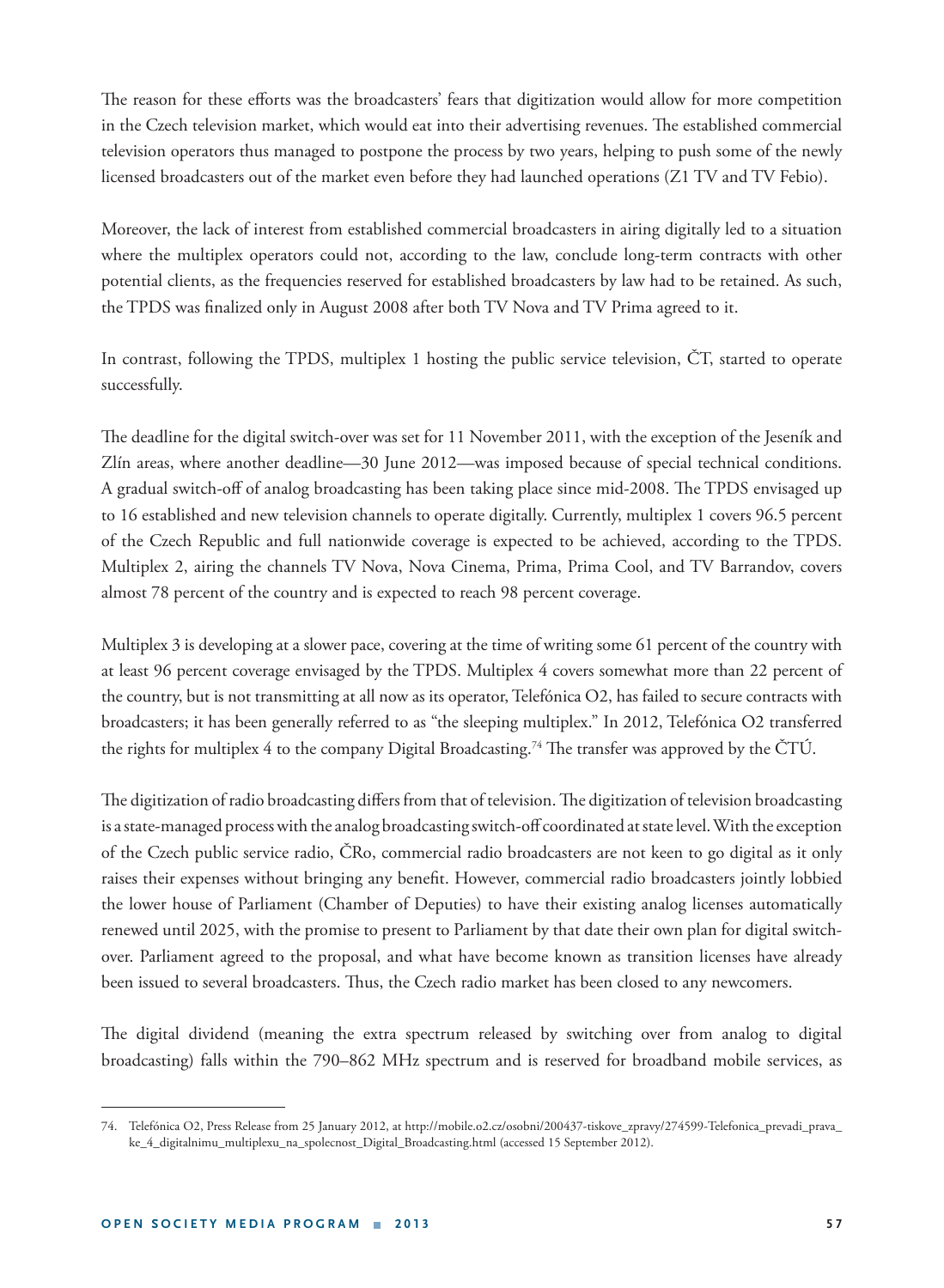recommended by the EU.75 As in other EU countries, the dividend was supposed to become available by January 2012. The digital dividend became available even earlier. The ČTÚ has been running a series of workshops dedicated to the use of the digital dividend since 2008; the process has been closely scrutinized and covered by specialized media.76

### **5.1.2 Transparency**

The ČTÚ has been considered transparent and unbiased in the distribution of multiplexes among network operators via public tenders. The content licenses are awarded by the content regulator, the RRTV. Relations between the two regulators have changed: the power struggle ended when a new management was appointed at both institutions. They now cooperate more than in the past.

Developments in the digitization of radio broadcasting, with switch-over postponed until 2025, have complicated the ČTÚ's efforts in this segment. As spectrum had to be used by a certain date, in parallel with Parliament's decision to postpone digitization until 2025 after lobbying by the incumbent commercial broadcasters (who agreed to support digital switch-over, including state support for digitization),<sup>77</sup> the  $\text{CT}(\hat{U})$ launched a first tender for digital radio broadcasting networks in 2010. Neither of the two companies which participated in the tender was selected, in one case because of formal mistakes in the application, in the other because the application was thin in terms of substance. The selected frequencies then went to public auction, when the last to bid, České Radiokomunikace, offered a price above the ČTÚ's expectations.

Public tenders to license regional digital radio broadcasting networks operators followed. There were at least three competitors in 10 of the 13 regions in the country. The ČTÚ selected operators in all of them. In most of the regions, Teleko Company, which has been testing digital radio broadcasting for 10 years in Prague, received the license. A public tender to select the operators who will run the radio broadcasting networks in the main cities at county level was underway at the time of writing. To prevent any one operator achieving a dominant position in the regions, a company that succeeds in a regional tender cannot take part in the competition for the corresponding metropolitan broadcasting license.

## **5.1.3 Competition for Spectrum**

There has been no major competition for spectrum in the Czech Republic as part of multiplex licensing. But this was mainly due to the low interest in taking over the management of such multiplexes and to the scarce expertise of this kind.

<sup>75.</sup> Decision 2010/267/EU, and according to the Commission's Recommendation of 28 October 2009 facilitating the release of the digital dividend in the European Union.

<sup>76.</sup> The documents and recommendations can be found at http://www.digitalni-dividenda.cz/en (accessed 15 December 2012).

<sup>77.</sup> Interview with Jan Potůček, editor-in-chief, Digizione.cz, Prague, May 2011.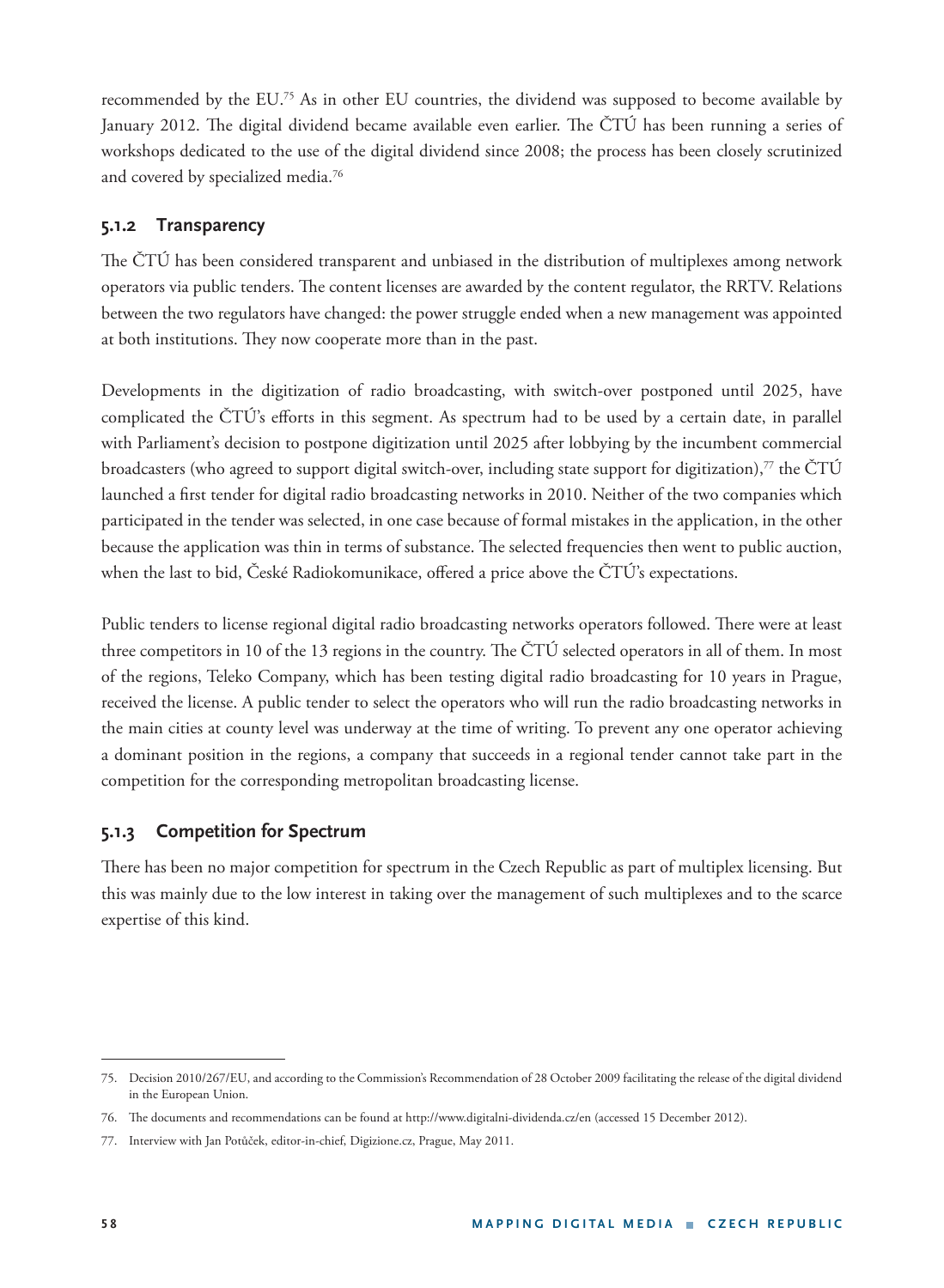# **5.2 Digital Gatekeeping**

### **5.2.1 Technical Standards**

The digital technical standard adopted in the Czech Republic was partly based on the recommendation of the European Commission, but was largely the outcome of competition and commercial decisions taken by the broadcasting networks operators, according to the experts interviewed for this report. Currently, the ETSI EN 300 744 V1.5.1 standard for digital terrestrial television broadcasting used in the Czech Republic primarily supports the signal coding in MPEG-2 and DVB-T standard most of the receivers in the EU can decode. One of the main reasons for selecting this standard is the affordable price of the set-top box (STB) compliant with this standard, around CZK 2,000 (US\$ 110).

#### **5.2.2 Gatekeepers**

Charging prohibitive fees for access or any other problems related to control of access to digitally broadcast content has not materialized in the Czech Republic. Providers of cable televisions and IPTV operators were obliged to comply with must-carry rules and have to provide digital terrestrial broadcasting in the package of their services free of charge. The must-carry obligation ended on 30 June 2012, when the last analog transmitter was switched off . Charging fees for access does not seem to be a future option either, according to the experts interviewed for this report, as Czech consumers are unwilling to pay for specialized channels. Another factor that will discourage charging of fees for access is the high-quality and wide coverage of the digital broadcasters in multiplexes 1 and 2.

Other experts see the introduction of paid access as the only way to move forward with multiplexes 3 and 4.

#### **5.2.3 Transmission Networks**

As far as division of spectrum is concerned, the transmission network operators have not intervened directly. Spectrum distribution was carried out according to rather the size of the market and the funding available. The financial resources required to run a nationwide digital broadcast operations are still enormous and only affordable for large companies. As a result, some digital broadcasters, such as Z1 TV, went bust; others cannot start operations for the same reasons despite being licensed to do so (Febio TV and Pohoda TV).

Moreover, transmission network operators are closely monitored by the ČTÚ, according to the Law on Electronic Communications. They have to, for example, publish their long-term price offers.<sup>78</sup> The transmission network operator České Radiokomunikace, which gained control over multiplex 3 in December 2010, made it clear that it wanted to clear the multiplex to allow solvent clients to operate and thus pushed Z1 TV out of the multiplex—and thus the market—as the broadcaster refused to conclude a long-term contract under the conditions offered by České Radiokomunikace. Multiplex 3 currently runs the third channel of TV Prima only.

<sup>78.</sup> Act on Electronic Communications 127/2005 Collection.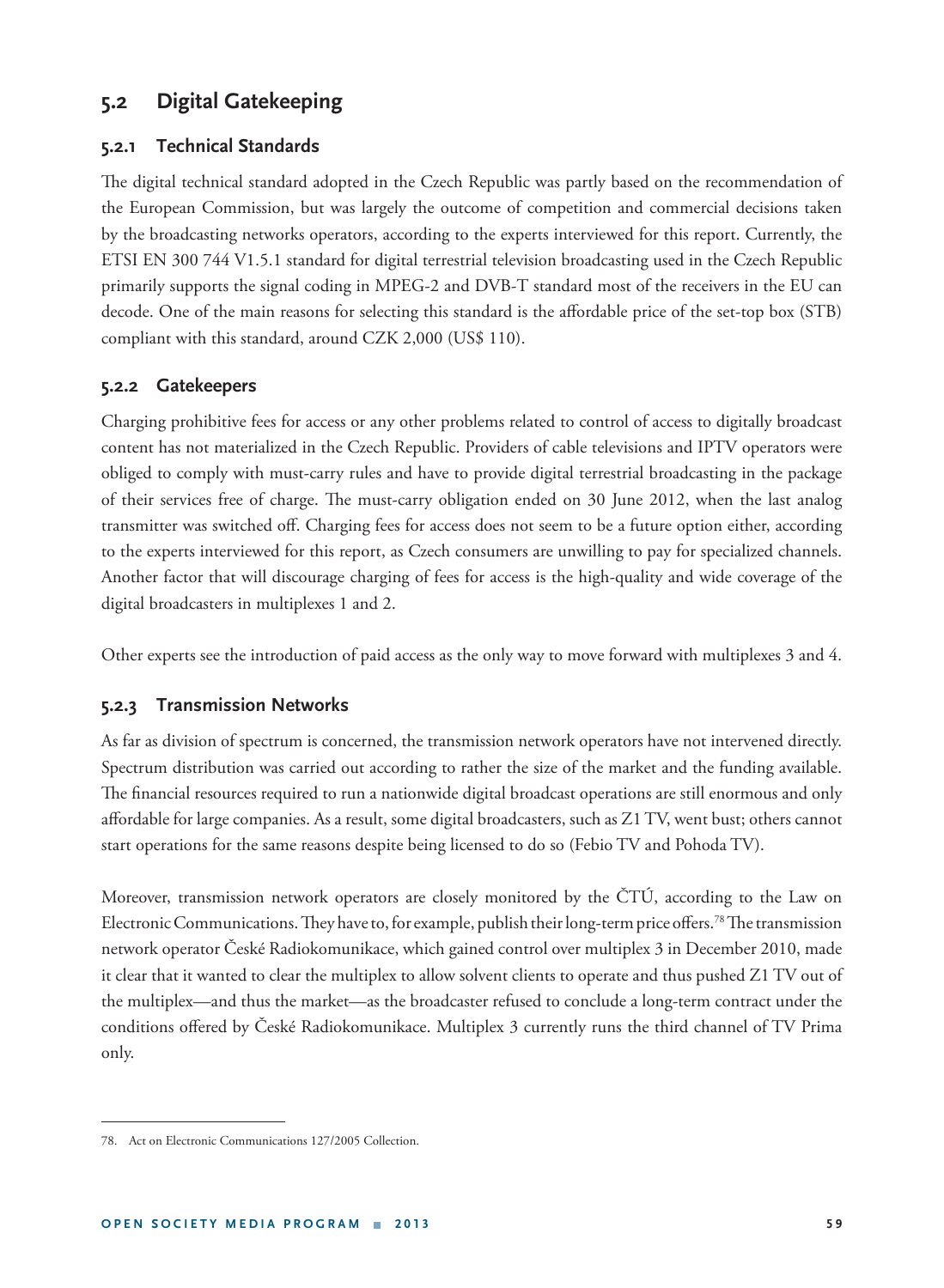# **5.3 Telecommunications**

### **5.3.1 Telecoms and News**

There are about 70 companies active in the Czech cable television market, but only a few offer data transmission services. The main reason for this is the high level of investment needed for the necessary technical equipment to carry data. Therefore, only cable companies with a large number of clients and which enjoy fast returns on investment (ROI) can afford to offer data transmission.

Some small companies in this market lease out their data transmission networks for a fee. Moreover, cable television providers were bound until June 2012 by must-carry rules, and have to provide digital terrestrial broadcasting in the package of their free-of-charge services, which further makes dents in their revenues.

The latest iteration of the must-carry rule was implemented by the regulators RRTV and ČTU. This is the 2012 amendment of the broadcasting law, which allows the regulators to publish the list of television channels in the free-to-air package—not only public service channels, but also licensed channels including TV Nova, Prima TV, and TV Barrandov.

The impact of the cable market on the availability of media content and news has not been substantive so far, but the situation can change in the future. The role of telecoms companies in the distribution of media content and news has been increasing. All three telcos in the Czech Republic (Telefónica O2, Vodafone, and T-Mobile) offer IPTV services, which are regulated in the same way as television services offered by cable operators, including must-carry regulations.

### **5.3.2 Pressure of Telecoms on News Providers**

There has been no evidence of pressure by telecoms on news providers.

# **5.4 Assessments**

With the main responsibility for allocating spectrum to the transmission network operators resting with the ČTÚ, the process has not been widely politicized, and has been kept transparent. Parliament's recent decision to renew the licenses of the incumbent radio broadcasters until 2025 was largely the result of intensive lobbying. As a *quid pro quo*, the broadcasters agreed to support digital switch-over with all its consequences, including state support for digitization.<sup>79</sup>

The attempt in the early days of the digitization planning process by the content regulator, the RRTV, to also control the distribution of spectrum and the licensing of multiplexes failed following a series of clashes

<sup>79.</sup> Interview with Jan Potůček, editor-in-chief, Digizione.cz, Prague, May 2011.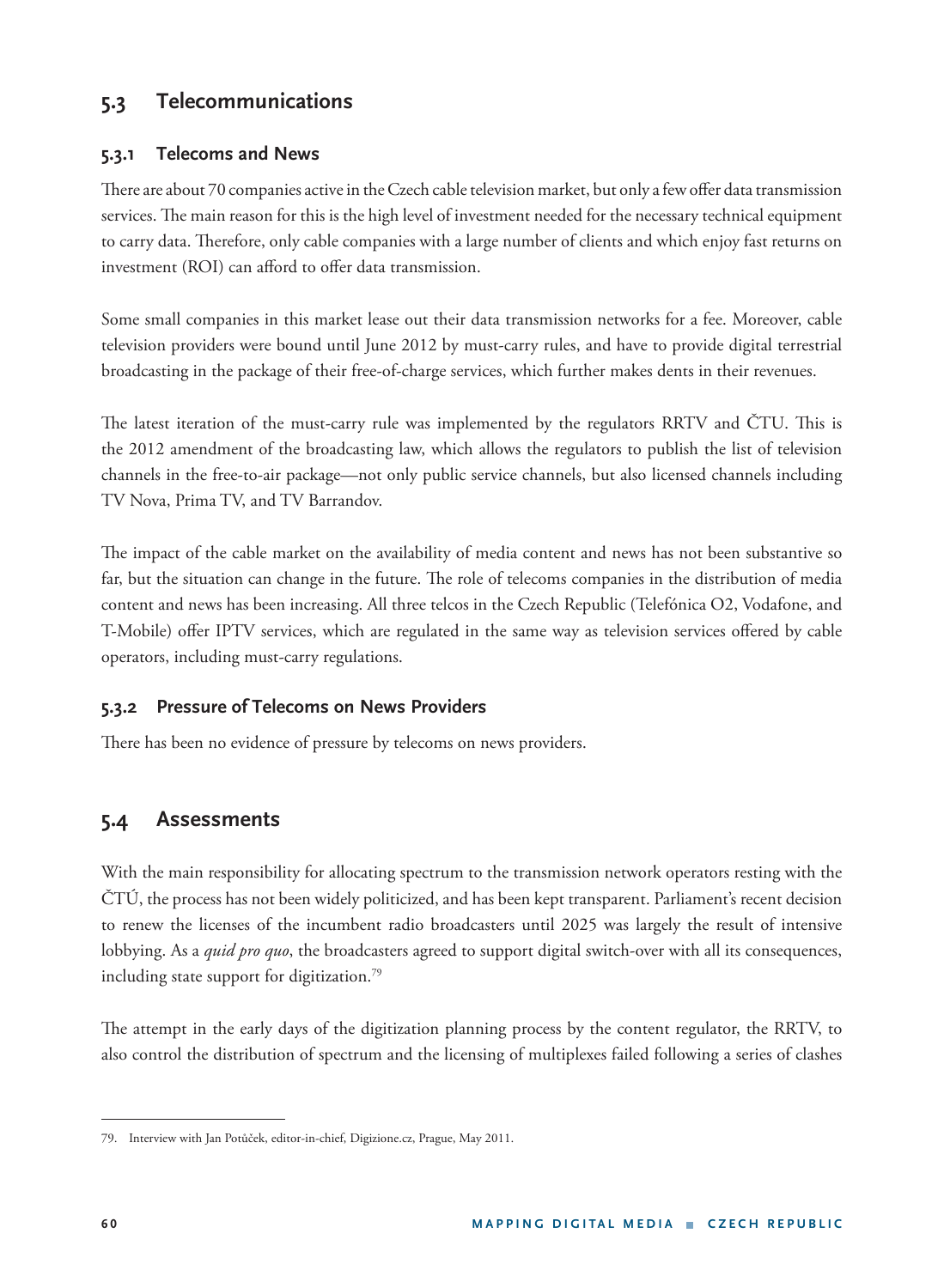with the telecoms regulator, the  $\text{CTU}$ . The latter managed to defend its control over the frequency allocation process, and this prevented the whole process from being biased.

The market proved to be less robust than expected. As a result, there is only one transmission network operator in the digital television transmission market, namely České Radiokomunikace, which operates three out of the four digital multiplexes. On the other hand, multiplex operators are being closely scrutinized by the ČTÚ as far as pricing conditions are concerned.

The digitization of television broadcasting has been largely influenced by the established commercial television stations, which managed through aggressive lobbying to delay this process and prevent new actors from entering the market. Television digitization was supposed to boost pluralism and liberalization of the market, increasing program diversity and increasing the number of broadcasters in the market. This goal has not been wholly achieved. The program offer is broader today than in 2005, but it is supplied by the same established analog broadcasters. Instead of two channels, the public service television operator now shows four; instead of one channel, the commercial channel TV Nova today airs six; and instead of one channel, Prima TV now offers five.

Out of the original six new digital television license holders, there is only one operating nationwide (TV Barrandov). Paradoxically, the digitization process not only helped established broadcasters to defend their market positions, but it allowed these operators to strengthen them.

The public interest is defined on the basis of EU legislation<sup>80</sup> and is thus embedded in Czech legislation and the government's administrative orders. There have been several public consultations on the issue of white space and the digital dividend involving different stakeholders, including civil society. There are several specialized media (such as Lupa.cz and Digizone.cz) following the process closely and monitoring how state authorities guard the public interest during the process of digitization.

<sup>80.</sup> See "2008/2099(INI): Reaping the full benefits of the digital dividend in Europe: A common approach to the use of the spectrum released by the digital switchover," at http://www.europarl.europa.eu/sides/getDoc.do?pubRef=-//EP//TEXT+TA+P6-TA-2008-0451+0+DOC+XML+V0// CS (accessed 13 May 2013).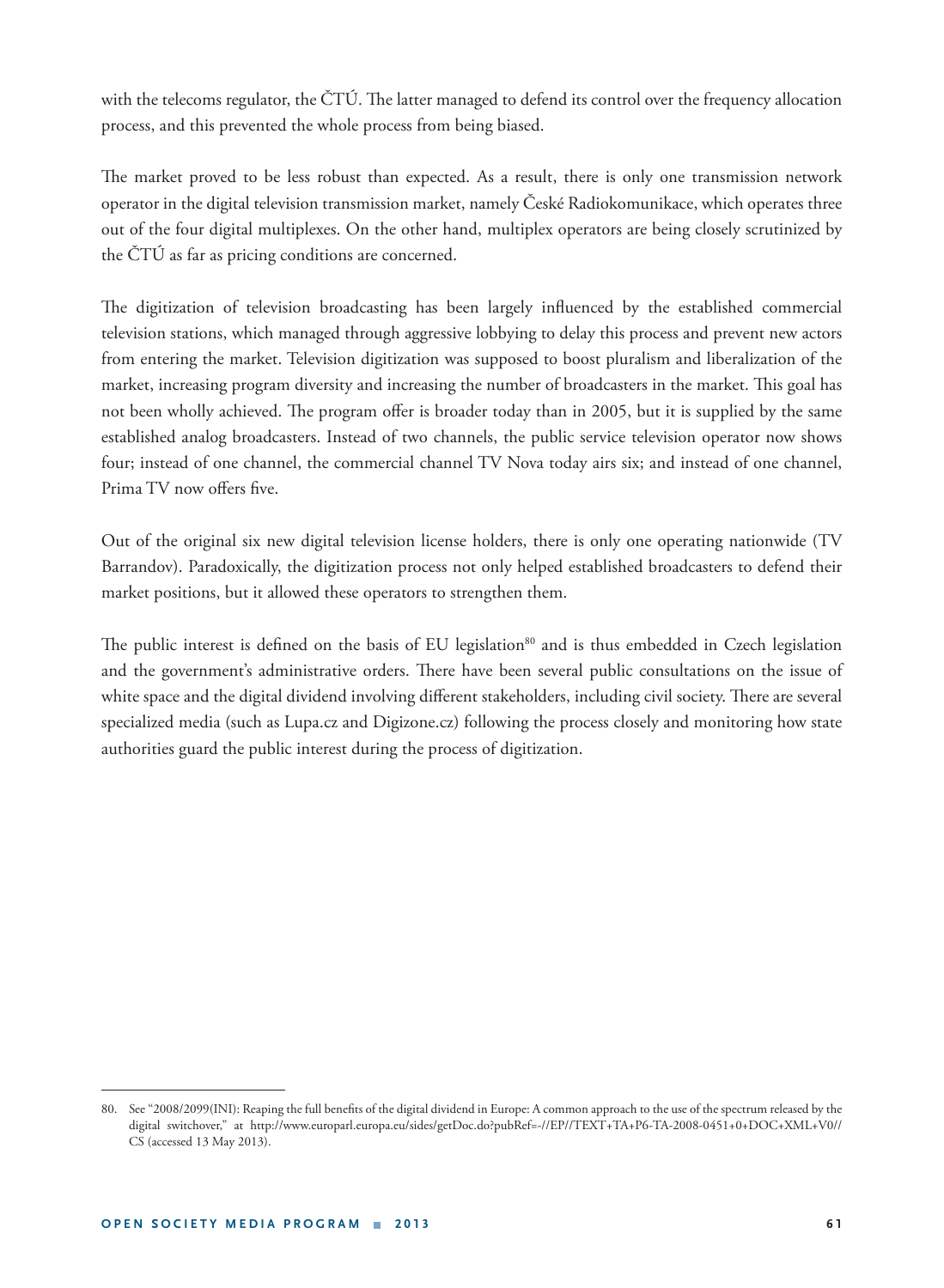# 6. Digital Business

# **6.1 Ownership**

## **6.1.1 Legal Developments in Media Ownership**

The Czech Republic media market has few ownership restrictions. Foreign ownership is not limited, and the bulk of the capital in the media is in foreign hands.<sup>81</sup> In 2006, the amendments to the Broadcasting Act<sup>82</sup> introduced provisions on preventing cross-ownership between the operator of an electronic communications network and the holder of a broadcasting license. This provision represents the strongest legal limit restricting cross-ownership in the media. The Broadcasting Act also sets limits on horizontal and cross-media concentration by not allowing a single entity to hold a license for more than one nationwide terrestrial television or radio station (defined as reaching more than 70 percent of the population).<sup>83</sup> There are no other limits on cross-media ownership involving potential mergers between print and broadcasting sectors.

Like other industries, the Czech media market is also regulated by the Economic Competition Act, which forbids the abuse of a dominant position in the market. The act defines "dominant position" as having a share of 40 percent of the market or above. All mass media are considered a single market.

## **6.1.2 New Entrants in the News Market**

The Czech television market has been dominated by the commercial station TV Nova, currently owned by U.S. Central European Media Enterprises (CME), a media company operating across Central and Eastern Europe that was founded by Ronald S. Lauder in 1994.

Although digitization was expected to increase the number of television players significantly, this has not happened. Out of the six new digital channels licensed back in 2006, only one, TV Barrandov, had a good start and is now on air. Febio TV, another channel licensed that year, has not yet gone on air, whereas TV Pohoda, another licensee, began broadcasting only in June 2012. However, none of these channels is a major player in the news market. The sole new private news channel that was licensed in 2006 to air digitally, Z1,

<sup>81.</sup> OSI, *Television Across Europe: Follow up Reports*, 2008, p. 35.

<sup>82.</sup> Act of 25 April 2006, which amends the Broadcasting Act.

<sup>83.</sup> Broadcasting Act of 2001.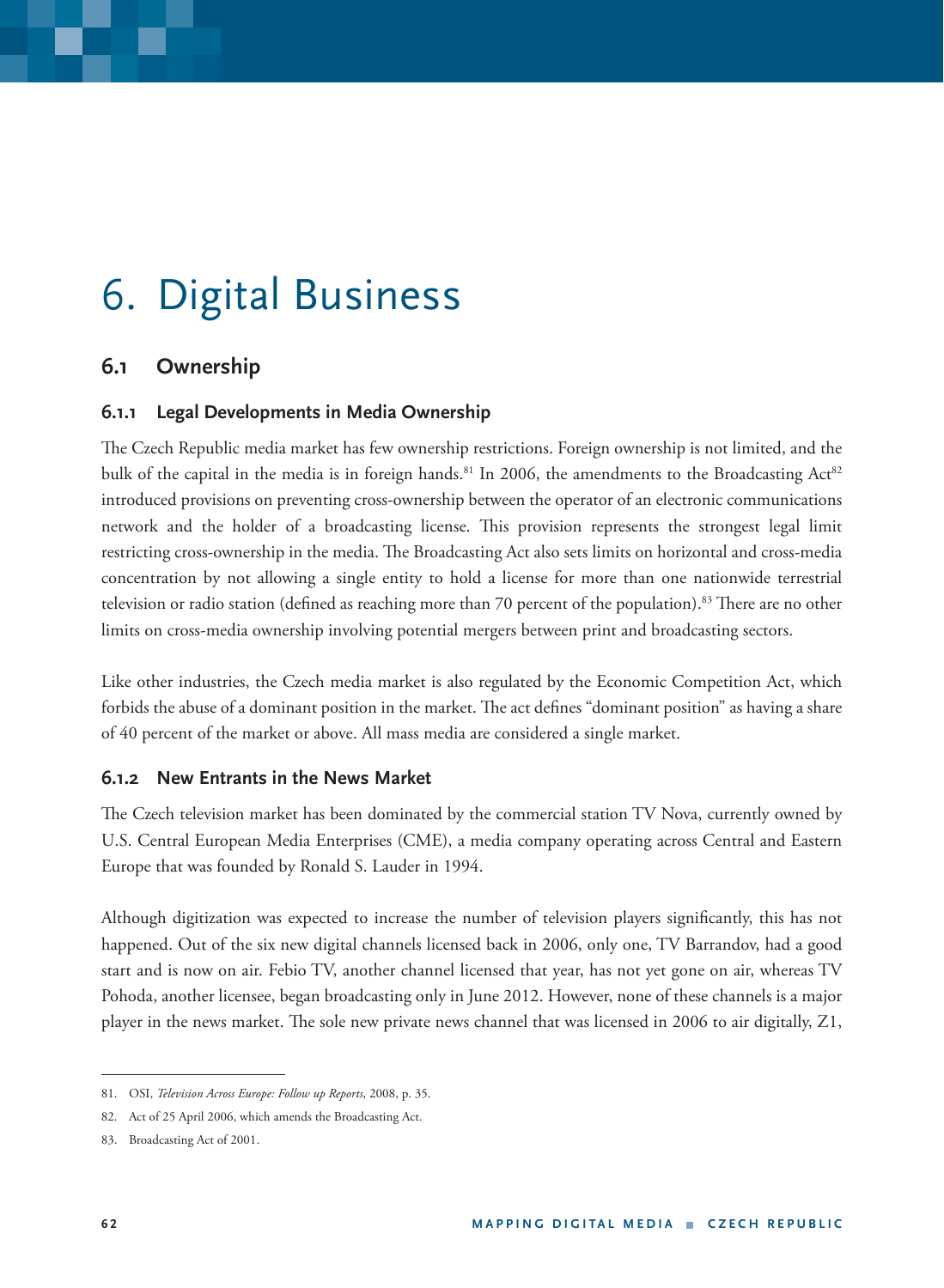folded in January 2011 after less than three years on the market. Z1 was an all-news channel, set up and financed by the local financial group J&T. The investor in this station decided to pull the plug following two years of galloping losses. The failure of Z1 was also the result, according to some media analysts, of competition from the public service broadcaster's all-news channel, ČT24.

The radio market has changed little over the past decade. Three nationwide private radio stations control about 30 percent of the radio market audience. There are also eight national radio channels belonging to the public service broadcaster. Radio Impuls, the leading station by audience share, is controlled by the Germanbased consortium Eurocast GmbH Radio Venture & Management. Numbers two and three, Evropa 2 and Frekvence 1, are owned by the French conglomerate Lagardère, which is also active in the Czech press market through its subsidiary Hachette-Filipacchi, which publishes lifestyle magazines.

In the print media, the Swiss publisher Ringier Axel Springer controls around 40 percent of the daily readership, mainly through its tabloid newspapers *Aha!* and *Blesk*. It also publishes the sole Czech sports daily, *Sport*. Ringier is also present in the weekly market, where it publishes the influential weekly magazine *Reflex*. Other major daily publishers are the German-based Verlagsgruppe Passau, which controls through the local publisher Vltava Labe Press (VLP) the entire regional dailies market (its daily *Deník* is published in 73 diff erent regional versions); and the publishing house Mafra, which is in the hands of another German company, Rheinisch-Bergische Druckerei und Verlagsgesellschaft, and publishes the dailies *Mladá fronta Dnes* and *Lidové noviny*.

The most significant entry into the print media news market in the Czech Republic in recent years is the free-of-charge daily *E15*, published since 2007 by the publisher Mladá Fronta. The newspaper is often cited by other media for some of its exclusive stories. Another major player in the news and information media market is the online newspaper Ceskapozice.cz, launched in November 2011 by the founder of the business weekly *Euro*, István Lékó. The server ran in parallel an English version, which shut down in summer 2012 as it was not lucrative for the company (see section *1.3.1.2*).

### **6.1.3 Ownership Consolidation**

Ownership concentration in the print media market in the Czech Republic is high. The market is dominated by the German-Swiss conglomerate Ringier Axel Springer, which controls some 40 percent of the daily readership.84 VLP, with its 71 regional dailies, has a monopoly on the regional dailies market. Lifestyle and fashion magazines are, next to tabloids, the leading genres in the Czech print media market; most belong to a few companies, the most significant being Bauer Media (owned by German Heinrich Bauer Verlagsgruppe) and Sanoma Magazines (owned by the Finnish Sanoma WSOY).

<sup>84.</sup> Ringier Axel Springer Media AG controls in the Czech Republic 21 daily and weeklies as well as 12 web portals, at http://www.ringieraxelspringer.cz/kategorie/1122/tituly (accessed 31 March 2011).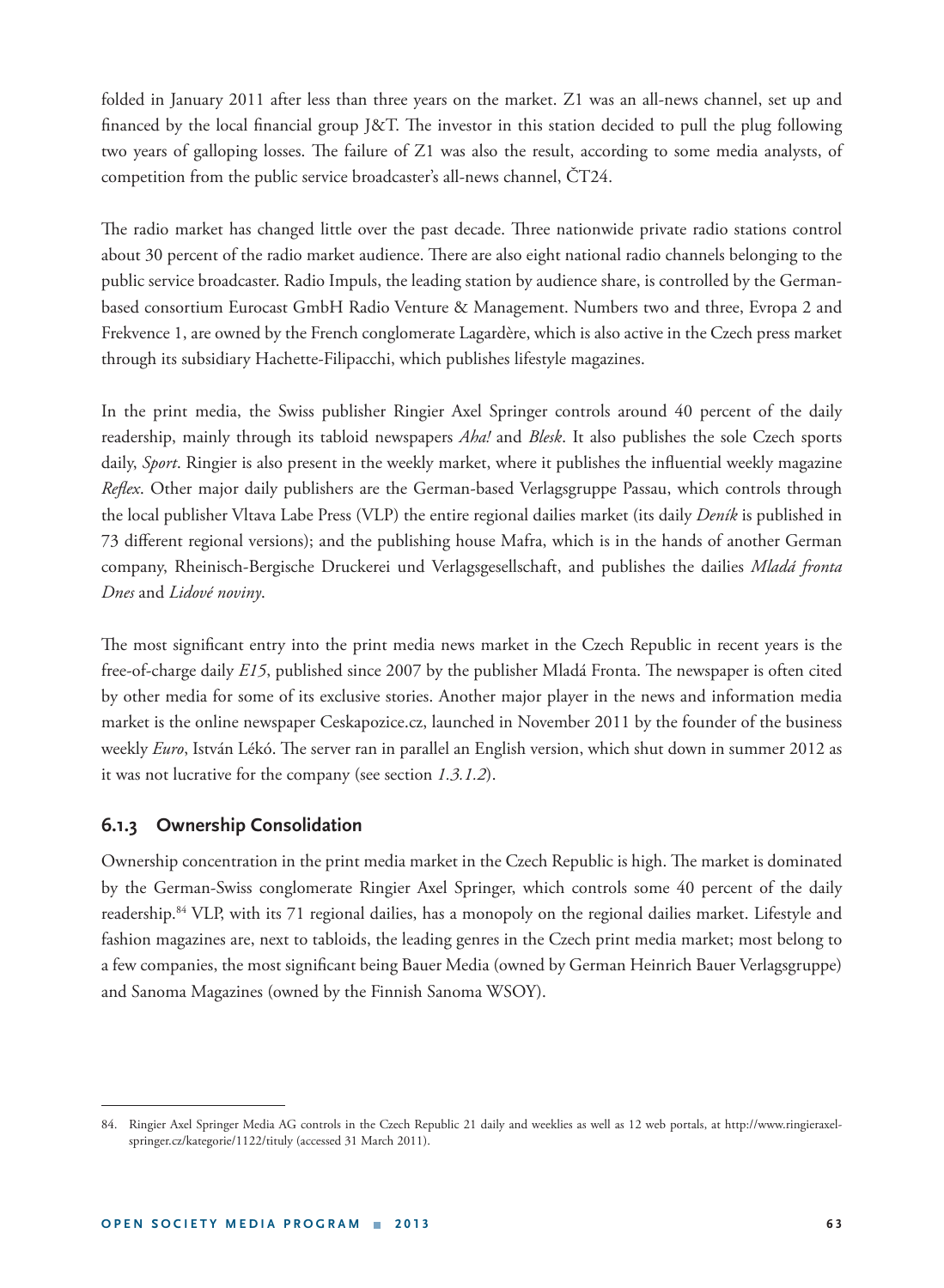Concentration has also been growing in recent years in the online media sector. In 2007, the second and third most visited web portals in the country, Centrum.cz and Atlas.cz, were bought by the U.S. investment fund Warburg Pincus. The market leader Seznam.cz still belongs to its Czech owner and founder Ivo Lukačovič. There has been speculation in the media that he also wanted to sell, with one of the prospective buyers again being Warburg Pincus, but Mr Lukačovič has repeatedly denied this. Media observers think that such a transaction in the middle of the ongoing financial crisis is unlikely.

The best example of cross-media ownership is Mafra, owned by the German publishing house Rheinisch-Bergische Druckerei und Verlagsgesellschaft. Its portfolio includes two daily newspapers, *Mladá fronta Dnes* and *Lidové Noviny*; a local edition of the free-of-charge newspaper *Metro*; the digital license for the television music channel Óčko; two Prague radio stations, Expresradio and Rádio Classic FM; and several web portals. Mafra also partly controls the print media distribution company PNS.<sup>85</sup>

Other companies have tried to follow suit and expand diagonally as well, with online ventures attracting most interest from buyers. CME, the owner of TV Nova, announced in 2008 that it was going to focus predominantly on developing its internet portfolio. It held true to its promise, launching its own news portal, Tn.cz, offering, among other things, so-called "naked news." It also purchased the company Jyxo, which owns the largest blogging server in the country, Blog.cz.<sup>86</sup>

The main change of ownership in the Czech television market since 2005, however, was the purchase in September 2005 by MTG of a 50 percent stake in GES Media Holding, the owner of Prima TV, for the sum of €96 million (US\$ 125 million). MTG holds three out of six board seats and appoints the CEO.<sup>87</sup> In reality, having co-owners with equal stakes in the station made decision-making more difficult and less flexible.

Recent years have also seen powerful businessmen increasingly interested in building media empires. The most active in this field is Zdeněk Bakala, who is regarded as the biggest player in the coal market in Central Europe and who had close ties to the former president, the late Václav Havel. Bakala financially supported the center-right political parties ODS and TOP 09 during the parliamentary elections in 2010. In 2008, Bakala bought an 88 percent stake in the publishing house Economia from Germany's Verlagsgruppe Handelsblatt. Economia, among the five leading publishing houses in the country by advertising revenue, publishes the business daily *Hospodářské noviny*, the business weekly *Ekonom,* and more than a dozen other magazines; it also operates the internet news service iHNed.cz.

In a separate development, the insurance and banking magnate Petr Kellner—the richest man in the country according to *Forbes*—has also showed significant interest in the media industry, not only in the Czech Republic but throughout Central Europe. In 1998, he became a minority shareholder in the publishing

<sup>85.</sup> PNS has four main stakeholders, and all are major publishers of daily newspapers: Ringier—27.5 percent, VLP—26 percent, Mafra—26.5 percent, and Economia—18 percent.

<sup>86.</sup> See the "2009 Czech Publisher Association Yearbook," at http://www.rocenkaunievydavatelu.cz/2009/index.php (accessed 30 October 2012).

<sup>87.</sup> MTG Press Release from 30 September 2005, at http://wpy.observer.se/wpyfs/00/00/00/00/00/06/49/44/wkr0001.pdf (accessed 30 March 2011).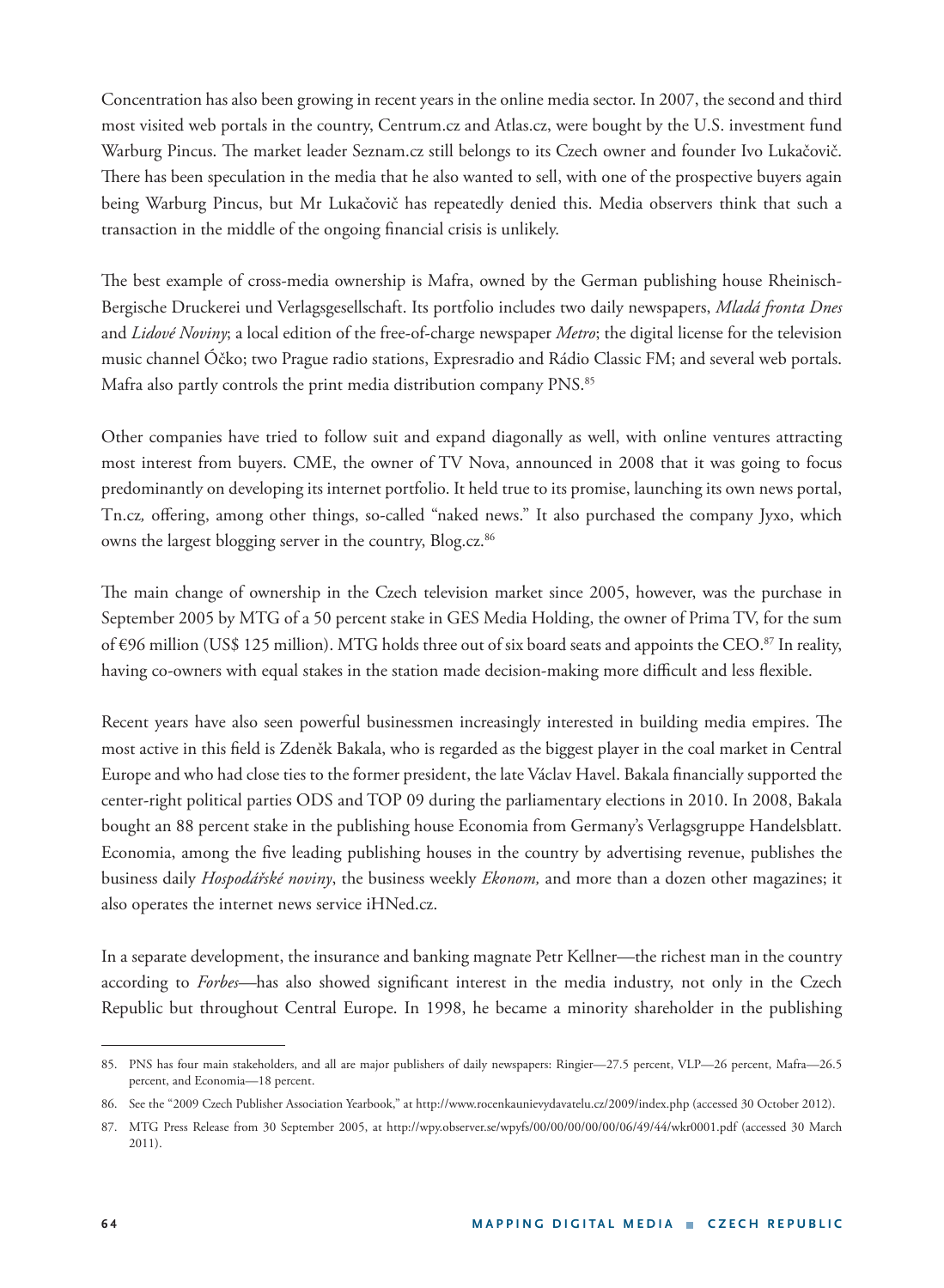house Euronews, which publishes the weekly *Euro*, an influential economic weekly. In 2008, Mr Kellner also purchased the Slovak publishing house Ecopress and expressed interest in the privatization of the Polish publishing house Przedsiębiorstwo Wydawnicze Rzeczpospolita (PWR), but he eventually withdrew his bid.

In 2002, Mr Kellner bought the majority stake (85 percent) in TV Nova, but he sold it back to the initial owner CME only two years later; however, as part of the deal, he kept more than 8 percent of the shares in CME. In 2006, he established the company East West Media BV as a base for future media expansion in the post-socialist countries; this company bought the Ukrainian cable and internet provider UKR CATV in 2007. In April 2009, through the media division in the financial group PPF he controls, Mr Kellner launched a network of hyper-local media in the Czech Republic (see section *4.1.1*).

### **6.1.4 Telecoms Business and the Media**

The only case of a telco involved through ownership in the media is Spain's Telefónica O2, which ran digital multiplex 4 between 2010 and 2012 (see section *5.1.1*). However, this is not a case of a telco owning content production media, but rather a technical distribution platform. Other than that, telcos have not bought or expressed interest in buying media outlets.

### **6.1.5 Transparency of Media Ownership**

Lack of transparency of media ownership is a major problem that the Czech media industry has been confronting for decades. Transparency International wrote:

The public does not have access to comprehensive information regarding the ownership structure of private media …While public service providers publish extensive information on their websites, including the list of their managerial staff and annual reports on their activities and financial management, not all private media make public information concerning their ownership or their management. Most major dailies disclose their ownership as well as the list of their editorial staff, but other private media (radio and TV outlets) rarely disclose information on their ownership.<sup>88</sup>

There are no effective mechanisms in place to force media to disclose their ownership. As several cases described in this report show, there are no legal requirements enforcing ownership transparency in the media, nor are there cross-media concentration restrictions in place.

The only provisions in this respect are a set of requirements for media companies to inform the regulator about changes in ownership. Radio and television owners must inform the RRTV about any mergers involving their stations. Companies or individuals possessing "substantial interest" in two or more television or radio stations must also notify the RRTV. "Substantial interest" is defined as control of at least 34 percent of the voting shares in a company.

<sup>88.</sup> Transparency International, "National Integrity Study—Czech Republic."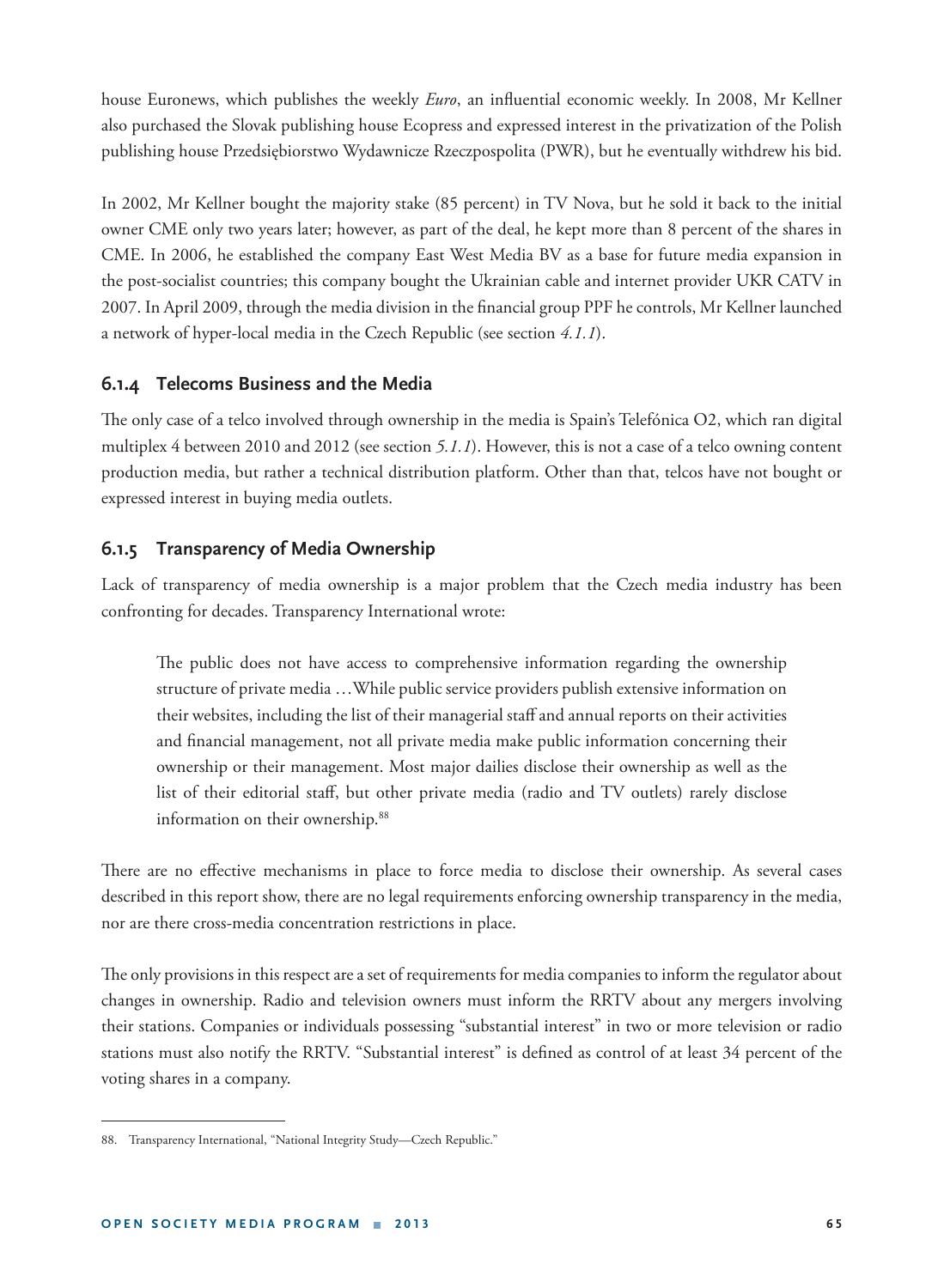A number of bitter ownership disputes that have had a negative impact on the Czech broadcasting market and its functioning took place before the digitization of television broadcasting. These were caused by weak broadcasting regulations, including a lack of methods of implementation mechanisms on transparency of ownership.89 Moreover, Czech law does not regulate concentration of media ownership, which is only subject to general restrictions by the Law on Competition. As with other industries, the media market is regulated by the Economic Competition Act, which forbids the abuse of a dominant position in the market. The act defines "dominant position" as having a share of 40 percent of the market or above. All mass media are considered as a single market; hence, such a position can hardly be formed.

In fact, lack of ownership transparency is an issue concerning all industries in the Czech Republic. Although data on companies, their owners, and statutory representatives are available online in the country's Trade Register, ownership-related information is not available in this source either.<sup>90</sup>

# **6.2 Media Funding**

### **6.2.1 Public and Private Funding**

The economic crisis has forced advertisers to make massive cuts in their advertising budgets in recent years. The recession was reflected in the Czech media market most significantly in 2009 and had a negative effect on the funding of private media.

The public service media in the Czech Republic were not harmed by the economic crisis because the main source of their income—the license fees paid monthly by each household or any venue with a television set is regulated by law.<sup>91</sup> In 2009, ČT's total revenues were CZK6.9 billion (US\$ 367 million), with license fee income accounting for some 85 percent of this sum. The planned budget for 2013 stands at CZK7 billion (US\$ 358 million). ČT also generates income from other business activities, such as limited advertising and sponsorship, sales of services and rights. Since 2004, ČT has succeeded in balancing its accounts.

|                                         | $\Delta v$ intancial data of Czech TV (CZR 000), 2007–2017 |                                                                  |      |      |      |      |                                                   |           |       |                                                                                           |
|-----------------------------------------|------------------------------------------------------------|------------------------------------------------------------------|------|------|------|------|---------------------------------------------------|-----------|-------|-------------------------------------------------------------------------------------------|
|                                         |                                                            | 2005                                                             | 2006 | 2007 | 2008 | 2009 | 2010                                              | 2011      | 2012p | 2013p                                                                                     |
| Costs                                   |                                                            |                                                                  |      |      |      |      |                                                   |           |       | 4,596,687 5,538,370 6,139,407 6,760,158 6,925,930 6,886,996 6,664,625 6,970,000 7,060,000 |
| Revenues<br>$-$ of which<br>license fee |                                                            | 4,596,687<br>3,239,638                                           |      |      |      |      | 4,103,678 5,065,250 5,786,967 5,828,617 5,792,441 | 5,772,000 | n/a   | 5,538,370 6,139,407 6,760,158 6,925,930 6,886,996 6,664,625 6,970,000 7,060,000<br>n/a    |
| Note:<br><i>Source</i> :                |                                                            | p: planned; n/a: not available<br>Czech Television <sup>92</sup> |      |      |      |      |                                                   |           |       |                                                                                           |

| Table 20.                                            |  |
|------------------------------------------------------|--|
| Key financial data of Czech TV (CZK '000), 2005-2013 |  |

<sup>89.</sup> These disputes have been described in detail in previous OSI Media reports. See in particular OSI, *Television Across Europe*, 2005, p. 529.

<sup>90.</sup> Act No. 90/2012 Collection, Business Corporations Act.

<sup>91.</sup> Act No. 348/2005 of 5 August 2005 on Radio and Television License Fees, amended in 2007.

<sup>92.</sup> See http://www.ceskatelevize.cz/vse-o-ct/hospodareni-a-financni-situace/hospodarsky-vysledek (accessed 15 December 2012).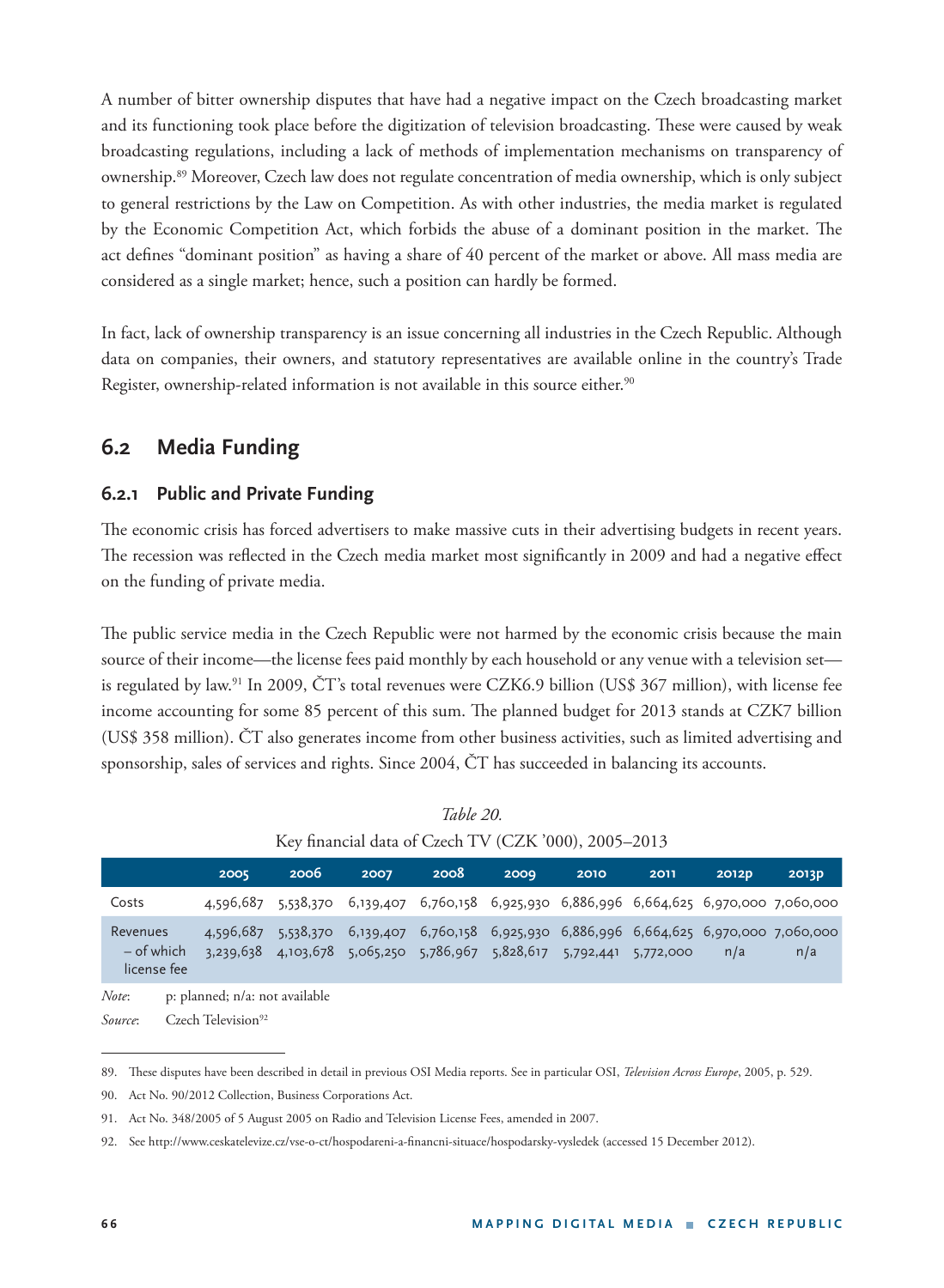|                                         | Key financial data of Czech TV (US\$ '000),* 2005–2013 |                    |                    |                    |                    |                    |                    |                |                |  |
|-----------------------------------------|--------------------------------------------------------|--------------------|--------------------|--------------------|--------------------|--------------------|--------------------|----------------|----------------|--|
|                                         | 2005                                                   | 2006               | 2007               | 2008               | 2009               | 2010               | 2011               | <b>2012D</b>   | 2013p          |  |
| Costs                                   | 187,497                                                | 251,688            | 291,603            | 434,921            | 367,053            | 327,965            | 390,958            | 340,618        | 358,000        |  |
| Revenues<br>$-$ of which<br>license fee | 187,497<br>132,144                                     | 251,688<br>186,489 | 291,603<br>240,584 | 434,921<br>372,310 | 367,053<br>308,899 | 327,965<br>266,006 | 390,958<br>265,483 | 340,618<br>n/a | 358,000<br>n/a |  |

## *Table 21.* Key financial data of Czech TV (US\$ '000),\* 2005–2013

*Note*: \* Average annual exchange rates; p: planned; n/a: not available

*Source*: Czech Television<sup>93</sup>

At the same time, the budget for public service radio in the Czech Republic has not suffered either because of the economic downturn. The radio's revenue has increased steadily since 2006.

| Rey imancial data of Czech Radio (CZR million), 2000–2011 |         |         |         |         |         |         |  |  |  |
|-----------------------------------------------------------|---------|---------|---------|---------|---------|---------|--|--|--|
|                                                           | 2006    | 2007    | 2008    | 2009    | 2010    | 2011    |  |  |  |
| Costs                                                     | 1,829.7 | 1,953.6 | 2,082.8 | 2,183.6 | 2,084.2 | 2,099.1 |  |  |  |
| Revenue                                                   | 1,980.7 | 2,129.9 | 2,242.6 | 2,237.4 | 2,205.4 | 2,188.8 |  |  |  |
| <b>Balance</b>                                            | 151.0   | 176.3   | 159.8   | 44.7    | 110.5   | 62.0    |  |  |  |

# *Table 22.* Key financial data of Czech Radio (CZK million), 2006, 2011

*Source*: Czech Radio annual reports for 2008–2011

The recession of the advertising market also reflected in the television market most significantly in 2009, when television advertising revenues fell by almost 20 percent. The two largest commercial television stations, TV Nova and Prima TV, both suffered declines in sales revenues in that year.

| Station operating company | <b>Television station</b> | 2008  | 2009  | 2010  |  |  |  |
|---------------------------|---------------------------|-------|-------|-------|--|--|--|
| CET <sub>21</sub>         | TV Nova                   | 6,353 | 5,202 | 5,111 |  |  |  |
| <b>FTV Prima</b>          | Prima TV                  | 2,242 | 1,879 | 1,996 |  |  |  |
| Barrandov TV studio       | <b>TV Barrandov</b>       | 31    | 81    | 138   |  |  |  |
| Stanice O                 | Óčko TV                   | 133   | 110   | 121   |  |  |  |

*Table 23.* Income of commercial broadcasters (CZK million), 2008–2010

*Source:* Mediaguru

The television advertising market, in particular, and the advertising market as a whole, was influenced by the agreement of the main Czech political parties in the Czech Parliament to ban advertising from the main public television channel, CT1, including CT's website. The act legalizing this decision came into force

<sup>93.</sup> See http://www.ceskatelevize.cz/vse-o-ct/hospodareni-a-financni-situace/hospodarsky-vysledek (accessed 15 December 2012).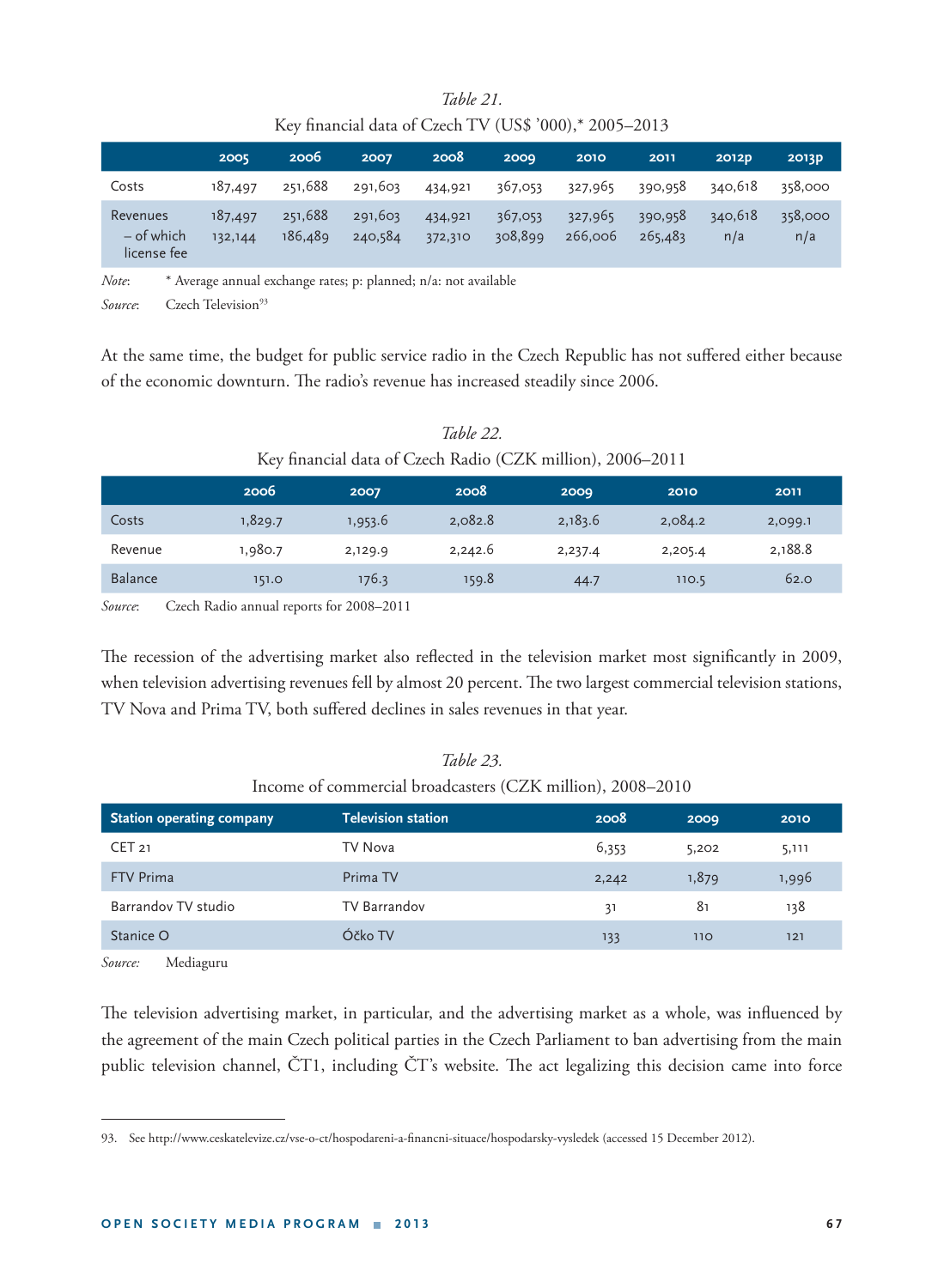in October 2012.<sup>94</sup> The ban on advertising on  $\text{CT1}$  was the result of the successful lobbying of the two biggest commercial television stations, TV Nova and Prima TV. Advertising had only marginal importance for ČT's budget following the increase in the license fees in 2008, but according to media buyers in the country, advertising on public television prevented TV Nova and Prima TV from monopolizing the television advertising market.<sup>95</sup> Industry associations representing media buyers and advertisers in a common statement protested the ban on commercials on ČT:

If advertisements completely vanished from ČT stations, TV Nova and TV Prima would control approximately 95 percent of the segment of television advertising, and could freely dictate their terms to advertisers, including price. The Czech television market can maintain a fair competitive environment only if there continues to be a significant alternative to these two commercial television stations.<sup>96</sup>

These fears were confirmed, as in 2012 all the digital terrestrial television stations (TV Nova, Prima TV, and TV Barrandov) announced an increase in the prices for advertising slots for 2012 by approximately 10 percent.<sup>97</sup>

Digitization did not fragment the television market according to expectations, and the only alternative to TV Nova and Prima TV is TV Barrandov, which is not established in the market firmly enough to pose strong enough competition in television advertising. The television sector has defended its leading position in the whole advertising market; in 2011, it accounted for almost 47 percent of all the advertising spend in the country.

|            | 2008       | <b>Share of total</b><br>advertising<br>market $(\%)$ | 2009       | Share of total<br>advertising<br>market (%) | 2010       | <b>Share of total</b><br>advertisting<br>market $(\%)$ | 2011       | <b>Share of total</b><br>advertising<br>market (%) |
|------------|------------|-------------------------------------------------------|------------|---------------------------------------------|------------|--------------------------------------------------------|------------|----------------------------------------------------|
| Television | 26,687,270 | 45.4                                                  | 28,369,155 | 47.2                                        | 25,587,562 | 43.1                                                   | 29,162,723 | 46.8                                               |
| Print      | 19,955,363 | 33.9                                                  | 17,911,402 | 29.8                                        | 21,553,641 | 36.3                                                   | 19,500,741 | 31.3                                               |
| Internet   | 5,044,280  | 8.6                                                   | 6,402,997  | 10.6                                        | 7,716,453  | 13.0                                                   | 8,900,469  | 14.3                                               |
| Radio      | 3,313,459  | 5.6                                                   | 3,932,157  | 6.5                                         | 1,284,310  | 2.2                                                    | 1,122,994  | 1.8                                                |
| Other      | 3,842,828  | 6.5                                                   | 3,547,992  | 5.9                                         | 3,285,289  | 5.4                                                    | 3,676,360  | 5.8                                                |

*Table 24.* Advertising spending (CZK million), breakdown by sector, 2008–2011

*Sources:* SPIR, Kantar Media (for 2008, 2009); Admosphere (for 2010, 2011)

<sup>94.</sup> Act No. 483/1991 Collection.

<sup>95.</sup> In June 2011, Štěpán Wolde, operating director with the advertising time buyer AT Media, said he believed roughly CZK 500 million (US\$25 million) worth of advertising would shift to private channels the following year, two-thirds of which would be going to TV Nova if the change was adopted. See http://uk.reuters.com/article/2011/06/20/czech-advertising-idUKLDE75J16720110620 (accessed 31 September 2012).

<sup>96.</sup> News release, "Změna zákona o České televizi může přinést zvýšení cen spotřebního zboží" (The Amendment of the Act on Czech Television could result in the increase of prices of goods), 8 July 2011, at http://www.media-master.cz/files/Ivca/tiskove\_prohlaseni\_001.pdf (accessed 10 September 2012).

<sup>97.</sup> Jan Potůček, "Nova zdraží reklamu v roce 2012 o pět až devět procent, méně než Prima" (Nova will increase the prices for advertising in 2012 by 5 to 9 percent, less than Prima), 26 October 2011, at http://www.digizone.cz/clanky/nova-zdrazi-reklamu-v-roce-2012-o-5-az-9-pct (accessed 10 September 2012).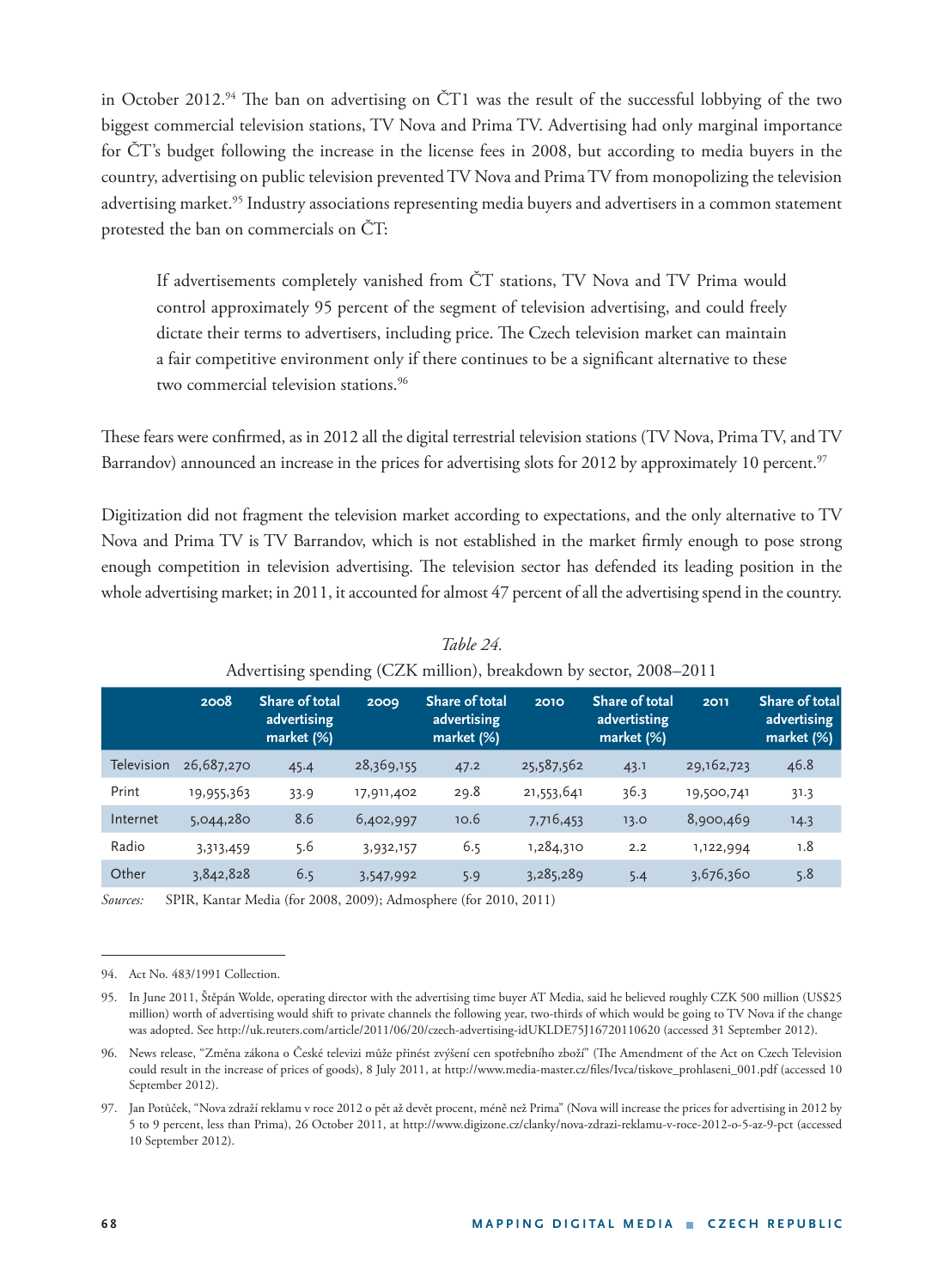The internet has seen major growth in recent years. From a medium whose share in the total advertising expenditure in the country hovered around 4 percent in 2006, online advertising surged to account for over 14 percent of the advertising market in 2011, when it was worth almost CZK9 billion (US\$ 500 million).

In 2012, the advertising market was showing some recovery from the economic crisis.<sup>98</sup> But while the internet and television markets grew in 2011 and 2012, the print market at best stagnated at some CZK19 billion (US\$1 billion), mainly as a result of falling readership and pressure from the internet, which in recent years has attracted much of the cash previously going into print media. The two largest publishing houses by advertising revenue, Mafra and Ringier Axel Springer, experienced significantly lower profits in 2011.

*Table 25.* Net profits of the main publishers in the Czech Republic (CZK million (US\$ million)), 2008–2011

| <b>Publisher</b>                     | 2008      | 2009      | 2010      | 2011      |
|--------------------------------------|-----------|-----------|-----------|-----------|
| Mafra                                | 221(11.6) | 216(11.4) | 130(6.8)  | 89(4.7)   |
| Ringier Axel Springer Czech Republic | 696(36.6) | 370(19.5) | 552(29.1) | 356(18.7) |

*Sources:* for Mafra, see Motejlek.com;99 for Ringier Axel Springer, see Podnikatel.cz,100 at http://www.podnikatel.cz/hospodarske-vysledky/40766713 (accessed 20 June 2013)

Decline in turnover is evident for all publishers of daily newspapers, including Mafra, Ringier Axel Springer Czech Republic, Economia a.s., and Borgis a.s. In the second half of 2012, sales of *Blesk* (Ringier) and *MF Dnes* (Mafra) fell by approximately 20,000 printed copies a month, while the sales of *Hospodářské noviny* (Economia), *Právo* (Borgis), and *Lidové noviny* (Mafra) dropped by only 1,000 printed copies.101 Daily newspapers continue to sell less advertising, but the magazine market has experienced a slight rise in advertising income.

Editors at Czech print outlets interviewed for this report, or expressing their views in the media, agree that the decline in print sector advertising revenues has increased advertisers' ability to influence these publications' content. At the same time, journalists and editors have been trying to resist such pressure as much as possible, as they are aware that succumbing would lead to a loss of confidence among readers and alienate other advertisers.102

License fees are the main source of income for ČRo and ČT, and are regulated by the Law on Radio and Television License Fees.<sup>103</sup> The license fees stand at CZK 135 (US\$7.1) a month for television, and CZK45

<sup>98.</sup> Zuzana Kartáková, "Mediální trh letos poroste, ale jen mírně" (Media market will grow this year but only slightly), at http://m.ihned.cz/c4- 10000005-51407930-700000\_d-cesky-medialni-trh-letos-poroste-ale-jen-mirne, 30 March 2011 (accessed 10 September 2012).

<sup>99.</sup> See http://www.motejlek.com/pad-mafry-pokracuje-pokud-nedojde-k-radikalnim-zmenam-skonci-letos-ve-ztrate (accessed 20 June 2013).

<sup>100.</sup> See http://www.podnikatel.cz/hospodarske-vysledky/40766713 (accessed 20 June 2013).

<sup>101.</sup> Audit Bureau of Circulations Czech Republic (ABC ČR), at http://www.abccr.cz (accessed 13 May 2013).

<sup>102.</sup> Jakub Unger, content director with Aktualne.cz, and Lucie Tvarůžková, editor-in-chief of *Hospodářské noviny*, speaking at the Inspiration and Innovation Conference, Prague, 27 July 2012.

<sup>103.</sup> Act No. 348/2005 Collection.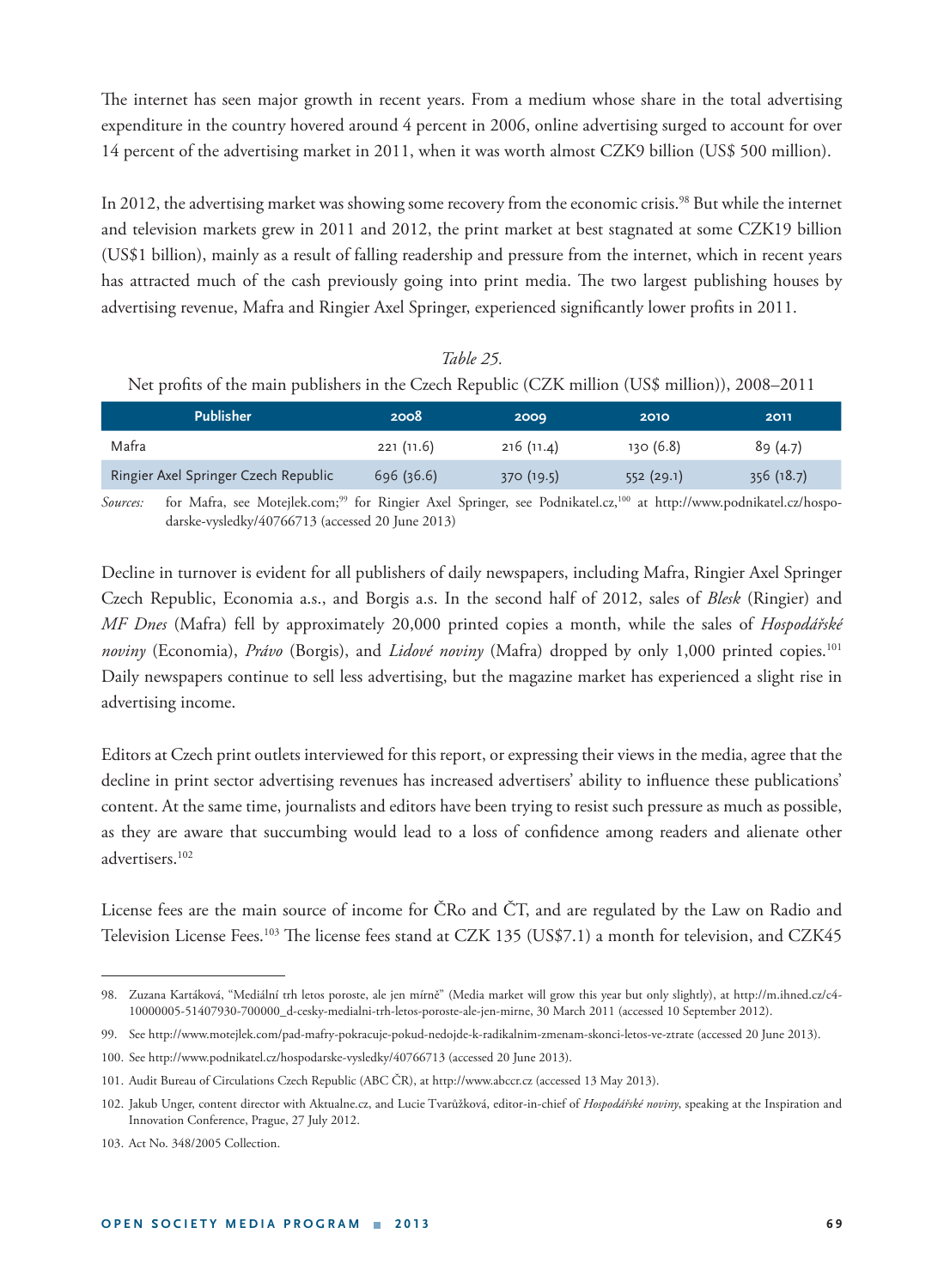(US\$ 2.28) for radio. After the first six digital licenses were awarded in April 2006, MPs decided to help commercial broadcasters by reducing advertising on ČT and raising the television license fee. No move was made, however, to keep raising the license fees in line with inflation or the retail price index.

| <b>Publisher</b>        | 2007    | 2008    | 2009    | 2010    |
|-------------------------|---------|---------|---------|---------|
| Mafra                   | 172,166 | 175,213 | 151,175 | 149,918 |
| Ringier                 | 126,882 | 140,150 | 126,795 | 121,837 |
| Vltava Labe Press (VLP) | 102,586 | 95,853  | 74,392  | 64,914  |
| <b>Bauer Media</b>      | 52,314  | 58,922  | 57,626  | 52,920  |
| <b>Borgis</b>           | 43,760  | 46,714  | 39,538  | 40,398  |
| Economia                | 44,831  | 42,566  | 39,272  | 37,868  |
| Sanoma Media            | 44,550  | 38,819  | 30,631  | 30,183  |
| Burda Praha             | 22,003  | 25,591  | 25,074  | 26,475  |
| Stratosféra             | 18,095  | 19,394  | 14,870  | 12,643  |
| Metro ČR                | 14,801  | 13,440  | 12,414  | 11,638  |

*Table 26.* Turnover of the major publishers in the Czech Republic (US\$ '000), 2007–2010

Source: Mediaguru, "Vydavatelům klesají obraty, ziskovost se ale zlepšila" (Publishers' turnovers declined, while profitability increased), 9 January 2012104

The internet has become over the past five years the medium with the most dynamic growth and has been strengthening its position in the media market, mainly at the expense of the print sector. Despite forecasts that investment in advertising on the internet will soon overtake newspaper advertising, however, print still enjoys larger advertising revenues than does the online sector.

### **6.2.2 Other Sources of Funding**

Many Czech media outlets have increasingly seen potential for growth and offsetting losses from the decline of print media in new forms of online advertising and sales of their media products through online applications. They are trying to react to the growing popularity of tablets and mobile devices, and to the fact that people have been increasingly using mobile internet to read news and access information. Research also shows that customers are willing to pay for online information.<sup>105</sup> According to Jakub Unger, content director for Aktualne.cz, approximately one-third of internet users in the Czech Republic are currently willing to pay for information, and there is growing enthusiasm among publishers about new forms of internet and mobile advertising targeting specific groups of customers. They see in this a fresh source for financing the media.<sup>106</sup>

<sup>104.</sup> See at http://www.mediaguru.cz/2012/01/vydavatelum-klesaji-obraty-ziskovost-se-ale-v-roce-2010-zlepsila (accessed 10 September 2012).

<sup>105.</sup> NetMonitor research on mobile internet users from 7 February 2012, at http://www.netmonitor.cz/tz-vyuzivani-internetovych-sluzeb-z-mobilniho-telefonu-rychle-roste (accessed 10 September 2012).

<sup>106.</sup> Interview with Jakub Unger, director of content, Aktualne.cz, Prague, September 2012.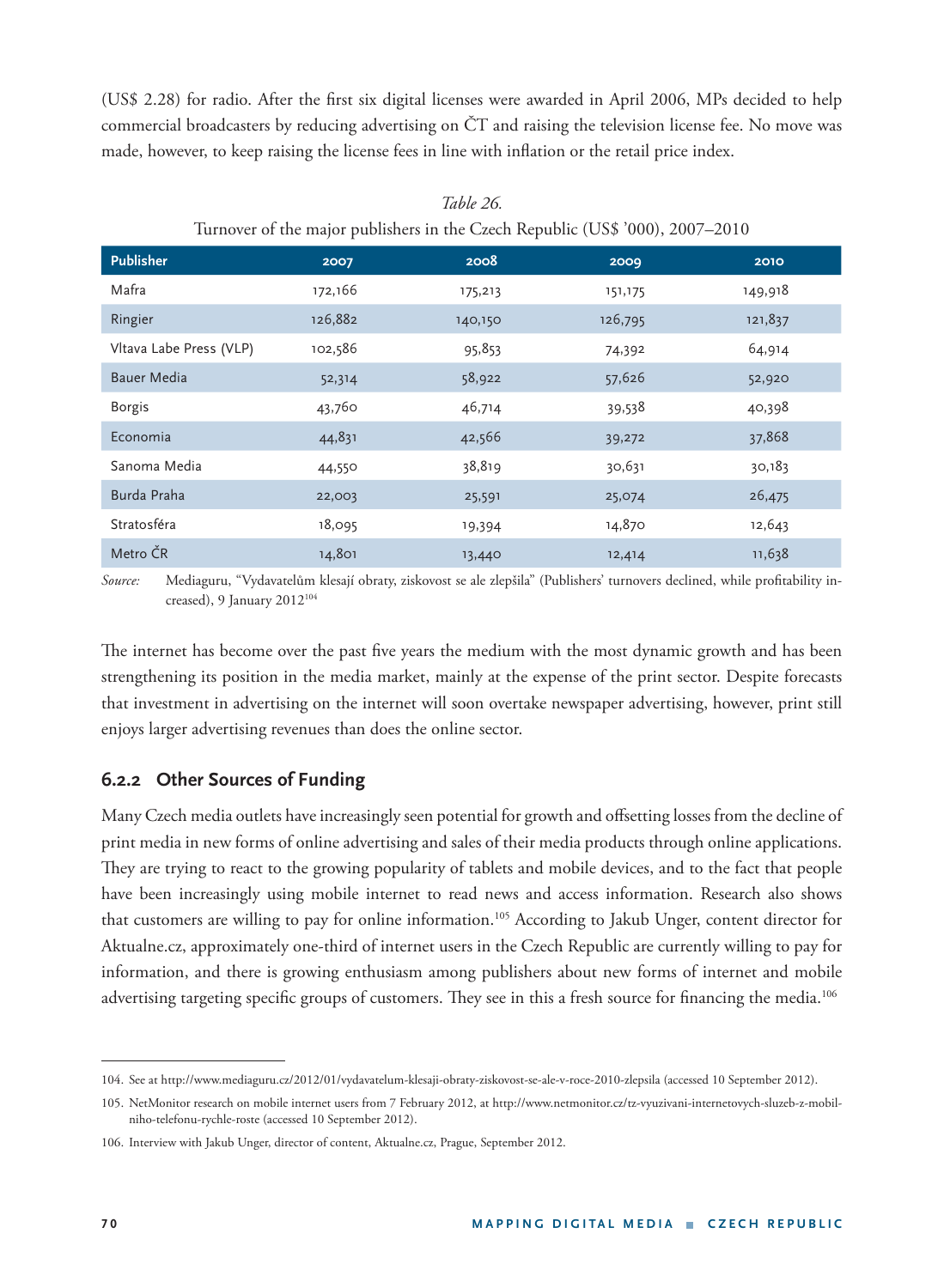Piano Media, a Slovak company (with some Czech employees) with affiliates in Slovakia, Poland, and Slovenia, has implemented paid-content systems (paywalls) on more than 60 websites owned by 25 international and local media groups. They are planning to expand in the region but not, currently, in the Czech Republic, as publishers there are still hesitant to adopt such platforms.

Since 2010, newspapers and magazines have started to make profits on sales of their content through mobile internet applications. In 2012, there were about 300 newspapers and magazines available through mobile applications in the Czech Republic.<sup>107</sup> But despite this growth, the income from advertisements in the print media still significantly exceeded the income from mobile applications disseminating this content in 2012.

| <b>Title</b>       | Printed edition (sold copies) | Electronic edition (sold subscriptions) |
|--------------------|-------------------------------|-----------------------------------------|
| Hospodářské noviny | 188,106                       | 2,173                                   |
| Lidové noviny      | 39,485                        | 366                                     |
| Mladá fronta Dnes  | 43,330                        | 553                                     |
| Respekt            | 209,878                       | 1,434                                   |
| Týden              | 32,734                        | 274                                     |

*Table 27.* Daily average sales (printed and electronic) of daily newspapers and magazines

*Sources:* Union of Publishers; Audit Bureau of Circulations Czech Republic (*ABC* ČR)

# **6.3 Media Business Models**

The economic crisis hit the Czech media market, coinciding with the process of digitization. According to the consultancy PricewaterhouseCoopers's (PwC) "Global Entertainment & Media Outlook 2009–2013," the market is becoming more dynamic, especially thanks to digitization and despite the economic downturn. Media companies, however, face the problem of adjusting their business models to ensure a return on investment (ROI) in digitization by pulling in sufficient revenues from digital formats.

The new media sector is the most dynamically growing sector in the entire media industry, but television and print still generate the bulk of advertising profits. Czech media have been feverishly looking for more successful business models. All the big publishing houses (including Mafra, Ringier Axel Springer, and Economia) have begun to sell media content through mobile applications in a move to boost revenue.

At the same time, some online media are experimenting with selling exclusive content to targeted groups of consumers. These include the online publications Motejlek.com and DenikInsider.cz, which specialize in business news and investigative reporting, respectively. Whereas Motejlek.com has been on the market for

<sup>107.</sup> Czech magazine and newspaper applications can be found, for example, at http://www.publero.com (accessed 10 September 2012).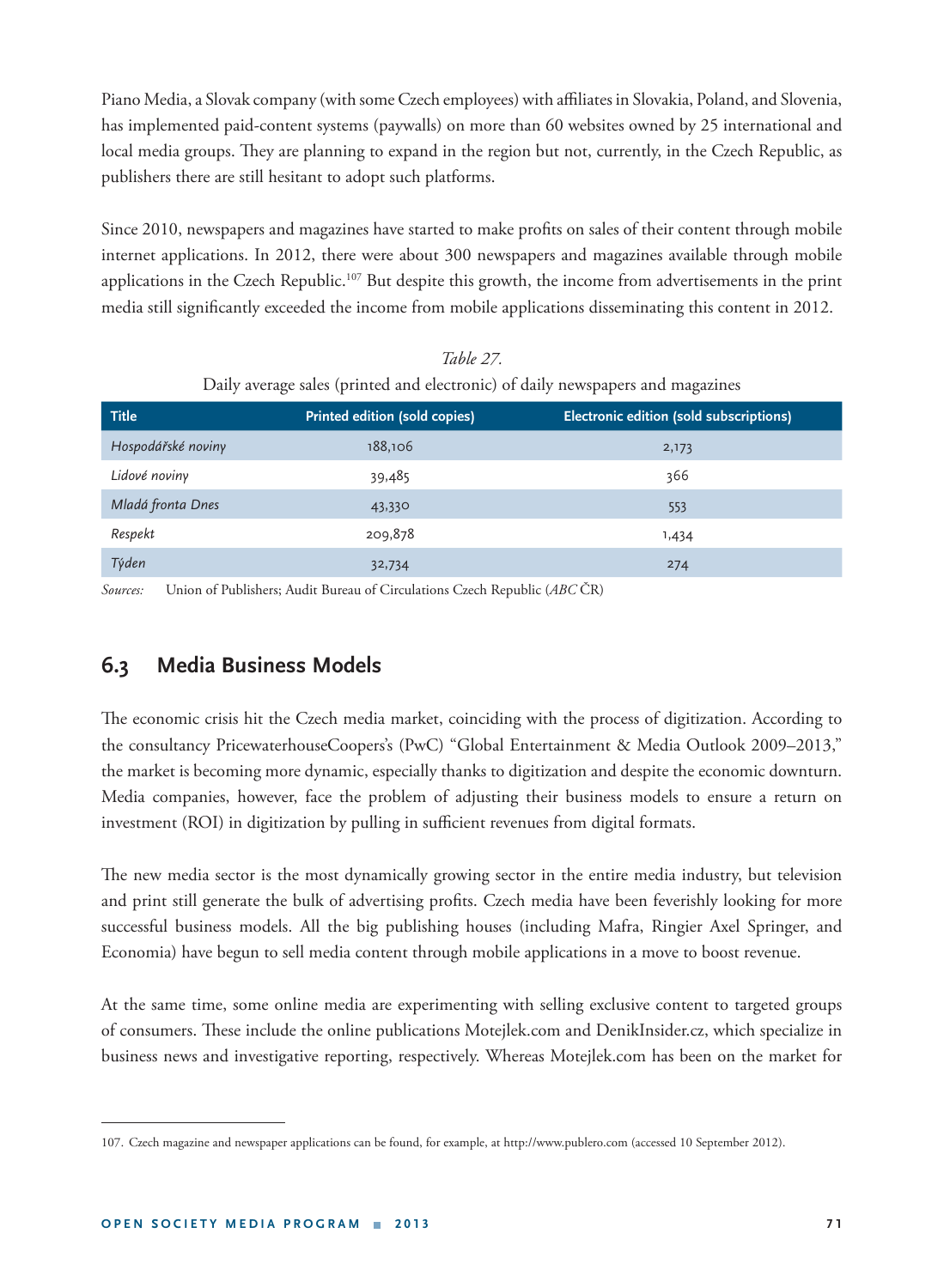many years now, the digital daily *Insider* was launched in December 2011 by Centrum Holdings, the online company that also runs Aktualne.cz. *Insider* aims to deliver exclusive, paid news from the areas of business and politics each afternoon to the customer's mobile devices. The yearly subscription for the service is CZK 990 (US\$51), and the yearly subscription for the Kindle 3 device goes up to CZK 3,599 (US\$ 184). *Insider* is an experimental laboratory for Centrum Holdings. Its reporters work on data collection and investigative reports, and weekly and monthly news formats rather than daily reports. The platform had 2,500 readers in spring 2012.108

## **6.4 Assessments**

The major disputes over ownership in the broadcasting sector have been settled over the past decade, and the ownership structures in broadcasting are now less opaque than they were in the early 2000s.

The bulk of the capital in the media, including in broadcasting, is foreign, and there are tendencies toward media ownership concentration. Thanks to the introduction of new platforms—particularly online newspapers and delivery services to mobile devices—media pluralism is not completely endangered. However, a growing number of businessmen have shown a strong interest in investing in the media market in a bid to defend their business or other interests. If this becomes an overwhelming trend, it could be a serious threat to the independence of the Czech media.

The recession has taken its toll on advertising spending, unbalancing the accounts of most private media operating in the Czech Republic. In contrast, thanks to the license fee imposed by law on all households in the Czech territory, the public service broadcasting operators remained the most resilient to the economic crisis.

The internet has grown massively in the past decade, evolving from a sector that was harvesting only around 1 percent of the total advertising cash spent in the Czech market to more than 14 percent in 2011. Despite the economic gloom, the Czech media market has remained vibrant when it comes to searching for new business models. Investments and research into testing new digital platforms and gadgets are massive. New applications for media content have been mushrooming, but digital formats are not generating hefty sales when compared with their print counterparts.

<sup>108.</sup> Interview with Jakub Unger, Prague, September 2012.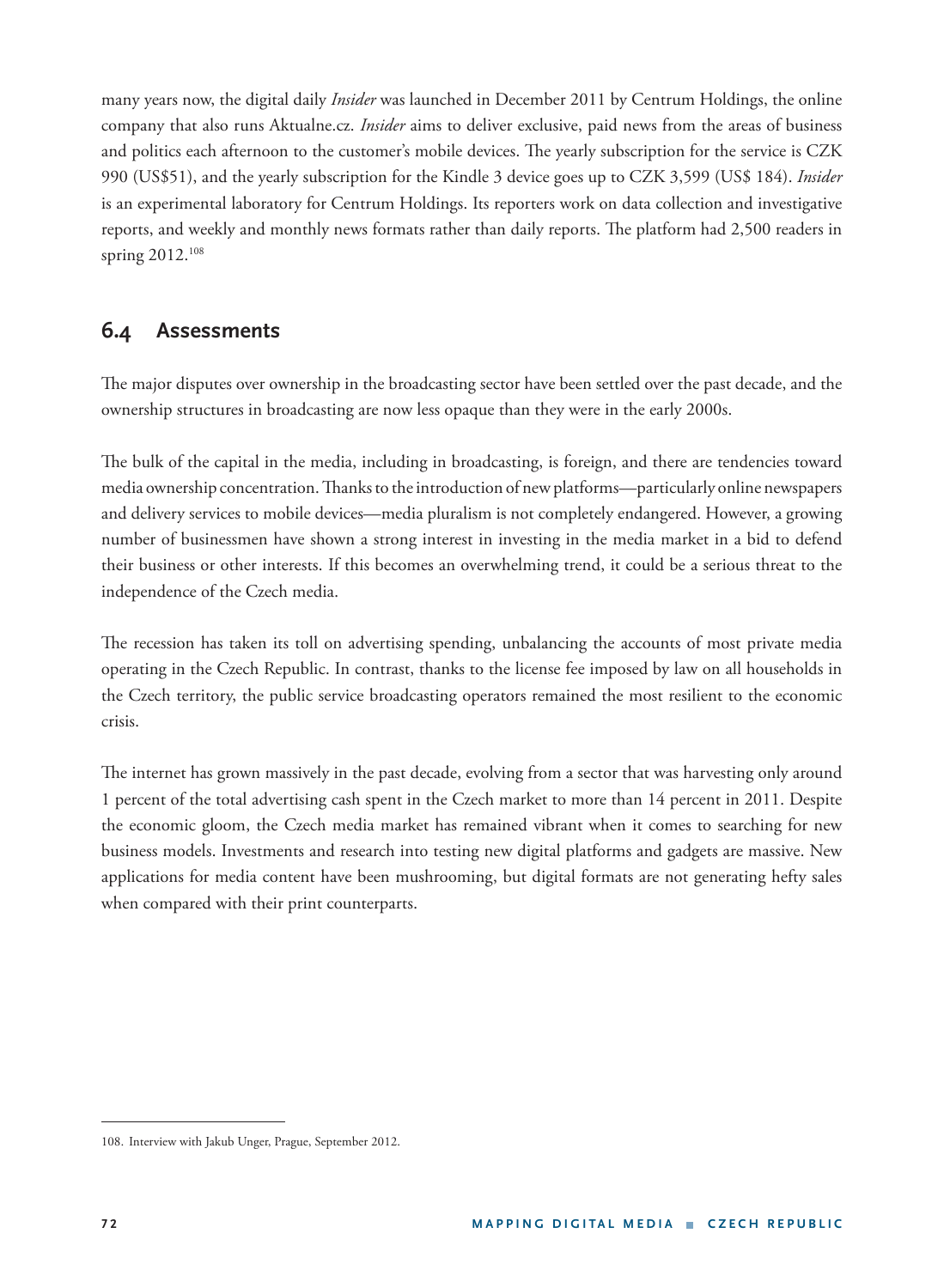# 7. Policies, Laws, and Regulators

#### **7.1 Policies and Laws**

#### **7.1.1 Digital Switch-over of Terrestrial Transmission**

#### 7.1.1.1 Access and Affordability

The overall digital switch-over of terrestrial transmission is governed by the Technical Plan for the Transfer to Digital Broadcasting (*Technický plán přechodu ze zemského analogového na zemské digitální televizní vysílání*, TPP), approved by the Czech government in April 2008.<sup>109</sup> The entire process of digital switch-over in the Czech Republic has been managed by the state, and the TPP—after initial resistance and criticism from the private television stations—was made into law and therefore accepted by all stakeholders as the official digitization timetable.<sup>110</sup>

The basic conditions and requirements for the transition to digital broadcasting are defined in Section 4 of the TPP, which states among other things:

Terrestrial analog television broadcasting may be discontinued only if coverage of the relevant geographical area with terrestrial digital television broadcasting broadcast is ensured at least to the extent covered by the existing analog terrestrial television broadcasting, and the information campaign lasts for at least three months prior to the date on which terrestrial analog television broadcasting is to be discontinued, as indicated in Annexes 3 to 5 to this Regulation.

<sup>109.</sup> Government Regulation No. 161 of 28 April 2008 on the technical plan for the transition from terrestrial analog television broadcasting to terrestrial digital television can be found at http://www.download.mpo.cz/get/39700/45821/553641/priloha007.pdf (accessed 28 June 2012).

<sup>110.</sup> When the government originally adopted a Technical Plan for the Transfer to Digital Broadcasting in 2006, the ČTÚ, the technical regulator in charge of implementing the plan, did not have the legal tools to force existing broadcasters (specifically the commercial stations TV Nova and Prima TV, and the regional analog TV stations) to comply. These broadcasters had their analog licenses automatically extended until 2018. The Technical Plan was further institutionalized by the Amendment of the Broadcasting Act in 2008 when the Technical Plan for the Transfer to Digital Broadcasting became a legally binding document, obliging broadcasters to release their analog licenses in order to make room for digital channels. (See OSI, *Television Across Europe*, 2008, pp. 20 and 34.)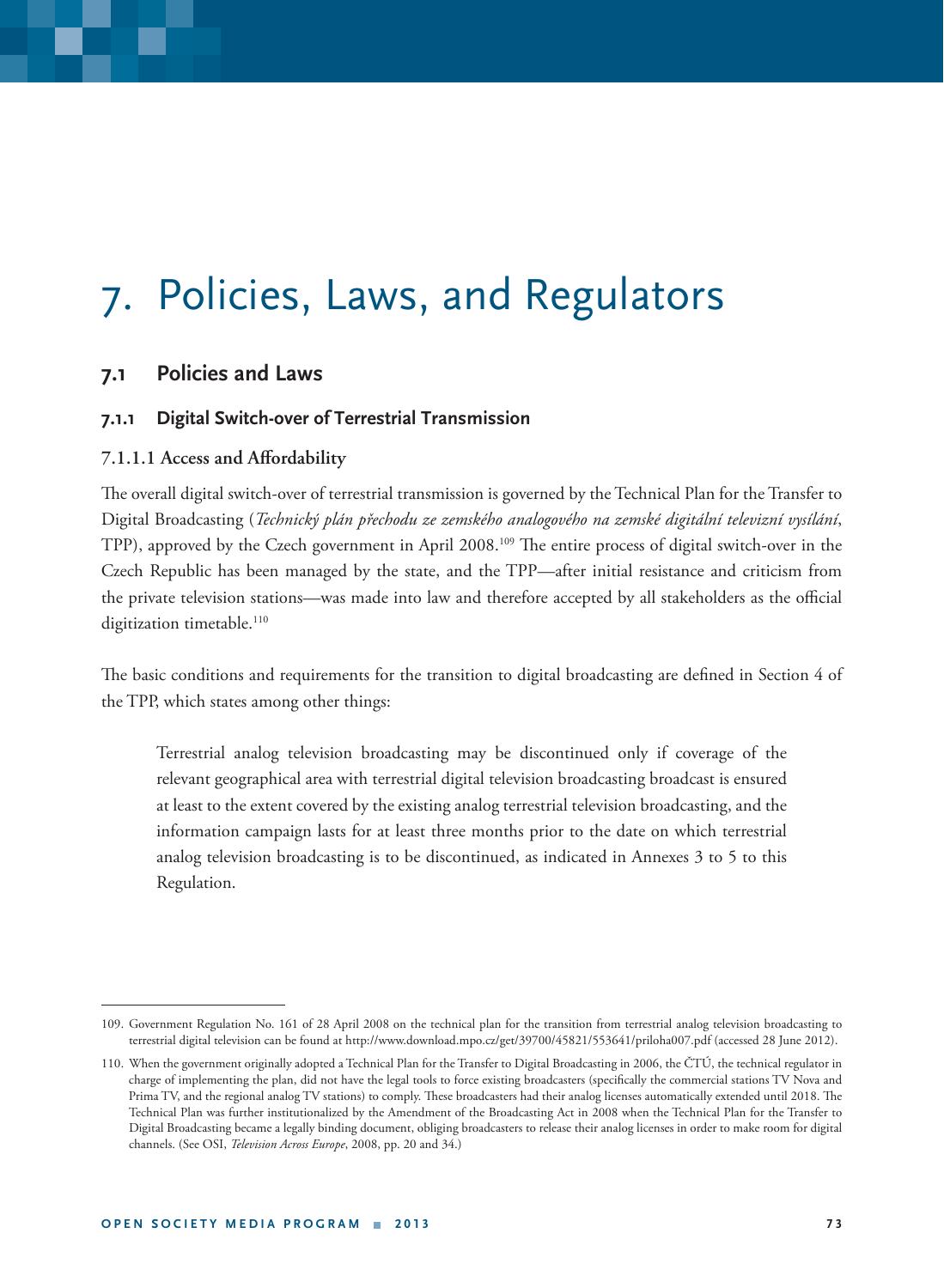At the beginning of 2010, the public service multiplex 1 reached 95 percentage coverage of the entire population of the country. The commercial multiplex 2 (broadcasting TV Nova, Prima TV, and TV Barrandov) covered three-quarters of the population, and the commercial multiplex 3 covered 55 percent. Multiplex 4 covered 22 percent in 2010. The analog signals currently being broadcast in parallel were gradually switched off in 2012.

Digitization of the satellite and cable networks has been left solely in the hands of the market players, without significant state interference. Terrestrial digital broadcasting is being managed by the state mainly to avoid the digital divide and to fulfill the legal obligation to provide the requisite conditions for digital broadcasting for the public service broadcasters.<sup>111</sup> There are no affordability requirements concerning the prices of set-top boxes (STBs) or other equipment necessary for digital reception. The average price of an STB on the Czech market, starting at €30 (US\$39), turned out not to be an issue that would require the involvement of the state.<sup>112</sup>

Money and effort have been invested in the state communication campaign about digitization organized by the National Coordination Group (*Národní koordinační skupina*, NKS). This has been financed from the advertising revenues of Czech public television.

Mainly commercial television stations criticized the NKS for not providing sufficient information about the digital switch-off, especially in Prague in 2009. They pointed out that the switch-off in the capital and other big Czech cities was problematic because people living in large blocks of flats did not have enough time to install new television antennas for terrestrial digital broadcasting. However, the catastrophic forecast about the failure of digital coverage put forward by private television stations did not come true, and the Prague analog switch-off ran "surprisingly smoothly," as even Petr Dvořák, the TV Nova director, admitted in 2009.<sup>113</sup> Television commercials and shows informing viewers about the switch-off were produced by both television stations and the NKS.

#### **7.1.1.2 Subsidies for Equipment**

The only state subsidy available to those who cannot afford an STB or digital television sets is for institutions for handicapped or other socially disadvantaged people. This subsidy comes from the state budget and is provided on the basis of an application submitted by concerned institutions.

#### **7.1.1.3 Legal Provisions on Public Interest**

The legislation adopted between the years 2005 and 2007 secured the public service broadcasters the leading position in deploying digital terrestrial broadcasting.

<sup>111.</sup> These obligations are stated in § 3, Section 1, Act No. 483/1991 Collection, on Czech Television and § 3, Section 1 of Act No. 484/1991 Collection, on Czech Radio.

<sup>112.</sup> Interview with Marek Ebert, deputy chair of the ČTÚ, 15 April 2011. Information about the state information campaign on digitization can be found at http://www.digitalne.tv (accessed 29 June 2012).

<sup>113.</sup> Juraj Kojš, "Petr Dvořák: připravenost pražanů nás překvapila" (Petr Dvořák: Readiness of inhabitants of Prague surprised us), 19 May 2009, at http://www.digizone.cz/aktuality/petr-dvorak-pripravenost-prazanu-prekvapila (accessed 15 May 2012).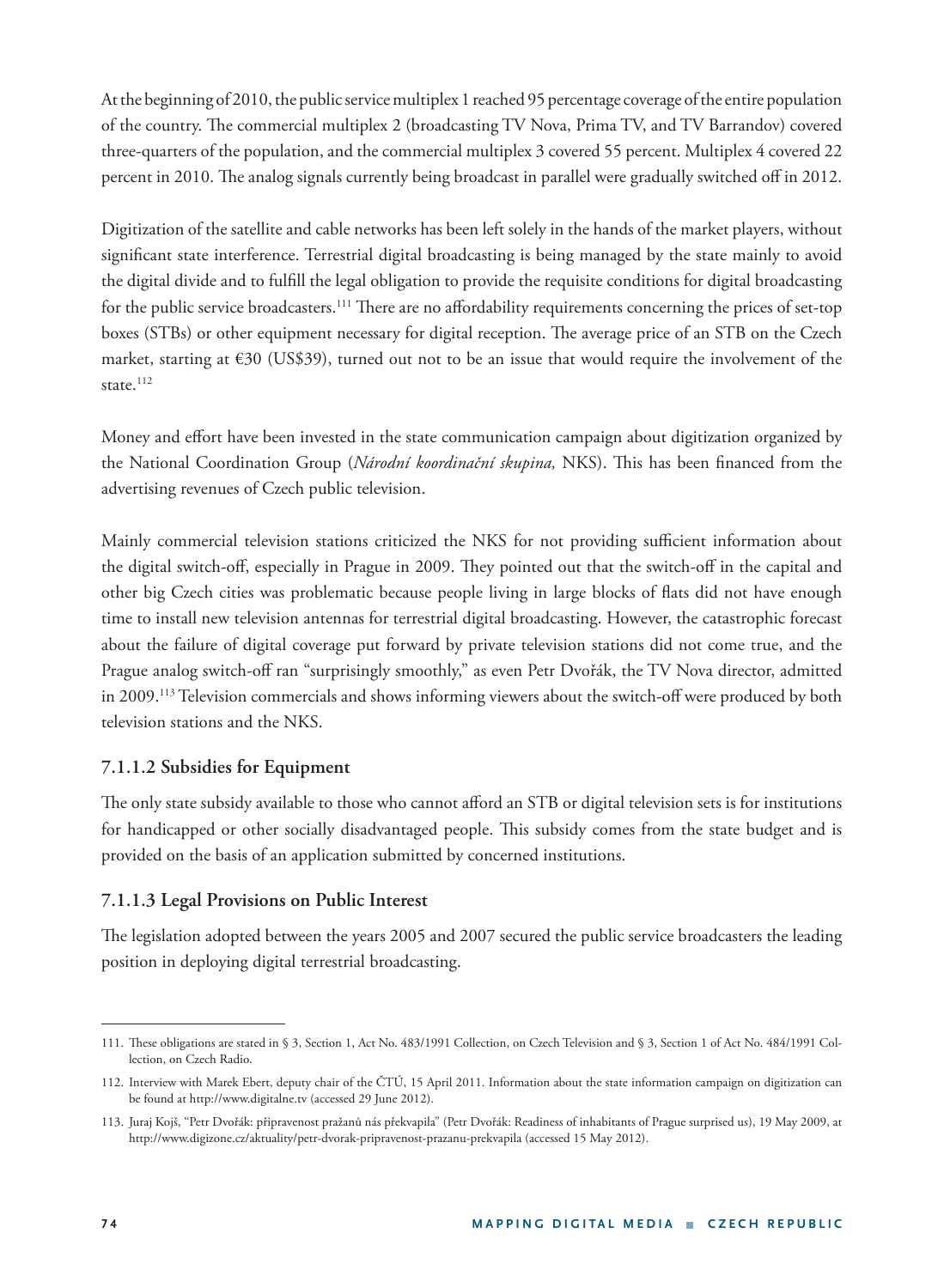The crucial policy documents and legal instruments concerning the digital switch-over were the adoption of the Electronic Communications Act in May 2005, the amendments to the Broadcasting Act in 2006 and 2007, and the already mentioned Technical Plan for the Transfer to Digital Broadcasting (TPP).

The Electronic Communications Act introduced the term of Public Service Multiplex, a multiplex reserved in full for the public service broadcasters Czech Television and Czech Radio.<sup>114</sup> The amendments to the Broadcasting Act in 2006 and 2007<sup>115</sup> provided the legal framework for digital broadcasting, but under conditions that greatly favored the existing broadcasters.

Besides the fact that Czech Television was granted the position of being the flagship for digitization, the amended Broadcasting Act brought radical changes in the distribution of television licenses, introducing a registration system similar to the one already in place for cable and satellite broadcasting. The amendments also aimed to motivate current nationwide license holders to give up their analog frequencies in exchange for digital licenses. TV Nova and Prima TV were automatically awarded "compensatory" digital licenses in exchange for their analog ones. The TPP became a legally binding document, obliging broadcasters to release their analog licenses in order to make room for digital channels.

It also awarded "compensatory licenses" to the first six digital broadcasters after a court did not allow them to start broadcasting, and allowed the public service broadcaster to carry advertising until the analog switchoff.<sup>116</sup> The advertising revenues of public television, estimated at approximately  $\epsilon$ 18 million (US\$23 million), were, in line with the amendment, invested in the construction of the digital transmitters and the information campaign about switch-over. The cable broadcasters were obliged to air all the terrestrial television channels.<sup>117</sup>

The adoption of legal provisions to enable the digitization process was a long-drawn-out and convoluted process, dominated by political wrangling among the most influential interest groups.<sup>118</sup> Digitization brought more plurality to the television market up to a certain point. There are now more channels, but the majority of them are offshoots of the established television stations. The only new full-format television station is TV Barrandov. The other stations that received digital licenses in 2006 either did not start broadcasting or went bankrupt.

After the analog switch-off in 2012, the liberal licensing system, where all requests for digital licenses are to be processed on a first-come-first-served basis, is likely to bring major changes to the market—although many media observers and market insiders stress that the market is already quite saturated, and several of the

<sup>114.</sup> Act No. 127/2005 of 22 February 2005 on Electronic Communications and on the Amendment to Certain Related Acts (Electronic Communications Act).

<sup>115.</sup> Act No. 231/2001 on Radio and Television Broadcasting Operation and on amending other laws, Sbírka zákonů, 4 June 2001, further amended (274/2003, 341/2004, 501/2004, 626/2004, 82/2005, 127/2005, 348/2005, 235/2006, 160/2007, 296/2007,304/2007, 124/2008, 384/2008, 196/2009, 41/2009, 132/2010, 227/2009, 153/2010, 132/2010).

<sup>116.</sup> The Act allows ČT to air advertisements on 0.75–1 percent of broadcasting time on its first channel and 0.5 percent of the total broadcast time on other channels (Act No. 304/2007 Collection, Art. IV/12).

<sup>117.</sup> OSI, *Television Across Europe*, 2008 Report, Section 1.1, p. 20.

<sup>118.</sup> OSI, *Television Across Europe*, 2008 Report.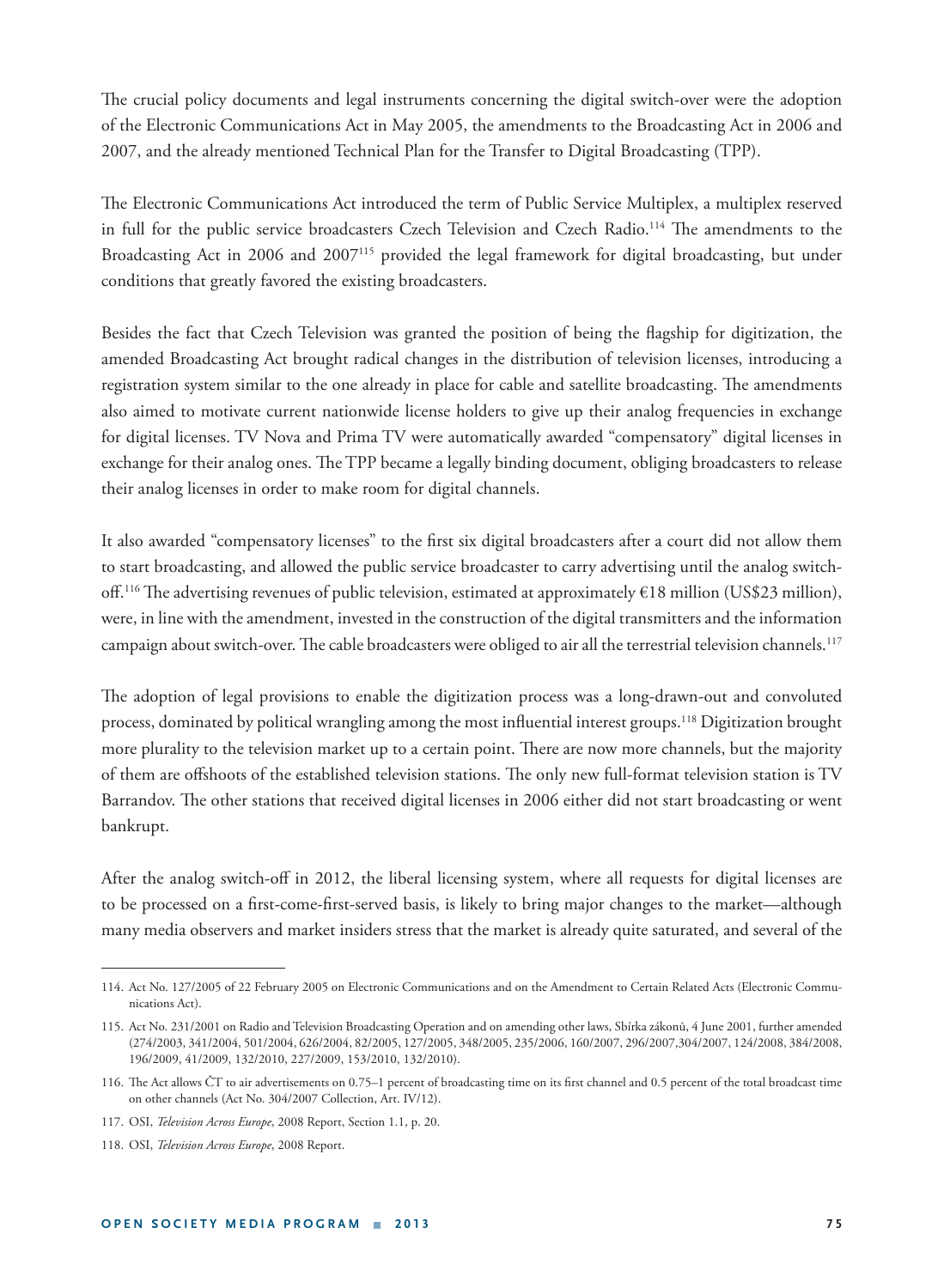digital television projects failed even before launching (for example, Febio TV, TV Pohoda) or lasted only briefly (the all-news channel  $Z1$ ) due to financial constraints. The expectations from digitization have not been fulfilled, either due to lack of finances and flawed business strategies that forced many players out of the market, or because of the lack of political will. Many viewers who invested in new digital equipment are so far disappointed with the poor variety of the programs brought by digitization.<sup>119</sup>

#### **7.1.1.4 Public Consultation**

Discussion about digitization started to heat up around 2005 when newcomers wanted to enter the digital market and end the long-running duopoly of TV Nova and TV Prima. The legal delays and political wrangling encouraged frustrated stakeholders to initiate a debate on digitization. Primarily advertisers, broadcast media professionals, journalists, and the new applicants for digital licenses took part in this debate. These heated discussions also led to legal changes that contributed to unblocking the digitization process and opened the market to the new players.

The biggest influence on the legal changes was nevertheless exerted by the strongest market players, namely the commercial television stations (especially TV Nova and TV Prima), politicians, and government officials. Stakeholders continue to organize various debates to discuss issues concerning the digital switch-over and the new issues and challenges of the digital market. Civil society involvement is, however, limited as mediaoriented NGOs are practically non-existent in the Czech Republic. There are several NGOs with human rights-oriented media programs that only provide ad hoc journalism training.

#### **7.1.2 The Internet**

#### **7.1.2.1 Regulation of News on the Internet**

On 1 June 2010, the Act on Radio and Television Broadcasting in the Czech Republic (Act No. 231/2001 Collection) was amended and expanded to include the regulation of so-called on-demand audiovisual media services.<sup>120</sup> The Act incorporates the relevant legislation of the European Union and regulates the conditions for the provision of on-demand audiovisual media services.<sup>121</sup> The Czech Republic failed to implement the EU Directive by the 2009 deadline. The implemented EU Directive is the only provision regulating the news content on internet and mobile phones.

<sup>119.</sup> For example, Lukáš Polák, "Digitalizace analogového vysílání je u konce" (Digitization of analog broadcasting is at the end of the road), at http:// www.digizone.cz/clanky/digitalizace-analogoveho-vysilani-je-u-konce (accessed 30 January 2013).

<sup>120.</sup> The full text of the amendment can be found at http://www.senat.cz/xqw/xervlet/pssenat/htmlhled?action=doc&value=54657 (accessed 30 January 2013).

<sup>121.</sup> Council Directive of 3 October 1989 on the coordination of certain provisions laid down by law, regulation, or administrative action in Member States concerning the pursuit of television broadcasting activities (89/552/EEC). Directive 97/36/EC of the European Parliament and of the Council of 30 June 1997 amending Council Directive 89/552/EEC on the coordination of certain provisions laid down by law, regulation, or administrative action in Member States concerning the pursuit of television broadcasting activities. Directive 2007/65/EC of the European Parliament and of the Council of 11 December 2007 amending Council Directive 89/552/EEC on the coordination of certain provisions laid down by law, regulation, or administrative action in Member States concerning the pursuit of television broadcasting activities.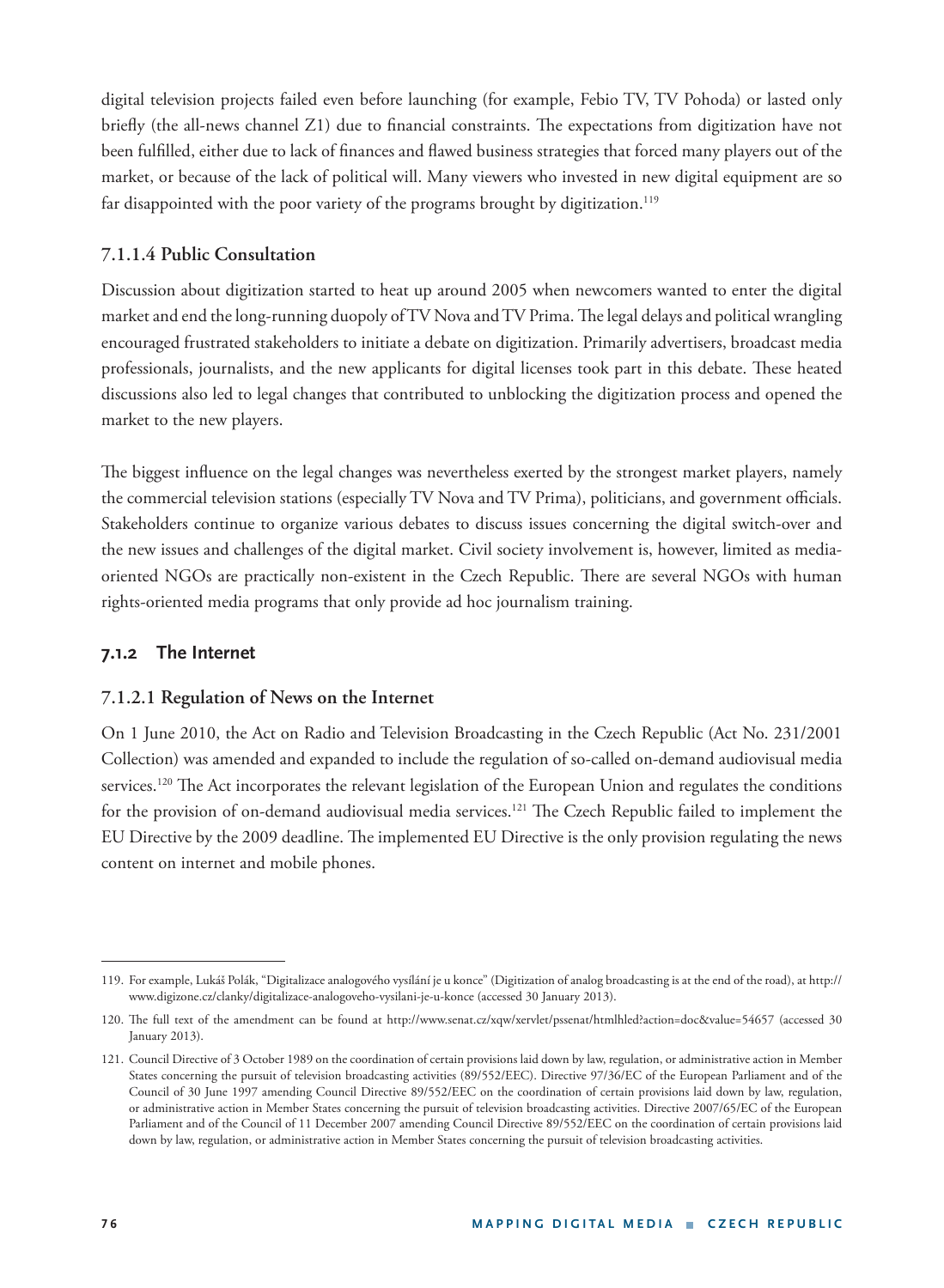In practice, the monitoring of compliance with this law is carried out by the RRTV, the content regulator. All commercial video services on the internet are obliged to register with the RRTV. The law also defines the criteria for internet audiovisual service providers falling under the control of the RRTV. At the time of writing, there were several hundred video services registered with the RRTV, which has been closely cooperating in regulating these services with self-regulatory bodies, such as the Association for Internet Advertising (Sdružení pro internetovou reklamu, SPIR)<sup>122</sup> and the Association of Television Organizations  $(ATO),<sup>123</sup>$  to inform operators about the new regulations.<sup>124</sup>

The RRTV's regulation of the internet has sometimes been criticized as improper. Some media covered in the past some absurd situations, for example when the IT giant Microsoft had to withdraw its instructional video from its Czech website at the request of the RRTV as Microsoft was not registered as a commercial video ondemand entity in the Czech Republic.<sup>125</sup>

#### **7.1.2.2 Legal Liability for Internet Content**

The responsibility of the service provider for internet content is stipulated in Act No. 480/2004 Collection on Certain Services of the Information Society, which transposed the E-commerce Directive to national law. Under the law, internet service providers are responsible for content posted by third parties on their site if they have actual knowledge of the allegedly illegal nature of the content. In such cases, they may be required to take down the content. The law makes hosting providers responsible for failing to block or remove illegal content it was made aware of.

There is a problem, however, with the interpretation of the wording of this law. The legislation speaks about "service providers" (not internet service providers), which leaves room for much interpretation, allowing some lawmakers or regulators to also include under this definition short message service (SMS) gateway providers and others.

The providers of on-demand audiovisual media services are also required to ensure that minors in the area of transmission will not normally hear or see broadcasts that may seriously affect their physical, mental, or moral development.<sup>126</sup>

To avoid legal infringement, internet publishers often do not allow readers' discussions below controversial articles (to avoid, for example, racist verbal attacks), or they at least moderate such discussions, which can often be time-consuming and costly.

<sup>122.</sup> SPIR is a professional association active in the field of internet advertising since 2000. One of its main goals is promotion of content on the internet. The association has in place an ethical code for internet advertising. The members of SPIR's general assembly include representatives from internet advertisers and online media. The association actively cooperates with RRTV in implementing the audiovisual on-demand services directive.

<sup>123.</sup> The ATO has been in existence since 1997 and its main activity is the implementation of electronic television audience measurement in the Czech Republic.

<sup>124.</sup> The amendment of the Broadcasting Act with the audiovisual services on-demand provision came into force on 1 June 2010.

<sup>125.</sup> See http://www.zive.cz/clanky/rada-radi-chce-mit-internetova-videa-pod-kontrolou/sc-3-a-155715/default.aspx (accessed 20 June 2013).

<sup>126.</sup> Article 6(3) of Act No. 132/2010 Collection on Audiovisual Media Services On-Demand.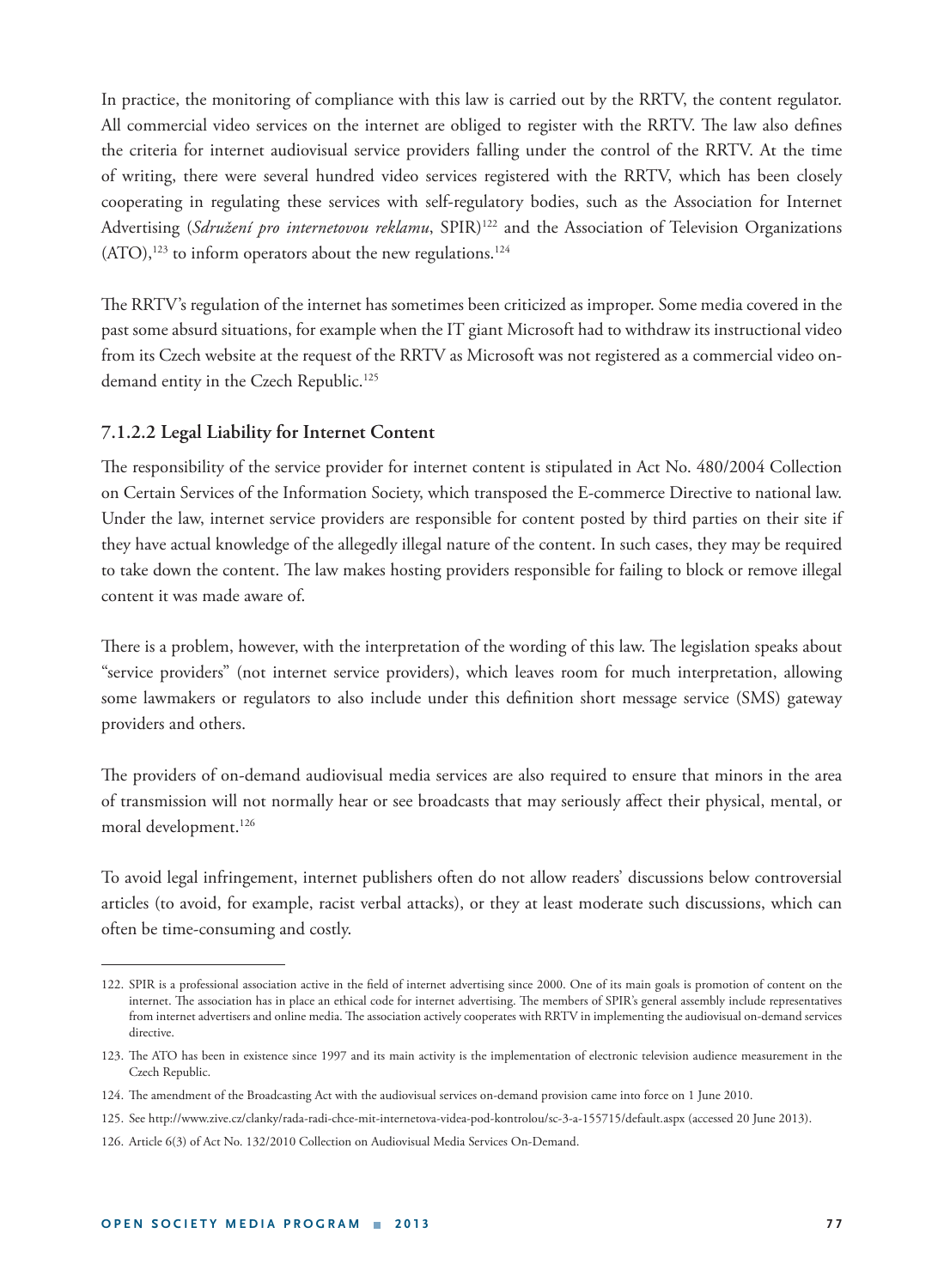## **7.2 Regulators**

#### **7.2.1 Changes in Content Regulation**

Both public and private electronic media are regulated by the RRTV, an administrative authority independent of the government. The first Federal Council for Radio and Television Broadcasting was established in 1991. It folded at the end of 1992, when Czechoslovakia split into two states (the other being Slovakia). The first Czech Broadcasting Council took over the competencies of the Federal Council in 1993.127

The tasks of the RRTV are laid down in the Broadcasting Act of 2001, which replaced the 1991 federal law governing the broadcasting regulator. The Broadcasting Council's competence covers, among other issues, decision-making in the areas of licenses for the operation of radio and television broadcasting, the operation of retransmission, and monitoring compliance with licensing conditions and broadcasting legislation. Since the introduction of the audiovisual media services on-demand directive into Czech legislation (described in section  $7.1.2.1$ ), the RRTV has taken over the role of regulating commercial video services on the internet.<sup>128</sup>

Besides the Broadcasting Council, the media market also falls under regulation of the ČTÚ, which administers the country's broadcasting frequencies,<sup>129</sup> and the Office for the Protection of Economic Competition (*Úřad pro ochranu hospodářské soutěže, ÚOHS),* the country's antitrust watchdog, which enforces prohibition of cartels, rules on the abuse of a dominant position, and approves any concentration of competitors.

One of the main changes resulting from the regulation of digitization was a changed relationship between the ČTÚ and the RRTV. Both are administrative authorities independent of the government: the RRTV for radio and television broadcasting, and the ČTÚ for electronic communications and postal services. There had been an ongoing conflict between the two over which office should be in charge of the distribution of the broadcasting frequencies.

The conflict between the two regulators escalated in 2004 over the issue of who would license terrestrial digital broadcasting. Experts and insiders say that this conflict delayed the digital switch-over for several years. The digital amendment of the Broadcasting Act ended the dispute. Currently, there is a clear understanding of the division of responsibilities: the regulation of content lies with the RRTV, and the regulation of transmission is carried out by the  $\text{CTU}.^{130}$ 

<sup>127.</sup> OSI, *Television Across Europe*, 2005 report, p. 492.

<sup>128.</sup> Jan Potůček, "Začal plati zákon o audiovizi a regulaci webu" (The act on audiovisual and internet came into force), 5 May 2010, at http://www. digizone.cz/clanky/zacal-platit-zakon-o-audiovizi-a-regulaci-webu (accessed 13 June 2012).

<sup>129.</sup> Czech Telecommunication was established on the basis of Act No. 127/2005 Collection, on Electronic Communications and on the Amendment to Certain Related Acts (the Electronic Communications Act) (the "Act") as of 1 May 2005 as a central administrative body for the execution of state administration in matters set out in the Act, including market regulation and definition of the conditions for business activities in the areas of electronic communications and postal services. See http://www.cto.cz (accessed 15 December 2012).

<sup>130.</sup> Interview with Marek Bert, deputy chair, ČTÚ.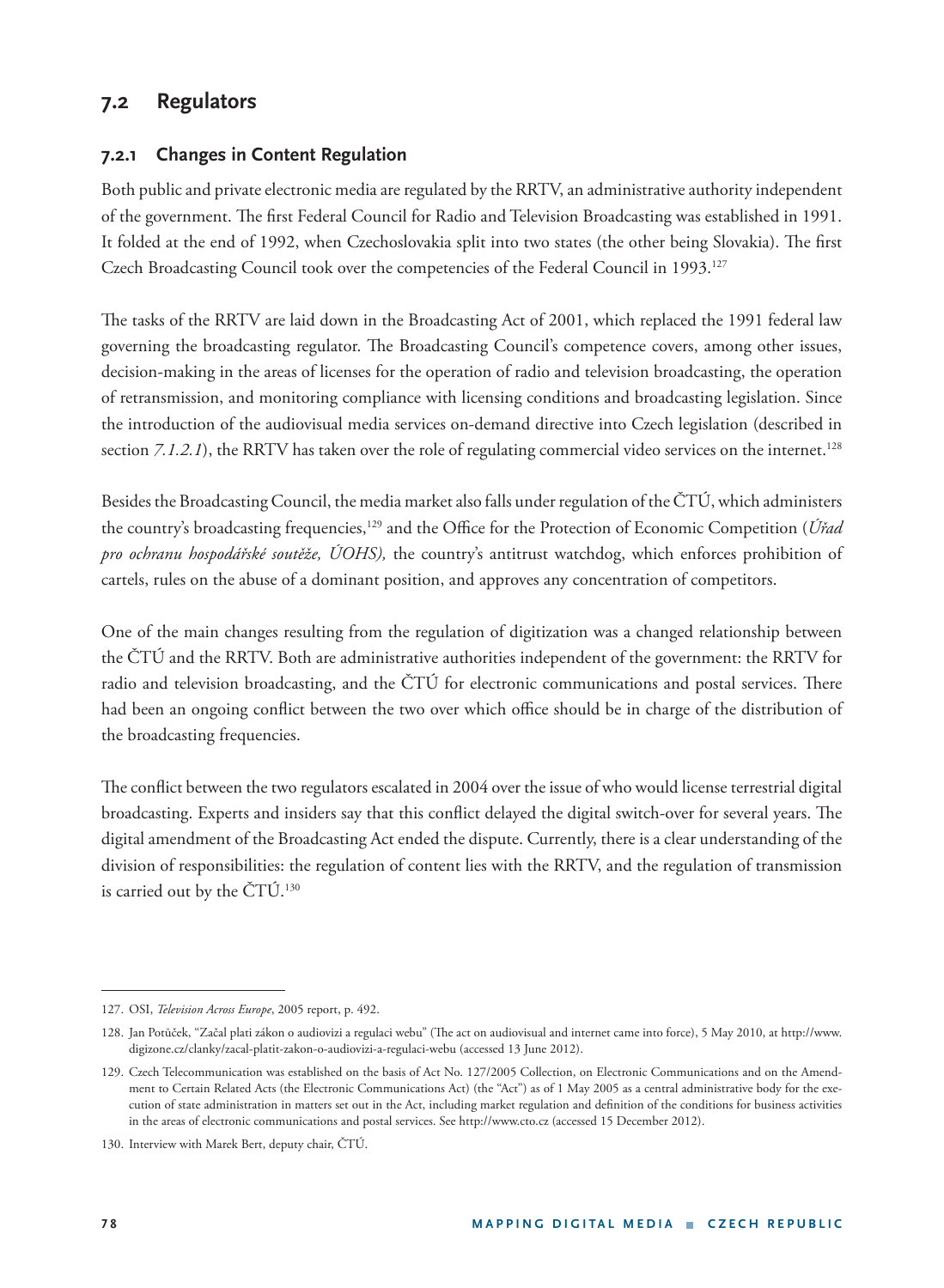The changes in the market over the past five years have also led to an increase in the number of channels and therefore the volume of programming to be monitored by the RRTV. The RRTV also started to be more proactive in monitoring the broadcasters' compliance with the law. In the past, the RRTV mainly reacted to complaints by viewers and listeners and was less proactive. Some of the past council members admitted that this system was in a way unfair to the channels with larger audiences. Currently, RRTV outsources professional analysts to monitor mainly terrestrial television broadcasting.

#### **7.2.2 Regulatory Independence**

There have been no legislative initiatives aimed at reforming the structure of the RRTV, in order to increase its independence over the past five years. Its membership continues to reflect the distribution of power in the Chamber of Deputies (the lower house of Parliament). Following the latest round of appointments of RRTV Council members, Kateřina Kalistová—an active supporter of the center-left Social Democrats (ČSSD) with open political ambitions—became the RRTV chairwoman.

The criteria for appointing and dismissing members of the RRTV, as well as the funding mechanisms of this body, have remained unchanged since the end of the analog era.

The RRTV Council comprises 13 members who are nominated by the Chamber of Deputies and then appointed by the prime minister, who can also remove them, based on a proposal by the Chamber. Members' mandates are for six years and can be renewed once. Their terms are not staggered.

Members are forbidden to work for political parties or movements, or to act in their favor. There are no stipulations concerning the required professional experience of members. The real power in the system of nomination and appointment of the RRTV Council is in the hands of the Chamber of Deputies. In reality, the prime minister's approval is a formality: it is the lower house of Parliament that appoints and fires RRTV members. This system of nomination is seen by media experts as inevitably allowing for political influence over the RRTV. Members are nominated exclusively by the political parties represented in the Chamber and then appointed by it, rather than by another entity, such as the Senate (the upper house of Parliament), where the distribution of power is sometimes different.<sup>131</sup>

Although the RRTV has in the past couple of years been considered less politically biased, the procedures for the appointment and dismissal<sup>132</sup> of members leave room for political interference. The RRTV Council members have in recent years been chosen from among people with more media background and expertise. One reason for the decreased politicization of the RRTV is also that media have been pushed further down the political agenda. Most Czech political parties do not have a concrete media policy as part of their program.

<sup>131.</sup> OSI, *Television Across Europe*, 2005 report, Section 3.1.2, p. 498.

<sup>132.</sup> The RRTV can be dismissed as a whole by MPs rejecting the annual report. See OSI Report, *Television Across Europe*, 2005 report, p. 499.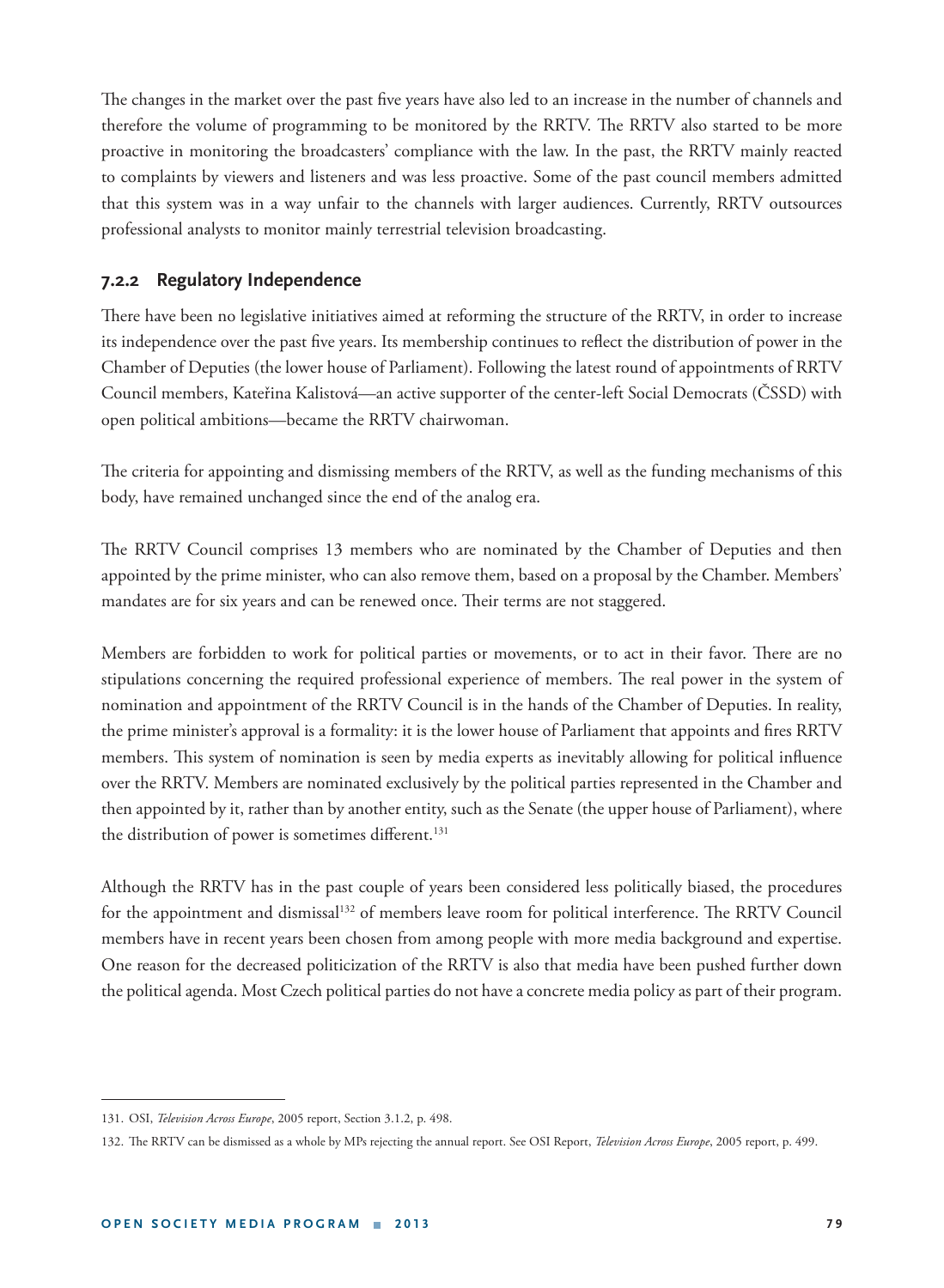If the media were part of the official Czech government program in the past 20 years at all, it was in the form of very general declarations about the protection of the freedom of speech, support for the dual system of broadcasting, and independence and plurality of the media. From time to time, the program would mention concrete issues, such as digitization; copyright protection; a promise to support cinematography; or changes in the election processes of the so-called media councils. But that is all.<sup>133</sup>

The new center-right government and political parties also introduced as part of their austerity package reducing parliamentary bodies in size. Part of this was the closure of the permanent commission for the mass media. The media is currently handled by the election committee of the Chamber of Deputies.

### **7.2.3 Digital Licensing**

One consequence of the digital switch-over in the Czech Republic has been a major change in the licensing system. This change was introduced in a 2007 amendment to the Broadcasting Act in reaction to problematic licensing procedures in the past.<sup>134</sup>

According to the new provisions, following the digital switch-off, the licensing tenders and application procedures administered by the RRTV will be dropped and replaced by a short application procedure almost identical to the application and registration procedure for cable and satellite broadcasters. Any party interested in airing digitally, whether via cable, satellite, or terrestrially, will only be required to apply for a license from the regulator. The RRTV will no longer organize contests for licenses, instead receiving individual applications with information about the applicant's financial, organizational, and technical readiness to start broadcasting, and an agreement with the multiplex operator to host its programs. The RRTV is obliged to interview the applicant within 30 days and can reject the application only if the individual is late in paying taxes, has been imprisoned, or has already had a license withdrawn for violating legal provisions on programming.

Politicians claim that the amended legislation is a breakthrough that will liberalize the television market in an unprecedented way and strengthen pluralism in broadcasting. In total, the country will have up to seven nationwide digital multiplexes, able to host up to five channels each. As is now the case with cable and satellite, there will be no limit to the number of programs. The state will be able to withdraw licenses in cases of breaches of legislation. Following the analog switch-off in 2012, anybody with enough money and ideas to launch a new television station should be able to enter the market.

The plus side to this system of awarding licenses is that there will be no need for powerful lobbying to gain a license. The multiplex operators will have a rather hard time filling dozens of channels available in four multiplexes and will chase such opportunities. A much harder task for the newcomers will be their ability to survive in what is to become an overly saturated market. With the television market governed fully by market

<sup>133.</sup> Milan Šmíd, "Nová vláda—starý přístup k mediální politice" (New Government—old approach to the media policy), 13 July 2010, at http:// www.louc.cz/11/2220713.html (accessed 9 September 2012).

<sup>134.</sup> Described in detail in OSI's *Television Across Europe* 2005 and 2008 reports.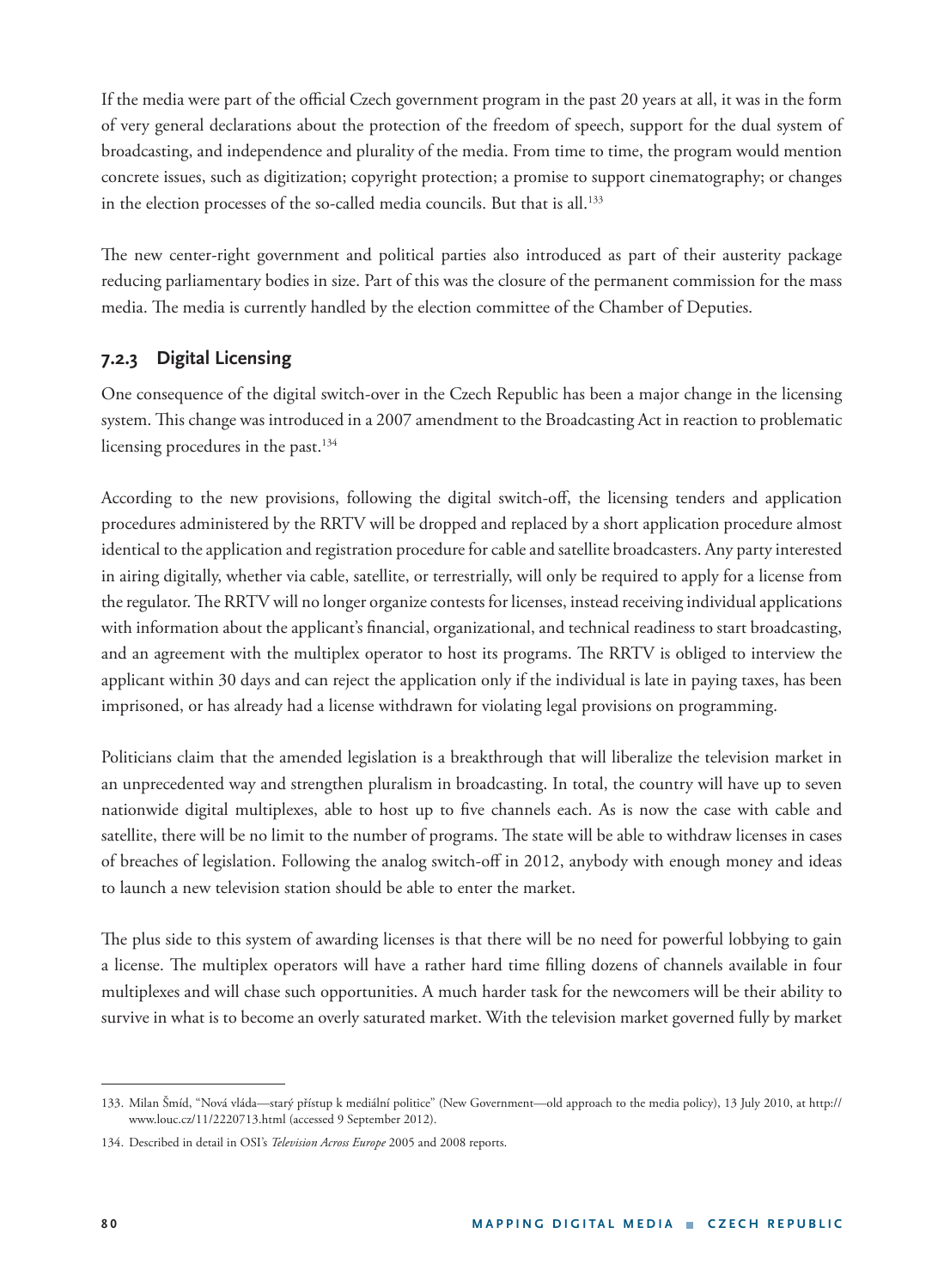forces, every application for a license is most likely to be considered independently of the applicant's political, religious, ethnic, or any other affiliation.

#### **7.2.4 Role of Self-regulatory Mechanisms**

The Czech Republic has been lacking the mechanisms for enforcement of media self-regulation ever since the fall of communism. The Czech Press Council, along with a Press Code (*Tiskový Kodex*), was formally established by the Union of Publishers (*Unie vydavatelů denního tisku*, UVDT) in 2000. The members of the Press Council were never publicly named and until today exist only on paper.<sup>135</sup>

The only functioning professional organization in the country is the Czech Syndicate of Journalists. It introduced a code of ethics as early as 1998, when it also established the Syndicate's ethical committee in a move to fulfill the Charter of the International Federation of Journalists (IFJ). As a self-regulatory body, the Syndicate is relatively ineffective and has little real authority. It was never formally endorsed by media organizations in the country. The Syndicate issues recommendations and deals with public complaints against the media, but its recommendations do not have any actual influence.

The vast majority of media outlets introduced in the past decade their own internal code of ethics or codes of conducts that often form part of working contracts, but in reality these codes are not used as a tool of accountability to the public. The country is also lacking media-oriented NGOs.

Self-regulation is much more advanced in the advertising industry, where professional organizations such as the Czech Association of Communication Agencies (*Asociace komunikačních agentur,* AKA*)* established selfregulatory mechanisms, such as codes of ethics and conduct in the area of commercial communication. This organization is also much more proactive than journalistic organizations, and has a much better reputation among professionals and with the general public.

## **7.3 Government Interference**

#### **7.3.1 The Market**

In a long-term perspective, the most significant form of state interference in the media market is through the regulators, including the RRTV, the Czech Television (CT) Council, and the Czech Radio Council. The members of all three councils are appointed by the Chamber of Deputies after nomination by the political

<sup>135.</sup> Paragraph XII of the Statute of the Union of Publishers, at http://www.uvdt.cz/Upload/867.pdf. The initiative to establish the Press Council in the Czech Republic was a reaction by the Union of Publishers to the draft of the Amendment of the Press Act in 1999, which originally intended to impose quite strict sanctions against the media. Media expert Milan Šmíd wrote: "Scared publishers promised the politicians to take care of the morality of the media on their own. Therefore, the Press Code was drafted and 12-member Czech Press Council was promised to be created. Also thanks to this initiative, all the restrictive paragraphs were removed from the press law." See Milan Šmíd, "Čeští vydavatelé se dodnes sami neregulují, Česká tisková rada byla mrtvě narozené dítě" (Czech publishers do not regulate themselves, the Czech Press Council was a stillborn child), at http://www.mediar.cz/samoregulace-vydavatelu-mrtve-narozene-dite-ceska-tiskova-rada (accessed 15 May 2011).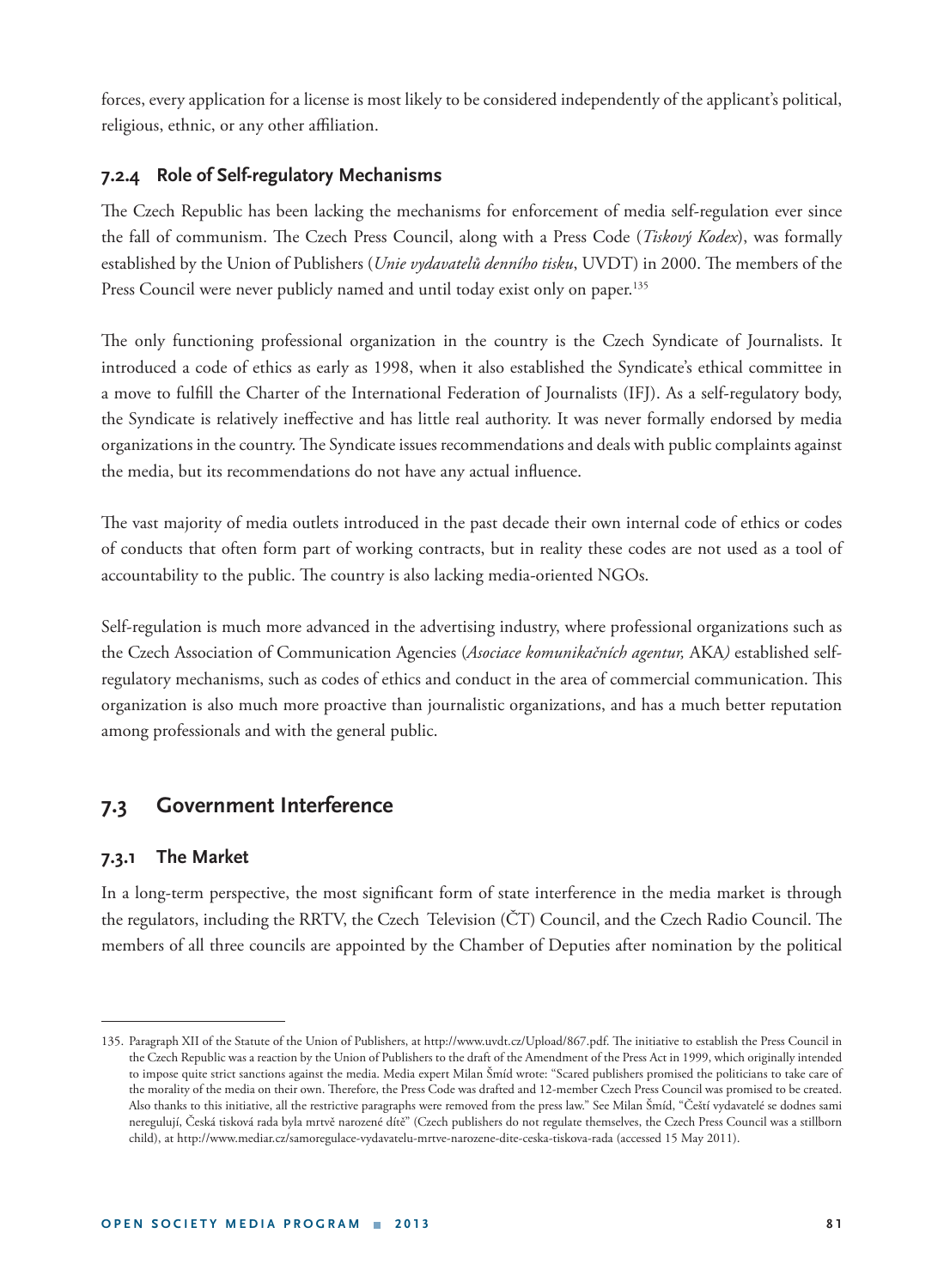parties represented in Parliament. The lower house of Parliament also has the power to dismiss the councils as a whole, which has happened several times. Control over this body often has consequences for the market.

For example, in 2003 the RRTV was dismissed when MPs unanimously rejected its annual report. Council members were accused of having instigated the legal dispute between the Czech Republic and TV Nova's former owner, CME, which sued the government in an international court of arbitration, accusing the state of failing to protect its investment in TV Nova. CME, following skirmishes with its local partner with whom it had launched TV Nova, was kicked out of the market also as a result of RRTV's bad decisions, according to CME's own representatives. In March 2003, a London-based arbitration court ordered the Czech Republic to pay CME a total of CZK 10.4 billion (€350 million, US\$ 455 million) in damages for its lost investment. While some media analysts blame the RRTV's technical incompetence in the dispute, others claim that politicians were to blame as they forced the regulator to make the decision that led to CME's forced exit.136 In the pre-digital media market, the RRTV became one of the most criticized—and the most lobbied institutions in the media sector. $137$ 

#### **7.3.2 The Regulator**

The licensing procedure in the pre-digital era was heavily politicized, as was the distribution of the first six digital licenses in 2006. The Chamber of Deputies' overwhelming control over the system of nomination of RRTV members often resulted in the appointment of political allies to both public service media councils. However, the current RRTV is seen by media observers as more competent and less politicized despite the fact that its members are still openly nominated by political parties.<sup>138</sup>

The public service media councils are also heavily under political control. The attempt to dilute this control by adopting legislation that allows civil society organizations to submit proposals for candidates for the Czech TV Council, the main governing body at Czech public television, proved to be futile; political parties managed to work around this and continued to exert their control.<sup>139</sup>

#### **7.3.3 Other Forms of Interference**

In the past few years, journalists and editors have been alarmed by the legislative activities of the state authorities that have exerted extra pressure on the media. The so-called "muzzle law" came into effect in 2009 (see section 4.2.2). The act restricts the publication of information about individuals involved in criminal investigations. For example, it bans the publication of content from wiretapping carried out by the police and bans publication of information originating from the police services. Any infringement can mean prison terms of one to five years and fines of up to  $\epsilon$ 180,000 (US\$ 234,000)—exorbitant for a Czech journalist or media outlet. Following protests by journalists and editors and heated discussions in the media, the Chamber of Deputies in May 2011 passed an amendment relaxing this law. The amendment, proposed

<sup>136.</sup> OSI, *Television Across Europe*, 2005 report, pp. 499, 507, 508.

<sup>137.</sup> For more details, see OSI, *Television Across Europe*, 2005 report, p. 499.

<sup>138.</sup> For example, the current RRTV chair, Kateřina Kalistová, is an active member of the Social Democratic Party (ČSSD).

<sup>139.</sup> OSI, *Television Across Europe*, 2005 report, p. 251.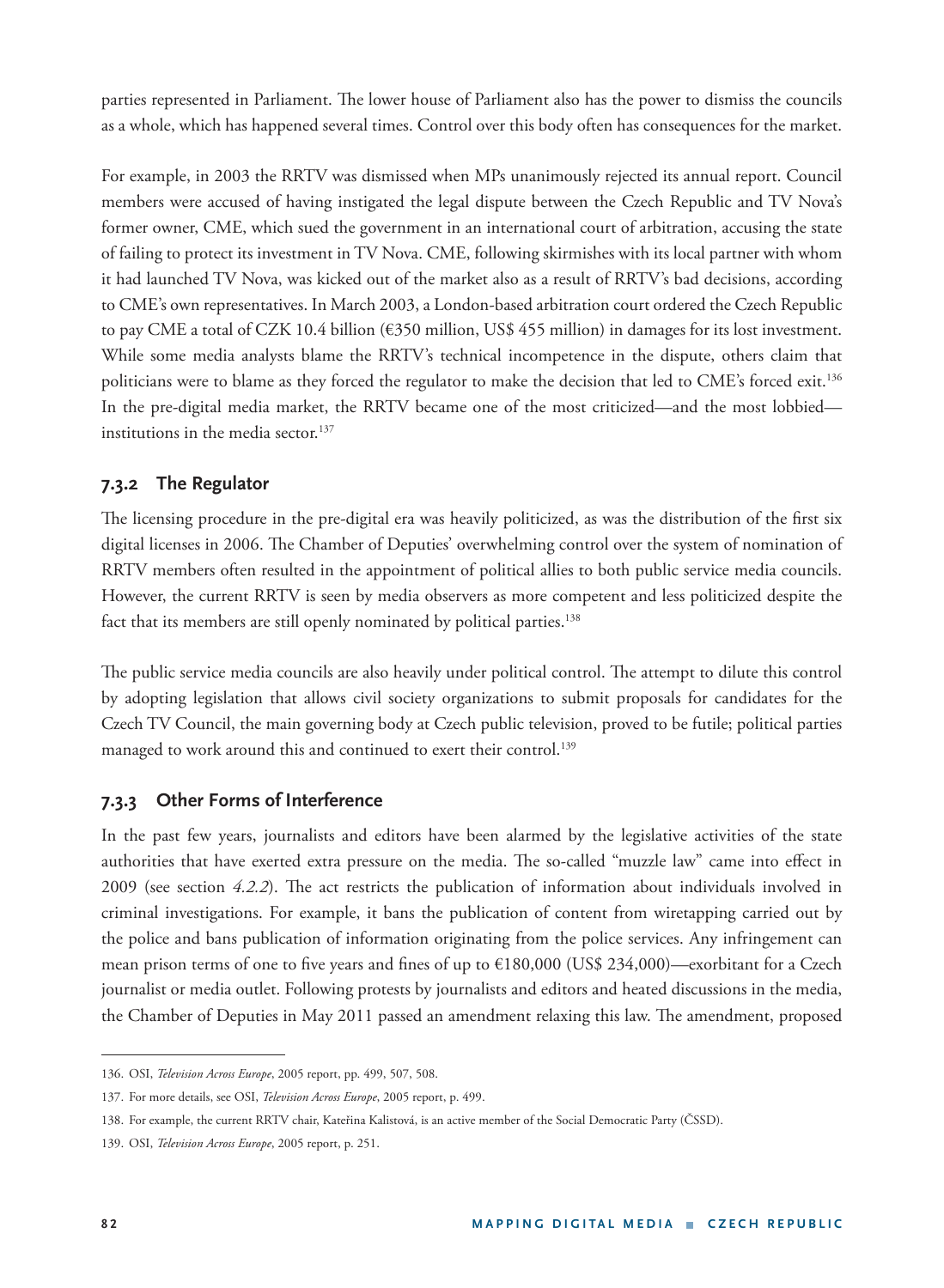by the government, allows the media to publish information from investigations if they believe the public interest outweighs the protection of privacy. According to the Ministry of Justice, such cases could include recordings of politicians that suggest they have broken the law.140

The editors-in-chief of the 13 biggest Czech newspapers and magazines by readership similarly united to protest against a Ministry of Finance proposal to increase the Value Added Tax (VAT) for newspapers, magazines, and books. The amended act was approved by Parliament in June 2012<sup>141</sup> and came into force on 1 January 2013. The VAT for newspapers, magazines, and books is 10 percent. It was increased to 17.5 percent as of 1 January 2013. The publishers argued that such a level of VAT on publishers is unprecedented in Europe (it is 0 in the United Kingdom, 2.9 percent in France, and 7 percent in Germany), and that this is a way of increasing the influence of the state over the media.

The increase in VAT is mainly harmful for the print dailies, and it has already forced them to think of alternative ways of publishing. By 2012, all the major Czech dailies were offering subscriptions for mobile applications on devices such as the iPad. The daily *Insider* (Insider.cz), launched in December 2011 by the company Centrum Holding, is available only as a paid version online or for tablets.

#### **7.4 Assessments**

The digital switch-over went through a slow and painful birth. The biggest obstacles to its implementation were not caused by financial or technical difficulties, but by legislative stalemate. Politicians, under the influence of commercial television lobbyists, minimized the importance of adopting effective media legislation and allowed the chaotic legislative process to delay the digital switch-over by almost a decade.

The Czech government adopted its first policy document concerning digital switch-over in 2000; it took another five years to adopt the first law allowing the launch of digital television channels—but only for the public service provider. The newly licensed private television stations had to wait until 2006 for legislation allowing them to apply for digital licenses, and another two years to be able to broadcast.

Political interference in media policies has dried up since 2005. As media policy became a marginal interest as the financial and other political crises took over, the debate over the media and digitization became a forum of discussion between experts and other stakeholders only. There has been a growing number of expert forums on media policy and digitization initiated by the media industry.

One of the main goals of the digitization of television broadcasting—to bring more channels and diversity to the Czech television market—remains unmet. There is only one new provider (TV Barrandov); all the other new digital channels are in the hands of existing providers (TV Nova, Prima TV).

<sup>140.</sup> The amendment came into force during the summer 2011.

<sup>141.</sup> Act No. 235/2004 Collection.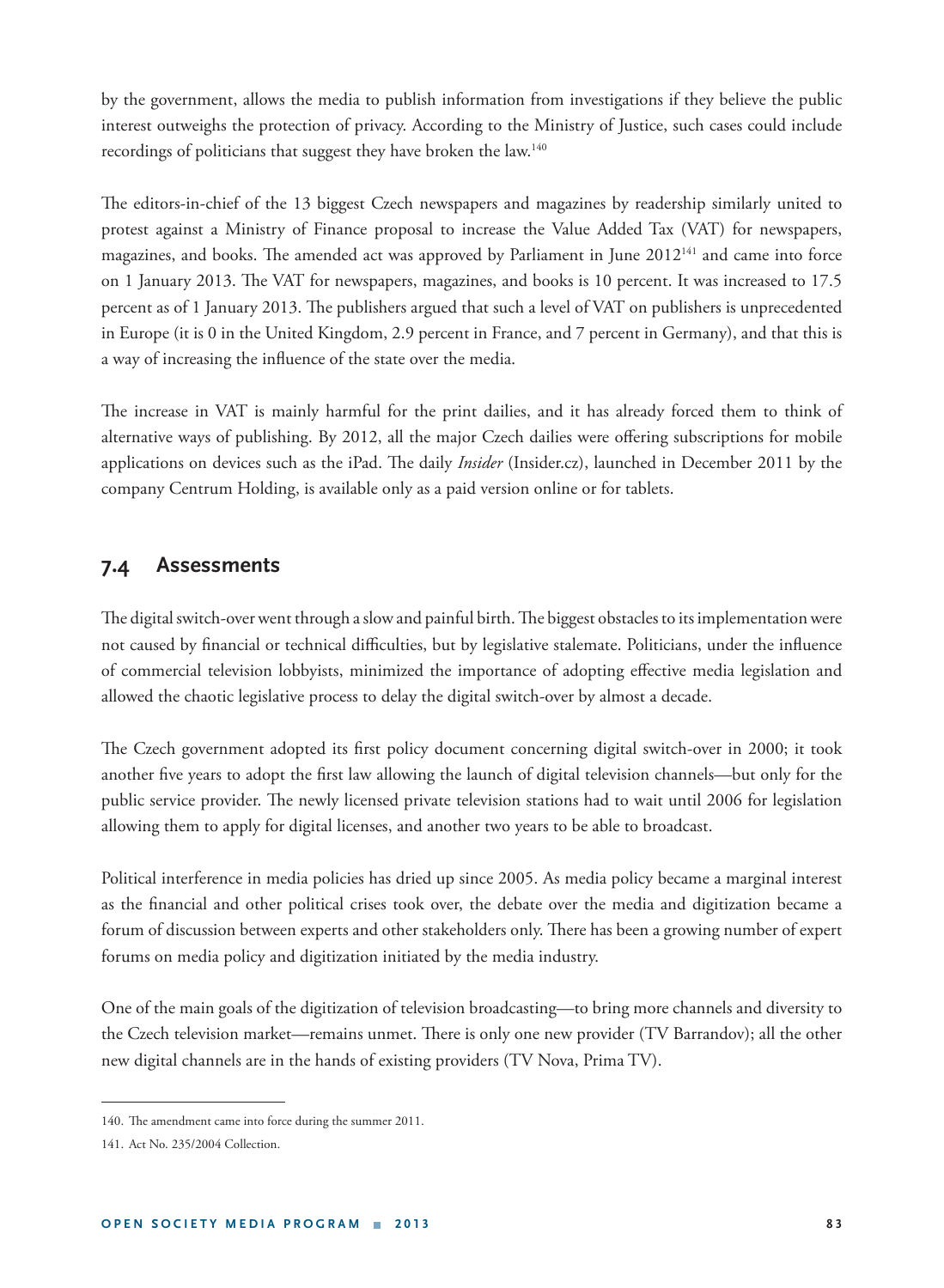# 8. Conclusions

## **8.1 Media Today**

The digitization of terrestrial television was completed in 2012, and has brought more programs, more services, and new multi-platform content to the public. The number of households owning a computer has increased rapidly as a result of digitization. The internet now offers access to a broader offer of news, information, and entertainment.

The end of advertising on public service television has brought increased revenues to commercial channels. The gradual legislative changes and the stable financial situation of the public service broadcaster has enabled the launch of the public service multiplex and several new public service television channels and radio stations.

The adoption of legal provisions to enable the digitization of the television market was a long, drawnout process dominated by wrangling among the most influential interest groups and conflict between the regulators. More than a decade has passed since the government adopted its first Decree on the digitization of broadcasting,<sup>142</sup> and the Broadcasting Act—the centerpiece of legislation—has been amended more than 10 times since 2003. The legislative delays prevented new digital television stations from entering the market and allowed the incumbent commercial broadcasters to secure privileged access to the new multiplexes and limit the scope for new entrants. The digitization of terrestrial television did not contribute to the plurality of the market, as most of the new channels were launched by existing dominant players. The digitization of radio is lagging behind and is expected to be completed only in 2025.

The main consequences of digitization in the Czech media, most of them negative, were as follows:

- The content of television news programs deteriorated as tabloid news prevailed over serious and in-depth news content.
- The growth of online platforms contributed to the loss of audience share for the conventional media. Most significant is the decline in newspaper circulations. The print market is suffering through the

<sup>142.</sup> Government Decree No. 696/01.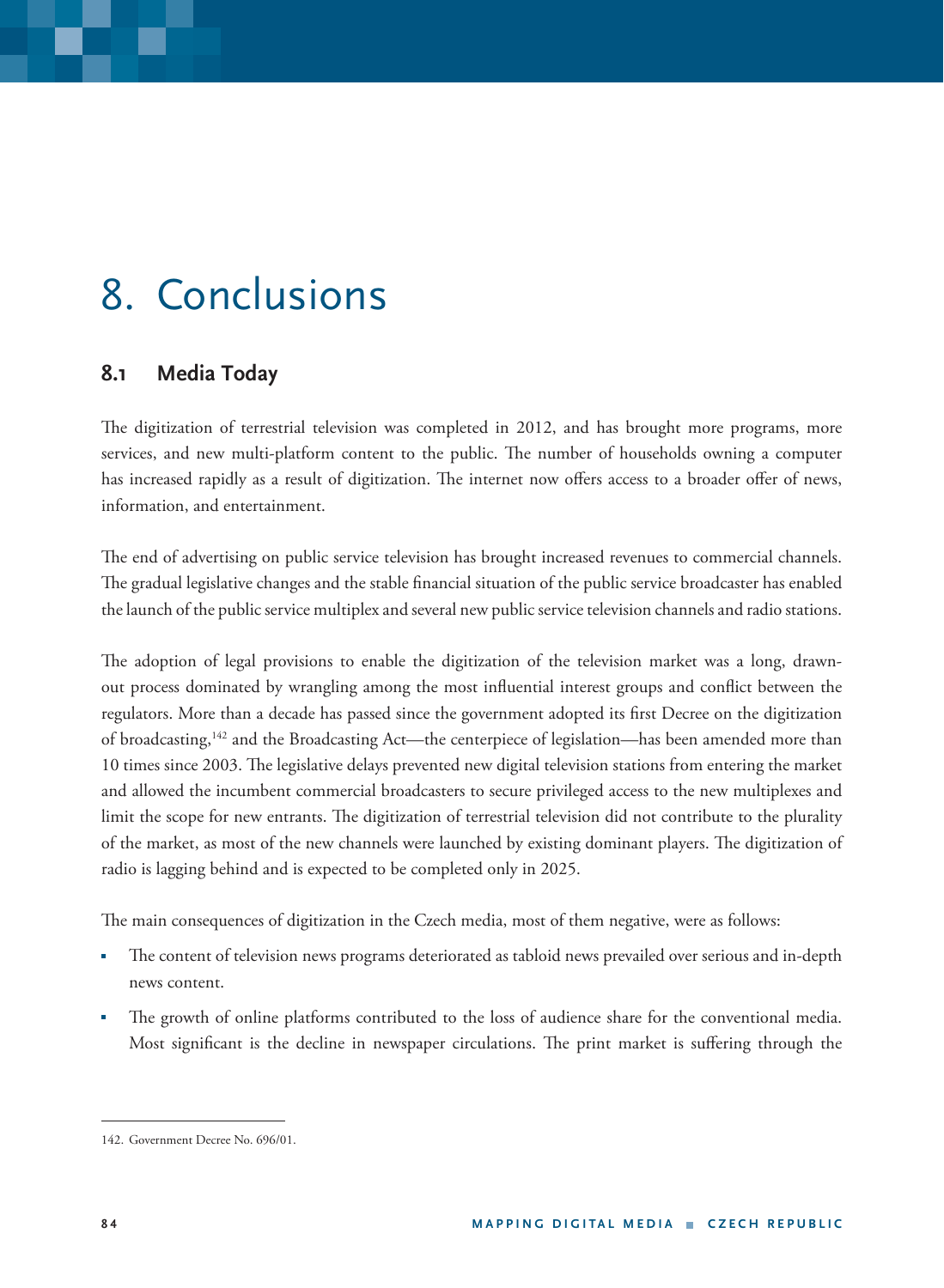migration of consumers to free internet news websites and the economic downturn caused by the global financial crisis. The number of readers of the print versions of newspapers has declined by one-third since 2005. Publishers are very aware that the younger generation is not used to reading print versions of newspapers, perhaps with the exception of news magazines.

- The websites of Czech newspapers often offer rather mediocre content and flashy headlines in place of quality reporting. Consequently, in an attempt to attract readers, print versions of newspapers are now adopting the tabloid style of internet publications. The result of this panic is often a lack of substance in the news reporting.<sup>143</sup>
- Public service television and radio are still considered to be under direct political influence through their councils, which are directly nominated by the Chamber of Deputies. The law also allows the lower house of Parliament to hand-pick members of the broadcast content regulator, the RRTV. There is no political will to cut the ties between the public service broadcasters, broadcasting councils, and politicians. The independence of the news media is under permanent pressure from political and/or economic forces. Over the past five years, the media in the Czech Republic have successfully campaigned against the new amendment of the Criminal Code banning the publication of the content of wiretapping by the police, namely the so-called "muzzle law,"<sup>144</sup> as well as the increased VAT imposed on the print media.<sup>145</sup>
- The representatives of the print media still warn that the economic pressure on daily print and the news servers run by established dailies will lead to a disproportionate increase in the influence of the already powerful broadcast media.
- As news has become an ongoing process rather than a finished product, the staff of many newspapers and magazines face lay-offs as well as exhaustion.

#### **8.2 Media Tomorrow**

Will social media replace newspapers? Do we need newspapers as a source of quality content? These are the issues publishers face today. They are coming to the realization that readers will eventually switch from reading print versions of newspapers to reading them from mobile applications. Publishers and journalists will have to decide how to justify the existence of print newspapers in the digital era as institutions, tools of democracy, and areas of public space,<sup>146</sup> although the relatively stable number of sales of several major broadsheets suggests that Czech newspaper readers are not ready to go digital just yet.

<sup>143.</sup> Erik Tabery, editor-in-chief of *Respekt* political weekly, speaking at the conference VIZE 2012–2021, at http://strategie.e15.cz/zurnal/vize-2012-2021-o-mediich-a-lidech-718044 (accessed 12 November, 2012).

<sup>144.</sup> Any infringement could mean prison terms of one to five years and fines of up to €180,000 (US\$ 234,000).

<sup>145.</sup> Since 2007, the VAT on printed media increased from 5 to 14 percent in 2010 and is planned to rise to 17.5 percent in 2013.

<sup>146.</sup> Media experts speaking at the conference VIZE 2012–2021, at http://strategie.e15.cz/zurnal/vize-2012-2021-o-mediich-a-lidech-718044 (accessed 12 November, 2012).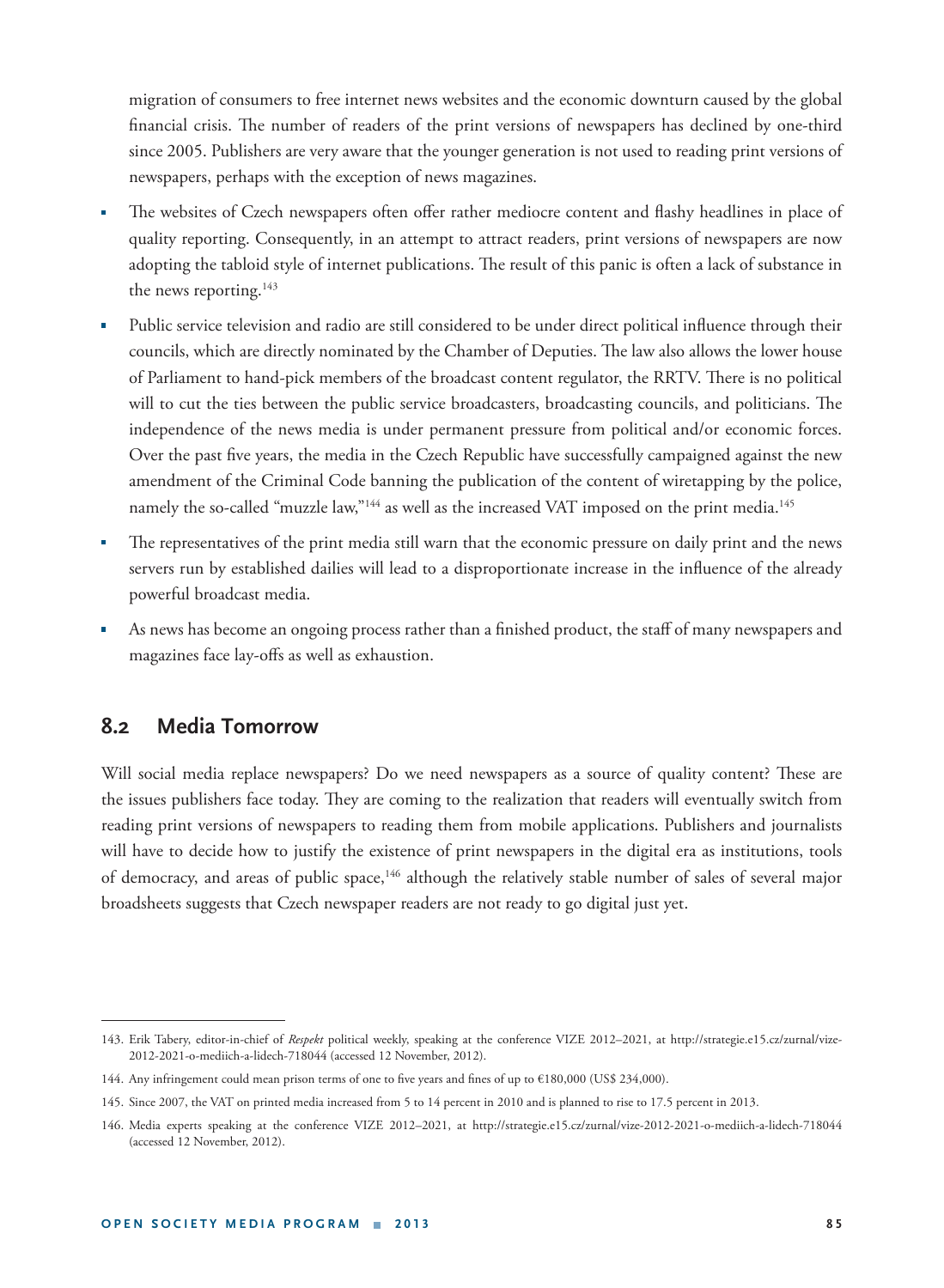User-generated content (UGC) and the usage of social networks are still underdeveloped in the Czech Republic in comparison with similarly developed EU countries. Non-professional blogging is not yet a typical activity for Czech internet users, even though anonymous contributions to readers' forums and similar kinds of platforms are very popular (unfortunately, due to anonymity, they often serve as a channel for expressing vulgarisms or extreme opinions).

Czech media experts are anticipating revolutionary changes in the next decade. The print media market will decline and will be replaced by internet and mobile applications. Television stations should keep their audiences thanks to the introduction of new technologies and changes in programming. Publishers are now looking for new business models, as advertising revenues from the print versions of newspapers are declining and internet advertisement is not bringing in sufficient revenues.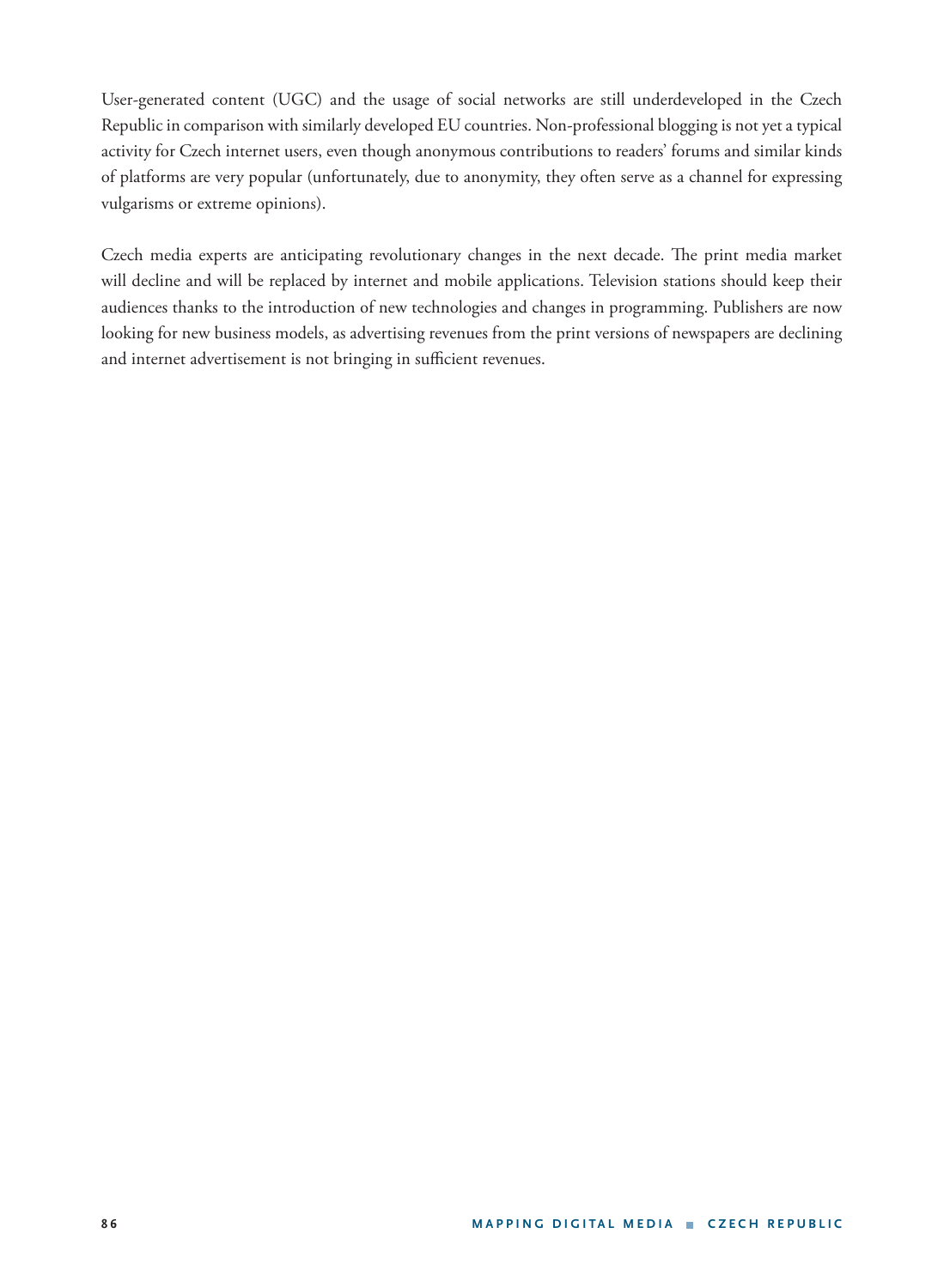# List of Abbreviations, Figures, Tables, and Companies

## **Acronyms and Abbreviations**

| <b>ATO</b>   | Association of Television Organizations (Asociace televizních organizací) |  |  |
|--------------|---------------------------------------------------------------------------|--|--|
| <b>CEE</b>   | Central and Eastern Europe                                                |  |  |
| <b>CME</b>   | Central European Media Enterprises                                        |  |  |
| ČNB          | Czech National Bank (Česká národní banka)                                 |  |  |
| ČRo          | Czech Radio (Český rozhlas)                                               |  |  |
| CSO          | Civil society organization                                                |  |  |
| ČSSD         | Social Democrats (Česká strana sociálně demokratická)                     |  |  |
| ČSÚ          | Czech Statistical Office (Český statistický úřad)                         |  |  |
| ČΤ           | Czech Television (Česká televize)                                         |  |  |
| ČTK          | Czech News Agency (Česká tisková kancelář)                                |  |  |
| ČTÚ          | Czech Telecommunication Office (Český telekomunikační úřad)               |  |  |
| <b>CZK</b>   | Czech crown (česká koruna)                                                |  |  |
| <b>DAB</b>   | Digital Audio Broadcasting                                                |  |  |
| <b>DTT</b>   | Digital terrestrial television                                            |  |  |
| DVB-T        | Digital Video Broadcasting-Terrestrial                                    |  |  |
| <b>EBU</b>   | European Broadcasting Union                                               |  |  |
| <b>ETSI</b>  | European Telecommunications Standards Institute                           |  |  |
| EU           | European Union                                                            |  |  |
| GDP          | Gross domestic product                                                    |  |  |
| <b>GNI</b>   | Gross national income                                                     |  |  |
| <b>HBBTV</b> | Hybrid Broadcast Broadband TV                                             |  |  |
| <b>HDTV</b>  | High definition television                                                |  |  |
| <b>IMF</b>   | <b>International Monetary Fund</b>                                        |  |  |
| <b>IPTV</b>  | Internet protocol television                                              |  |  |
| ITU          | International Telecommunication Union                                     |  |  |
| <b>NATO</b>  | North Atlantic Treaty Organization                                        |  |  |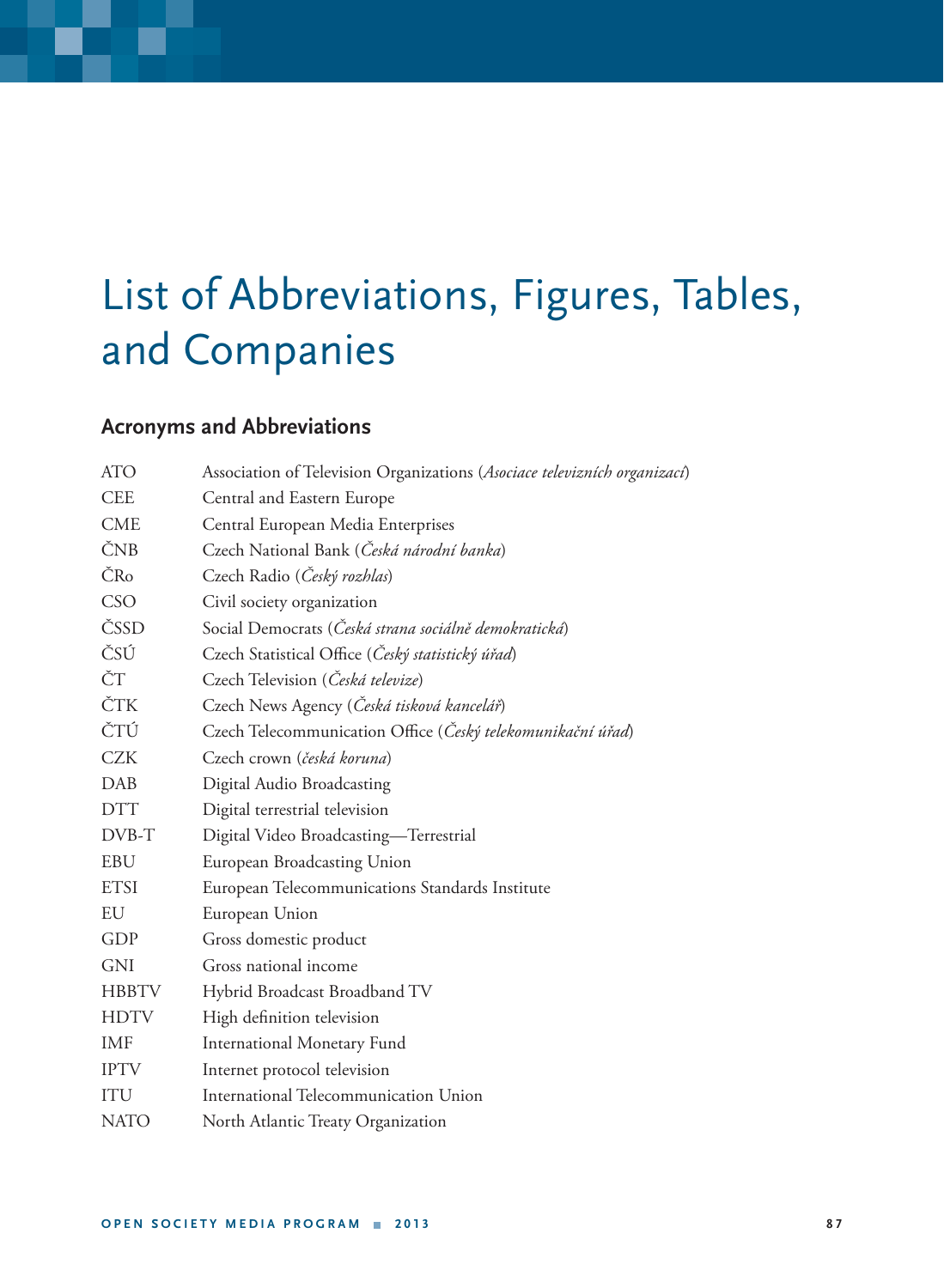| <b>NGO</b>  | Non-governmental organization                                                                    |  |  |
|-------------|--------------------------------------------------------------------------------------------------|--|--|
| <b>NKS</b>  | National Coordination Group (Národní koordinační skupina)                                        |  |  |
| <b>ODS</b>  | Civic Democratic Party (Občanská demokratická strana)                                            |  |  |
| <b>OSCE</b> | Organization for Security and Co-operation in Europe                                             |  |  |
| <b>OSF</b>  | <b>Open Society Foundations</b>                                                                  |  |  |
| PC          | Personal computer                                                                                |  |  |
| <b>PNS</b>  | First press company (První novinová společnost)                                                  |  |  |
| PwC         | PricewaterhouseCoopers                                                                           |  |  |
| <b>ROI</b>  | Return on investment                                                                             |  |  |
| <b>RRTV</b> | Council for Radio and Television Broadcasting (Rada pro rozhlasové a televizní vysílání)         |  |  |
| <b>SMS</b>  | Short message service                                                                            |  |  |
| <b>SPIR</b> | Association for Internet Advertising (Sdružení pro internetovou reklamu)                         |  |  |
| <b>STB</b>  | Set-top box                                                                                      |  |  |
| <b>TPDS</b> | Technical Plan of the Digital Switch-over                                                        |  |  |
| TPP         | Technical Plan for the Transfer to the Digital Broadcasting (Technický plán přechodu ze zemského |  |  |
|             | analogového na zemské digitální televizní vysílání)                                              |  |  |
| <b>UGC</b>  | <b>User-Generated Content</b>                                                                    |  |  |
| <b>VAT</b>  | Value added tax                                                                                  |  |  |
| <b>VLP</b>  | Vltava Labe Press                                                                                |  |  |
| <b>WIP</b>  | World Internet Project                                                                           |  |  |
|             |                                                                                                  |  |  |

# **Figures**

| Figure 5. Households with internet connection, with/without children in the house |    |
|-----------------------------------------------------------------------------------|----|
|                                                                                   | 18 |

# **Tables**

| Table 1. |                                                                                       | 12 |
|----------|---------------------------------------------------------------------------------------|----|
| Table 2. |                                                                                       | 15 |
| Table 3. |                                                                                       | 16 |
| Table 4. | Platforms for the main TV reception and digital take-up, 2005–2010                    | 17 |
| Table 5. | Internet penetration rate (total internet subscriptions as % of the total population) |    |
|          | and mobile penetration rate (total active SIM cards as % of total population),        |    |
|          |                                                                                       | 19 |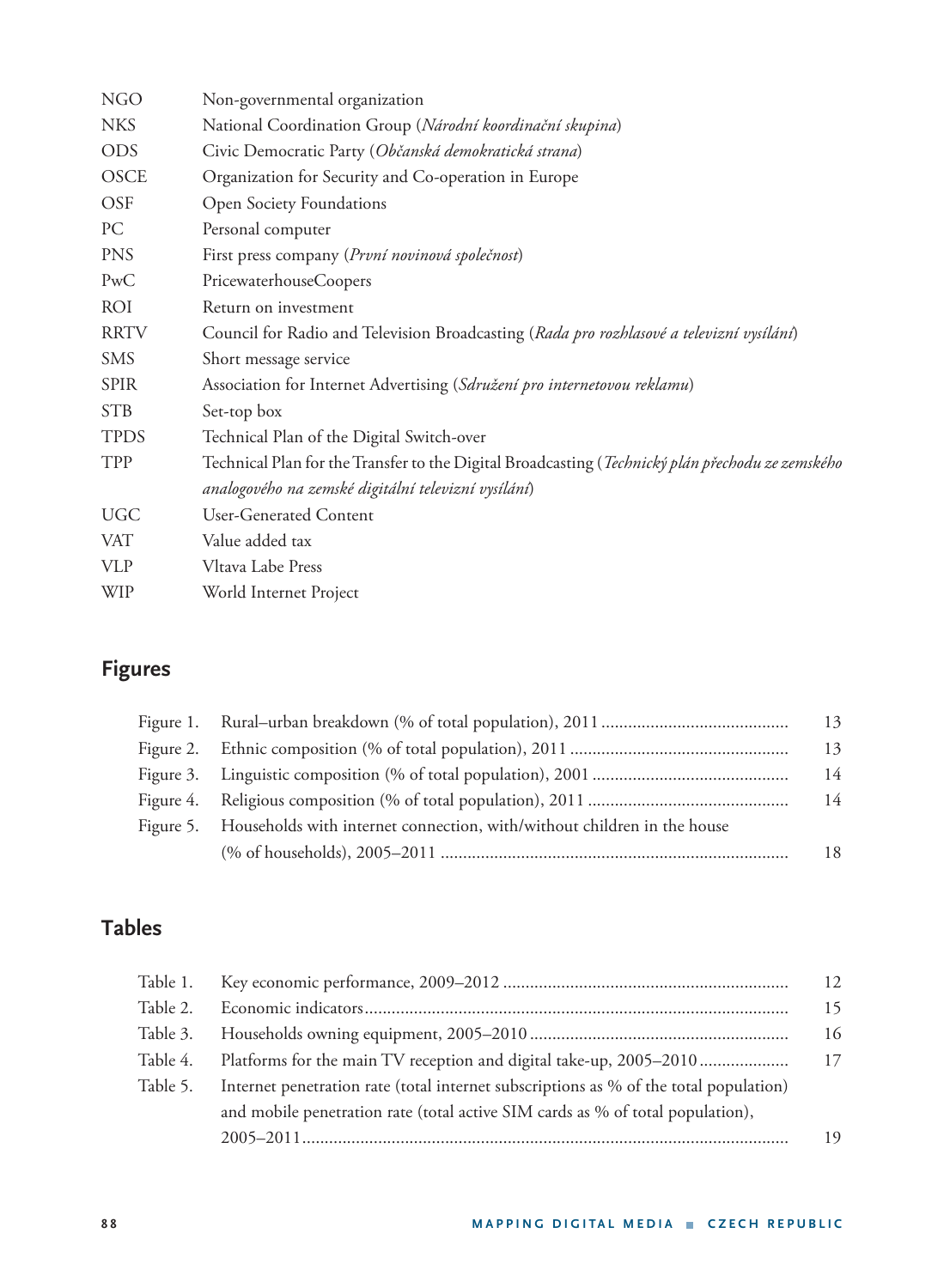| Table 6.  | 20                                                                                |    |  |
|-----------|-----------------------------------------------------------------------------------|----|--|
| Table 7.  | Radio listenership of the main national stations ('000), 2006–2011                |    |  |
| Table 8.  | Paid circulation of the best-selling national dailies, 2005-2010                  |    |  |
| Table 9.  |                                                                                   |    |  |
| Table 10. | The most visited online news platforms by number of real users, 2007-2010         |    |  |
| Table 11. | Audience share of the most popular national radio stations (% of total audience), |    |  |
|           |                                                                                   | 26 |  |
| Table 12. | Audience share of television stations (as a % of total nationwide audience),      |    |  |
|           |                                                                                   | 27 |  |
| Table 13. | Television channel audience share (as a % of total audience), 2005, 2008, 2012    |    |  |
| Table 14. | Overview of selected program genres (as a % of total broadcasting time) on ČT1    |    |  |
|           |                                                                                   | 32 |  |
| Table 15. |                                                                                   | 33 |  |
| Table 16. |                                                                                   | 33 |  |
| Table 17. |                                                                                   |    |  |
| Table 18. |                                                                                   |    |  |
| Table 19. | 41                                                                                |    |  |
| Table 20. |                                                                                   |    |  |
| Table 21. |                                                                                   |    |  |
| Table 22. |                                                                                   | 67 |  |
| Table 23. | 67                                                                                |    |  |
| Table 24. | Advertising spending (CZK million), breakdown by sector, 2008-2011                | 68 |  |
| Table 25. | Net profits of the main publishers in the Czech Republic (CZK million             |    |  |
|           |                                                                                   | 69 |  |
| Table 26. | Turnover of the major publishers in the Czech Republic (US\$ '000), 2007–2010     | 70 |  |
| Table 27. | Daily average sales (printed and electronic) of daily newspapers and magazines    | 71 |  |

# **Companies**

| AT Media                                 | Eurocast GmbH Radio Venture & Management    |
|------------------------------------------|---------------------------------------------|
| Atex                                     | Eurodata                                    |
| Bauer Media                              | Facebook                                    |
| Borgis                                   | GES Media Holding                           |
| Burda Praha                              | GfK Czech                                   |
| Central European Media Enterprises (CME) | Google                                      |
| Centrum Holdings                         | Hachette-Filipacchi                         |
| Česká televize                           | Heinrich Bauer Verlagsgruppe                |
| České Radiokomunikace                    | International Telecommunication Union (ITU) |
| Český rozhlas                            | Ipsos-Tambor Agency                         |
| Economia                                 | J&T                                         |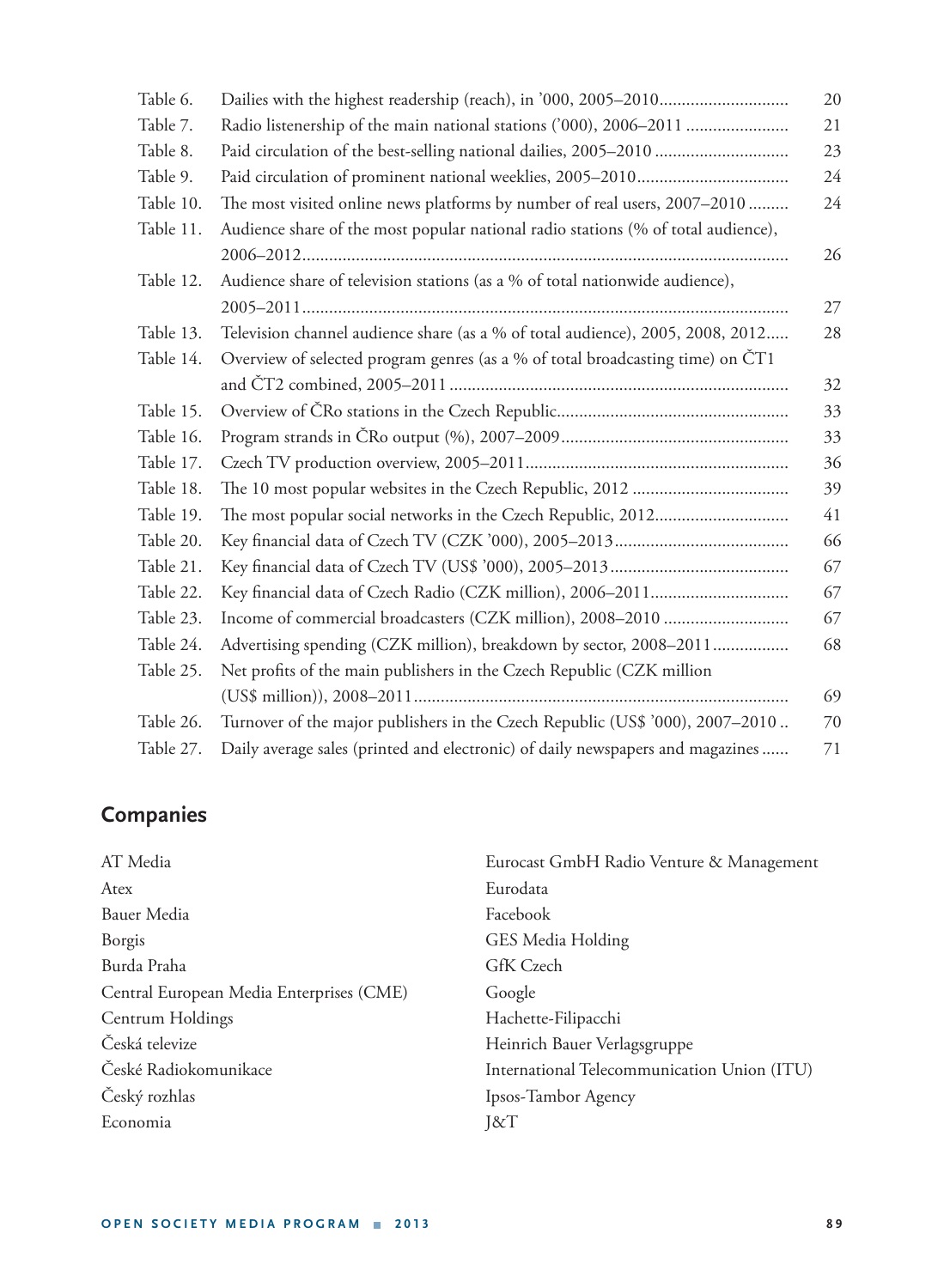Lagardère Mafra Mediaguru Médiamétrie Mediaresearch Median Metro ČR Mladá fronta MTG Piano Media PPF Rheinisch-Bergische Druckerei und Verlagsgesellschaft Ringier Axel Springer Sanoma Media Sanoma WSOY Stratosféra Telefónica O2 Teleko Company T-Mobile Verlagsgruppe Passau Vltava Labe Press (VLP) Vodafone Warburg Pincus WEF YouTube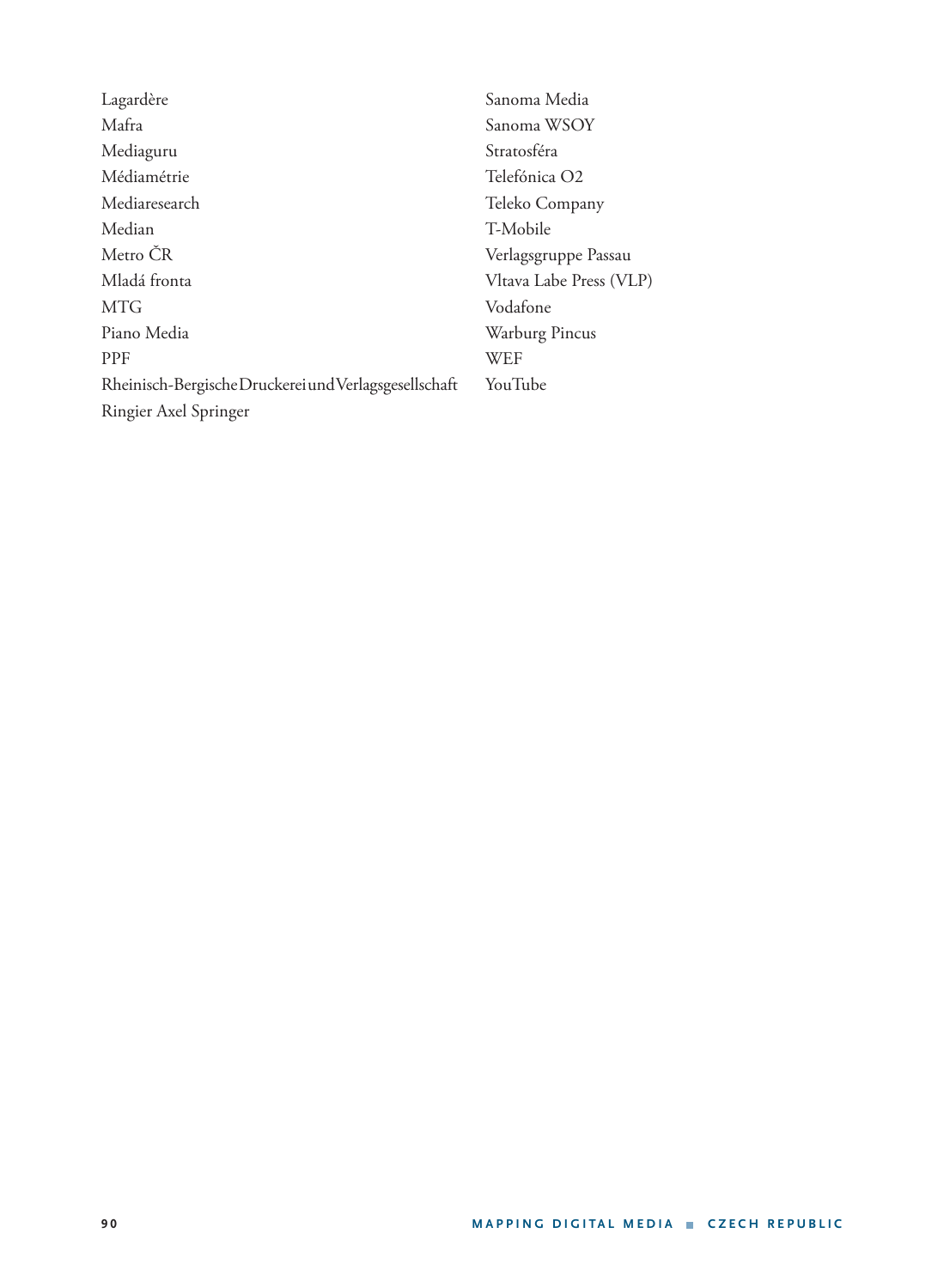#### **Mapping Digital Media: Country Reports (published in English)**

- 1. Romania
- 2. Thailand
- 3. Mexico
- 4. Morocco
- 5. United Kingdom
- 6. Sweden
- 7. Russia
- 8. Lithuania
- 9. Italy
- 10. Germany
- 11. United States
- 12. Latvia
- 13. Serbia
- 14. Netherlands
- 15. Albania
- 16. Hungary
- 17. Moldova
- 18. Japan
- 19. Argentina
- 20. South Africa
- 21. Turkey
- 22. Lebanon
- 23. Macedonia 24. Bosnia and Herzegovina 25. Poland 26. Montenegro 27. Georgia 28. Nigeria 29. Colombia 30. Croatia 31. Slovenia 32. China 33. Peru 34. Chile 35. Spain 36. Kenya 37. Bulgaria 38. India 39. France 40. Estonia 41. Kazakhstan 42. Malaysia
	- 43. Pakistan
	- 44. Slovakia